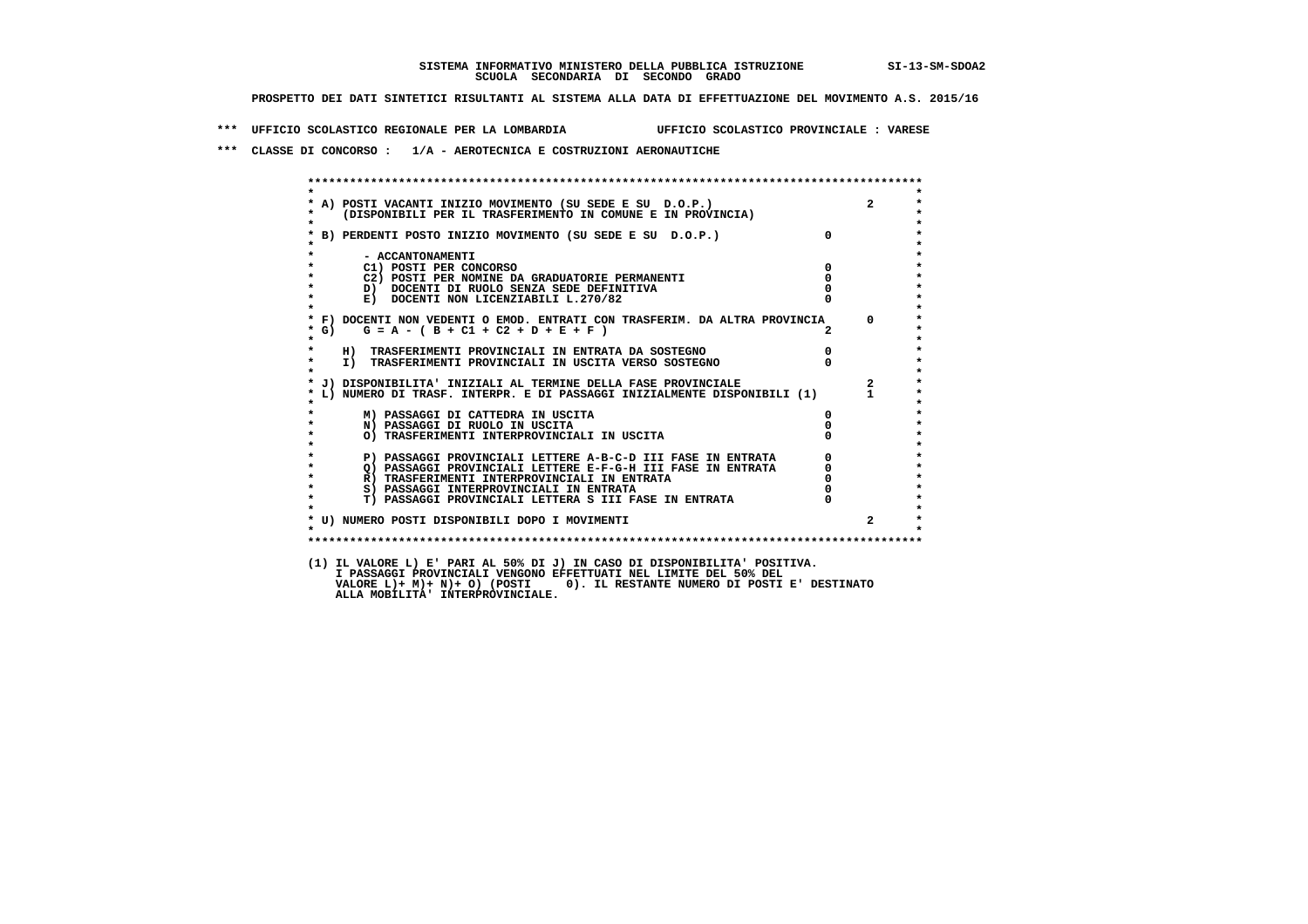**\*\*\* UFFICIO SCOLASTICO REGIONALE PER LA LOMBARDIA UFFICIO SCOLASTICO PROVINCIALE : VARESE**

 **\*\*\* CLASSE DI CONCORSO : 7/A - ARTE DELLA FOTOGRAFIA E DELLA GRAFICA PUBBLICITARIA**

|              |                                                                                                                            |              | $\overline{0}$ |
|--------------|----------------------------------------------------------------------------------------------------------------------------|--------------|----------------|
| $\mathbf{r}$ | * A) POSTI VACANTI INIZIO MOVIMENTO (SU SEDE E SU D.O.P.)<br>* (DISPONIBILI PER IL TRASFERIMENTO IN COMUNE E IN PROVINCIA) |              |                |
|              | * B) PERDENTI POSTO INIZIO MOVIMENTO (SU SEDE E SU D.O.P.)                                                                 | $\mathbf{0}$ |                |
|              | - ACCANTONAMENTI                                                                                                           |              |                |
| $\star$      | C1) POSTI PER CONCORSO                                                                                                     | $\Omega$     |                |
|              | C2) POSTI PER NOMINE DA GRADUATORIE PERMANENTI                                                                             | $^{\circ}$   |                |
| $\star$      | D) DOCENTI DI RUOLO SENZA SEDE DEFINITIVA                                                                                  |              |                |
| $\star$      | E) DOCENTI NON LICENZIABILI L.270/82                                                                                       |              |                |
|              | * F) DOCENTI NON VEDENTI O EMOD. ENTRATI CON TRASFERIM. DA ALTRA PROVINCIA                                                 |              | $\Omega$       |
| $*$ G)       | $G = A - (B + C1 + C2 + D + E + F)$                                                                                        |              |                |
| $\star$      | H) TRASFERIMENTI PROVINCIALI IN ENTRATA DA SOSTEGNO                                                                        | $\Omega$     |                |
| $\star$      | I) TRASFERIMENTI PROVINCIALI IN USCITA VERSO SOSTEGNO                                                                      |              |                |
|              | * J) DISPONIBILITA' INIZIALI AL TERMINE DELLA FASE PROVINCIALE                                                             |              | $\mathbf{0}$   |
|              | * L) NUMERO DI TRASF. INTERPR. E DI PASSAGGI INIZIALMENTE DISPONIBILI (1)                                                  |              | n.             |
|              | M) PASSAGGI DI CATTEDRA IN USCITA                                                                                          | 0            |                |
| $\star$      | N) PASSAGGI DI RUOLO IN USCITA                                                                                             |              |                |
| $\star$      | O) TRASFERIMENTI INTERPROVINCIALI IN USCITA                                                                                |              |                |
| $\star$      | P) PASSAGGI PROVINCIALI LETTERE A-B-C-D III FASE IN ENTRATA                                                                |              |                |
| $\star$      | Q) PASSAGGI PROVINCIALI LETTERE E-F-G-H III FASE IN ENTRATA                                                                |              |                |
| $\star$      | R) TRASFERIMENTI INTERPROVINCIALI IN ENTRATA                                                                               |              |                |
| $\star$      | S) PASSAGGI INTERPROVINCIALI IN ENTRATA                                                                                    |              |                |
| $\star$      | T) PASSAGGI PROVINCIALI LETTERA S III FASE IN ENTRATA                                                                      |              |                |
|              | * U) NUMERO POSTI DISPONIBILI DOPO I MOVIMENTI                                                                             |              | $\mathbf{1}$   |
| $\star$      |                                                                                                                            |              |                |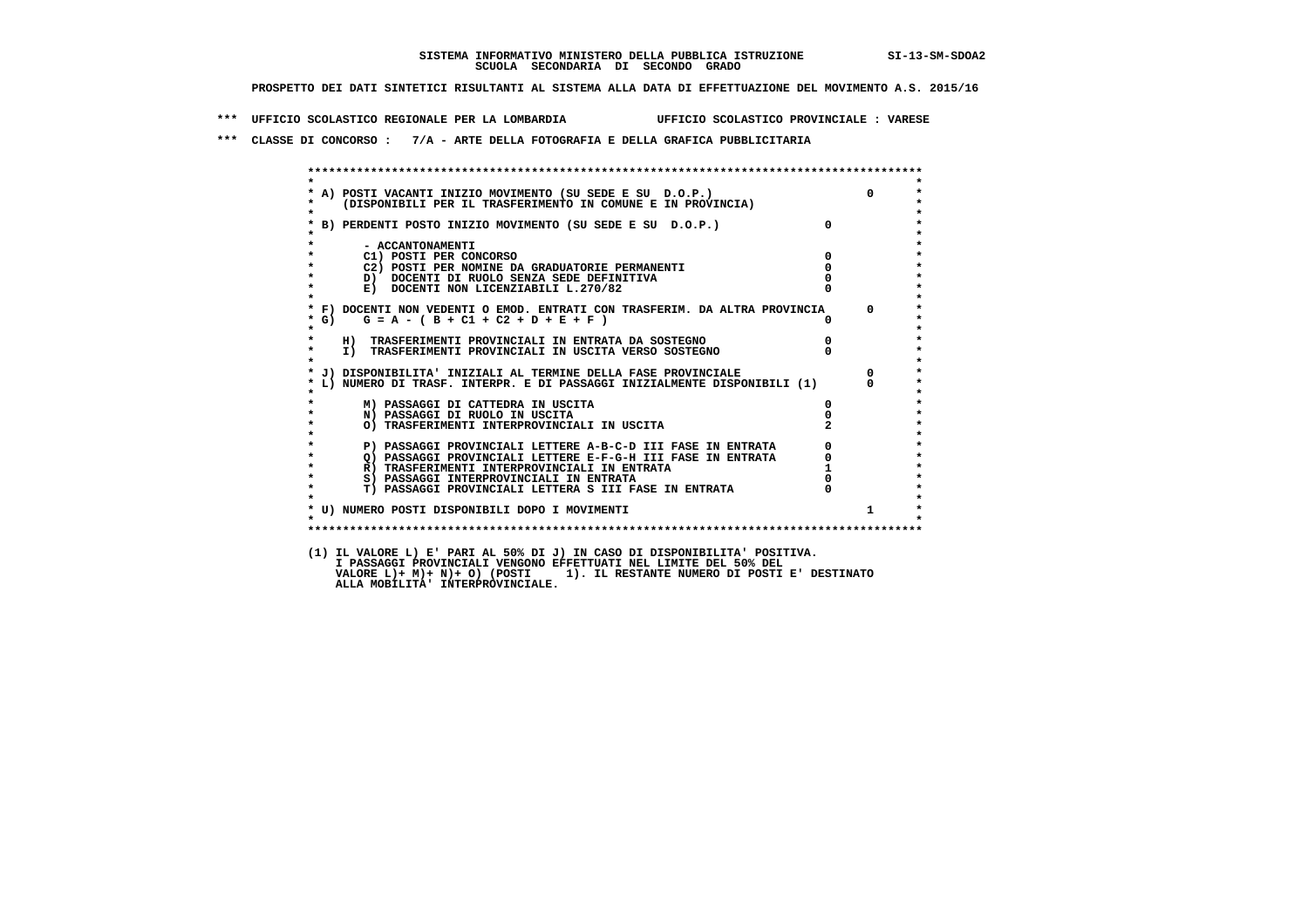**\*\*\* UFFICIO SCOLASTICO REGIONALE PER LA LOMBARDIA UFFICIO SCOLASTICO PROVINCIALE : VARESE**

 **\*\*\* CLASSE DI CONCORSO : 13/A - CHIMICA E TECNOLOGIE CHIMICHE**

|                    | A) POSTI VACANTI INIZIO MOVIMENTO (SU SEDE E SU D.O.P.) 7<br>(DISPONIBILI PER IL TRASFERIMENTO IN COMUNE E IN PROVINCIA)                             |                         |                         |
|--------------------|------------------------------------------------------------------------------------------------------------------------------------------------------|-------------------------|-------------------------|
|                    | * B) PERDENTI POSTO INIZIO MOVIMENTO (SU SEDE E SU D.O.P.)<br>*                                                                                      | $\overline{\mathbf{3}}$ |                         |
|                    | - ACCANTONAMENTI                                                                                                                                     |                         |                         |
| $\star$            | $\overline{\mathbf{0}}$<br>C1) POSTI PER CONCORSO                                                                                                    |                         |                         |
|                    | C2) POSTI PER NOMINE DA GRADUATORIE PERMANENTI                                                                                                       | $\overline{0}$          |                         |
| $\star$            | D) DOCENTI DI RUOLO SENZA SEDE DEFINITIVA                                                                                                            |                         |                         |
|                    | E) DOCENTI NON LICENZIABILI L.270/82                                                                                                                 |                         |                         |
|                    | * F) DOCENTI NON VEDENTI O EMOD. ENTRATI CON TRASFERIM. DA ALTRA PROVINCIA 0                                                                         |                         |                         |
| $\star$            | * G) $G = A - (B + C1 + C2 + D + E + F)$                                                                                                             |                         |                         |
| $\star$            | H) TRASFERIMENTI PROVINCIALI IN ENTRATA DA SOSTEGNO                                                                                                  |                         |                         |
| $\star$            | $\begin{matrix}0\\0\end{matrix}$<br>I) TRASFERIMENTI PROVINCIALI IN USCITA VERSO SOSTEGNO                                                            |                         |                         |
|                    |                                                                                                                                                      |                         |                         |
|                    | * J) DISPONIBILITA' INIZIALI AL TERMINE DELLA FASE PROVINCIALE                                                                                       |                         | $\overline{\mathbf{a}}$ |
|                    | L) NUMERO DI TRASF. INTERPR. E DI PASSAGGI INIZIALMENTE DISPONIBILI (1) 1                                                                            |                         |                         |
|                    | M) PASSAGGI DI CATTEDRA IN USCITA                                                                                                                    | $\Omega$                |                         |
| $\star$            | N) PASSAGGI DI RUOLO IN USCITA                                                                                                                       |                         |                         |
|                    | O) TRASFERIMENTI INTERPROVINCIALI IN USCITA                                                                                                          |                         |                         |
|                    |                                                                                                                                                      |                         |                         |
|                    | P) PASSAGGI PROVINCIALI LETTERE A-B-C-D III FASE IN ENTRATA                                                                                          | $\frac{0}{2}$           |                         |
| $\star$<br>$\star$ | THE RESEARCH PROVINCIALI LETTERE E-F-G-H III FASE IN ENTRATA R) TRASFERIMENTI INTERPROVINCIALI IN ENTRATA S) PASSAGGI INTERPROVINCIALI IN ENTRATA S) | $\frac{0}{0}$           |                         |
| $\star$            |                                                                                                                                                      |                         |                         |
| $\star$            | T) PASSAGGI PROVINCIALI LETTERA S III FASE IN ENTRATA                                                                                                |                         |                         |
|                    |                                                                                                                                                      |                         |                         |
|                    | * U) NUMERO POSTI DISPONIBILI DOPO I MOVIMENTI                                                                                                       |                         |                         |
|                    |                                                                                                                                                      |                         |                         |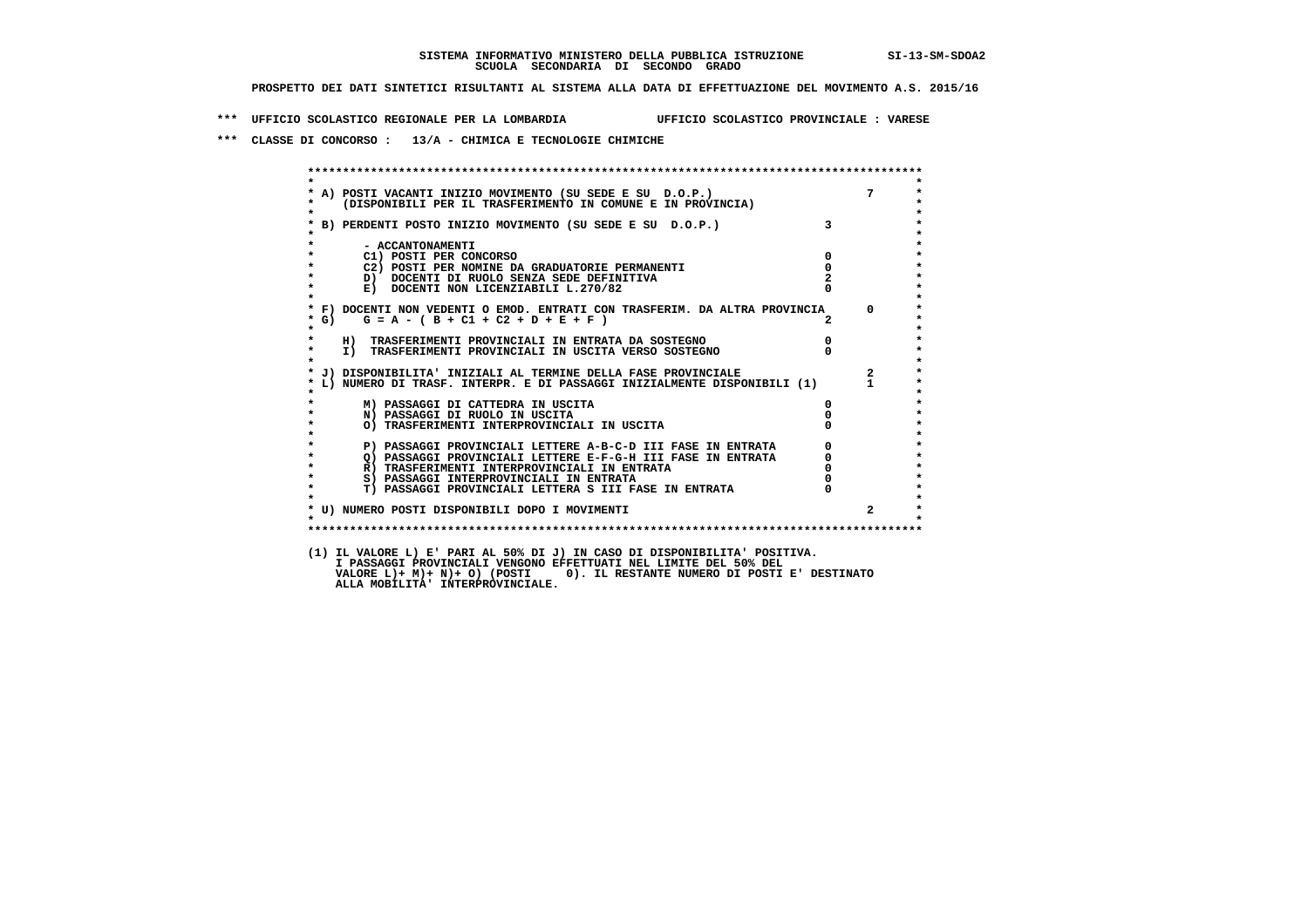**\*\*\* UFFICIO SCOLASTICO REGIONALE PER LA LOMBARDIA UFFICIO SCOLASTICO PROVINCIALE : VARESE**

 **\*\*\* CLASSE DI CONCORSO : 16/A - COSTRUZIONI, TECNOLOGIA DELLE COSTRUZIONI E DISEGNO TECNICO**

 **\*\*\*\*\*\*\*\*\*\*\*\*\*\*\*\*\*\*\*\*\*\*\*\*\*\*\*\*\*\*\*\*\*\*\*\*\*\*\*\*\*\*\*\*\*\*\*\*\*\*\*\*\*\*\*\*\*\*\*\*\*\*\*\*\*\*\*\*\*\*\*\*\*\*\*\*\*\*\*\*\*\*\*\*\*\*\*\* \* \*** $\ddot{\phantom{0}}$  **\* A) POSTI VACANTI INIZIO MOVIMENTO (SU SEDE E SU D.O.P.) 1 \*** $\star$  **\* (DISPONIBILI PER IL TRASFERIMENTO IN COMUNE E IN PROVINCIA) \* \* \* \* B) PERDENTI POSTO INIZIO MOVIMENTO (SU SEDE E SU D.O.P.) 3 \* \* \* \* - ACCANTONAMENTI \* \* C1) POSTI PER CONCORSO 0 \* \* C2) POSTI PER NOMINE DA GRADUATORIE PERMANENTI 0 \*D)** DOCENTI DI RUOLO SENZA SEDE DEFINITIVA  $\overline{a}$  0  $\overline{b}$  0  $\overline{c}$  0  $\overline{c}$  0  $\overline{c}$  0  $\overline{a}$  0  $\overline{b}$ **E) DOCENTI NON LICENZIABILI L.270/82 \* \* \* F) DOCENTI NON VEDENTI O EMOD. ENTRATI CON TRASFERIM. DA ALTRA PROVINCIA 0 \*** $\star$  G) G = A - ( B + C1 + C2 + D + E + F )  **\* \* \* H) TRASFERIMENTI PROVINCIALI IN ENTRATA DA SOSTEGNO 0 \* \* I) TRASFERIMENTI PROVINCIALI IN USCITA VERSO SOSTEGNO 0 \* \* \* \* J) DISPONIBILITA' INIZIALI AL TERMINE DELLA FASE PROVINCIALE -2 \* \* L) NUMERO DI TRASF. INTERPR. E DI PASSAGGI INIZIALMENTE DISPONIBILI (1) -2 \* \* \* \* M) PASSAGGI DI CATTEDRA IN USCITA 1 \* \* N) PASSAGGI DI RUOLO IN USCITA 0 \* \* O) TRASFERIMENTI INTERPROVINCIALI IN USCITA 0 \* \* \* P) PASSAGGI PROVINCIALI LETTERE A-B-C-D III FASE IN ENTRATA** 0 <sup>0</sup> **DASSAGGI PROVINCIALI LETTERE E-F-G-H** III FASE IN ENTRATA 0 <sup>0</sup>  **\* Q) PASSAGGI PROVINCIALI LETTERE E-F-G-H III FASE IN ENTRATA 0 \* \* R) TRASFERIMENTI INTERPROVINCIALI IN ENTRATA 0 \* \* S) PASSAGGI INTERPROVINCIALI IN ENTRATA 0 \*** $\ddot{\phantom{1}}$  **\* T) PASSAGGI PROVINCIALI LETTERA S III FASE IN ENTRATA 0 \*** $\star$  **\* \* \* U) NUMERO POSTI DISPONIBILI DOPO I MOVIMENTI -1 \* \* \* \*\*\*\*\*\*\*\*\*\*\*\*\*\*\*\*\*\*\*\*\*\*\*\*\*\*\*\*\*\*\*\*\*\*\*\*\*\*\*\*\*\*\*\*\*\*\*\*\*\*\*\*\*\*\*\*\*\*\*\*\*\*\*\*\*\*\*\*\*\*\*\*\*\*\*\*\*\*\*\*\*\*\*\*\*\*\*\***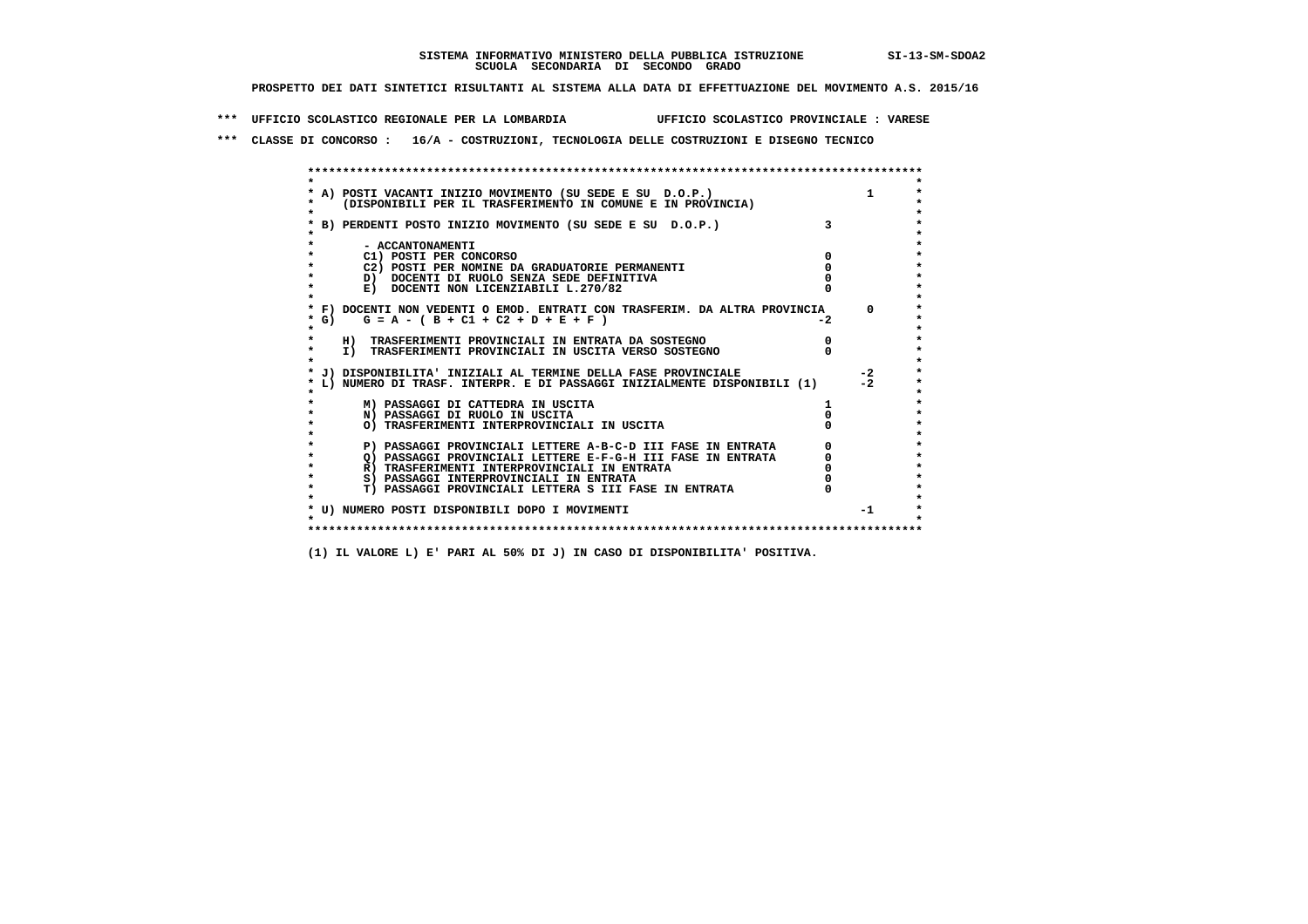**\*\*\* UFFICIO SCOLASTICO REGIONALE PER LA LOMBARDIA UFFICIO SCOLASTICO PROVINCIALE : VARESE**

 **\*\*\* CLASSE DI CONCORSO : 17/A DISCIPLINE ECONOMICO-AZIENDALI**

| A) POSTI VACANTI INIZIO MOVIMENTO (SU SEDE E SU D.O.P.)<br>(DISPONIBILI PER IL TRASFERIMENTO IN COMUNE E IN PROVINCIA) |          |
|------------------------------------------------------------------------------------------------------------------------|----------|
| B) PERDENTI POSTO INIZIO MOVIMENTO (SU SEDE E SU D.O.P.)                                                               |          |
| - ACCANTONAMENTI                                                                                                       |          |
| C1) POSTI PER CONCORSO                                                                                                 |          |
| C2) POSTI PER NOMINE DA GRADUATORIE PERMANENTI                                                                         |          |
| D) DOCENTI DI RUOLO SENZA SEDE DEFINITIVA                                                                              |          |
| E) DOCENTI NON LICENZIABILI L.270/82                                                                                   |          |
| * F) DOCENTI NON VEDENTI O EMOD. ENTRATI CON TRASFERIM. DA ALTRA PROVINCIA                                             | $\Omega$ |
| * G) $G = A - (B + C1 + C2 + D + E + F)$                                                                               |          |
| H) TRASFERIMENTI PROVINCIALI IN ENTRATA DA SOSTEGNO                                                                    |          |
| I) TRASFERIMENTI PROVINCIALI IN USCITA VERSO SOSTEGNO                                                                  |          |
| J) DISPONIBILITA' INIZIALI AL TERMINE DELLA FASE PROVINCIALE                                                           | $-1$     |
| L) NUMERO DI TRASF. INTERPR. E DI PASSAGGI INIZIALMENTE DISPONIBILI (1)                                                | $-1$     |
| M) PASSAGGI DI CATTEDRA IN USCITA                                                                                      |          |
| N) PASSAGGI DI RUOLO IN USCITA                                                                                         |          |
| O) TRASFERIMENTI INTERPROVINCIALI IN USCITA                                                                            |          |
| P) PASSAGGI PROVINCIALI LETTERE A-B-C-D III FASE IN ENTRATA                                                            |          |
| O) PASSAGGI PROVINCIALI LETTERE E-F-G-H III FASE IN ENTRATA                                                            |          |
| R) TRASFERIMENTI INTERPROVINCIALI IN ENTRATA                                                                           |          |
| S) PASSAGGI INTERPROVINCIALI IN ENTRATA                                                                                |          |
| T) PASSAGGI PROVINCIALI LETTERA S III FASE IN ENTRATA                                                                  |          |
| * U) NUMERO POSTI DISPONIBILI DOPO I MOVIMENTI                                                                         | $\Omega$ |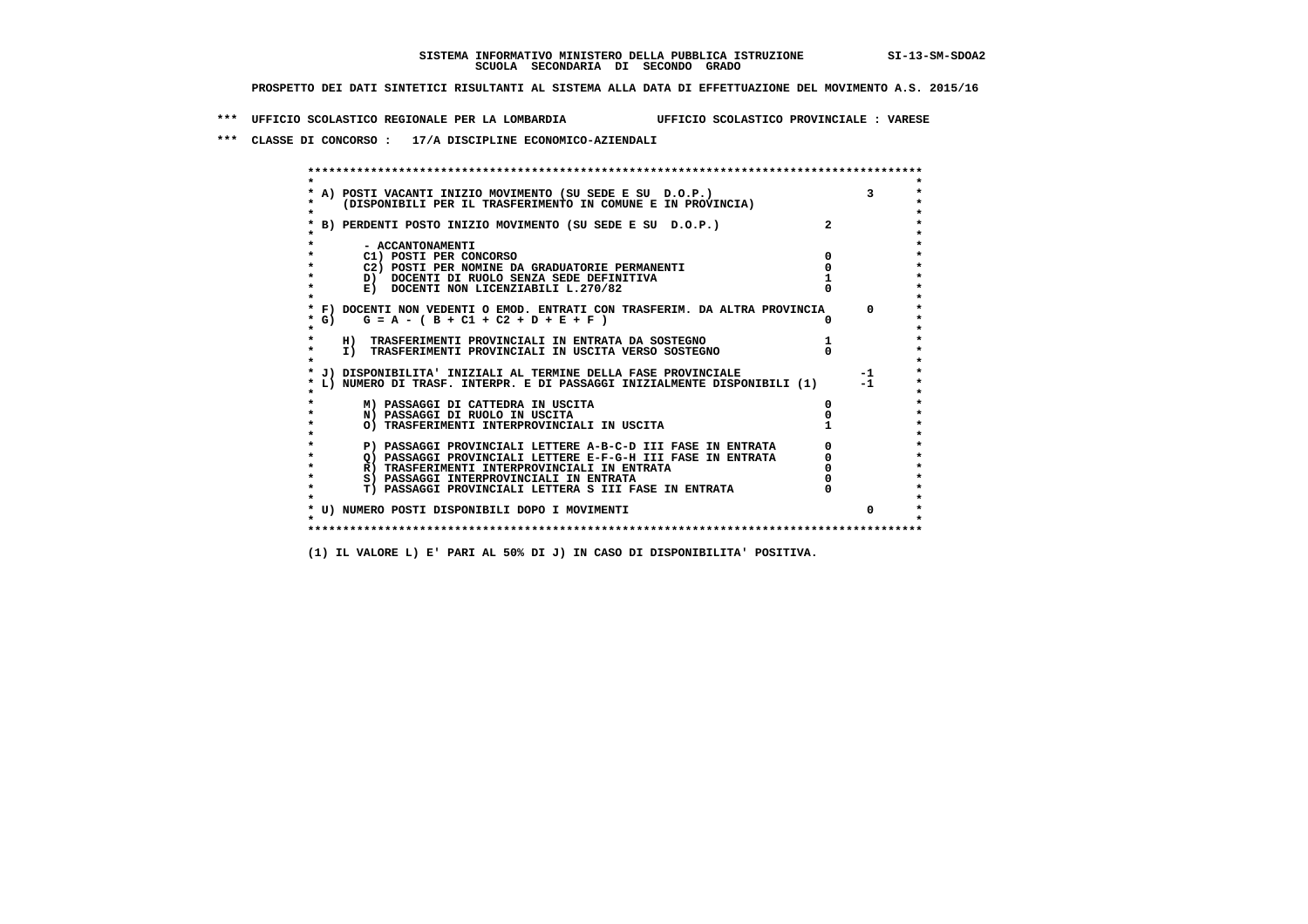**\*\*\* UFFICIO SCOLASTICO REGIONALE PER LA LOMBARDIA UFFICIO SCOLASTICO PROVINCIALE : VARESE**

 **\*\*\* CLASSE DI CONCORSO : 18/A DISCIPLINE GEOMETRICHE, ARCHITETTONICHE, ARREDAMENTO E SCENOTECNICA**

| $\star$            |                                                                                                                            |              |                         |
|--------------------|----------------------------------------------------------------------------------------------------------------------------|--------------|-------------------------|
|                    |                                                                                                                            |              | $\overline{\mathbf{3}}$ |
|                    | * A) POSTI VACANTI INIZIO MOVIMENTO (SU SEDE E SU D.O.P.)<br>* (DISPONIBILI PER IL TRASFERIMENTO IN COMUNE E IN PROVINCIA) |              |                         |
| $\star$            |                                                                                                                            |              |                         |
|                    | * B) PERDENTI POSTO INIZIO MOVIMENTO (SU SEDE E SU D.O.P.)                                                                 | $\mathbf{0}$ |                         |
| $\star$            | - ACCANTONAMENTI                                                                                                           |              |                         |
| $\star$            | C1) POSTI PER CONCORSO                                                                                                     | $^{\circ}$   |                         |
| $\star$            | C2) POSTI PER NOMINE DA GRADUATORIE PERMANENTI                                                                             | $\Omega$     |                         |
| $\star$            | D) DOCENTI DI RUOLO SENZA SEDE DEFINITIVA                                                                                  |              |                         |
| $\star$            | E) DOCENTI NON LICENZIABILI L.270/82                                                                                       |              |                         |
| $\star$            |                                                                                                                            |              |                         |
|                    | * F) DOCENTI NON VEDENTI O EMOD. ENTRATI CON TRASFERIM. DA ALTRA PROVINCIA 0                                               |              |                         |
| $*$ G)             | $G = A - (B + C1 + C2 + D + E + F)$                                                                                        |              |                         |
| $\star$            |                                                                                                                            |              |                         |
| $\star$<br>$\star$ | H) TRASFERIMENTI PROVINCIALI IN ENTRATA DA SOSTEGNO                                                                        | $\mathbf{0}$ |                         |
|                    | I) TRASFERIMENTI PROVINCIALI IN USCITA VERSO SOSTEGNO                                                                      |              |                         |
|                    | * J) DISPONIBILITA' INIZIALI AL TERMINE DELLA FASE PROVINCIALE                                                             |              | $\overline{2}$          |
|                    | * L) NUMERO DI TRASF. INTERPR. E DI PASSAGGI INIZIALMENTE DISPONIBILI (1)                                                  |              |                         |
|                    |                                                                                                                            |              |                         |
|                    | M) PASSAGGI DI CATTEDRA IN USCITA                                                                                          | 0            |                         |
| $\star$            | N) PASSAGGI DI RUOLO IN USCITA                                                                                             |              |                         |
| $\star$            | O) TRASFERIMENTI INTERPROVINCIALI IN USCITA                                                                                |              |                         |
| $\star$            |                                                                                                                            |              |                         |
| $\star$<br>$\star$ | P) PASSAGGI PROVINCIALI LETTERE A-B-C-D III FASE IN ENTRATA                                                                |              |                         |
| $\star$            | O) PASSAGGI PROVINCIALI LETTERE E-F-G-H III FASE IN ENTRATA                                                                |              |                         |
| $\star$            | R) TRASFERIMENTI INTERPROVINCIALI IN ENTRATA<br>S) PASSAGGI INTERPROVINCIALI IN ENTRATA                                    |              |                         |
| $\star$            | T) PASSAGGI PROVINCIALI LETTERA S III FASE IN ENTRATA                                                                      |              |                         |
|                    |                                                                                                                            |              |                         |
|                    | * U) NUMERO POSTI DISPONIBILI DOPO I MOVIMENTI                                                                             |              | $\mathbf{1}$            |
| $\star$            |                                                                                                                            |              |                         |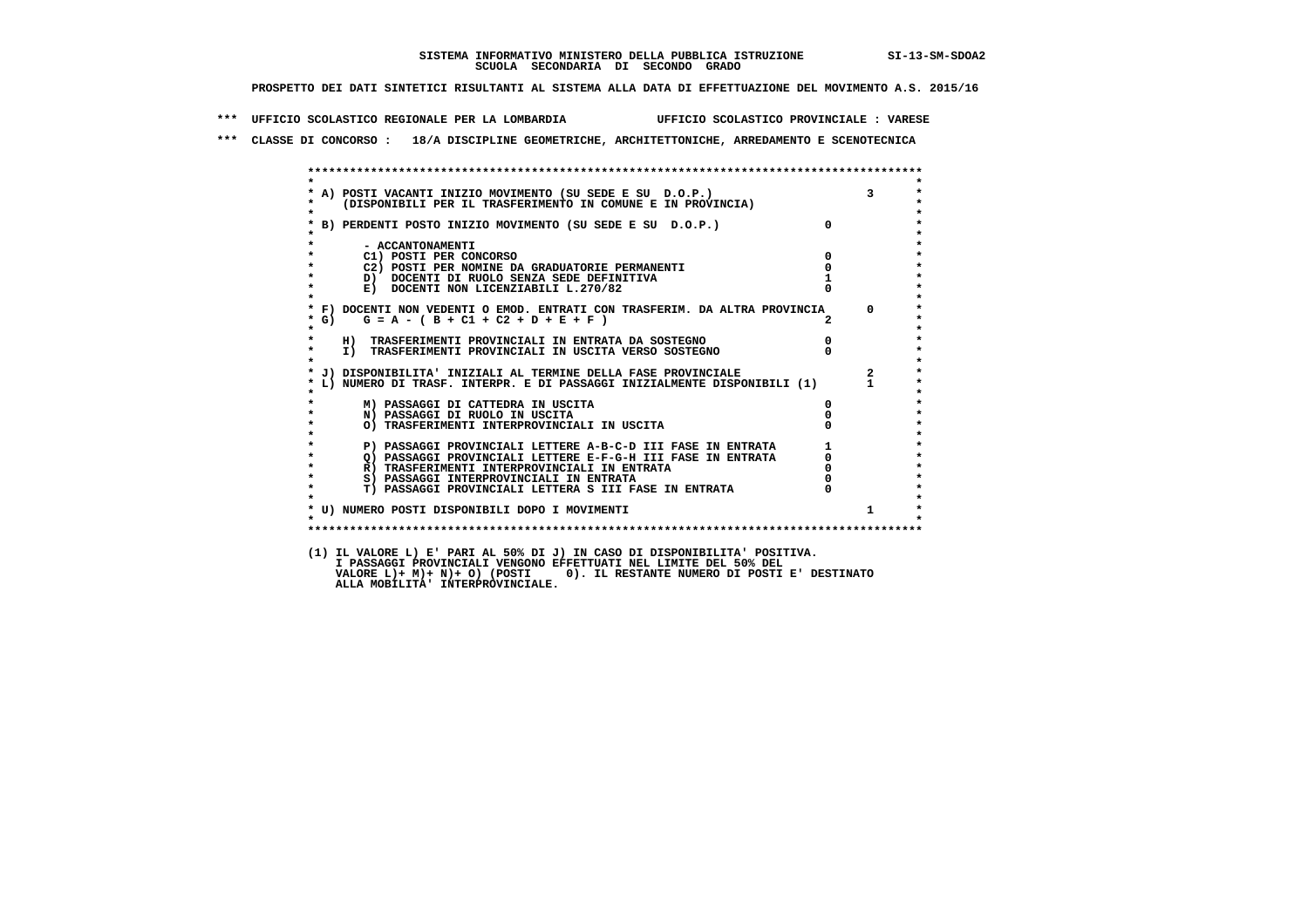**\*\*\* UFFICIO SCOLASTICO REGIONALE PER LA LOMBARDIA UFFICIO SCOLASTICO PROVINCIALE : VARESE**

 **\*\*\* CLASSE DI CONCORSO : 19/A - DISCIPLINE GIURIDICHE ED ECONOMICHE**

| $\star$            |                                                                                                                                                                                                                       |                |                         |
|--------------------|-----------------------------------------------------------------------------------------------------------------------------------------------------------------------------------------------------------------------|----------------|-------------------------|
|                    | * A) POSTI VACANTI INIZIO MOVIMENTO (SU SEDE E SU D.O.P.)                                                                                                                                                             |                | 8                       |
| $\star$<br>$\star$ | (DISPONIBILI PER IL TRASFERIMENTO IN COMUNE E IN PROVINCIA)                                                                                                                                                           |                |                         |
|                    | * B) PERDENTI POSTO INIZIO MOVIMENTO (SU SEDE E SU D.O.P.)                                                                                                                                                            |                |                         |
|                    |                                                                                                                                                                                                                       |                |                         |
| $\star$            | - ACCANTONAMENTI                                                                                                                                                                                                      |                |                         |
| $\star$<br>$\star$ | C1) POSTI PER CONCORSO                                                                                                                                                                                                | $\Omega$       |                         |
|                    | C2) POSTI PER NOMINE DA GRADUATORIE PERMANENTI                                                                                                                                                                        | $^{\circ}$     |                         |
| $\star$            | D) DOCENTI DI RUOLO SENZA SEDE DEFINITIVA<br>E) DOCENTI NON LICENZIABILI L.270/82                                                                                                                                     |                |                         |
| $\star$<br>$\star$ |                                                                                                                                                                                                                       |                |                         |
|                    | * F) DOCENTI NON VEDENTI O EMOD. ENTRATI CON TRASFERIM. DA ALTRA PROVINCIA 0                                                                                                                                          |                |                         |
| * G)               | $G = A - (B + C1 + C2 + D + E + F)$                                                                                                                                                                                   |                |                         |
| $\star$            |                                                                                                                                                                                                                       |                |                         |
| $\star$            | H) TRASFERIMENTI PROVINCIALI IN ENTRATA DA SOSTEGNO                                                                                                                                                                   | $\overline{0}$ |                         |
| $\star$<br>$\star$ | I) TRASFERIMENTI PROVINCIALI IN USCITA VERSO SOSTEGNO                                                                                                                                                                 |                |                         |
|                    | * J) DISPONIBILITA' INIZIALI AL TERMINE DELLA FASE PROVINCIALE                                                                                                                                                        |                | $\overline{\mathbf{3}}$ |
|                    | * L) NUMERO DI TRASF. INTERPR. E DI PASSAGGI INIZIALMENTE DISPONIBILI (1) 1                                                                                                                                           |                |                         |
|                    |                                                                                                                                                                                                                       |                |                         |
|                    | M) PASSAGGI DI CATTEDRA IN USCITA                                                                                                                                                                                     |                |                         |
| $\star$            | N) PASSAGGI DI RUOLO IN USCITA                                                                                                                                                                                        |                |                         |
| $\star$<br>$\star$ | O) TRASFERIMENTI INTERFROVINCIALI<br>P) PASSAGGI PROVINCIALI LETTERE A-B-C-D III FASE IN ENTRATA<br>Q) PASSAGGI PROVINCIALI LETTERE E-F-G-H III FASE IN ENTRATA<br>- TRASPERTMENTI INTERPROVINCIALI IN ENTRATA (2000) |                |                         |
| $\star$            |                                                                                                                                                                                                                       |                |                         |
| $\star$            |                                                                                                                                                                                                                       | $\overline{0}$ |                         |
| $\star$            |                                                                                                                                                                                                                       |                |                         |
| $\star$            |                                                                                                                                                                                                                       |                |                         |
| $\star$            | T) PASSAGGI PROVINCIALI LETTERA S III FASE IN ENTRATA                                                                                                                                                                 |                |                         |
|                    |                                                                                                                                                                                                                       |                |                         |
| $\star$            | * U) NUMERO POSTI DISPONIBILI DOPO I MOVIMENTI                                                                                                                                                                        |                |                         |
|                    |                                                                                                                                                                                                                       |                |                         |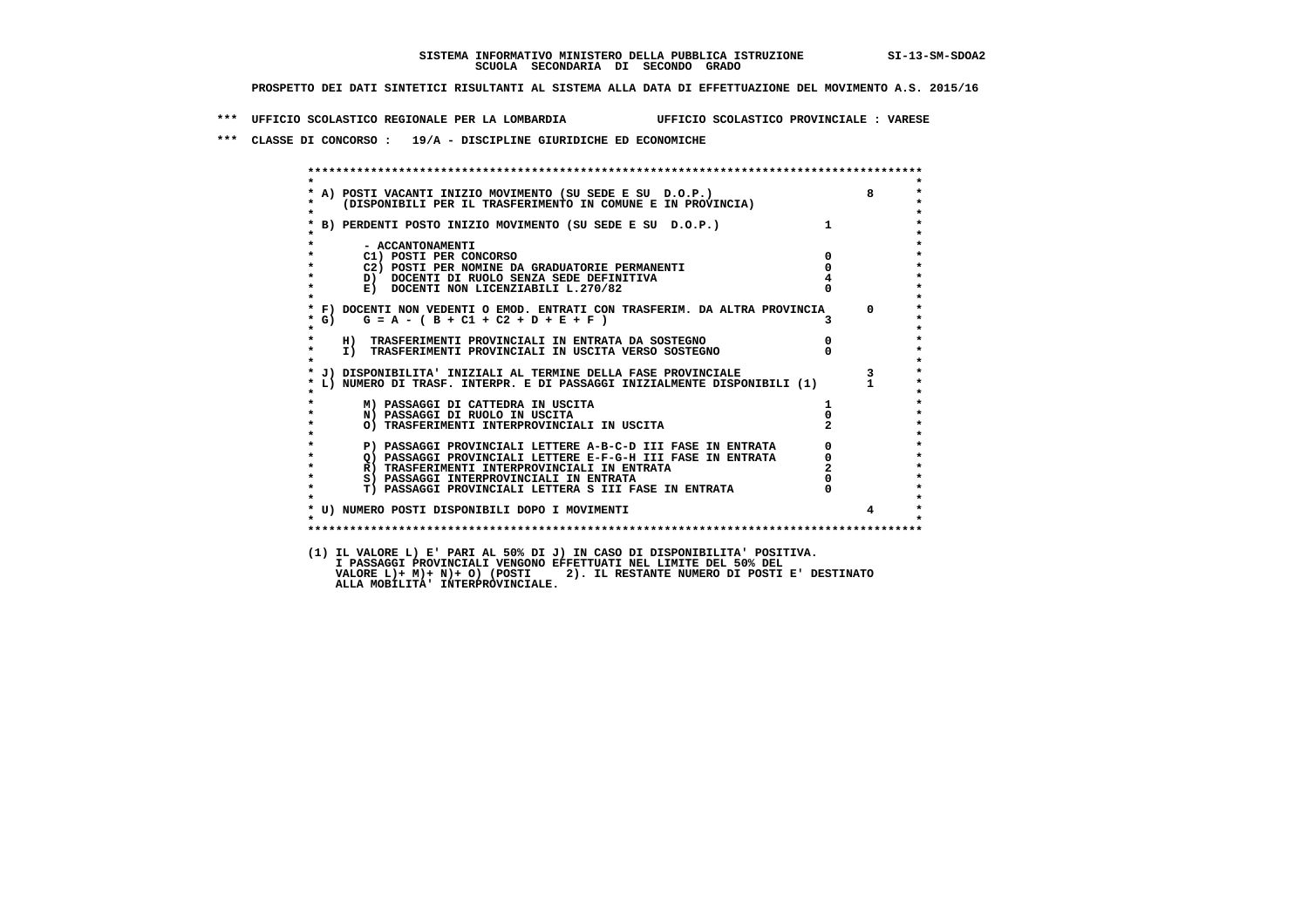**\*\*\* UFFICIO SCOLASTICO REGIONALE PER LA LOMBARDIA UFFICIO SCOLASTICO PROVINCIALE : VARESE**

 **\*\*\* CLASSE DI CONCORSO : 20/A - DISCIPLINE MECCANICHE E TECNOLOGIA**

| $\star$   |                                                                                                                                                                                                  |                                                 |                         |
|-----------|--------------------------------------------------------------------------------------------------------------------------------------------------------------------------------------------------|-------------------------------------------------|-------------------------|
|           | A) POSTI VACANTI INIZIO MOVIMENTO (SU SEDE E SU D.O.P.)<br>(DISPONIBILI PER IL TRASFERIMENTO IN COMUNE E IN PROVINCIA)                                                                           |                                                 | $8^{\circ}$             |
| $\star$   |                                                                                                                                                                                                  |                                                 |                         |
|           |                                                                                                                                                                                                  | $\overline{a}$                                  |                         |
|           |                                                                                                                                                                                                  |                                                 |                         |
|           |                                                                                                                                                                                                  |                                                 |                         |
|           | - ACCANTONAMENTI<br>$\overline{\mathbf{0}}$<br>C1) POSTI PER CONCORSO                                                                                                                            |                                                 |                         |
|           | C2) POSTI PER NOMINE DA GRADUATORIE PERMANENTI                                                                                                                                                   | $\mathbf{1}$                                    |                         |
|           | D) DOCENTI DI RUOLO SENZA SEDE DEFINITIVA                                                                                                                                                        |                                                 |                         |
| $\star$   | E) DOCENTI NON LICENZIABILI L.270/82                                                                                                                                                             |                                                 |                         |
|           |                                                                                                                                                                                                  |                                                 |                         |
|           | * F) DOCENTI NON VEDENTI O EMOD. ENTRATI CON TRASFERIM. DA ALTRA PROVINCIA 0                                                                                                                     |                                                 |                         |
| $*$ G)    | $G = A - (B + C1 + C2 + D + E + F)$                                                                                                                                                              |                                                 |                         |
| $\star$   |                                                                                                                                                                                                  |                                                 |                         |
| $\star$   | H) TRASFERIMENTI PROVINCIALI IN ENTRATA DA SOSTEGNO                                                                                                                                              | $\begin{matrix}0\\0\end{matrix}$                |                         |
|           | I) TRASFERIMENTI PROVINCIALI IN USCITA VERSO SOSTEGNO                                                                                                                                            |                                                 |                         |
|           | J) DISPONIBILITA' INIZIALI AL TERMINE DELLA FASE PROVINCIALE                                                                                                                                     |                                                 | $\overline{\mathbf{3}}$ |
|           | L) NUMERO DI TRASF. INTERPR. E DI PASSAGGI INIZIALMENTE DISPONIBILI (1) 1                                                                                                                        |                                                 |                         |
|           |                                                                                                                                                                                                  |                                                 |                         |
|           | M) PASSAGGI DI CATTEDRA IN USCITA                                                                                                                                                                | $\mathbf{0}$                                    |                         |
| $\star$   | N) PASSAGGI DI RUOLO IN USCITA                                                                                                                                                                   |                                                 |                         |
|           | O) TRASFERIMENTI INTERPROVINCIALI IN USCITA                                                                                                                                                      |                                                 |                         |
|           |                                                                                                                                                                                                  |                                                 |                         |
| $\bullet$ | P) PASSAGGI PROVINCIALI LETTERE A-B-C-D III FASE IN ENTRATA                                                                                                                                      |                                                 |                         |
| $\star$   |                                                                                                                                                                                                  |                                                 |                         |
| $\star$   | F FASSAGGI PROVINCIALI LETTERE E-F-G-H III FASE IN ENIRAIA<br>R) TRASFERIMENTI INTERPROVINCIALI IN ENTRATA<br>S) PASSAGGI INTERPROVINCIALI IN ENTRATA<br>S) PASSAGGI INTERPROVINCIALI IN ENTRATA | $\begin{array}{c} 0 \\ 0 \\ 0 \\ 0 \end{array}$ |                         |
| $\star$   | T) PASSAGGI PROVINCIALI LETTERA S III FASE IN ENTRATA                                                                                                                                            |                                                 |                         |
|           |                                                                                                                                                                                                  |                                                 |                         |
|           | * U) NUMERO POSTI DISPONIBILI DOPO I MOVIMENTI                                                                                                                                                   |                                                 | $\overline{4}$          |
|           |                                                                                                                                                                                                  |                                                 |                         |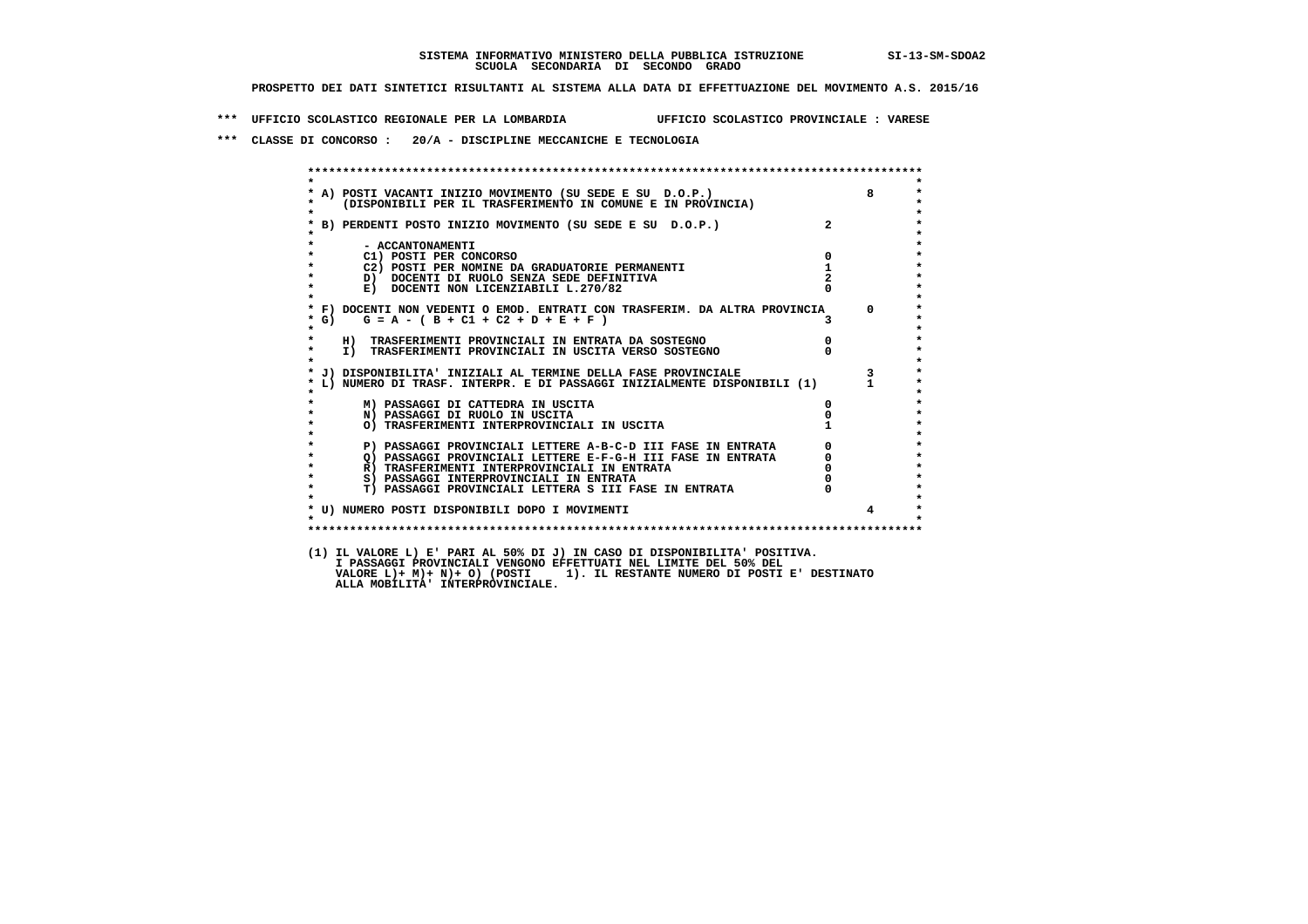**\*\*\* UFFICIO SCOLASTICO REGIONALE PER LA LOMBARDIA UFFICIO SCOLASTICO PROVINCIALE : VARESE**

 **\*\*\* CLASSE DI CONCORSO : 21/A - DISCIPLINE PITTORICHE**

| $\star$                                                                                                                |                |                                                 |
|------------------------------------------------------------------------------------------------------------------------|----------------|-------------------------------------------------|
| A) POSTI VACANTI INIZIO MOVIMENTO (SU SEDE E SU D.O.P.)<br>(DISPONIBILI PER IL TRASFERIMENTO IN COMUNE E IN PROVINCIA) |                | $\overline{4}$                                  |
| * B) PERDENTI POSTO INIZIO MOVIMENTO (SU SEDE E SU D.O.P.)                                                             | $\Omega$       |                                                 |
| - ACCANTONAMENTI                                                                                                       |                |                                                 |
| C1) POSTI PER CONCORSO                                                                                                 | $\overline{0}$ |                                                 |
| C2) POSTI PER NOMINE DA GRADUATORIE PERMANENTI                                                                         | $\overline{0}$ |                                                 |
| D) DOCENTI DI RUOLO SENZA SEDE DEFINITIVA                                                                              |                |                                                 |
| E) DOCENTI NON LICENZIABILI L.270/82                                                                                   |                |                                                 |
| * F) DOCENTI NON VEDENTI O EMOD. ENTRATI CON TRASFERIM. DA ALTRA PROVINCIA                                             |                | $\Omega$                                        |
| $G = A - (B + C1 + C2 + D + E + F)$<br>$*$ G)                                                                          |                |                                                 |
| $\star$<br>H) TRASFERIMENTI PROVINCIALI IN ENTRATA DA SOSTEGNO                                                         | $\overline{0}$ |                                                 |
| I) TRASFERIMENTI PROVINCIALI IN USCITA VERSO SOSTEGNO<br>$\star$                                                       |                |                                                 |
| * J) DISPONIBILITA' INIZIALI AL TERMINE DELLA FASE PROVINCIALE                                                         |                | $3^{\circ}$                                     |
| L) NUMERO DI TRASF. INTERPR. E DI PASSAGGI INIZIALMENTE DISPONIBILI (1)                                                |                |                                                 |
| M) PASSAGGI DI CATTEDRA IN USCITA                                                                                      | $\mathbf{0}$   |                                                 |
| N) PASSAGGI DI RUOLO IN USCITA                                                                                         |                |                                                 |
| O) TRASFERIMENTI INTERPROVINCIALI IN USCITA                                                                            |                |                                                 |
| P) PASSAGGI PROVINCIALI LETTERE A-B-C-D III FASE IN ENTRATA                                                            |                | $\begin{array}{c} 0 \\ 0 \\ 1 \\ 0 \end{array}$ |
| Q) PASSAGGI PROVINCIALI LETTERE E-F-G-H III FASE IN ENTRATA<br>$\star$                                                 |                |                                                 |
| $\star$<br>R) TRASFERIMENTI INTERPROVINCIALI IN ENTRATA                                                                |                |                                                 |
| $\star$<br>S) PASSAGGI INTERPROVINCIALI IN ENTRATA                                                                     |                |                                                 |
| $\star$<br>T) PASSAGGI PROVINCIALI LETTERA S III FASE IN ENTRATA                                                       |                |                                                 |
| * U) NUMERO POSTI DISPONIBILI DOPO I MOVIMENTI                                                                         |                | $\overline{2}$                                  |
| $\star$                                                                                                                |                |                                                 |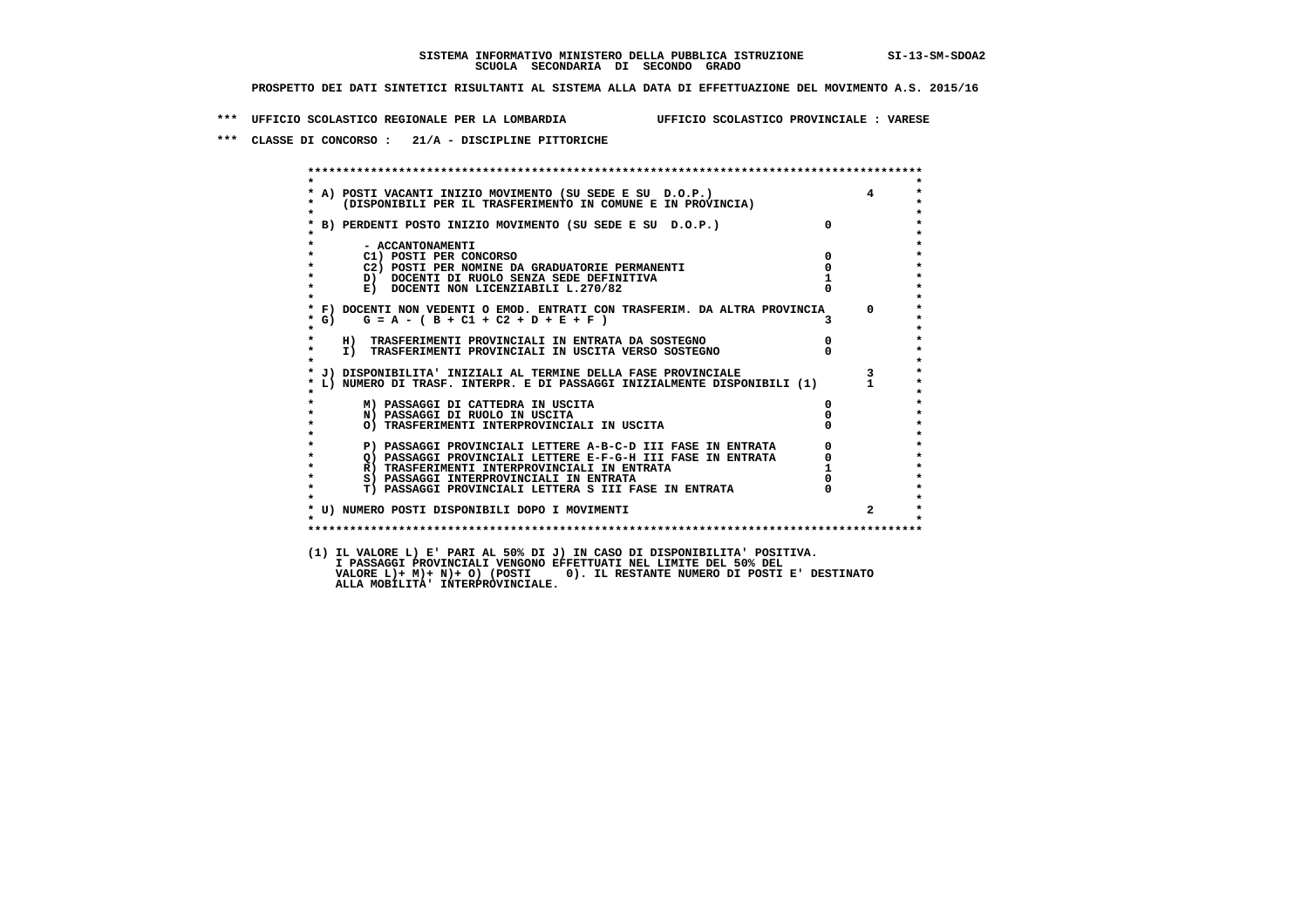**\*\*\* UFFICIO SCOLASTICO REGIONALE PER LA LOMBARDIA UFFICIO SCOLASTICO PROVINCIALE : VARESE**

 **\*\*\* CLASSE DI CONCORSO : 22/A - DISCIPLINE PLASTICHE**

 **\*\*\*\*\*\*\*\*\*\*\*\*\*\*\*\*\*\*\*\*\*\*\*\*\*\*\*\*\*\*\*\*\*\*\*\*\*\*\*\*\*\*\*\*\*\*\*\*\*\*\*\*\*\*\*\*\*\*\*\*\*\*\*\*\*\*\*\*\*\*\*\*\*\*\*\*\*\*\*\*\*\*\*\*\*\*\*\* \* \*** $\bullet$  **\* A) POSTI VACANTI INIZIO MOVIMENTO (SU SEDE E SU D.O.P.) 1 \*** $\star$  **\* (DISPONIBILI PER IL TRASFERIMENTO IN COMUNE E IN PROVINCIA) \*** $\bullet$  **\* \* \* B) PERDENTI POSTO INIZIO MOVIMENTO (SU SEDE E SU D.O.P.) 0 \* \* \* \* - ACCANTONAMENTI \* \* C1) POSTI PER CONCORSO 0 \* \* C2) POSTI PER NOMINE DA GRADUATORIE PERMANENTI 0 \*D)** DOCENTI DI RUOLO SENZA SEDE DEFINITIVA  $\overline{a}$  0  $\overline{b}$  0  $\overline{c}$  0  $\overline{c}$  0  $\overline{c}$  0  $\overline{a}$  0  $\overline{c}$ **E) DOCENTI NON LICENZIABILI L.270/82 \* \* \* F) DOCENTI NON VEDENTI O EMOD. ENTRATI CON TRASFERIM. DA ALTRA PROVINCIA 0 \***  $\star$  **G)** G = A - ( B + C1 + C2 + D + E + F )  **\* \* \* H) TRASFERIMENTI PROVINCIALI IN ENTRATA DA SOSTEGNO 0 \* \* I) TRASFERIMENTI PROVINCIALI IN USCITA VERSO SOSTEGNO 0 \* \* \* \* J) DISPONIBILITA' INIZIALI AL TERMINE DELLA FASE PROVINCIALE 1 \* \* L) NUMERO DI TRASF. INTERPR. E DI PASSAGGI INIZIALMENTE DISPONIBILI (1) 0 \* \* \* \* M) PASSAGGI DI CATTEDRA IN USCITA 0 \* \* N) PASSAGGI DI RUOLO IN USCITA 0 \* \* O) TRASFERIMENTI INTERPROVINCIALI IN USCITA 0 \* \* \* P) PASSAGGI PROVINCIALI LETTERE A-B-C-D III FASE IN ENTRATA** 0 <sup>0</sup> **DASSAGGI PROVINCIALI LETTERE E-F-G-H** III FASE IN ENTRATA 0 <sup>0</sup>  **\* Q) PASSAGGI PROVINCIALI LETTERE E-F-G-H III FASE IN ENTRATA 0 \*R)** TRASFERIMENTI INTERPROVINCIALI IN ENTRATA  $\begin{bmatrix} 0 & 0 \\ 0 & 0 \\ 0 & 0 \end{bmatrix}$  PASSAGGI INTERPROVINCIALI IN ENTRATA  $\begin{bmatrix} 0 & 0 \\ 0 & 0 \\ 0 & 0 \end{bmatrix}$  **\* S) PASSAGGI INTERPROVINCIALI IN ENTRATA 0 \*** $\ddot{\phantom{1}}$  **\* T) PASSAGGI PROVINCIALI LETTERA S III FASE IN ENTRATA 0 \*** $\star$  **\* \* \* U) NUMERO POSTI DISPONIBILI DOPO I MOVIMENTI 1 \* \* \* \*\*\*\*\*\*\*\*\*\*\*\*\*\*\*\*\*\*\*\*\*\*\*\*\*\*\*\*\*\*\*\*\*\*\*\*\*\*\*\*\*\*\*\*\*\*\*\*\*\*\*\*\*\*\*\*\*\*\*\*\*\*\*\*\*\*\*\*\*\*\*\*\*\*\*\*\*\*\*\*\*\*\*\*\*\*\*\***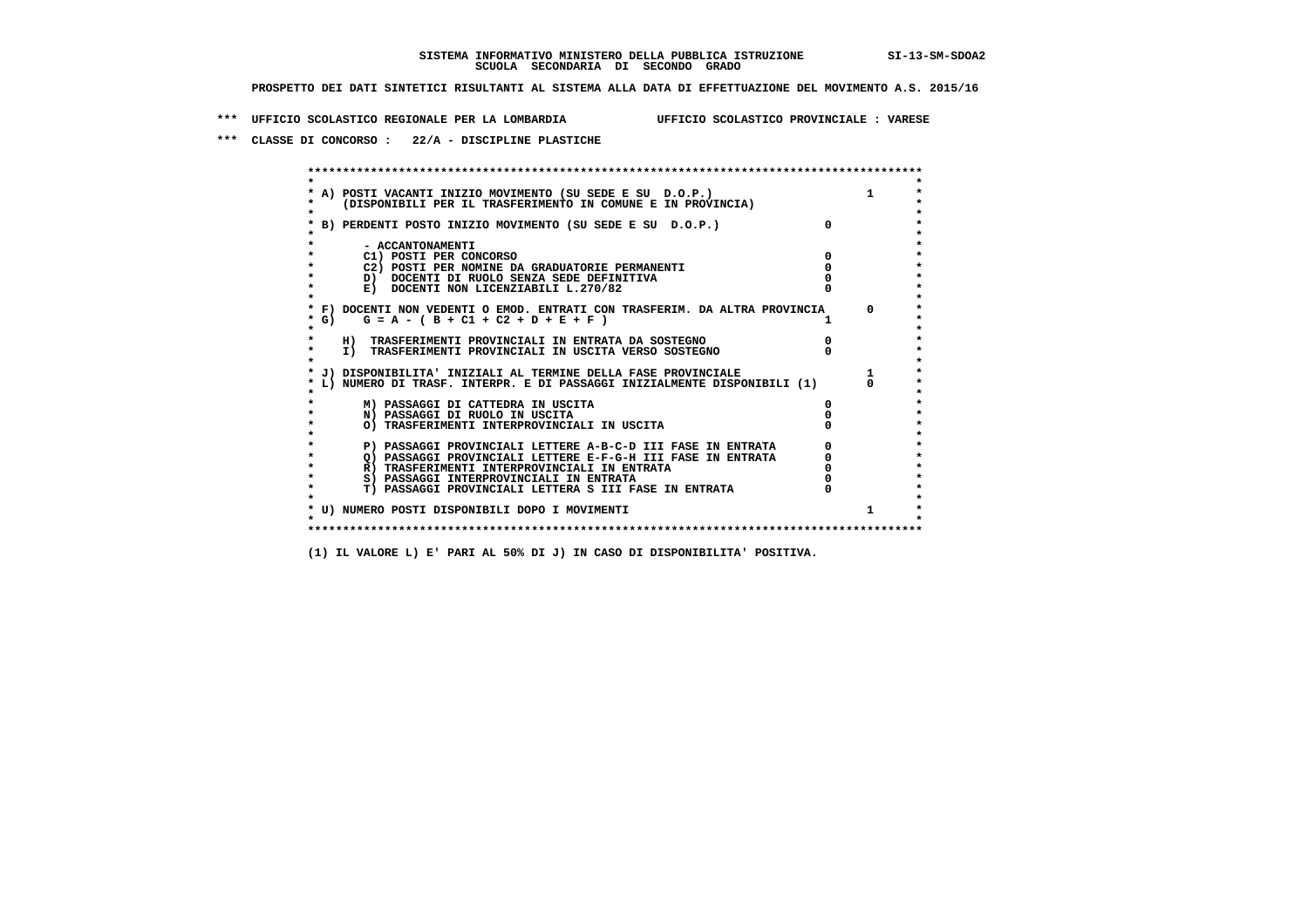**\*\*\* UFFICIO SCOLASTICO REGIONALE PER LA LOMBARDIA UFFICIO SCOLASTICO PROVINCIALE : VARESE**

 **\*\*\* CLASSE DI CONCORSO : 25/A - DISEGNO E STORIA DELL'ARTE**

| $\star$            |                                                                                                                            |                |                         |
|--------------------|----------------------------------------------------------------------------------------------------------------------------|----------------|-------------------------|
|                    | * A) POSTI VACANTI INIZIO MOVIMENTO (SU SEDE E SU D.O.P.)                                                                  |                | $\overline{3}$          |
| $\star$            | (DISPONIBILI PER IL TRASFERIMENTO IN COMUNE E IN PROVINCIA)                                                                |                |                         |
| $\star$            |                                                                                                                            | $\Omega$       |                         |
|                    | * B) PERDENTI POSTO INIZIO MOVIMENTO (SU SEDE E SU D.O.P.)                                                                 |                |                         |
| $\star$            | - ACCANTONAMENTI                                                                                                           |                |                         |
| $\star$            | C1) POSTI PER CONCORSO                                                                                                     | $\Omega$       |                         |
| $\star$            | C2) POSTI PER NOMINE DA GRADUATORIE PERMANENTI                                                                             | $\mathbf{o}$   |                         |
| $\star$            | D) DOCENTI DI RUOLO SENZA SEDE DEFINITIVA                                                                                  |                |                         |
| $\star$            | E) DOCENTI NON LICENZIABILI L.270/82                                                                                       |                |                         |
| $\star$            |                                                                                                                            |                |                         |
|                    | * F) DOCENTI NON VEDENTI O EMOD. ENTRATI CON TRASFERIM. DA ALTRA PROVINCIA 0                                               |                |                         |
| * G)               | $G = A - (B + C1 + C2 + D + E + F)$                                                                                        |                |                         |
| $\star$<br>$\star$ |                                                                                                                            | $\overline{0}$ |                         |
| $\star$            | H) TRASFERIMENTI PROVINCIALI IN ENTRATA DA SOSTEGNO<br>I) TRASFERIMENTI PROVINCIALI IN USCITA VERSO SOSTEGNO               |                |                         |
| $\star$            |                                                                                                                            |                |                         |
|                    | * J) DISPONIBILITA' INIZIALI AL TERMINE DELLA FASE PROVINCIALE                                                             |                | $\overline{\mathbf{2}}$ |
|                    | * L) NUMERO DI TRASF. INTERPR. E DI PASSAGGI INIZIALMENTE DISPONIBILI (1) 1                                                |                |                         |
|                    |                                                                                                                            |                |                         |
|                    | M) PASSAGGI DI CATTEDRA IN USCITA                                                                                          | 0              |                         |
| $\star$            | N) PASSAGGI DI RUOLO IN USCITA                                                                                             |                |                         |
| $\star$<br>$\star$ | O) TRASFERIMENTI INTERPROVINCIALI IN USCITA                                                                                |                |                         |
| $\star$            |                                                                                                                            |                |                         |
| $\star$            | P) PASSAGGI PROVINCIALI LETTERE A-B-C-D III FASE IN ENTRATA<br>Q) PASSAGGI PROVINCIALI LETTERE E-F-G-H III FASE IN ENTRATA |                |                         |
| $\star$            | R) TRASFERIMENTI INTERPROVINCIALI IN ENTRATA                                                                               |                |                         |
| $\star$            | S) PASSAGGI INTERPROVINCIALI IN ENTRATA                                                                                    |                |                         |
| $\star$            | T) PASSAGGI PROVINCIALI LETTERA S III FASE IN ENTRATA                                                                      |                |                         |
|                    |                                                                                                                            |                |                         |
|                    | * U) NUMERO POSTI DISPONIBILI DOPO I MOVIMENTI                                                                             |                | $\mathbf{1}$            |
| $\star$            |                                                                                                                            |                |                         |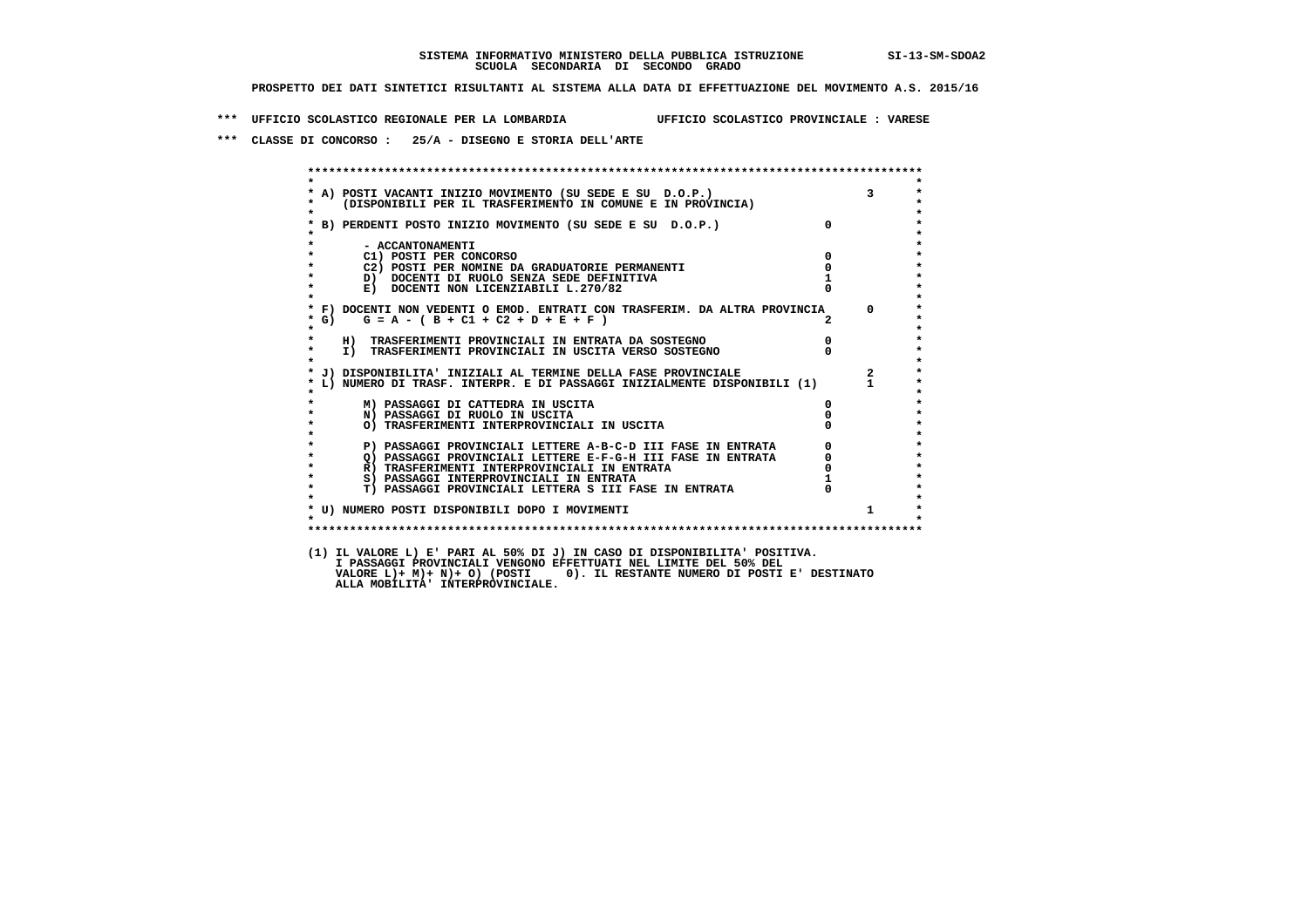**\*\*\* UFFICIO SCOLASTICO REGIONALE PER LA LOMBARDIA UFFICIO SCOLASTICO PROVINCIALE : VARESE**

 **\*\*\* CLASSE DI CONCORSO : 29/A - EDUCAZIONE FISICA NEGLI ISTITUTI E SCUOLE DI ISTRUZIONE SECONDARIA DI II GRADO**

| $\bullet$          | * A) POSTI VACANTI INIZIO MOVIMENTO (SU SEDE E SU D.O.P.)<br>* (DISPONIBILI PER IL TRASFERIMENTO IN COMUNE E IN PROVINCIA) |                | 16             |
|--------------------|----------------------------------------------------------------------------------------------------------------------------|----------------|----------------|
|                    | * B) PERDENTI POSTO INIZIO MOVIMENTO (SU SEDE E SU D.O.P.)                                                                 | 3 <sup>1</sup> |                |
|                    | - ACCANTONAMENTI                                                                                                           |                |                |
| $\star$            | C1) POSTI PER CONCORSO                                                                                                     | $\mathbf{0}$   |                |
|                    | C2) POSTI PER NOMINE DA GRADUATORIE PERMANENTI                                                                             | $^{\circ}$     |                |
| $\star$            | D) DOCENTI DI RUOLO SENZA SEDE DEFINITIVA                                                                                  |                |                |
| $\star$            | E) DOCENTI NON LICENZIABILI L.270/82                                                                                       |                |                |
|                    | * F) DOCENTI NON VEDENTI O EMOD. ENTRATI CON TRASFERIM. DA ALTRA PROVINCIA                                                 |                | $\Omega$       |
| $*$ G)             | $G = A - (B + C1 + C2 + D + E + F)$                                                                                        |                |                |
| $\star$            | H) TRASFERIMENTI PROVINCIALI IN ENTRATA DA SOSTEGNO                                                                        | $\overline{0}$ |                |
| $\star$<br>$\star$ | I) TRASFERIMENTI PROVINCIALI IN USCITA VERSO SOSTEGNO                                                                      |                |                |
|                    | * J) DISPONIBILITA' INIZIALI AL TERMINE DELLA FASE PROVINCIALE                                                             |                | 9              |
|                    | * L) NUMERO DI TRASF. INTERPR. E DI PASSAGGI INIZIALMENTE DISPONIBILI (1)                                                  |                | $\overline{4}$ |
|                    | M) PASSAGGI DI CATTEDRA IN USCITA                                                                                          | 0              |                |
| $\star$            | N) PASSAGGI DI RUOLO IN USCITA                                                                                             |                |                |
| $\star$            | O) TRASFERIMENTI INTERPROVINCIALI IN USCITA                                                                                |                |                |
| $\star$            | P) PASSAGGI PROVINCIALI LETTERE A-B-C-D III FASE IN ENTRATA                                                                |                |                |
| $\star$            | Q) PASSAGGI PROVINCIALI LETTERE E-F-G-H III FASE IN ENTRATA                                                                | $\overline{a}$ |                |
| $\star$            | R) TRASFERIMENTI INTERPROVINCIALI IN ENTRATA                                                                               |                |                |
| $\star$            | S) PASSAGGI INTERPROVINCIALI IN ENTRATA                                                                                    |                |                |
| $\star$            | T) PASSAGGI PROVINCIALI LETTERA S III FASE IN ENTRATA                                                                      |                |                |
|                    | * U) NUMERO POSTI DISPONIBILI DOPO I MOVIMENTI                                                                             |                | б.             |
| $\star$            |                                                                                                                            |                |                |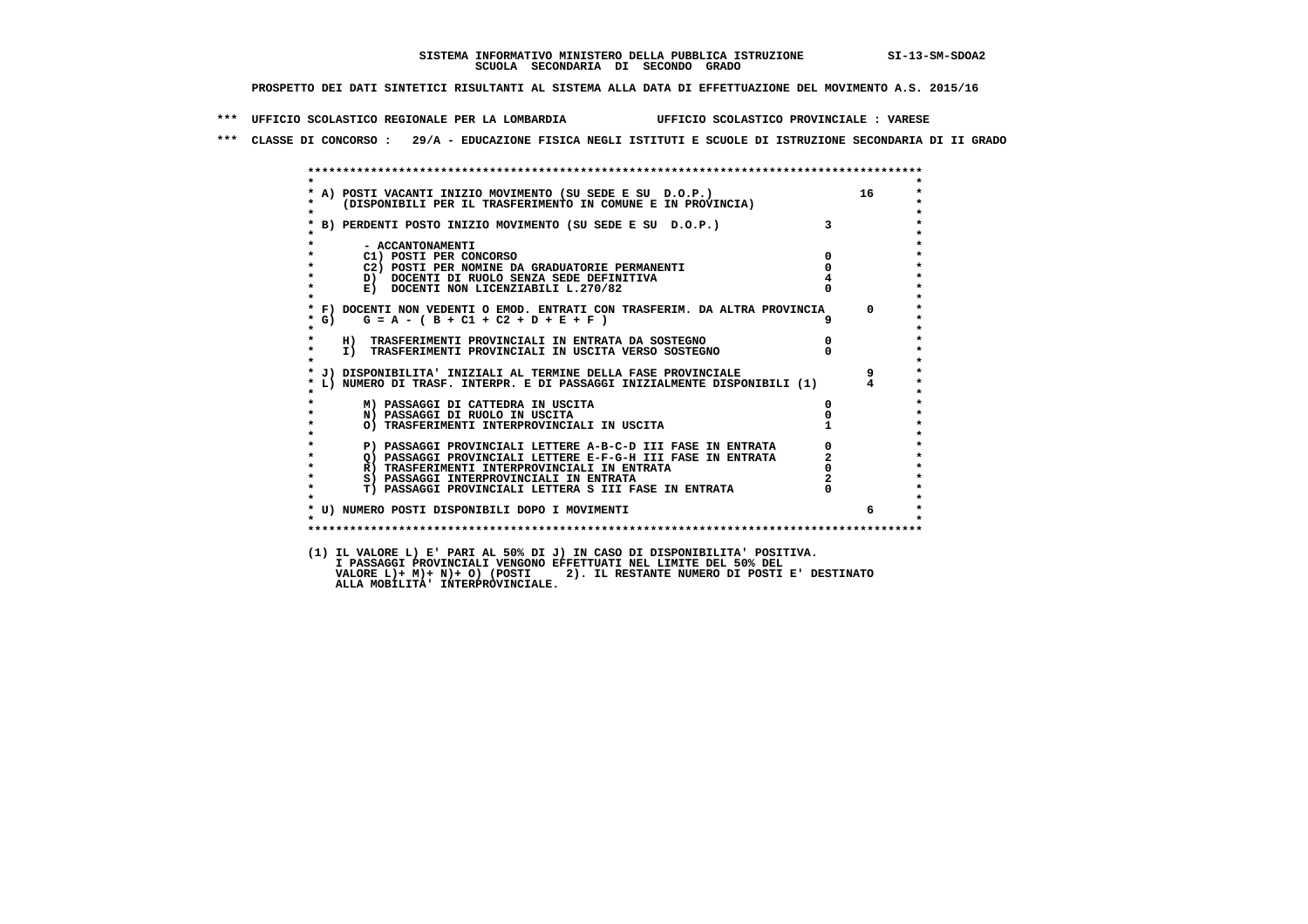**\*\*\* UFFICIO SCOLASTICO REGIONALE PER LA LOMBARDIA UFFICIO SCOLASTICO PROVINCIALE : VARESE**

 **\*\*\* CLASSE DI CONCORSO : 31/A - EDUCAZIONE MUSICALE NEGLI ISTITUTI E SCUOLE DI ISTRUZIONE SECONDARIA DI II GRADO**

|        | A) POSTI VACANTI INIZIO MOVIMENTO (SU SEDE E SU D.O.P.)                                                                                 |     | $\Omega$     |
|--------|-----------------------------------------------------------------------------------------------------------------------------------------|-----|--------------|
|        | (DISPONIBILI PER IL TRASFERIMENTO IN COMUNE E IN PROVINCIA)                                                                             |     |              |
|        |                                                                                                                                         |     |              |
|        | B) PERDENTI POSTO INIZIO MOVIMENTO (SU SEDE E SU D.O.P.)                                                                                |     |              |
|        |                                                                                                                                         |     |              |
|        | - ACCANTONAMENTI                                                                                                                        |     |              |
|        | C1) POSTI PER CONCORSO                                                                                                                  |     |              |
|        | C2) POSTI PER NOMINE DA GRADUATORIE PERMANENTI                                                                                          |     |              |
|        | D) DOCENTI DI RUOLO SENZA SEDE DEFINITIVA<br>E) DOCENTI NON LICENZIABILI L.270/82                                                       |     |              |
|        |                                                                                                                                         |     |              |
|        | * F) DOCENTI NON VEDENTI O EMOD. ENTRATI CON TRASFERIM. DA ALTRA PROVINCIA                                                              |     | $\Omega$     |
| $*$ G) | $G = A - (B + C1 + C2 + D + E + F)$                                                                                                     | -5. |              |
|        |                                                                                                                                         |     |              |
|        | H) TRASFERIMENTI PROVINCIALI IN ENTRATA DA SOSTEGNO                                                                                     |     |              |
|        | I) TRASFERIMENTI PROVINCIALI IN USCITA VERSO SOSTEGNO                                                                                   |     |              |
|        |                                                                                                                                         |     |              |
|        | J) DISPONIBILITA' INIZIALI AL TERMINE DELLA FASE PROVINCIALE<br>L) NUMERO DI TRASF. INTERPR. E DI PASSAGGI INIZIALMENTE DISPONIBILI (1) |     | $-5$<br>$-5$ |
|        |                                                                                                                                         |     |              |
|        | M) PASSAGGI DI CATTEDRA IN USCITA                                                                                                       |     |              |
|        | N) PASSAGGI DI RUOLO IN USCITA                                                                                                          |     |              |
|        | O) TRASFERIMENTI INTERPROVINCIALI IN USCITA                                                                                             |     |              |
|        |                                                                                                                                         |     |              |
|        | P) PASSAGGI PROVINCIALI LETTERE A-B-C-D III FASE IN ENTRATA                                                                             |     |              |
|        | O) PASSAGGI PROVINCIALI LETTERE E-F-G-H III FASE IN ENTRATA                                                                             |     |              |
|        | R) TRASFERIMENTI INTERPROVINCIALI IN ENTRATA                                                                                            |     |              |
|        | S) PASSAGGI INTERPROVINCIALI IN ENTRATA                                                                                                 |     |              |
|        | T) PASSAGGI PROVINCIALI LETTERA S III FASE IN ENTRATA                                                                                   |     |              |
|        | * U) NUMERO POSTI DISPONIBILI DOPO I MOVIMENTI                                                                                          |     | $-5$         |
|        |                                                                                                                                         |     |              |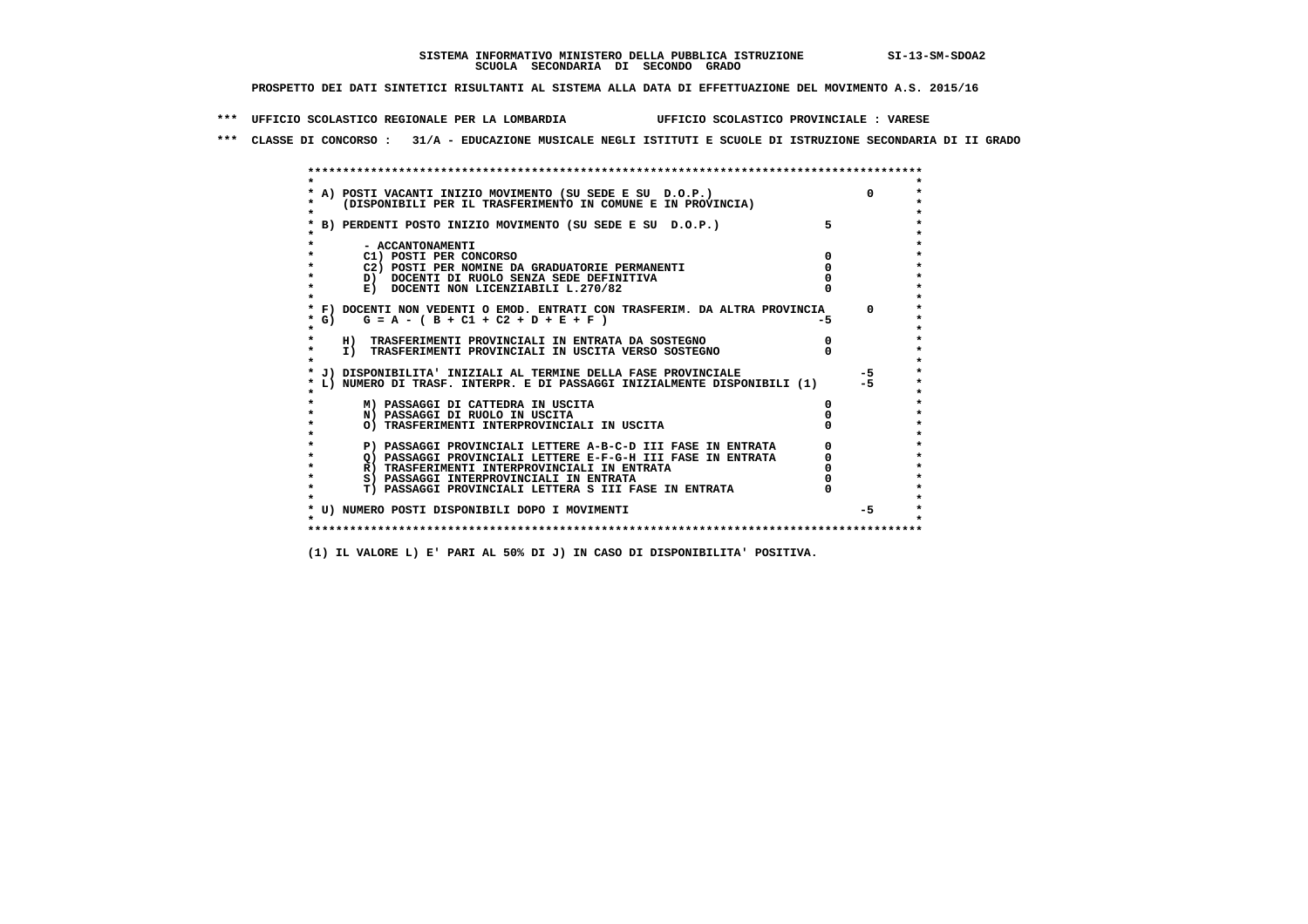**\*\*\* UFFICIO SCOLASTICO REGIONALE PER LA LOMBARDIA UFFICIO SCOLASTICO PROVINCIALE : VARESE**

 **\*\*\* CLASSE DI CONCORSO : 34/A - ELETTRONICA**

 **\*\*\*\*\*\*\*\*\*\*\*\*\*\*\*\*\*\*\*\*\*\*\*\*\*\*\*\*\*\*\*\*\*\*\*\*\*\*\*\*\*\*\*\*\*\*\*\*\*\*\*\*\*\*\*\*\*\*\*\*\*\*\*\*\*\*\*\*\*\*\*\*\*\*\*\*\*\*\*\*\*\*\*\*\*\*\*\* \* \*** $\bullet$  **\* A) POSTI VACANTI INIZIO MOVIMENTO (SU SEDE E SU D.O.P.) 12 \*** $\star$  **\* (DISPONIBILI PER IL TRASFERIMENTO IN COMUNE E IN PROVINCIA) \* \* \* \* B) PERDENTI POSTO INIZIO MOVIMENTO (SU SEDE E SU D.O.P.) 1 \* \* \* \* - ACCANTONAMENTI \* \* C1) POSTI PER CONCORSO 0 \* \* C2) POSTI PER NOMINE DA GRADUATORIE PERMANENTI 0 \*D)** DOCENTI DI RUOLO SENZA SEDE DEFINITIVA 1<br> **E)** DOCENTI NON LICENZIABILI L. 270/82 0 **E) DOCENTI NON LICENZIABILI L.270/82 \* \* \* F) DOCENTI NON VEDENTI O EMOD. ENTRATI CON TRASFERIM. DA ALTRA PROVINCIA 0 \***  $\star$  **G)** G = A - ( B + C1 + C2 + D + E + F )  **\* \* \* H) TRASFERIMENTI PROVINCIALI IN ENTRATA DA SOSTEGNO 0 \* \* I) TRASFERIMENTI PROVINCIALI IN USCITA VERSO SOSTEGNO 0 \* \* \* \* J) DISPONIBILITA' INIZIALI AL TERMINE DELLA FASE PROVINCIALE 10 \* \* L) NUMERO DI TRASF. INTERPR. E DI PASSAGGI INIZIALMENTE DISPONIBILI (1) 5 \* \* \* \* M) PASSAGGI DI CATTEDRA IN USCITA 0 \* \* N) PASSAGGI DI RUOLO IN USCITA 0 \* \* O) TRASFERIMENTI INTERPROVINCIALI IN USCITA 0 \* \* \* P) PASSAGGI PROVINCIALI LETTERE A-B-C-D III FASE IN ENTRATA** 0 <sup>0</sup> **DASSAGGI PROVINCIALI LETTERE E-F-G-H** III FASE IN ENTRATA 0 <sup>0</sup> **2) PASSAGGI PROVINCIALI LETTERE E-F-G-H III FASE IN ENTRATA 6 0 R**) TRASFERIMENTI INTERPROVINCIALI IN ENTRATA 6 **0 R)** TRASFERIMENTI INTERPROVINCIALI IN ENTRATA  $\begin{bmatrix} 0 & 0 \\ 0 & 0 \\ 0 & 0 \end{bmatrix}$  PASSAGGI INTERPROVINCIALI IN ENTRATA  $\begin{bmatrix} 0 & 0 \\ 0 & 0 \\ 0 & 0 \end{bmatrix}$ **8) PASSAGGI INTERPROVINCIALI IN ENTRATA 6 \*\*\*** 0 \*\*\*<br> **T) PASSAGGI PROVINCIALI LETTERA S III FASE IN ENTRATA** 0 \*\*\*  $\ddot{\phantom{1}}$  **\* T) PASSAGGI PROVINCIALI LETTERA S III FASE IN ENTRATA 0 \*** $\star$  **\* \*** $\star$  **\* U) NUMERO POSTI DISPONIBILI DOPO I MOVIMENTI 10 \* \* \* \*\*\*\*\*\*\*\*\*\*\*\*\*\*\*\*\*\*\*\*\*\*\*\*\*\*\*\*\*\*\*\*\*\*\*\*\*\*\*\*\*\*\*\*\*\*\*\*\*\*\*\*\*\*\*\*\*\*\*\*\*\*\*\*\*\*\*\*\*\*\*\*\*\*\*\*\*\*\*\*\*\*\*\*\*\*\*\* (1) IL VALORE L) E' PARI AL 50% DI J) IN CASO DI DISPONIBILITA' POSITIVA. VALORE L)+ M)+ N)+ O) (POSTI 2). IL RESTANTE NUMERO DI POSTI E' DESTINATO ALLA MOBILITA' INTERPROVINCIALE. I PASSAGGI PROVINCIALI VENGONO EFFETTUATI NEL LIMITE DEL 50% DEL**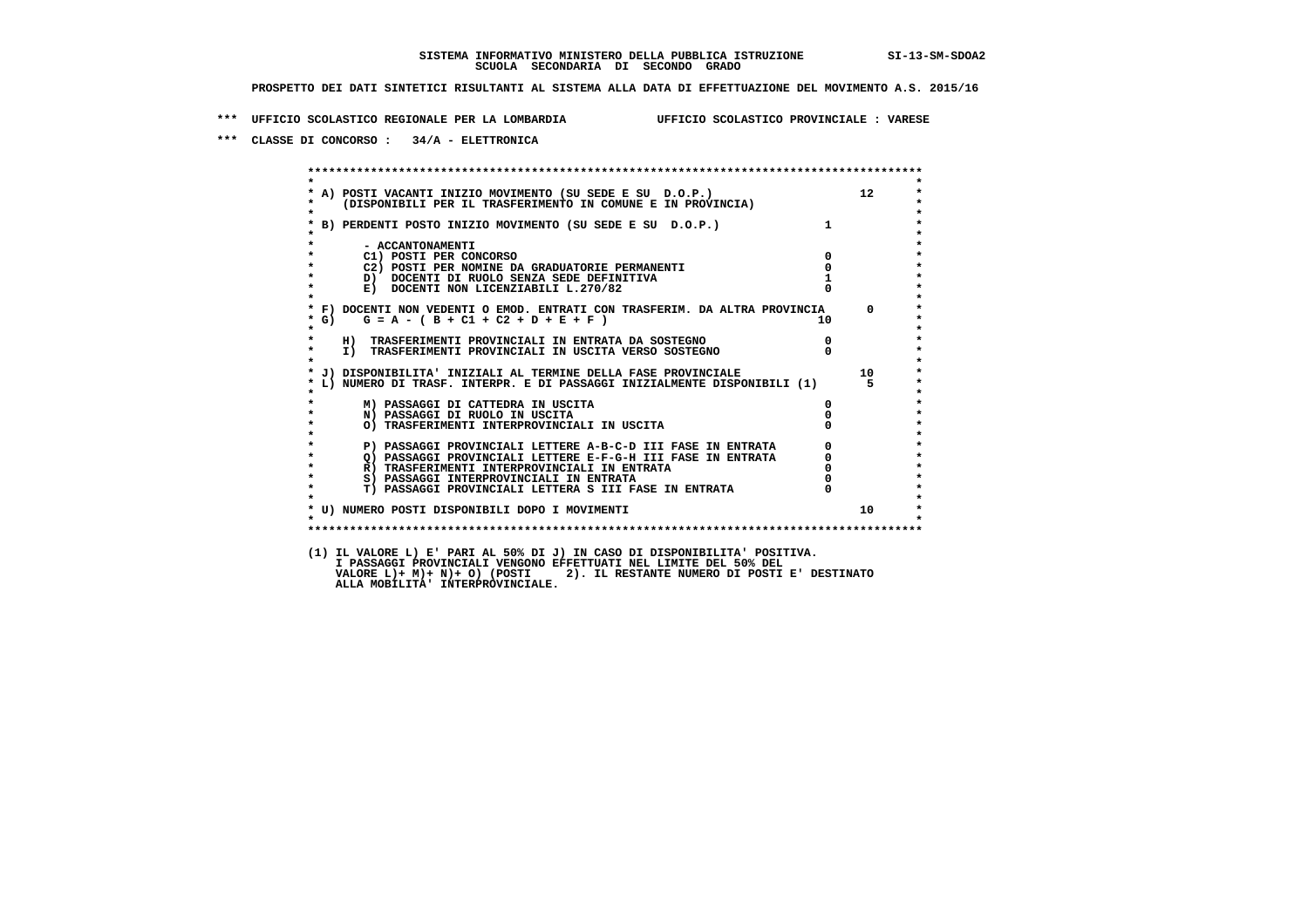**\*\*\* UFFICIO SCOLASTICO REGIONALE PER LA LOMBARDIA UFFICIO SCOLASTICO PROVINCIALE : VARESE**

 **\*\*\* CLASSE DI CONCORSO : 35/A - ELETTROTECNICA**

 **\*\*\*\*\*\*\*\*\*\*\*\*\*\*\*\*\*\*\*\*\*\*\*\*\*\*\*\*\*\*\*\*\*\*\*\*\*\*\*\*\*\*\*\*\*\*\*\*\*\*\*\*\*\*\*\*\*\*\*\*\*\*\*\*\*\*\*\*\*\*\*\*\*\*\*\*\*\*\*\*\*\*\*\*\*\*\*\* \* \* \* A) POSTI VACANTI INIZIO MOVIMENTO (SU SEDE E SU D.O.P.) 7 \* \* (DISPONIBILI PER IL TRASFERIMENTO IN COMUNE E IN PROVINCIA) \* \* \* \* B) PERDENTI POSTO INIZIO MOVIMENTO (SU SEDE E SU D.O.P.) 1 \* \* \* \* - ACCANTONAMENTI \* \* C1) POSTI PER CONCORSO 0 \* \* C2) POSTI PER NOMINE DA GRADUATORIE PERMANENTI 0 \* \* D) DOCENTI DI RUOLO SENZA SEDE DEFINITIVA 2 \*E) DOCENTI NON LICENZIABILI L.270/82 \* \* \* F) DOCENTI NON VEDENTI O EMOD. ENTRATI CON TRASFERIM. DA ALTRA PROVINCIA 0 \* \* G) G = A - ( B + C1 + C2 + D + E + F ) 4 \* \* \* \* H) TRASFERIMENTI PROVINCIALI IN ENTRATA DA SOSTEGNO 0 \* \* I) TRASFERIMENTI PROVINCIALI IN USCITA VERSO SOSTEGNO 0 \* \* \* \* J) DISPONIBILITA' INIZIALI AL TERMINE DELLA FASE PROVINCIALE 4 \* \* L) NUMERO DI TRASF. INTERPR. E DI PASSAGGI INIZIALMENTE DISPONIBILI (1) 2 \* \* \* \* M) PASSAGGI DI CATTEDRA IN USCITA 0 \* \* N) PASSAGGI DI RUOLO IN USCITA 0 \* \* O) TRASFERIMENTI INTERPROVINCIALI IN USCITA 0 \* \* \* P) PASSAGGI PROVINCIALI LETTERE A-B-C-D III FASE IN ENTRATA** 0 <sup>0</sup> **DASSAGGI PROVINCIALI LETTERE E-F-G-H** III FASE IN ENTRATA 0 <sup>0</sup> **2) PASSAGGI PROVINCIALI LETTERE E-F-G-H III FASE IN ENTRATA 6 0 R**) TRASFERIMENTI INTERPROVINCIALI IN ENTRATA 6 **0 R)** TRASFERIMENTI INTERPROVINCIALI IN ENTRATA  $\begin{bmatrix} 0 & 0 \\ 0 & 0 \\ 0 & 0 \end{bmatrix}$  PASSAGGI INTERPROVINCIALI IN ENTRATA  $\begin{bmatrix} 0 & 0 \\ 0 & 0 \\ 0 & 0 \end{bmatrix}$  **\* S) PASSAGGI INTERPROVINCIALI IN ENTRATA 0 \*** $\ddot{\phantom{1}}$  **\* T) PASSAGGI PROVINCIALI LETTERA S III FASE IN ENTRATA 0 \*** $\star$  **\* \* \* U) NUMERO POSTI DISPONIBILI DOPO I MOVIMENTI 4 \* \* \* \*\*\*\*\*\*\*\*\*\*\*\*\*\*\*\*\*\*\*\*\*\*\*\*\*\*\*\*\*\*\*\*\*\*\*\*\*\*\*\*\*\*\*\*\*\*\*\*\*\*\*\*\*\*\*\*\*\*\*\*\*\*\*\*\*\*\*\*\*\*\*\*\*\*\*\*\*\*\*\*\*\*\*\*\*\*\*\* (1) IL VALORE L) E' PARI AL 50% DI J) IN CASO DI DISPONIBILITA' POSITIVA. I PASSAGGI PROVINCIALI VENGONO EFFETTUATI NEL LIMITE DEL 50% DEL VALORE L)+ M)+ N)+ O) (POSTI 1). IL RESTANTE NUMERO DI POSTI E' DESTINATO ALLA MOBILITA' INTERPROVINCIALE.**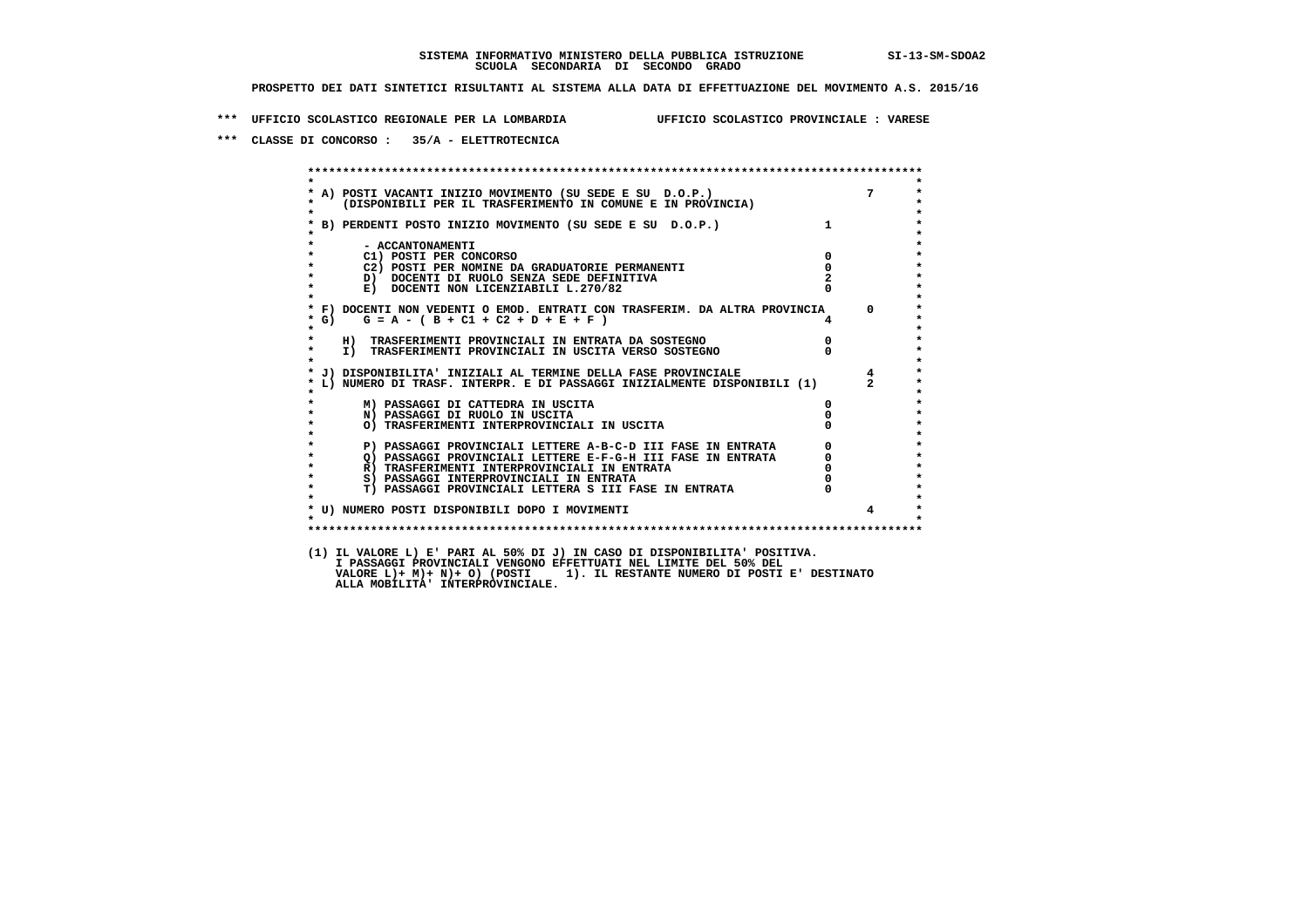**\*\*\* UFFICIO SCOLASTICO REGIONALE PER LA LOMBARDIA UFFICIO SCOLASTICO PROVINCIALE : VARESE**

 **\*\*\* CLASSE DI CONCORSO : 36/A - FILOSOFIA, PSICOLOGIA E SCIENZE DELL' EDUCAZIONE**

 **\*\*\*\*\*\*\*\*\*\*\*\*\*\*\*\*\*\*\*\*\*\*\*\*\*\*\*\*\*\*\*\*\*\*\*\*\*\*\*\*\*\*\*\*\*\*\*\*\*\*\*\*\*\*\*\*\*\*\*\*\*\*\*\*\*\*\*\*\*\*\*\*\*\*\*\*\*\*\*\*\*\*\*\*\*\*\*\* \* \* \* A) POSTI VACANTI INIZIO MOVIMENTO (SU SEDE E SU D.O.P.) 5 \* \* (DISPONIBILI PER IL TRASFERIMENTO IN COMUNE E IN PROVINCIA) \* \* \* \* B) PERDENTI POSTO INIZIO MOVIMENTO (SU SEDE E SU D.O.P.) 0 \* \* \* \* - ACCANTONAMENTI \* \* C1) POSTI PER CONCORSO 0 \* \* C2) POSTI PER NOMINE DA GRADUATORIE PERMANENTI 0 \* \* D) DOCENTI DI RUOLO SENZA SEDE DEFINITIVA 2 \*E) DOCENTI NON LICENZIABILI L.270/82 \* \* \* F) DOCENTI NON VEDENTI O EMOD. ENTRATI CON TRASFERIM. DA ALTRA PROVINCIA 0 \* \* G) G = A - ( B + C1 + C2 + D + E + F ) 3 \* \* \* \* H) TRASFERIMENTI PROVINCIALI IN ENTRATA DA SOSTEGNO 0 \* \* I) TRASFERIMENTI PROVINCIALI IN USCITA VERSO SOSTEGNO 0 \* \* \* \* J) DISPONIBILITA' INIZIALI AL TERMINE DELLA FASE PROVINCIALE 3 \* \* L) NUMERO DI TRASF. INTERPR. E DI PASSAGGI INIZIALMENTE DISPONIBILI (1) 1 \* \* \* \* M) PASSAGGI DI CATTEDRA IN USCITA 0 \* \* N) PASSAGGI DI RUOLO IN USCITA 0 \* \* O) TRASFERIMENTI INTERPROVINCIALI IN USCITA 0 \* \* \* P) PASSAGGI PROVINCIALI LETTERE A-B-C-D III FASE IN ENTRATA** 0 <sup>0</sup> **DASSAGGI PROVINCIALI LETTERE E-F-G-H** III FASE IN ENTRATA 0 <sup>0</sup> **2) PASSAGGI PROVINCIALI LETTERE E-F-G-H III FASE IN ENTRATA 6**  $\overline{Q}$  **PASSAGGI PROVINCIALI LETTERE E-F-G-H III FASE IN ENTRATA** 0 **R) TRASFERIMENTI INTERPROVINCIALI IN ENTRATA 1**<br> **8**) PASSAGGI INTERPROVINCIALI IN ENTRATA **1 8) PASSAGGI INTERPROVINCIALI IN ENTRATA 6 \*\*\*** 0 \*\*\*<br> **T) PASSAGGI PROVINCIALI LETTERA S III FASE IN ENTRATA** 0 \*\*\*  $\ddot{\phantom{1}}$  **\* T) PASSAGGI PROVINCIALI LETTERA S III FASE IN ENTRATA 0 \*** $\star$  **\* \* \* U) NUMERO POSTI DISPONIBILI DOPO I MOVIMENTI 2 \* \* \* \*\*\*\*\*\*\*\*\*\*\*\*\*\*\*\*\*\*\*\*\*\*\*\*\*\*\*\*\*\*\*\*\*\*\*\*\*\*\*\*\*\*\*\*\*\*\*\*\*\*\*\*\*\*\*\*\*\*\*\*\*\*\*\*\*\*\*\*\*\*\*\*\*\*\*\*\*\*\*\*\*\*\*\*\*\*\*\* (1) IL VALORE L) E' PARI AL 50% DI J) IN CASO DI DISPONIBILITA' POSITIVA. I PASSAGGI PROVINCIALI VENGONO EFFETTUATI NEL LIMITE DEL 50% DEL VALORE L)+ M)+ N)+ O) (POSTI 0). IL RESTANTE NUMERO DI POSTI E' DESTINATO ALLA MOBILITA' INTERPROVINCIALE.**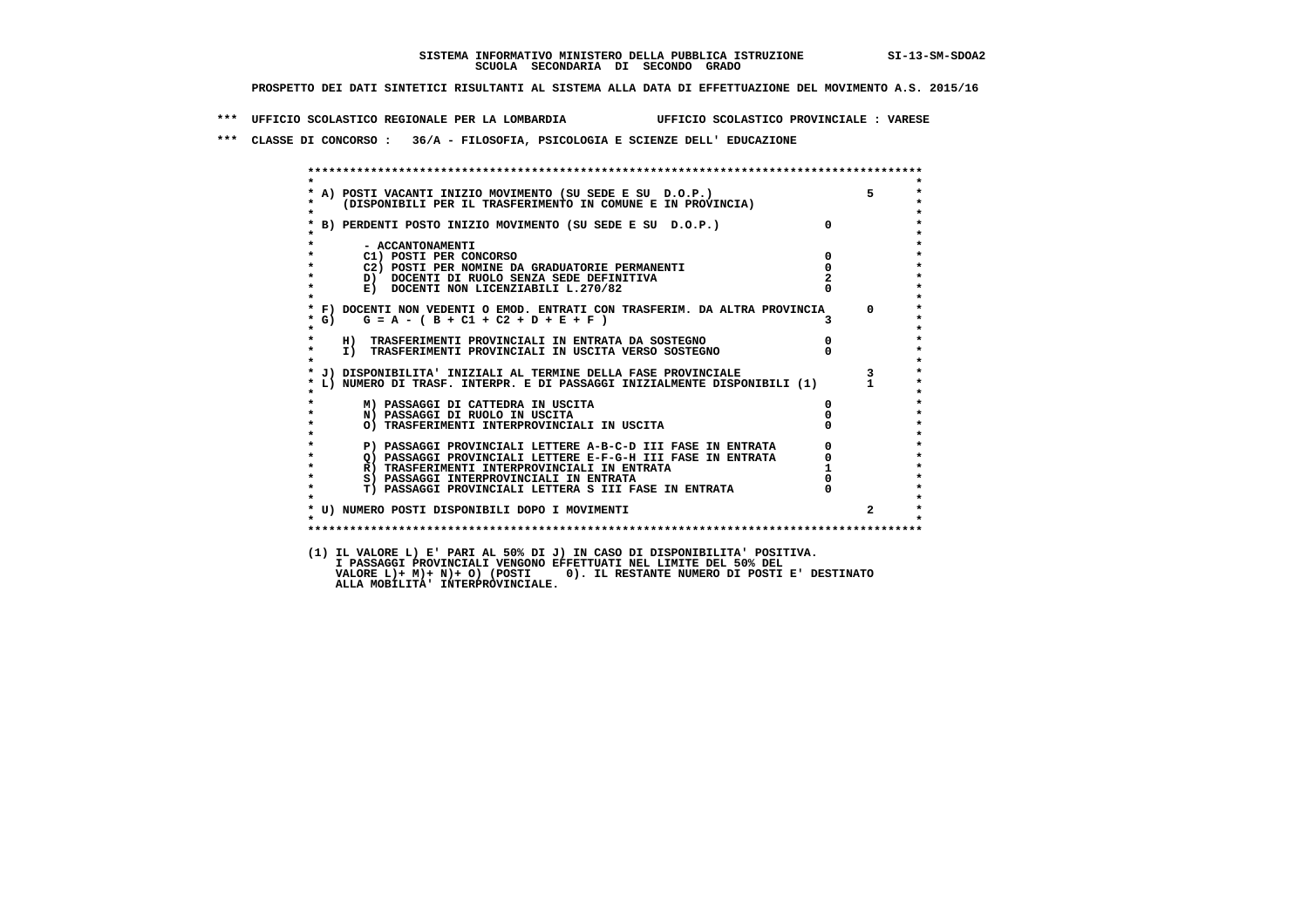**\*\*\* UFFICIO SCOLASTICO REGIONALE PER LA LOMBARDIA UFFICIO SCOLASTICO PROVINCIALE : VARESE**

 **\*\*\* CLASSE DI CONCORSO : 37/A - FILOSOFIA E STORIA**

 **\*\*\*\*\*\*\*\*\*\*\*\*\*\*\*\*\*\*\*\*\*\*\*\*\*\*\*\*\*\*\*\*\*\*\*\*\*\*\*\*\*\*\*\*\*\*\*\*\*\*\*\*\*\*\*\*\*\*\*\*\*\*\*\*\*\*\*\*\*\*\*\*\*\*\*\*\*\*\*\*\*\*\*\*\*\*\*\* \* \*** $\ddot{\phantom{1}}$  **\* A) POSTI VACANTI INIZIO MOVIMENTO (SU SEDE E SU D.O.P.) 2 \*** $\star$  **\* (DISPONIBILI PER IL TRASFERIMENTO IN COMUNE E IN PROVINCIA) \* \* \* \* B) PERDENTI POSTO INIZIO MOVIMENTO (SU SEDE E SU D.O.P.) 1 \* \* \* \* - ACCANTONAMENTI \* \* C1) POSTI PER CONCORSO 0 \* \* C2) POSTI PER NOMINE DA GRADUATORIE PERMANENTI 0 \*D)** DOCENTI DI RUOLO SENZA SEDE DEFINITIVA  $\overline{a}$  0  $\overline{b}$  0  $\overline{c}$  0  $\overline{c}$  0  $\overline{c}$  0  $\overline{a}$  0  $\overline{c}$ **E) DOCENTI NON LICENZIABILI L.270/82 \* \* \* F) DOCENTI NON VEDENTI O EMOD. ENTRATI CON TRASFERIM. DA ALTRA PROVINCIA 0 \***  $\star$  **G)** G = A - ( B + C1 + C2 + D + E + F )  **\* \* \* H) TRASFERIMENTI PROVINCIALI IN ENTRATA DA SOSTEGNO 1 \* \* I) TRASFERIMENTI PROVINCIALI IN USCITA VERSO SOSTEGNO 0 \* \* \* \* J) DISPONIBILITA' INIZIALI AL TERMINE DELLA FASE PROVINCIALE 0 \* \* L) NUMERO DI TRASF. INTERPR. E DI PASSAGGI INIZIALMENTE DISPONIBILI (1) 0 \* \* \* \* M) PASSAGGI DI CATTEDRA IN USCITA 0 \* \* N) PASSAGGI DI RUOLO IN USCITA 0 \* \* O) TRASFERIMENTI INTERPROVINCIALI IN USCITA 2 \* \* \* P) PASSAGGI PROVINCIALI LETTERE A-B-C-D III FASE IN ENTRATA** 0 <sup>0</sup> **DASSAGGI PROVINCIALI LETTERE E-F-G-H** III FASE IN ENTRATA 0 <sup>0</sup> **2) PASSAGGI PROVINCIALI LETTERE E-F-G-H III FASE IN ENTRATA 6**  $\overline{Q}$  **PASSAGGI PROVINCIALI LETTERE E-F-G-H III FASE IN ENTRATA** 6 **R) TRASFERIMENTI INTERPROVINCIALI IN ENTRATA** 2<br> **8**) PASSAGGI INTERPROVINCIALI IN ENTRATA 2<br>
0 **8) PASSAGGI INTERPROVINCIALI IN ENTRATA 6 \*\*\*** 0 \*\*\*<br> **T) PASSAGGI PROVINCIALI LETTERA S III FASE IN ENTRATA** 0 \*\*\*  $\bullet$  **\* T) PASSAGGI PROVINCIALI LETTERA S III FASE IN ENTRATA 0 \*** $\star$  **\* \* \* U) NUMERO POSTI DISPONIBILI DOPO I MOVIMENTI 0 \* \* \* \*\*\*\*\*\*\*\*\*\*\*\*\*\*\*\*\*\*\*\*\*\*\*\*\*\*\*\*\*\*\*\*\*\*\*\*\*\*\*\*\*\*\*\*\*\*\*\*\*\*\*\*\*\*\*\*\*\*\*\*\*\*\*\*\*\*\*\*\*\*\*\*\*\*\*\*\*\*\*\*\*\*\*\*\*\*\*\* (1) IL VALORE L) E' PARI AL 50% DI J) IN CASO DI DISPONIBILITA' POSITIVA. I PASSAGGI PROVINCIALI VENGONO EFFETTUATI NEL LIMITE DEL 50% DEL VALORE L)+ M)+ N)+ O) (POSTI 1). IL RESTANTE NUMERO DI POSTI E' DESTINATO ALLA MOBILITA' INTERPROVINCIALE.**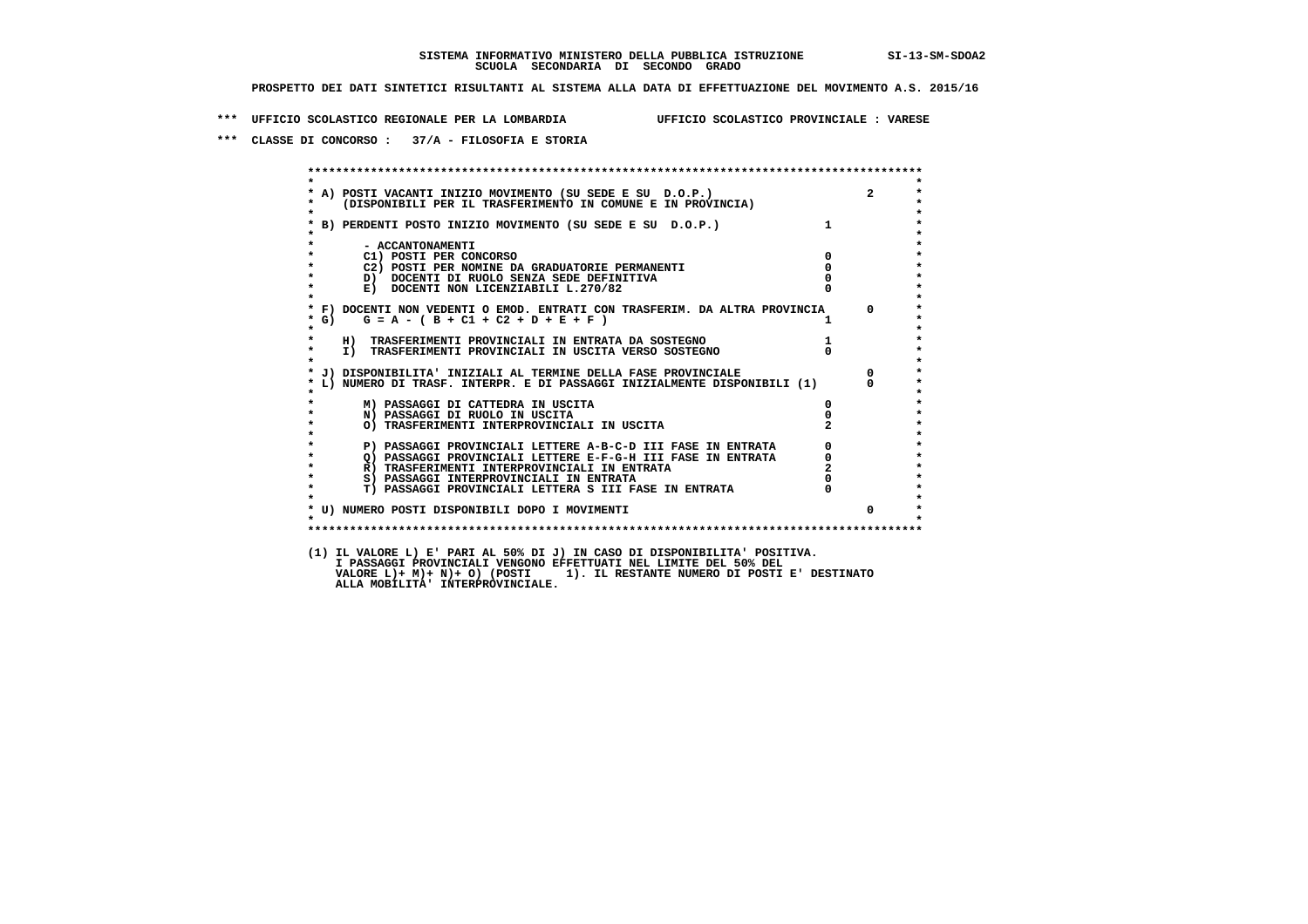**\*\*\* UFFICIO SCOLASTICO REGIONALE PER LA LOMBARDIA UFFICIO SCOLASTICO PROVINCIALE : VARESE**

 **\*\*\* CLASSE DI CONCORSO : 38/A - FISICA**

 **\*\*\*\*\*\*\*\*\*\*\*\*\*\*\*\*\*\*\*\*\*\*\*\*\*\*\*\*\*\*\*\*\*\*\*\*\*\*\*\*\*\*\*\*\*\*\*\*\*\*\*\*\*\*\*\*\*\*\*\*\*\*\*\*\*\*\*\*\*\*\*\*\*\*\*\*\*\*\*\*\*\*\*\*\*\*\*\* \* \*** $\bullet$  **\* A) POSTI VACANTI INIZIO MOVIMENTO (SU SEDE E SU D.O.P.) 5 \* \* (DISPONIBILI PER IL TRASFERIMENTO IN COMUNE E IN PROVINCIA) \* \* \* \* B) PERDENTI POSTO INIZIO MOVIMENTO (SU SEDE E SU D.O.P.) 1 \* \* \* \* - ACCANTONAMENTI \* \* C1) POSTI PER CONCORSO 0 \* \* C2) POSTI PER NOMINE DA GRADUATORIE PERMANENTI 0 \*b**  $\overline{D}$  **docenti di RUOLO SENZA SEDE DEFINITIVA**  $\overline{D}$  **1**  $\overline{D}$  **1**  $\overline{D}$  **1**  $\overline{D}$  **1**  $\overline{D}$  **1**  $\overline{D}$  **1**  $\overline{D}$  **1**  $\overline{D}$  **1**  $\overline{D}$  **1**  $\overline{D}$  **1**  $\overline{D}$  **1**  $\overline{D}$  **1**  $\overline{D}$  **1 E) DOCENTI NON LICENZIABILI L.270/82 \* \* \* F) DOCENTI NON VEDENTI O EMOD. ENTRATI CON TRASFERIM. DA ALTRA PROVINCIA 0 \* \* G) G = A - ( B + C1 + C2 + D + E + F ) 3 \* \* \* \* H) TRASFERIMENTI PROVINCIALI IN ENTRATA DA SOSTEGNO 0 \* \* I) TRASFERIMENTI PROVINCIALI IN USCITA VERSO SOSTEGNO 0 \* \* \* \* J) DISPONIBILITA' INIZIALI AL TERMINE DELLA FASE PROVINCIALE 3 \* \* L) NUMERO DI TRASF. INTERPR. E DI PASSAGGI INIZIALMENTE DISPONIBILI (1) 1 \* \* \* \* M) PASSAGGI DI CATTEDRA IN USCITA 0 \* \* N) PASSAGGI DI RUOLO IN USCITA 0 \* \* O) TRASFERIMENTI INTERPROVINCIALI IN USCITA 0 \* \* \* P) PASSAGGI PROVINCIALI LETTERE A-B-C-D III FASE IN ENTRATA** 0 <sup>0</sup> **DASSAGGI PROVINCIALI LETTERE E-F-G-H** III FASE IN ENTRATA 0 <sup>0</sup> **2) PASSAGGI PROVINCIALI LETTERE E-F-G-H III FASE IN ENTRATA 6**  $\overline{Q}$  **PASSAGGI PROVINCIALI LETTERE E-F-G-H III FASE IN ENTRATA** 0  **\* R) TRASFERIMENTI INTERPROVINCIALI IN ENTRATA 1 \*8) PASSAGGI INTERPROVINCIALI IN ENTRATA 6 \*\*\*** 0 \*\*\*<br> **T) PASSAGGI PROVINCIALI LETTERA S III FASE IN ENTRATA** 0 \*\*\*  $\ddot{\phantom{1}}$  **\* T) PASSAGGI PROVINCIALI LETTERA S III FASE IN ENTRATA 0 \*** $\star$  **\* \* \* U) NUMERO POSTI DISPONIBILI DOPO I MOVIMENTI 2 \* \* \* \*\*\*\*\*\*\*\*\*\*\*\*\*\*\*\*\*\*\*\*\*\*\*\*\*\*\*\*\*\*\*\*\*\*\*\*\*\*\*\*\*\*\*\*\*\*\*\*\*\*\*\*\*\*\*\*\*\*\*\*\*\*\*\*\*\*\*\*\*\*\*\*\*\*\*\*\*\*\*\*\*\*\*\*\*\*\*\* (1) IL VALORE L) E' PARI AL 50% DI J) IN CASO DI DISPONIBILITA' POSITIVA. I PASSAGGI PROVINCIALI VENGONO EFFETTUATI NEL LIMITE DEL 50% DEL VALORE L)+ M)+ N)+ O) (POSTI 0). IL RESTANTE NUMERO DI POSTI E' DESTINATO ALLA MOBILITA' INTERPROVINCIALE.**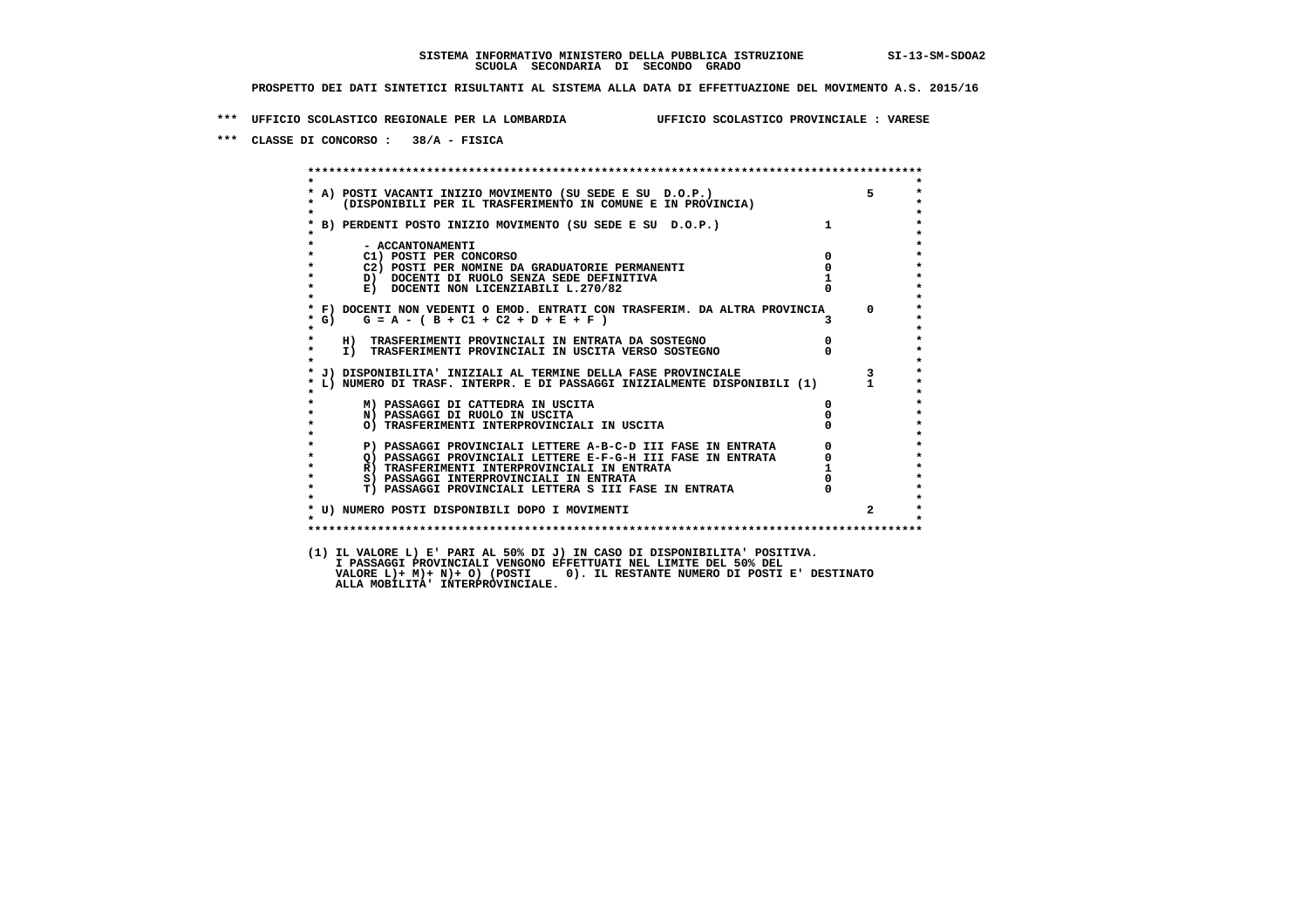**\*\*\* UFFICIO SCOLASTICO REGIONALE PER LA LOMBARDIA UFFICIO SCOLASTICO PROVINCIALE : VARESE**

 **\*\*\* CLASSE DI CONCORSO : 39/A - GEOGRAFIA**

 **\*\*\*\*\*\*\*\*\*\*\*\*\*\*\*\*\*\*\*\*\*\*\*\*\*\*\*\*\*\*\*\*\*\*\*\*\*\*\*\*\*\*\*\*\*\*\*\*\*\*\*\*\*\*\*\*\*\*\*\*\*\*\*\*\*\*\*\*\*\*\*\*\*\*\*\*\*\*\*\*\*\*\*\*\*\*\*\* \* \*** $\bullet$  **\* A) POSTI VACANTI INIZIO MOVIMENTO (SU SEDE E SU D.O.P.) 1 \* \* (DISPONIBILI PER IL TRASFERIMENTO IN COMUNE E IN PROVINCIA) \* \* \* \* B) PERDENTI POSTO INIZIO MOVIMENTO (SU SEDE E SU D.O.P.) 1 \* \* \* \* - ACCANTONAMENTI \* \* C1) POSTI PER CONCORSO 0 \* \* C2) POSTI PER NOMINE DA GRADUATORIE PERMANENTI 0 \*b b** docenti di RUOLO SENZA SEDE DEFINITIVA  $\overline{D}$  **b**  $\overline{D}$  0  $\overline{D}$  0  $\overline{D}$  0  $\overline{D}$  0  $\overline{D}$  0  $\overline{D}$  0  $\overline{D}$  0  $\overline{D}$  0  $\overline{D}$  0  $\overline{D}$  0  $\overline{D}$  0  $\overline{D}$  0  $\overline{D}$  0  $\overline{D}$  0  $\overline{D}$ **E) DOCENTI NON LICENZIABILI L.270/82 \* \* \* F) DOCENTI NON VEDENTI O EMOD. ENTRATI CON TRASFERIM. DA ALTRA PROVINCIA 0 \***  $\star$  **G)** G = A - ( B + C1 + C2 + D + E + F )  **\* \* \* H) TRASFERIMENTI PROVINCIALI IN ENTRATA DA SOSTEGNO 0 \* \* I) TRASFERIMENTI PROVINCIALI IN USCITA VERSO SOSTEGNO 0 \* \* \* \* J) DISPONIBILITA' INIZIALI AL TERMINE DELLA FASE PROVINCIALE 0 \* \* L) NUMERO DI TRASF. INTERPR. E DI PASSAGGI INIZIALMENTE DISPONIBILI (1) 0 \* \* \* \* M) PASSAGGI DI CATTEDRA IN USCITA 1 \* \* N) PASSAGGI DI RUOLO IN USCITA 0 \*O) TRASFERIMENTI INTERPROVINCIALI IN USCITA \* \* P) PASSAGGI PROVINCIALI LETTERE A-B-C-D III FASE IN ENTRATA** 0 <sup>0</sup> **DASSAGGI PROVINCIALI LETTERE E-F-G-H** III FASE IN ENTRATA 0 <sup>0</sup> **2) PASSAGGI PROVINCIALI LETTERE E-F-G-H III FASE IN ENTRATA 6 0 R**) TRASFERIMENTI INTERPROVINCIALI IN ENTRATA 6 **0 R)** TRASFERIMENTI INTERPROVINCIALI IN ENTRATA  $\begin{bmatrix} 0 & 0 \\ 0 & 0 \\ 0 & 0 \end{bmatrix}$  passaggi interprovinciali in entrata  $\begin{bmatrix} 0 & 0 \\ 0 & 0 \\ 0 & 0 \end{bmatrix}$  **\* S) PASSAGGI INTERPROVINCIALI IN ENTRATA 0 \*** $\ddot{\phantom{1}}$  **\* T) PASSAGGI PROVINCIALI LETTERA S III FASE IN ENTRATA 0 \*** $\star$  **\* \* \* U) NUMERO POSTI DISPONIBILI DOPO I MOVIMENTI 2 \* \* \* \*\*\*\*\*\*\*\*\*\*\*\*\*\*\*\*\*\*\*\*\*\*\*\*\*\*\*\*\*\*\*\*\*\*\*\*\*\*\*\*\*\*\*\*\*\*\*\*\*\*\*\*\*\*\*\*\*\*\*\*\*\*\*\*\*\*\*\*\*\*\*\*\*\*\*\*\*\*\*\*\*\*\*\*\*\*\*\* (1) IL VALORE L) E' PARI AL 50% DI J) IN CASO DI DISPONIBILITA' POSITIVA. I PASSAGGI PROVINCIALI VENGONO EFFETTUATI NEL LIMITE DEL 50% DEL VALORE L)+ M)+ N)+ O) (POSTI 1). IL RESTANTE NUMERO DI POSTI E' DESTINATO ALLA MOBILITA' INTERPROVINCIALE.**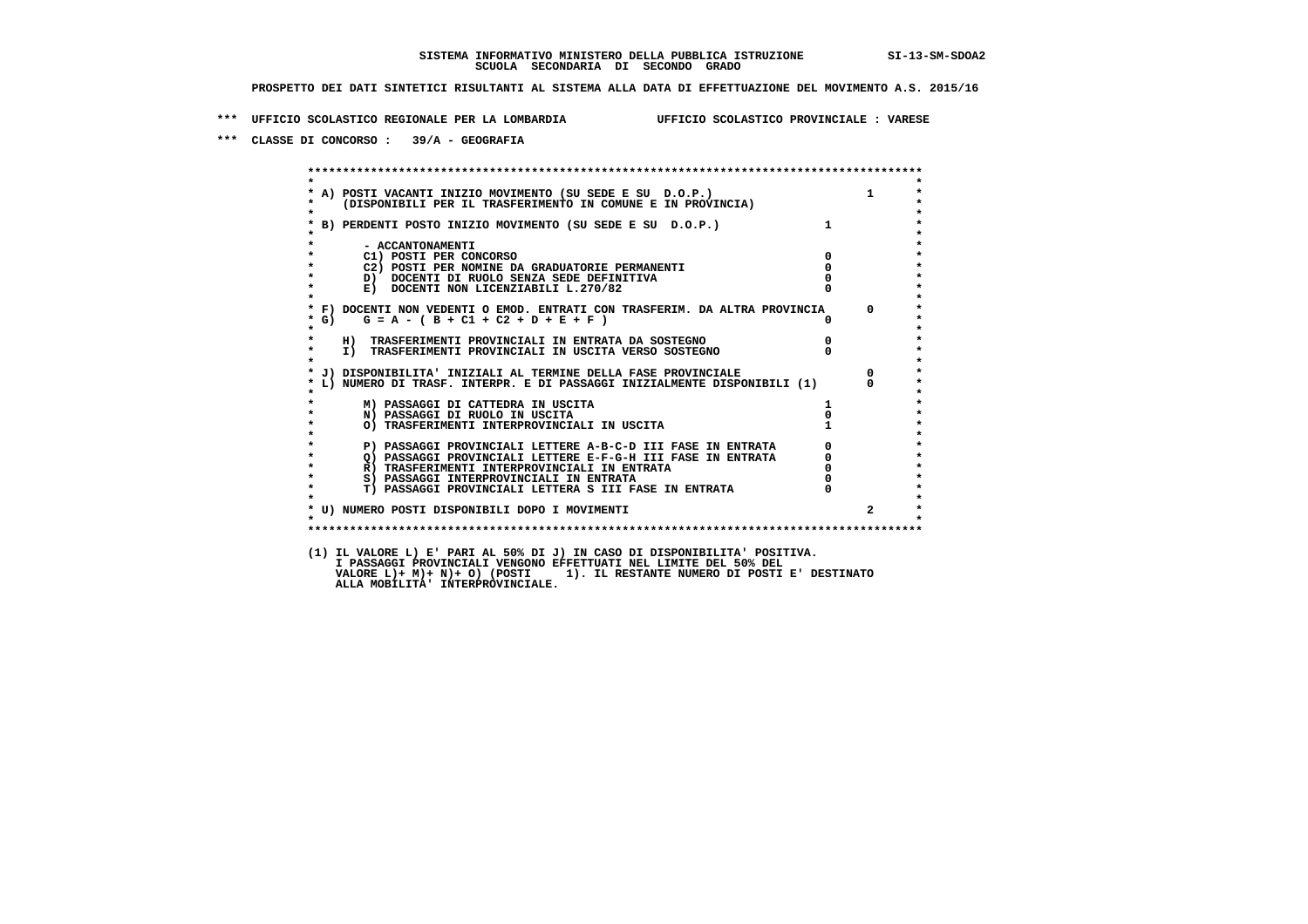**\*\*\* UFFICIO SCOLASTICO REGIONALE PER LA LOMBARDIA UFFICIO SCOLASTICO PROVINCIALE : VARESE**

 **\*\*\* CLASSE DI CONCORSO : 40/A - IGIENE, ANATOMIA, FISIOLOGIA, PATOLOGIA GENERALE E DELL'APPARATO MASTICATORIO**

|         | A) POSTI VACANTI INIZIO MOVIMENTO (SU SEDE E SU D.O.P.)                    |  |
|---------|----------------------------------------------------------------------------|--|
|         | (DISPONIBILI PER IL TRASFERIMENTO IN COMUNE E IN PROVINCIA)                |  |
|         |                                                                            |  |
|         | B) PERDENTI POSTO INIZIO MOVIMENTO (SU SEDE E SU D.O.P.)                   |  |
|         |                                                                            |  |
|         | - ACCANTONAMENTI                                                           |  |
|         | C1) POSTI PER CONCORSO                                                     |  |
|         | C2) POSTI PER NOMINE DA GRADUATORIE PERMANENTI                             |  |
|         | D) DOCENTI DI RUOLO SENZA SEDE DEFINITIVA                                  |  |
|         | E) DOCENTI NON LICENZIABILI L.270/82                                       |  |
|         | * F) DOCENTI NON VEDENTI O EMOD. ENTRATI CON TRASFERIM. DA ALTRA PROVINCIA |  |
| * G) +  | $G = A - (B + C1 + C2 + D + E + F)$                                        |  |
| $\star$ |                                                                            |  |
|         | H) TRASFERIMENTI PROVINCIALI IN ENTRATA DA SOSTEGNO                        |  |
| $\star$ | I) TRASFERIMENTI PROVINCIALI IN USCITA VERSO SOSTEGNO                      |  |
|         |                                                                            |  |
|         | J) DISPONIBILITA' INIZIALI AL TERMINE DELLA FASE PROVINCIALE               |  |
|         | L) NUMERO DI TRASF. INTERPR. E DI PASSAGGI INIZIALMENTE DISPONIBILI (1)    |  |
|         | M) PASSAGGI DI CATTEDRA IN USCITA                                          |  |
|         | N) PASSAGGI DI RUOLO IN USCITA                                             |  |
|         | O) TRASFERIMENTI INTERPROVINCIALI IN USCITA                                |  |
|         |                                                                            |  |
|         | P) PASSAGGI PROVINCIALI LETTERE A-B-C-D III FASE IN ENTRATA                |  |
|         | O) PASSAGGI PROVINCIALI LETTERE E-F-G-H III FASE IN ENTRATA                |  |
|         | R) TRASFERIMENTI INTERPROVINCIALI IN ENTRATA                               |  |
|         | S) PASSAGGI INTERPROVINCIALI IN ENTRATA                                    |  |
|         | T) PASSAGGI PROVINCIALI LETTERA S III FASE IN ENTRATA                      |  |
|         |                                                                            |  |
|         | * U) NUMERO POSTI DISPONIBILI DOPO I MOVIMENTI                             |  |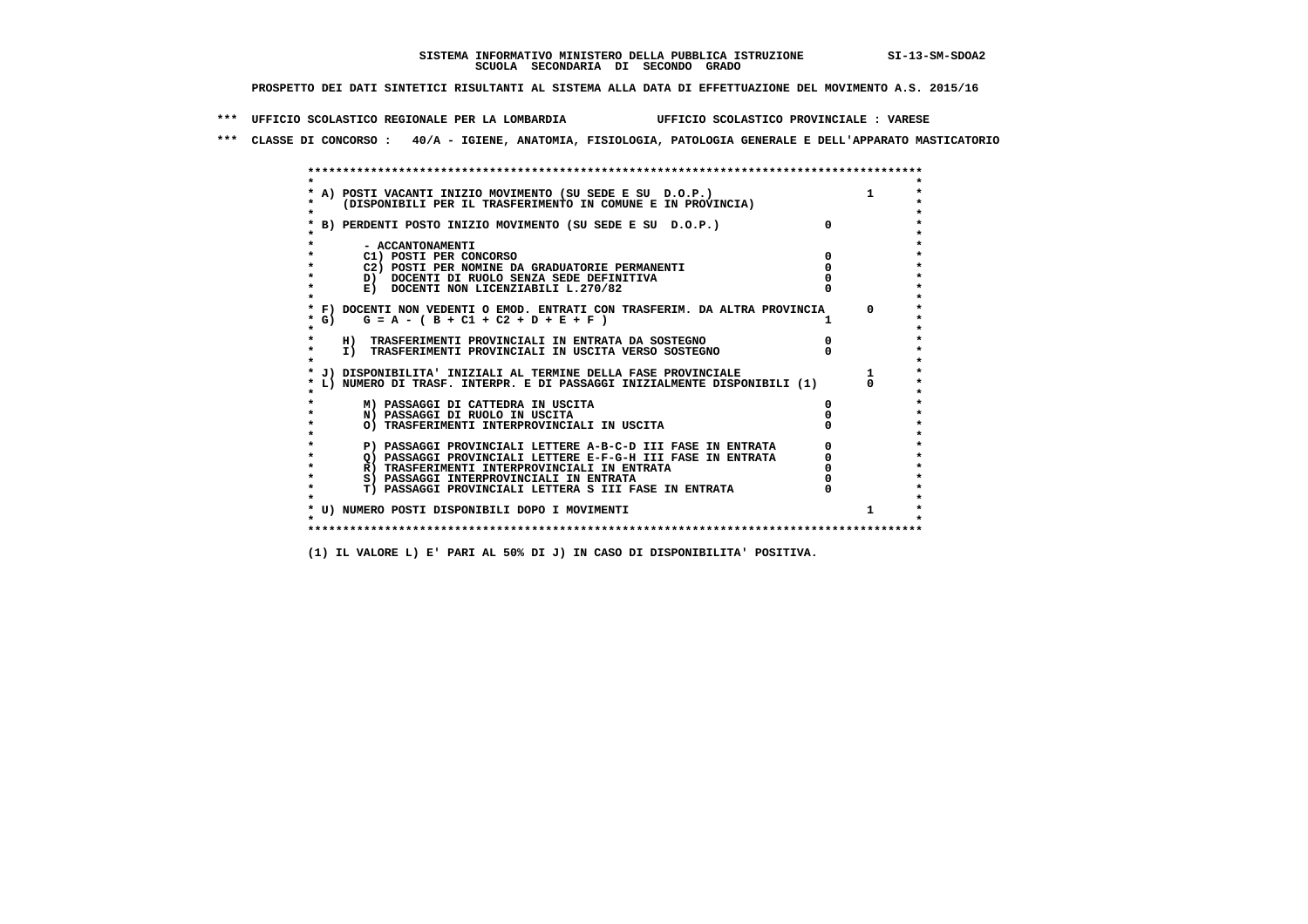**\*\*\* UFFICIO SCOLASTICO REGIONALE PER LA LOMBARDIA UFFICIO SCOLASTICO PROVINCIALE : VARESE**

 **\*\*\* CLASSE DI CONCORSO : 42/A - INFORMATICA**

 **\*\*\*\*\*\*\*\*\*\*\*\*\*\*\*\*\*\*\*\*\*\*\*\*\*\*\*\*\*\*\*\*\*\*\*\*\*\*\*\*\*\*\*\*\*\*\*\*\*\*\*\*\*\*\*\*\*\*\*\*\*\*\*\*\*\*\*\*\*\*\*\*\*\*\*\*\*\*\*\*\*\*\*\*\*\*\*\* \* \*** $\bullet$  **\* A) POSTI VACANTI INIZIO MOVIMENTO (SU SEDE E SU D.O.P.) 14 \*** $\star$  **\* (DISPONIBILI PER IL TRASFERIMENTO IN COMUNE E IN PROVINCIA) \*** $\bullet$  **\* \* \* B) PERDENTI POSTO INIZIO MOVIMENTO (SU SEDE E SU D.O.P.) 0 \* \* \* \* - ACCANTONAMENTI \* \* C1) POSTI PER CONCORSO 0 \* \* C2) POSTI PER NOMINE DA GRADUATORIE PERMANENTI 0 \*D)** DOCENTI DI RUOLO SENZA SEDE DEFINITIVA  $\overline{z}$  **2**  $\overline{z}$  **b** DOCENTI NON LICENZIABILI L. 270/82 0 **E) DOCENTI NON LICENZIABILI L.270/82 \* \* \* F) DOCENTI NON VEDENTI O EMOD. ENTRATI CON TRASFERIM. DA ALTRA PROVINCIA 0 \***  $\star$  **G)** G = A - ( B + C1 + C2 + D + E + F )  **\* \* \* H) TRASFERIMENTI PROVINCIALI IN ENTRATA DA SOSTEGNO 0 \* \* I) TRASFERIMENTI PROVINCIALI IN USCITA VERSO SOSTEGNO 0 \* \* \* \* J) DISPONIBILITA' INIZIALI AL TERMINE DELLA FASE PROVINCIALE 12 \* \* L) NUMERO DI TRASF. INTERPR. E DI PASSAGGI INIZIALMENTE DISPONIBILI (1) 6 \* \* \* \* M) PASSAGGI DI CATTEDRA IN USCITA 0 \* \* N) PASSAGGI DI RUOLO IN USCITA 0 \* \* O) TRASFERIMENTI INTERPROVINCIALI IN USCITA 0 \* \* \* P) PASSAGGI PROVINCIALI LETTERE A-B-C-D III FASE IN ENTRATA** 0 <sup>0</sup> **DASSAGGI PROVINCIALI LETTERE E-F-G-H** III FASE IN ENTRATA 0 <sup>0</sup> **2) PASSAGGI PROVINCIALI LETTERE E-F-G-H III FASE IN ENTRATA 6 0 R**) TRASFERIMENTI INTERPROVINCIALI IN ENTRATA 6 **0 \* R) TRASFERIMENTI INTERPROVINCIALI IN ENTRATA 0 \*8) PASSAGGI INTERPROVINCIALI IN ENTRATA 6 \*\*\*** 0 \*\*\*<br> **T) PASSAGGI PROVINCIALI LETTERA S III FASE IN ENTRATA** 0 \*\*\*  $\ddot{\phantom{1}}$  **\* T) PASSAGGI PROVINCIALI LETTERA S III FASE IN ENTRATA 0 \*** $\star$  **\* \*** $\star$  **\* U) NUMERO POSTI DISPONIBILI DOPO I MOVIMENTI 12 \* \* \* \*\*\*\*\*\*\*\*\*\*\*\*\*\*\*\*\*\*\*\*\*\*\*\*\*\*\*\*\*\*\*\*\*\*\*\*\*\*\*\*\*\*\*\*\*\*\*\*\*\*\*\*\*\*\*\*\*\*\*\*\*\*\*\*\*\*\*\*\*\*\*\*\*\*\*\*\*\*\*\*\*\*\*\*\*\*\*\* (1) IL VALORE L) E' PARI AL 50% DI J) IN CASO DI DISPONIBILITA' POSITIVA.**I PASSAGGI PROVINCIALI VENGONO EFFEIIOAII NEL LIMIIE DEL 30% DEL<br>VALORE L)+ M)+ N)+ O) (POSTI 3). IL RESTANTE NUMERO DI POSTI E' DESTINATO<br>ALLA MOBILITA' INTERPROVINCIALE.  **I PASSAGGI PROVINCIALI VENGONO EFFETTUATI NEL LIMITE DEL 50% DEL**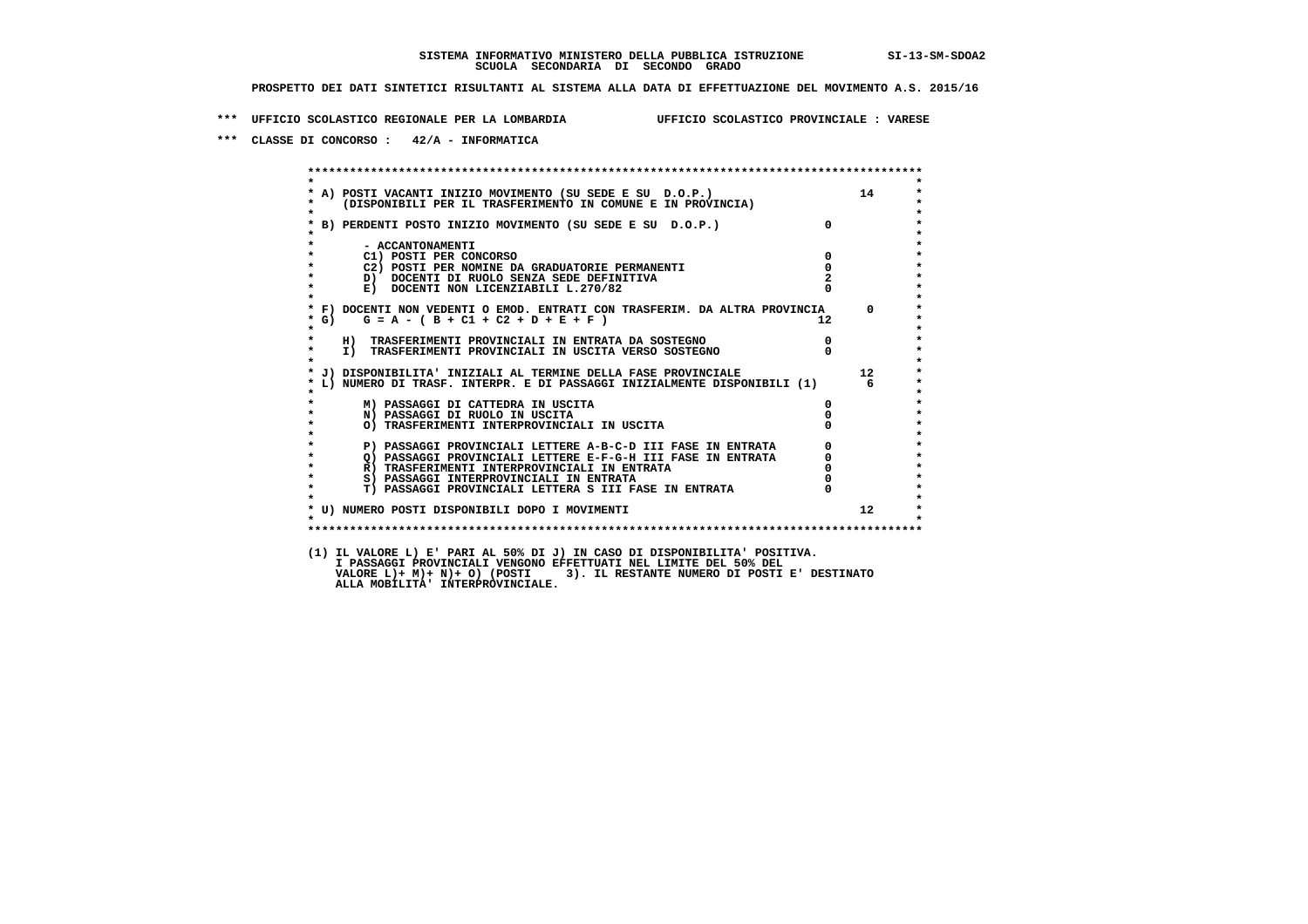**\*\*\* UFFICIO SCOLASTICO REGIONALE PER LA LOMBARDIA UFFICIO SCOLASTICO PROVINCIALE : VARESE**

 **\*\*\* CLASSE DI CONCORSO : 47/A - MATEMATICA**

|                        | * A) POSTI VACANTI INIZIO MOVIMENTO (SU SEDE E SU D.O.P.) 18<br>* (DISPONIBILI PER IL TRASFERIMENTO IN COMUNE E IN PROVINCIA) |                                      |                                             |
|------------------------|-------------------------------------------------------------------------------------------------------------------------------|--------------------------------------|---------------------------------------------|
|                        | * B) PERDENTI POSTO INIZIO MOVIMENTO (SU SEDE E SU D.O.P.)                                                                    | $1 \quad \blacksquare$               |                                             |
| - ACCANTONAMENTI       |                                                                                                                               |                                      |                                             |
| C1) POSTI PER CONCORSO |                                                                                                                               |                                      | $\overline{0}$                              |
|                        | C2) POSTI PER NOMINE DA GRADUATORIE PERMANENTI                                                                                | $^{\circ}$                           |                                             |
|                        | D) DOCENTI DI RUOLO SENZA SEDE DEFINITIVA                                                                                     | 10                                   |                                             |
|                        | E) DOCENTI NON LICENZIABILI L.270/82                                                                                          |                                      |                                             |
|                        | * F) DOCENTI NON VEDENTI O EMOD. ENTRATI CON TRASFERIM. DA ALTRA PROVINCIA<br>* G) $G = A - (B + C1 + C2 + D + E + F)$        |                                      | $\overline{0}$                              |
|                        |                                                                                                                               |                                      |                                             |
|                        | H) TRASFERIMENTI PROVINCIALI IN ENTRATA DA SOSTEGNO                                                                           | $\begin{matrix} 0 \\ 0 \end{matrix}$ |                                             |
|                        | I) TRASFERIMENTI PROVINCIALI IN USCITA VERSO SOSTEGNO                                                                         |                                      |                                             |
|                        | * J) DISPONIBILITA' INIZIALI AL TERMINE DELLA FASE PROVINCIALE                                                                |                                      |                                             |
|                        |                                                                                                                               |                                      |                                             |
|                        | M) PASSAGGI DI CATTEDRA IN USCITA                                                                                             | $\mathbf{2}$                         |                                             |
|                        | N) PASSAGGI DI RUOLO IN USCITA                                                                                                | $\mathbf{0}$                         |                                             |
|                        | O) TRASFERIMENTI INTERPROVINCIALI IN USCITA                                                                                   |                                      |                                             |
|                        | P) PASSAGGI PROVINCIALI LETTERE A-B-C-D III FASE IN ENTRATA                                                                   |                                      |                                             |
|                        | Q) PASSAGGI PROVINCIALI LETTERE E-F-G-H III FASE IN ENTRATA<br>P) TPASEEPIMENTI INTEPPROVINCIALI IN ENTRATA                   |                                      | $\begin{bmatrix} 0 \\ 0 \\ 0 \end{bmatrix}$ |
|                        | R) TRASFERIMENTI INTERPROVINCIALI IN ENTRATA                                                                                  |                                      |                                             |
|                        | S) PASSAGGI INTERPROVINCIALI IN ENTRATA                                                                                       |                                      |                                             |
|                        | T) PASSAGGI PROVINCIALI LETTERA S III FASE IN ENTRATA                                                                         | $\mathbf{0}$                         |                                             |
|                        | * U) NUMERO POSTI DISPONIBILI DOPO I MOVIMENTI                                                                                |                                      | 11                                          |
|                        |                                                                                                                               |                                      |                                             |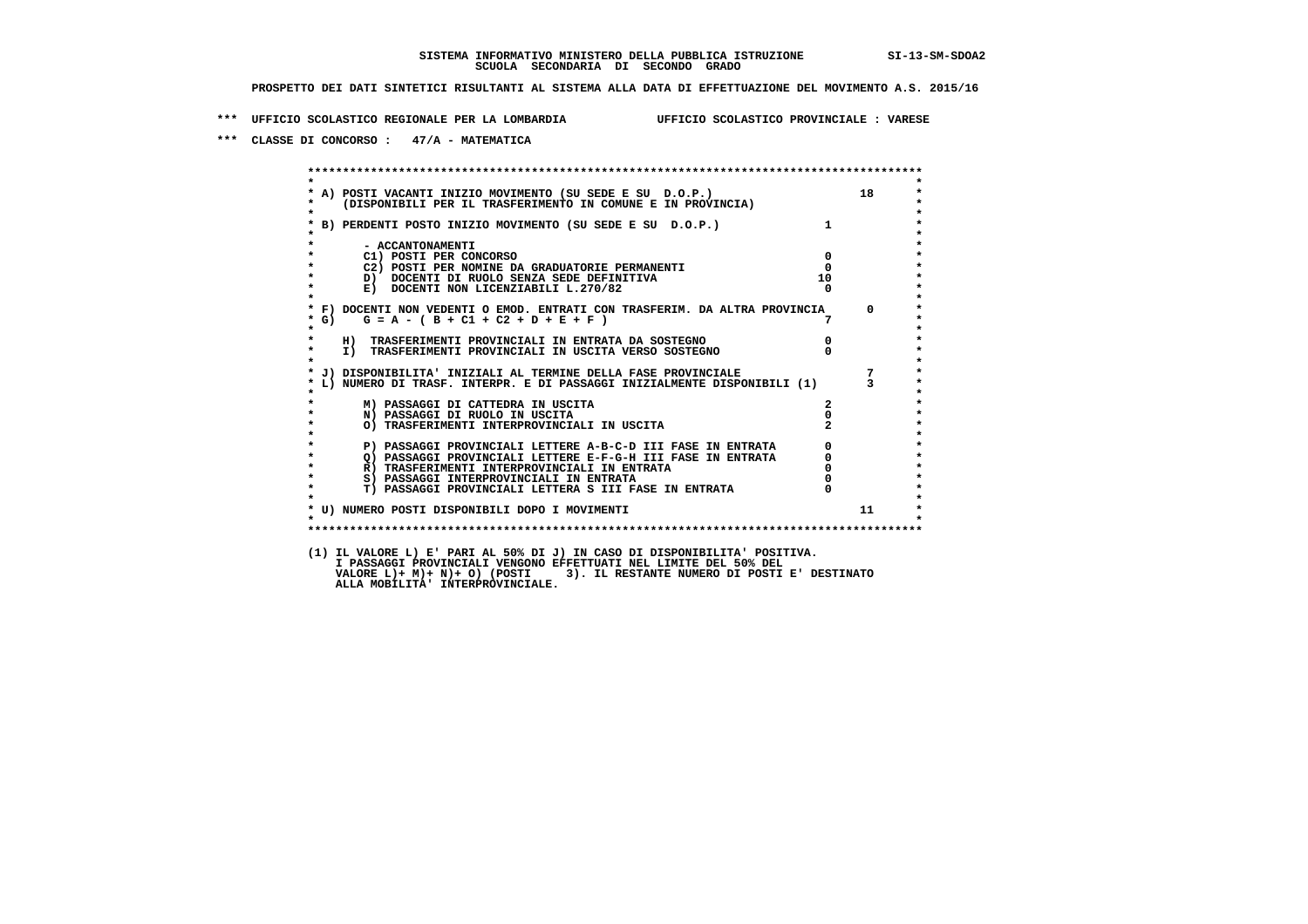**\*\*\* UFFICIO SCOLASTICO REGIONALE PER LA LOMBARDIA UFFICIO SCOLASTICO PROVINCIALE : VARESE**

 **\*\*\* CLASSE DI CONCORSO : 48/A - MATEMATICA APPLICATA**

 **\*\*\*\*\*\*\*\*\*\*\*\*\*\*\*\*\*\*\*\*\*\*\*\*\*\*\*\*\*\*\*\*\*\*\*\*\*\*\*\*\*\*\*\*\*\*\*\*\*\*\*\*\*\*\*\*\*\*\*\*\*\*\*\*\*\*\*\*\*\*\*\*\*\*\*\*\*\*\*\*\*\*\*\*\*\*\*\* \* \* \* A) POSTI VACANTI INIZIO MOVIMENTO (SU SEDE E SU D.O.P.) 3 \* \* (DISPONIBILI PER IL TRASFERIMENTO IN COMUNE E IN PROVINCIA) \* \* \* \* B) PERDENTI POSTO INIZIO MOVIMENTO (SU SEDE E SU D.O.P.) 0 \* \* \* \* - ACCANTONAMENTI \* \* C1) POSTI PER CONCORSO 0 \* \* C2) POSTI PER NOMINE DA GRADUATORIE PERMANENTI 0 \*D)** DOCENTI DI RUOLO SENZA SEDE DEFINITIVA 1<br> **E)** DOCENTI NON LICENZIABILI L. 270/82 0 **E) DOCENTI NON LICENZIABILI L.270/82 \* \* \* F) DOCENTI NON VEDENTI O EMOD. ENTRATI CON TRASFERIM. DA ALTRA PROVINCIA 0 \* \* G) G = A - ( B + C1 + C2 + D + E + F ) 2 \* \* \* \* H) TRASFERIMENTI PROVINCIALI IN ENTRATA DA SOSTEGNO 0 \* \* I) TRASFERIMENTI PROVINCIALI IN USCITA VERSO SOSTEGNO 0 \* \* \* \* J) DISPONIBILITA' INIZIALI AL TERMINE DELLA FASE PROVINCIALE 2 \* \* L) NUMERO DI TRASF. INTERPR. E DI PASSAGGI INIZIALMENTE DISPONIBILI (1) 1 \* \* \* \* M) PASSAGGI DI CATTEDRA IN USCITA 0 \* \* N) PASSAGGI DI RUOLO IN USCITA 0 \* \* O) TRASFERIMENTI INTERPROVINCIALI IN USCITA 0 \* \* \* P) PASSAGGI PROVINCIALI LETTERE A-B-C-D III FASE IN ENTRATA** 0 <sup>0</sup> **DASSAGGI PROVINCIALI LETTERE E-F-G-H** III FASE IN ENTRATA 0 <sup>0</sup> **2) PASSAGGI PROVINCIALI LETTERE E-F-G-H III FASE IN ENTRATA 6 0 R**) TRASFERIMENTI INTERPROVINCIALI IN ENTRATA 6 **0 R)** TRASFERIMENTI INTERPROVINCIALI IN ENTRATA  $\begin{bmatrix} 0 & 0 \\ 0 & 0 \\ 0 & 0 \end{bmatrix}$  passaggi interprovinciali in entrata  $\begin{bmatrix} 0 & 0 \\ 0 & 0 \\ 0 & 0 \end{bmatrix}$  **\* S) PASSAGGI INTERPROVINCIALI IN ENTRATA 0 \*** $\ddot{\phantom{1}}$  **\* T) PASSAGGI PROVINCIALI LETTERA S III FASE IN ENTRATA 0 \*** $\star$  **\* \* \* U) NUMERO POSTI DISPONIBILI DOPO I MOVIMENTI 2 \* \* \* \*\*\*\*\*\*\*\*\*\*\*\*\*\*\*\*\*\*\*\*\*\*\*\*\*\*\*\*\*\*\*\*\*\*\*\*\*\*\*\*\*\*\*\*\*\*\*\*\*\*\*\*\*\*\*\*\*\*\*\*\*\*\*\*\*\*\*\*\*\*\*\*\*\*\*\*\*\*\*\*\*\*\*\*\*\*\*\* (1) IL VALORE L) E' PARI AL 50% DI J) IN CASO DI DISPONIBILITA' POSITIVA. I PASSAGGI PROVINCIALI VENGONO EFFETTUATI NEL LIMITE DEL 50% DEL VALORE L)+ M)+ N)+ O) (POSTI 0). IL RESTANTE NUMERO DI POSTI E' DESTINATO ALLA MOBILITA' INTERPROVINCIALE.**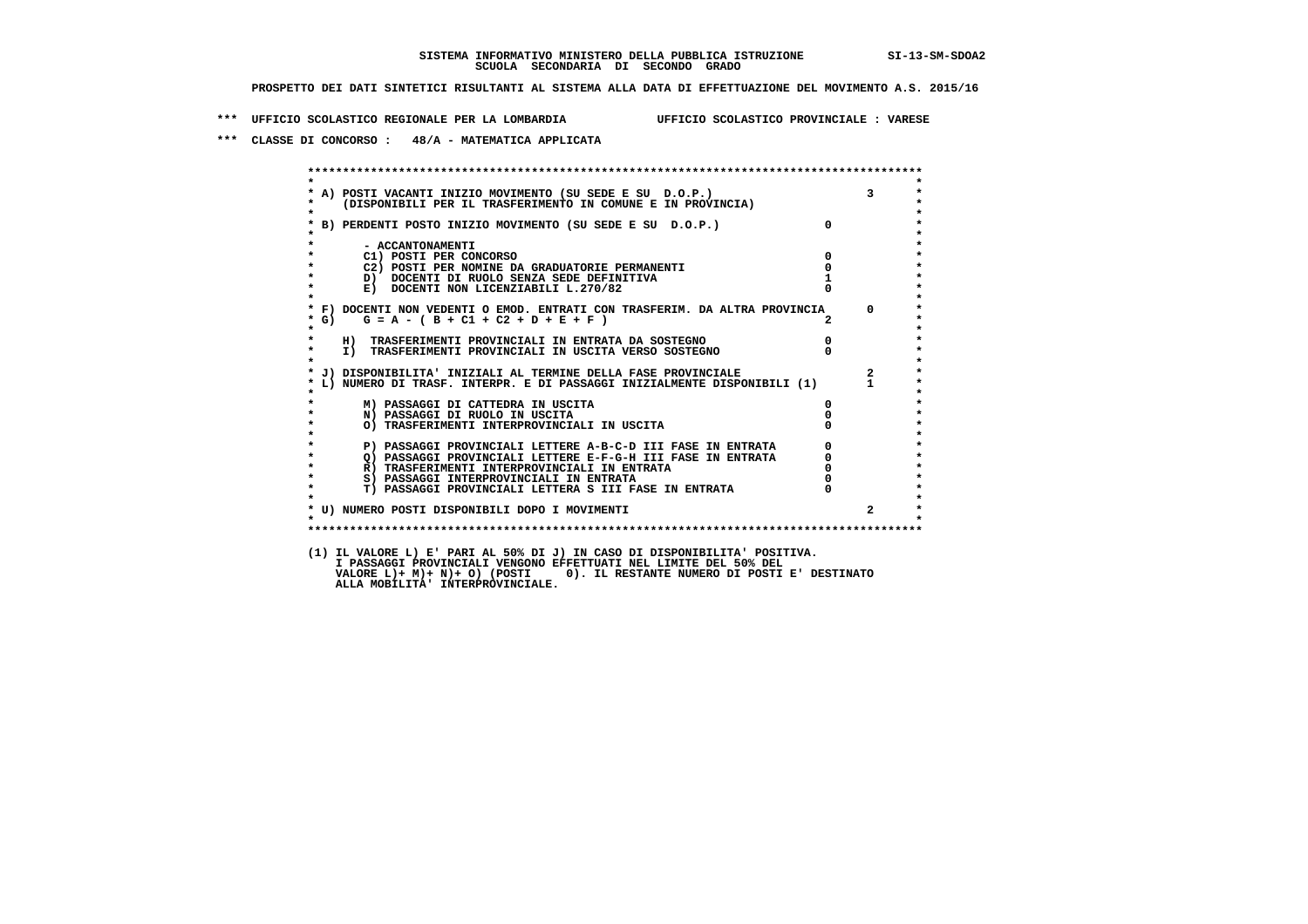**\*\*\* UFFICIO SCOLASTICO REGIONALE PER LA LOMBARDIA UFFICIO SCOLASTICO PROVINCIALE : VARESE**

 **\*\*\* CLASSE DI CONCORSO : 49/A - MATEMATICA E FISICA**

 **\*\*\*\*\*\*\*\*\*\*\*\*\*\*\*\*\*\*\*\*\*\*\*\*\*\*\*\*\*\*\*\*\*\*\*\*\*\*\*\*\*\*\*\*\*\*\*\*\*\*\*\*\*\*\*\*\*\*\*\*\*\*\*\*\*\*\*\*\*\*\*\*\*\*\*\*\*\*\*\*\*\*\*\*\*\*\*\* \* \*** $\bullet$  **\* A) POSTI VACANTI INIZIO MOVIMENTO (SU SEDE E SU D.O.P.) 17 \* \* (DISPONIBILI PER IL TRASFERIMENTO IN COMUNE E IN PROVINCIA) \* \* \* \* B) PERDENTI POSTO INIZIO MOVIMENTO (SU SEDE E SU D.O.P.) 2 \* \* \* \* - ACCANTONAMENTI \* \* C1) POSTI PER CONCORSO 0 \* \* C2) POSTI PER NOMINE DA GRADUATORIE PERMANENTI 0 \*D)** DOCENTI DI RUOLO SENZA SEDE DEFINITIVA  $\overline{6}$ <br> **E)** DOCENTI NON LICENZIABILI I. 270/82 0 **E) DOCENTI NON LICENZIABILI L.270/82 \* \* \* F) DOCENTI NON VEDENTI O EMOD. ENTRATI CON TRASFERIM. DA ALTRA PROVINCIA 0 \* \* G) G = A - ( B + C1 + C2 + D + E + F ) 9 \* \* \* \* H) TRASFERIMENTI PROVINCIALI IN ENTRATA DA SOSTEGNO 0 \* \* I) TRASFERIMENTI PROVINCIALI IN USCITA VERSO SOSTEGNO 0 \* \* \* \* J) DISPONIBILITA' INIZIALI AL TERMINE DELLA FASE PROVINCIALE 9 \* \* L) NUMERO DI TRASF. INTERPR. E DI PASSAGGI INIZIALMENTE DISPONIBILI (1) 4 \* \* \* \* M) PASSAGGI DI CATTEDRA IN USCITA 0 \* \* N) PASSAGGI DI RUOLO IN USCITA 0 \*O) TRASFERIMENTI INTERPROVINCIALI IN USCITA \* \* P) PASSAGGI PROVINCIALI LETTERE A-B-C-D III FASE IN ENTRATA** 0 <sup>0</sup> **DASSAGGI PROVINCIALI LETTERE E-F-G-H** III FASE IN ENTRATA 2 **2** *C)* **PASSAGGI PROVINCIALI LETTERE E-F-G-H III FASE IN ENTRATA 2<br>
<b>R)** TRASFERIMENTI INTERPROVINCIALI IN ENTRATA 2  **\* R) TRASFERIMENTI INTERPROVINCIALI IN ENTRATA 1 \* \* S) PASSAGGI INTERPROVINCIALI IN ENTRATA 1 \*** $\ddot{\phantom{1}}$  **\* T) PASSAGGI PROVINCIALI LETTERA S III FASE IN ENTRATA 0 \*** $\star$  **\* \* \* U) NUMERO POSTI DISPONIBILI DOPO I MOVIMENTI 6 \* \* \* \*\*\*\*\*\*\*\*\*\*\*\*\*\*\*\*\*\*\*\*\*\*\*\*\*\*\*\*\*\*\*\*\*\*\*\*\*\*\*\*\*\*\*\*\*\*\*\*\*\*\*\*\*\*\*\*\*\*\*\*\*\*\*\*\*\*\*\*\*\*\*\*\*\*\*\*\*\*\*\*\*\*\*\*\*\*\*\* (1) IL VALORE L) E' PARI AL 50% DI J) IN CASO DI DISPONIBILITA' POSITIVA. VALORE L)+ M)+ N)+ O) (POSTI 2). IL RESTANTE NUMERO DI POSTI E' DESTINATO ALLA MOBILITA' INTERPROVINCIALE. I PASSAGGI PROVINCIALI VENGONO EFFETTUATI NEL LIMITE DEL 50% DEL**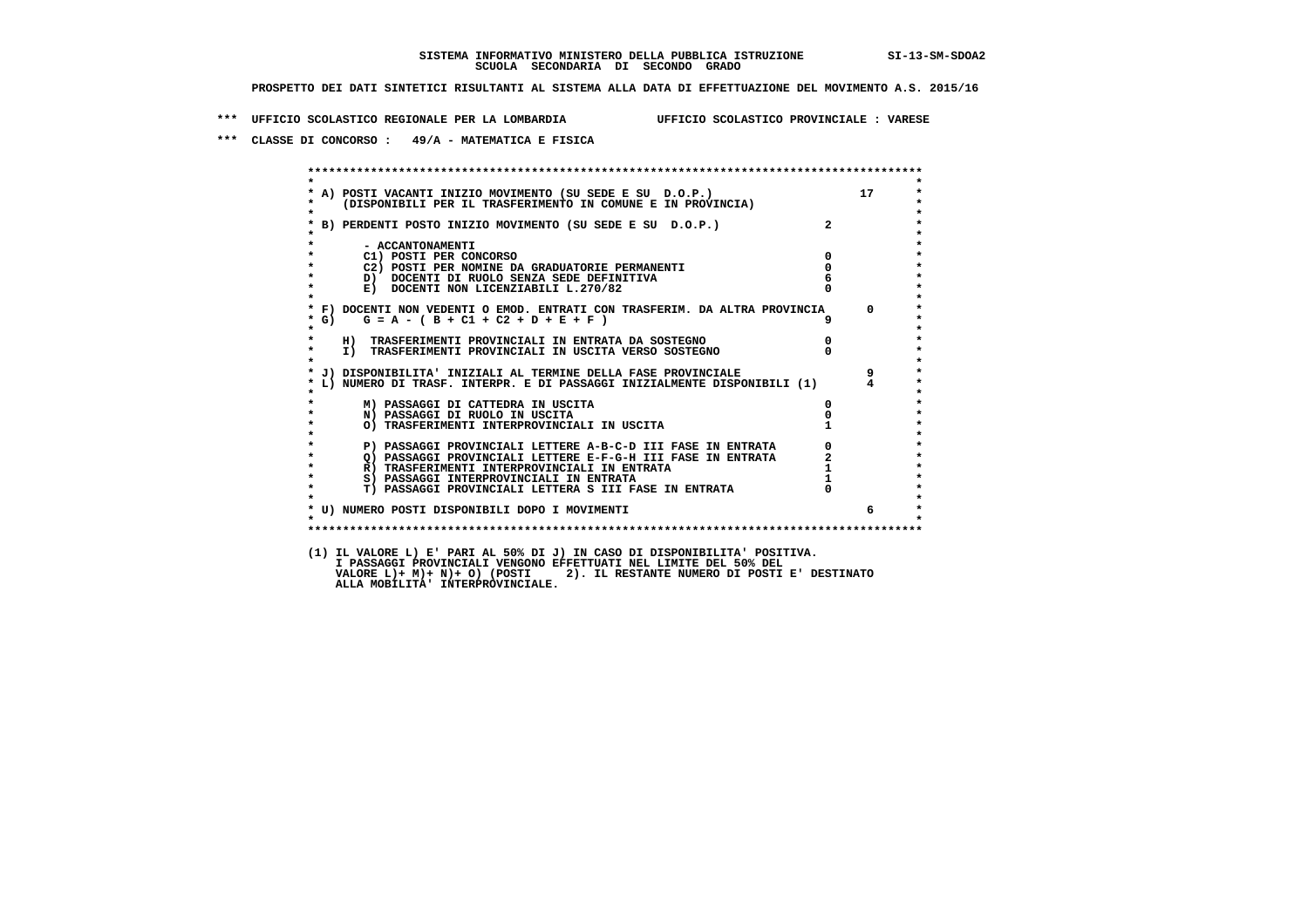**\*\*\* UFFICIO SCOLASTICO REGIONALE PER LA LOMBARDIA UFFICIO SCOLASTICO PROVINCIALE : VARESE**

 **\*\*\* CLASSE DI CONCORSO : 50/A - MATERIE LETTERARIE NEGLI ISTITUTI DI ISTRUZIONE SECONDARIA DI II GRADO**

| $\mathbf{r}$       | * A) POSTI VACANTI INIZIO MOVIMENTO (SU SEDE E SU D.O.P.)<br>* (DISPONIBILI PER IL TRASFERIMENTO IN COMUNE E IN PROVINCIA) |                        | 49       |
|--------------------|----------------------------------------------------------------------------------------------------------------------------|------------------------|----------|
|                    | * B) PERDENTI POSTO INIZIO MOVIMENTO (SU SEDE E SU D.O.P.)                                                                 | $6 \quad \blacksquare$ |          |
|                    | - ACCANTONAMENTI                                                                                                           |                        |          |
| $\star$            | C1) POSTI PER CONCORSO                                                                                                     | $^{\circ}$             |          |
| $\star$            | C2) POSTI PER NOMINE DA GRADUATORIE PERMANENTI                                                                             | $\Omega$               |          |
| $\star$            | D) DOCENTI DI RUOLO SENZA SEDE DEFINITIVA                                                                                  | 30 <sup>2</sup>        |          |
| $\star$<br>$\star$ | E) DOCENTI NON LICENZIABILI L.270/82                                                                                       | $\Omega$               |          |
|                    | * F) DOCENTI NON VEDENTI O EMOD. ENTRATI CON TRASFERIM. DA ALTRA PROVINCIA                                                 |                        | $\Omega$ |
| $*$ G)             | $G = A - (B + C1 + C2 + D + E + F)$                                                                                        |                        |          |
| $\star$            | H) TRASFERIMENTI PROVINCIALI IN ENTRATA DA SOSTEGNO                                                                        |                        |          |
| $\star$            | I) TRASFERIMENTI PROVINCIALI IN USCITA VERSO SOSTEGNO                                                                      | $\Omega$               |          |
|                    | * J) DISPONIBILITA' INIZIALI AL TERMINE DELLA FASE PROVINCIALE                                                             |                        | 12       |
|                    | * L) NUMERO DI TRASF. INTERPR. E DI PASSAGGI INIZIALMENTE DISPONIBILI (1)                                                  |                        | რ —      |
|                    | M) PASSAGGI DI CATTEDRA IN USCITA                                                                                          | 0                      |          |
| $\star$            | N) PASSAGGI DI RUOLO IN USCITA                                                                                             |                        |          |
| $\star$<br>$\star$ | O) TRASFERIMENTI INTERPROVINCIALI IN USCITA                                                                                |                        |          |
| $\star$            | P) PASSAGGI PROVINCIALI LETTERE A-B-C-D III FASE IN ENTRATA                                                                |                        |          |
| $\star$            | Q) PASSAGGI PROVINCIALI LETTERE E-F-G-H III FASE IN ENTRATA                                                                |                        |          |
| $\star$            | R) TRASFERIMENTI INTERPROVINCIALI IN ENTRATA                                                                               |                        |          |
| $\star$            | S) PASSAGGI INTERPROVINCIALI IN ENTRATA                                                                                    |                        |          |
| $\star$            | T) PASSAGGI PROVINCIALI LETTERA S III FASE IN ENTRATA                                                                      |                        |          |
|                    | * U) NUMERO POSTI DISPONIBILI DOPO I MOVIMENTI                                                                             |                        | 11       |
| $\star$            |                                                                                                                            |                        |          |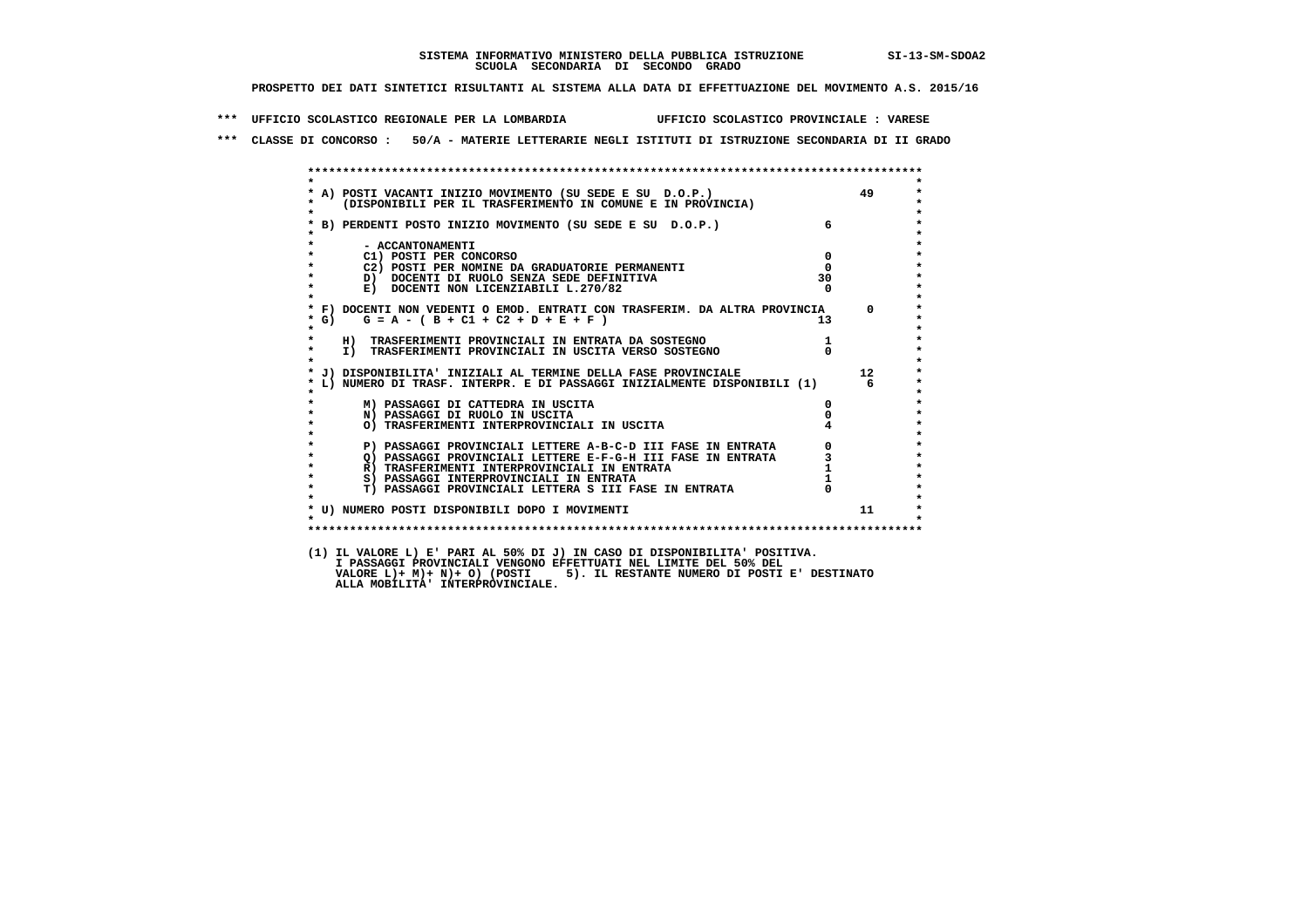**\*\*\* UFFICIO SCOLASTICO REGIONALE PER LA LOMBARDIA UFFICIO SCOLASTICO PROVINCIALE : VARESE**

 **\*\*\* CLASSE DI CONCORSO : 51/A - MATERIE LETTERARIE E LATINO NEI LICEI E NELL'ISTITUTO MAGISTRALE**

| $\star$      |                                                                                                                            |                            |                |
|--------------|----------------------------------------------------------------------------------------------------------------------------|----------------------------|----------------|
|              | * A) POSTI VACANTI INIZIO MOVIMENTO (SU SEDE E SU D.O.P.)<br>* (DISPONIBILI PER IL TRASFERIMENTO IN COMUNE E IN PROVINCIA) |                            | 12             |
|              |                                                                                                                            |                            |                |
| $\star$      |                                                                                                                            |                            |                |
|              | * B) PERDENTI POSTO INIZIO MOVIMENTO (SU SEDE E SU D.O.P.)                                                                 | $2^{\circ}$                |                |
|              |                                                                                                                            |                            |                |
| $\star$      | - ACCANTONAMENTI                                                                                                           |                            |                |
| $\star$      | C1) POSTI PER CONCORSO<br>C2) POSTI PER NOMINE DA GRADUATORIE PERMANENTI                                                   | $\mathbf 0$<br>$\mathbf 0$ |                |
|              | D) DOCENTI DI RUOLO SENZA SEDE DEFINITIVA                                                                                  |                            |                |
| $\star$      | E) DOCENTI NON LICENZIABILI L.270/82                                                                                       |                            |                |
|              |                                                                                                                            |                            |                |
|              | * F) DOCENTI NON VEDENTI O EMOD. ENTRATI CON TRASFERIM. DA ALTRA PROVINCIA 0                                               |                            |                |
| $*$ G)       | $G = A - (B + C1 + C2 + D + E + F)$                                                                                        |                            |                |
| $\star$      |                                                                                                                            |                            |                |
| $\star$      | H) TRASFERIMENTI PROVINCIALI IN ENTRATA DA SOSTEGNO                                                                        | $\overline{0}$             |                |
| $\star$      | I) TRASFERIMENTI PROVINCIALI IN USCITA VERSO SOSTEGNO                                                                      | $\Omega$                   |                |
| $\mathbf{r}$ |                                                                                                                            |                            |                |
|              | * J) DISPONIBILITA' INIZIALI AL TERMINE DELLA FASE PROVINCIALE                                                             |                            | $\overline{2}$ |
|              | * L) NUMERO DI TRASF. INTERPR. E DI PASSAGGI INIZIALMENTE DISPONIBILI (1) 1                                                |                            |                |
|              | M) PASSAGGI DI CATTEDRA IN USCITA                                                                                          | $^{\circ}$                 |                |
| $\star$      | N) PASSAGGI DI RUOLO IN USCITA                                                                                             |                            |                |
|              | O) TRASFERIMENTI INTERPROVINCIALI IN USCITA                                                                                |                            |                |
|              |                                                                                                                            |                            |                |
|              | P) PASSAGGI PROVINCIALI LETTERE A-B-C-D III FASE IN ENTRATA                                                                |                            |                |
| $\star$      | Q) PASSAGGI PROVINCIALI LETTERE E-F-G-H III FASE IN ENTRATA                                                                |                            |                |
| $\star$      | R) TRASFERIMENTI INTERPROVINCIALI IN ENTRATA                                                                               |                            |                |
| $\star$      | S) PASSAGGI INTERPROVINCIALI IN ENTRATA                                                                                    |                            |                |
| $\star$      | T) PASSAGGI PROVINCIALI LETTERA S III FASE IN ENTRATA                                                                      |                            |                |
|              |                                                                                                                            |                            | $\mathbf{1}$   |
| $\cdot$      | * U) NUMERO POSTI DISPONIBILI DOPO I MOVIMENTI                                                                             |                            |                |
|              |                                                                                                                            |                            |                |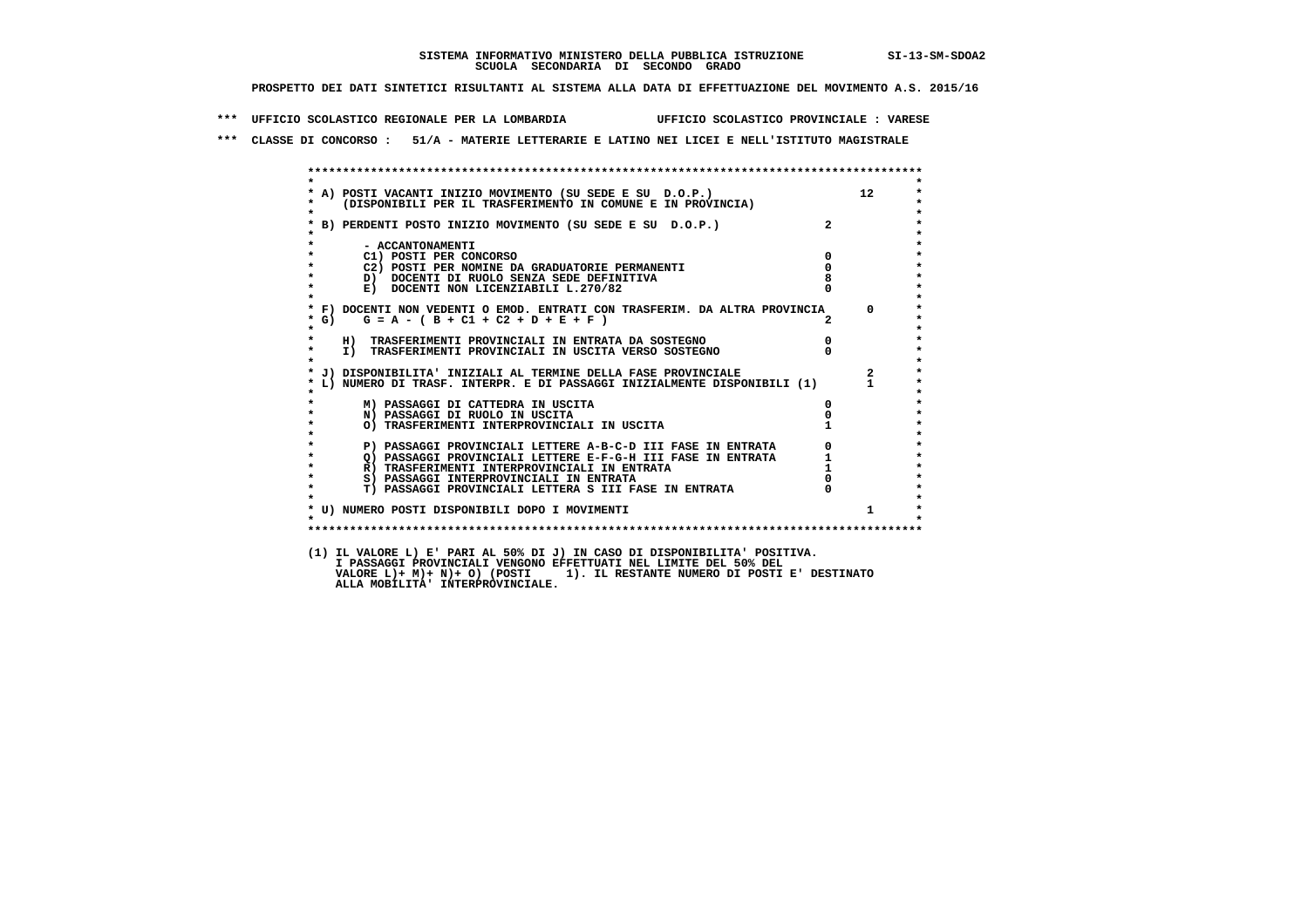**\*\*\* UFFICIO SCOLASTICO REGIONALE PER LA LOMBARDIA UFFICIO SCOLASTICO PROVINCIALE : VARESE**

 **\*\*\* CLASSE DI CONCORSO : 52/A - MATERIE LETTERARIE, LATINO E GRECO NEL LICEO CLASSICO**

 **\*\*\*\*\*\*\*\*\*\*\*\*\*\*\*\*\*\*\*\*\*\*\*\*\*\*\*\*\*\*\*\*\*\*\*\*\*\*\*\*\*\*\*\*\*\*\*\*\*\*\*\*\*\*\*\*\*\*\*\*\*\*\*\*\*\*\*\*\*\*\*\*\*\*\*\*\*\*\*\*\*\*\*\*\*\*\*\* \* \*** $\bullet$  **\* A) POSTI VACANTI INIZIO MOVIMENTO (SU SEDE E SU D.O.P.) 2 \*** $\star$  **\* (DISPONIBILI PER IL TRASFERIMENTO IN COMUNE E IN PROVINCIA) \*** $\bullet$  **\* \* \* B) PERDENTI POSTO INIZIO MOVIMENTO (SU SEDE E SU D.O.P.) 7 \* \* \* \* - ACCANTONAMENTI \* \* C1) POSTI PER CONCORSO 0 \* \* C2) POSTI PER NOMINE DA GRADUATORIE PERMANENTI 0 \*D)** DOCENTI DI RUOLO SENZA SEDE DEFINITIVA  $\overline{a}$  0  $\overline{b}$  0  $\overline{c}$  0  $\overline{c}$  0  $\overline{c}$  0  $\overline{a}$  0  $\overline{c}$ **E) DOCENTI NON LICENZIABILI L.270/82 \* \* \* F) DOCENTI NON VEDENTI O EMOD. ENTRATI CON TRASFERIM. DA ALTRA PROVINCIA 0 \*** $\star$  G) G = A - ( B + C1 + C2 + D + E + F )  **\* \* \* H) TRASFERIMENTI PROVINCIALI IN ENTRATA DA SOSTEGNO 0 \* \* I) TRASFERIMENTI PROVINCIALI IN USCITA VERSO SOSTEGNO 0 \* \* \* \* J) DISPONIBILITA' INIZIALI AL TERMINE DELLA FASE PROVINCIALE -5 \* \* L) NUMERO DI TRASF. INTERPR. E DI PASSAGGI INIZIALMENTE DISPONIBILI (1) -5 \* \* \* \* M) PASSAGGI DI CATTEDRA IN USCITA 0 \* \* N) PASSAGGI DI RUOLO IN USCITA 0 \*O) TRASFERIMENTI INTERPROVINCIALI IN USCITA \* \* P) PASSAGGI PROVINCIALI LETTERE A-B-C-D III FASE IN ENTRATA** 0 <sup>0</sup> **DASSAGGI PROVINCIALI LETTERE E-F-G-H** III FASE IN ENTRATA 0 <sup>0</sup> **2) PASSAGGI PROVINCIALI LETTERE E-F-G-H III FASE IN ENTRATA 6 0 R**) TRASFERIMENTI INTERPROVINCIALI IN ENTRATA 6 **0 R)** TRASFERIMENTI INTERPROVINCIALI IN ENTRATA  $\begin{bmatrix} 0 & 0 \\ 0 & 0 \\ 0 & 0 \end{bmatrix}$  PASSAGGI INTERPROVINCIALI IN ENTRATA  $\begin{bmatrix} 0 & 0 \\ 0 & 0 \\ 0 & 0 \end{bmatrix}$  **\* S) PASSAGGI INTERPROVINCIALI IN ENTRATA 0 \*** $\ddot{\phantom{1}}$  **\* T) PASSAGGI PROVINCIALI LETTERA S III FASE IN ENTRATA 0 \* \* \* \* U) NUMERO POSTI DISPONIBILI DOPO I MOVIMENTI -4 \* \* \* \*\*\*\*\*\*\*\*\*\*\*\*\*\*\*\*\*\*\*\*\*\*\*\*\*\*\*\*\*\*\*\*\*\*\*\*\*\*\*\*\*\*\*\*\*\*\*\*\*\*\*\*\*\*\*\*\*\*\*\*\*\*\*\*\*\*\*\*\*\*\*\*\*\*\*\*\*\*\*\*\*\*\*\*\*\*\*\***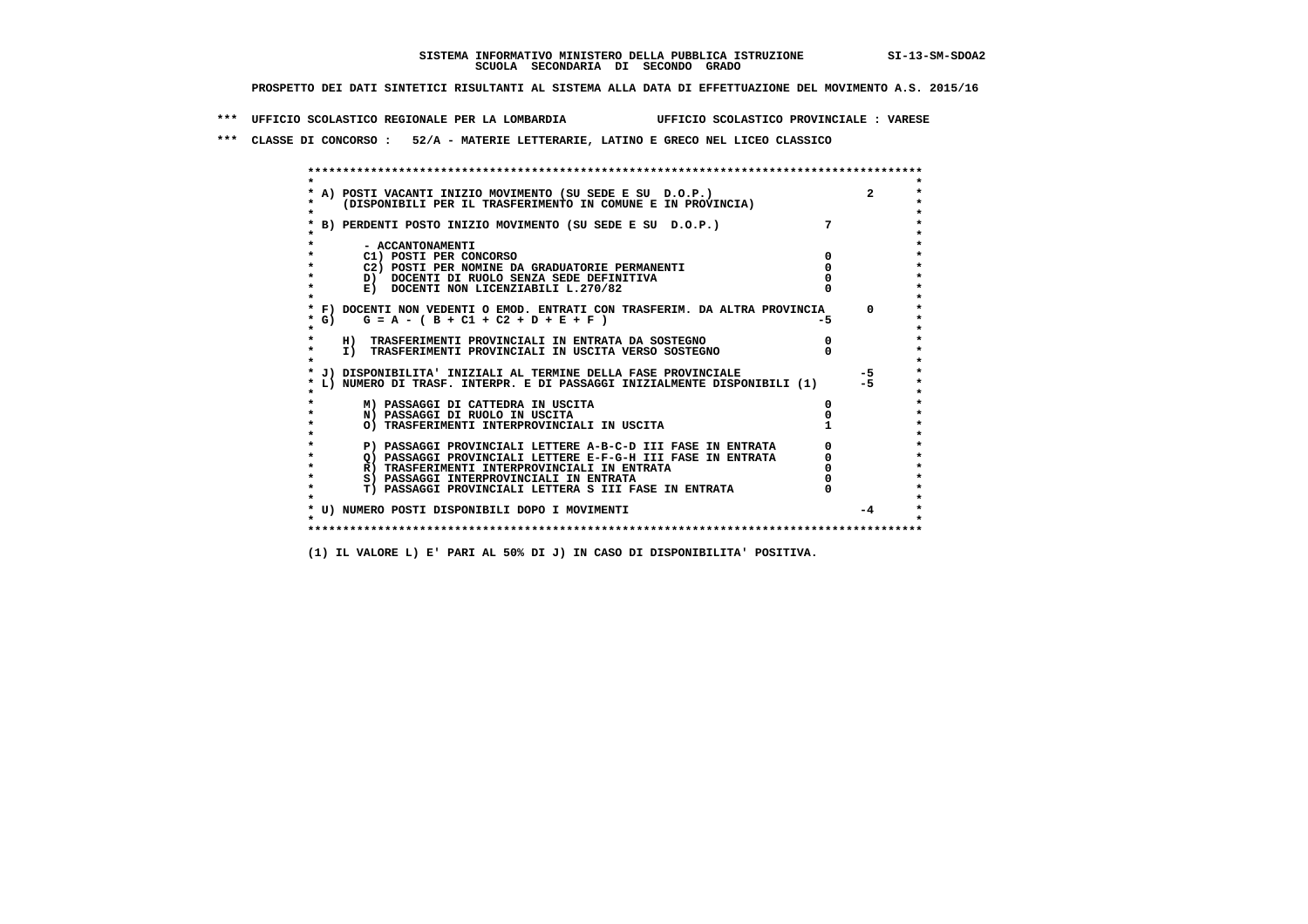**\*\*\* UFFICIO SCOLASTICO REGIONALE PER LA LOMBARDIA UFFICIO SCOLASTICO PROVINCIALE : VARESE**

 **\*\*\* CLASSE DI CONCORSO : 57/A - SCIENZA DEGLI ALIMENTI**

| $\star$           | (DISPONIBILI PER IL TRASFERIMENTO IN COMUNE E IN PROVINCIA)<br>--------<br>A) POSTI VACANTI INIZIO MOVIMENTO (SU SEDE E SU D.O.P.) |          |                                             |
|-------------------|------------------------------------------------------------------------------------------------------------------------------------|----------|---------------------------------------------|
|                   | B) PERDENTI POSTO INIZIO MOVIMENTO (SU SEDE E SU D.O.P.)                                                                           |          |                                             |
|                   |                                                                                                                                    |          |                                             |
|                   | - ACCANTONAMENTI<br>C1) POSTI PER CONCORSO                                                                                         | $\Omega$ |                                             |
|                   | C2) POSTI PER NOMINE DA GRADUATORIE PERMANENTI                                                                                     |          |                                             |
|                   | D) DOCENTI DI RUOLO SENZA SEDE DEFINITIVA                                                                                          |          |                                             |
|                   | E) DOCENTI NON LICENZIABILI L.270/82                                                                                               |          |                                             |
|                   | * F) DOCENTI NON VEDENTI O EMOD. ENTRATI CON TRASFERIM. DA ALTRA PROVINCIA                                                         |          | $\Omega$                                    |
| $*$ G)<br>$\star$ | $G = A - (B + C1 + C2 + D + E + F)$                                                                                                |          |                                             |
| $\star$           | H) TRASFERIMENTI PROVINCIALI IN ENTRATA DA SOSTEGNO                                                                                |          |                                             |
| $\star$           | I) TRASFERIMENTI PROVINCIALI IN USCITA VERSO SOSTEGNO                                                                              |          |                                             |
|                   | * J) DISPONIBILITA' INIZIALI AL TERMINE DELLA FASE PROVINCIALE                                                                     |          | $\Omega$                                    |
|                   | * L) NUMERO DI TRASF. INTERPR. E DI PASSAGGI INIZIALMENTE DISPONIBILI (1)                                                          |          | $\Omega$                                    |
|                   | M) PASSAGGI DI CATTEDRA IN USCITA                                                                                                  | 0        |                                             |
|                   | N) PASSAGGI DI RUOLO IN USCITA                                                                                                     |          |                                             |
|                   | O) TRASFERIMENTI INTERPROVINCIALI IN USCITA                                                                                        |          |                                             |
|                   | P) PASSAGGI PROVINCIALI LETTERE A-B-C-D III FASE IN ENTRATA                                                                        |          | $\begin{bmatrix} 0 \\ 0 \\ 0 \end{bmatrix}$ |
|                   | O) PASSAGGI PROVINCIALI LETTERE E-F-G-H III FASE IN ENTRATA                                                                        |          |                                             |
| $\star$           | R) TRASFERIMENTI INTERPROVINCIALI IN ENTRATA                                                                                       |          |                                             |
| $\star$           | S) PASSAGGI INTERPROVINCIALI IN ENTRATA                                                                                            |          |                                             |
| $\star$           | T) PASSAGGI PROVINCIALI LETTERA S III FASE IN ENTRATA                                                                              |          |                                             |
|                   |                                                                                                                                    |          | $\mathbf{1}$                                |
|                   | * U) NUMERO POSTI DISPONIBILI DOPO I MOVIMENTI                                                                                     |          |                                             |

 **VALORE L)+ M)+ N)+ O) (POSTI 0). IL RESTANTE NUMERO DI POSTI E' DESTINATO ALLA MOBILITA' INTERPROVINCIALE.**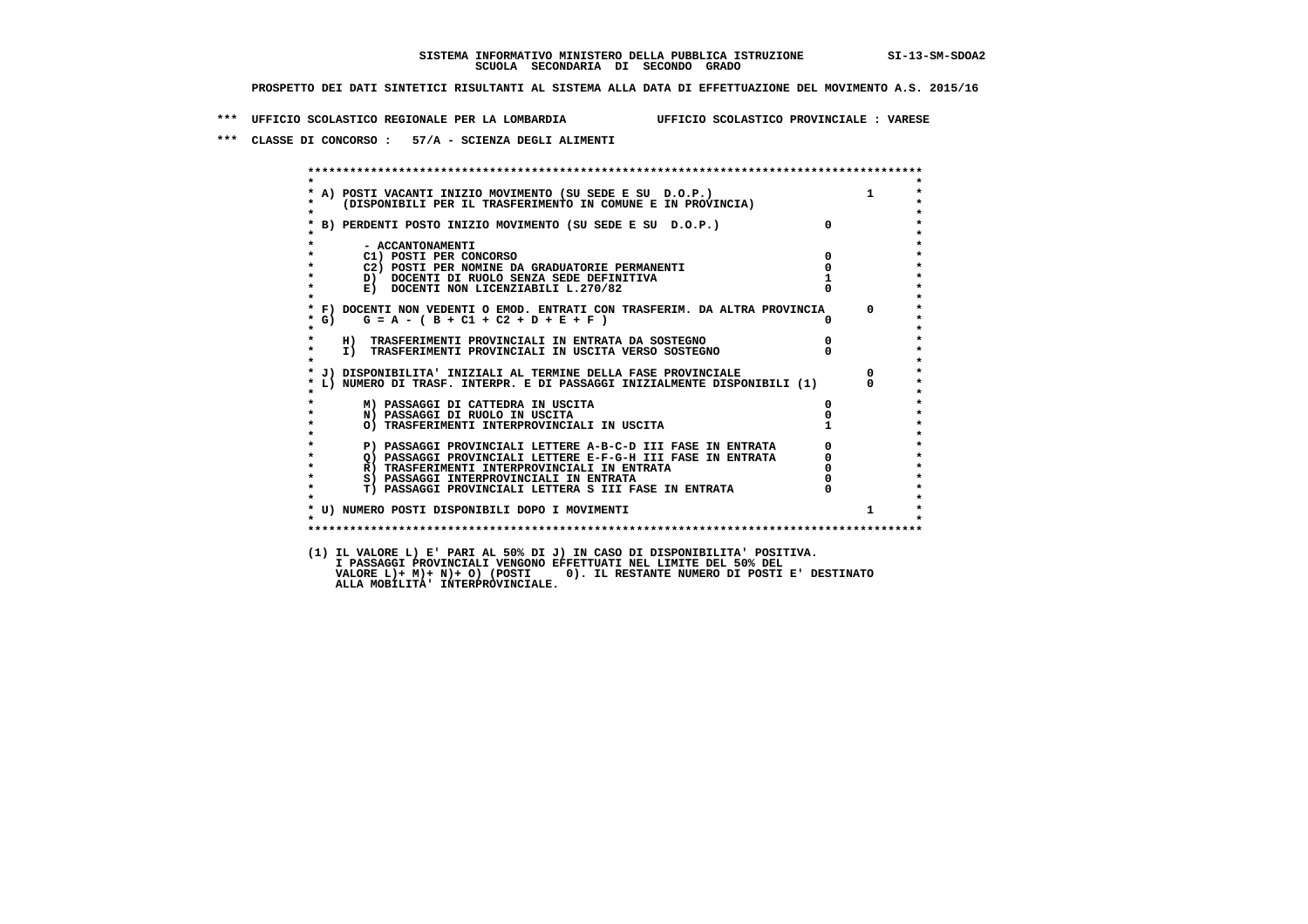**\*\*\* UFFICIO SCOLASTICO REGIONALE PER LA LOMBARDIA UFFICIO SCOLASTICO PROVINCIALE : VARESE**

 **\*\*\* CLASSE DI CONCORSO : 58/A - SCIENZE E MECCANICA AGRARIA, COSTRUZIONI RURALI E TECNICHE DI GESTIONE AZIENDALE**

|            | A) POSTI VACANTI INIZIO MOVIMENTO (SU SEDE E SU D.O.P.)                    |    | $\Omega$ |
|------------|----------------------------------------------------------------------------|----|----------|
|            | (DISPONIBILI PER IL TRASFERIMENTO IN COMUNE E IN PROVINCIA)                |    |          |
|            |                                                                            |    |          |
|            | B) PERDENTI POSTO INIZIO MOVIMENTO (SU SEDE E SU D.O.P.)                   |    |          |
|            |                                                                            |    |          |
|            | - ACCANTONAMENTI                                                           |    |          |
|            | C1) POSTI PER CONCORSO                                                     |    |          |
|            | C2) POSTI PER NOMINE DA GRADUATORIE PERMANENTI                             |    |          |
|            | D) DOCENTI DI RUOLO SENZA SEDE DEFINITIVA                                  |    |          |
|            | E) DOCENTI NON LICENZIABILI L.270/82                                       |    |          |
|            | * F) DOCENTI NON VEDENTI O EMOD. ENTRATI CON TRASFERIM. DA ALTRA PROVINCIA |    | $\Omega$ |
| $\star$ G) | $G = A - (B + C1 + C2 + D + E + F)$                                        | -1 |          |
|            |                                                                            |    |          |
|            | H) TRASFERIMENTI PROVINCIALI IN ENTRATA DA SOSTEGNO                        |    |          |
| $\star$    | I) TRASFERIMENTI PROVINCIALI IN USCITA VERSO SOSTEGNO                      |    |          |
|            |                                                                            |    |          |
|            | J) DISPONIBILITA' INIZIALI AL TERMINE DELLA FASE PROVINCIALE               |    | $-1$     |
|            | L) NUMERO DI TRASF. INTERPR. E DI PASSAGGI INIZIALMENTE DISPONIBILI (1)    |    | $-1$     |
|            |                                                                            |    |          |
|            | M) PASSAGGI DI CATTEDRA IN USCITA                                          |    |          |
|            | N) PASSAGGI DI RUOLO IN USCITA                                             |    |          |
|            | O) TRASFERIMENTI INTERPROVINCIALI IN USCITA                                |    |          |
|            | P) PASSAGGI PROVINCIALI LETTERE A-B-C-D III FASE IN ENTRATA                |    |          |
|            | O) PASSAGGI PROVINCIALI LETTERE E-F-G-H III FASE IN ENTRATA                |    |          |
|            | R) TRASFERIMENTI INTERPROVINCIALI IN ENTRATA                               |    |          |
|            | S) PASSAGGI INTERPROVINCIALI IN ENTRATA                                    |    |          |
|            | T) PASSAGGI PROVINCIALI LETTERA S III FASE IN ENTRATA                      |    |          |
|            |                                                                            |    |          |
|            | * U) NUMERO POSTI DISPONIBILI DOPO I MOVIMENTI                             |    | $-1$     |
|            |                                                                            |    |          |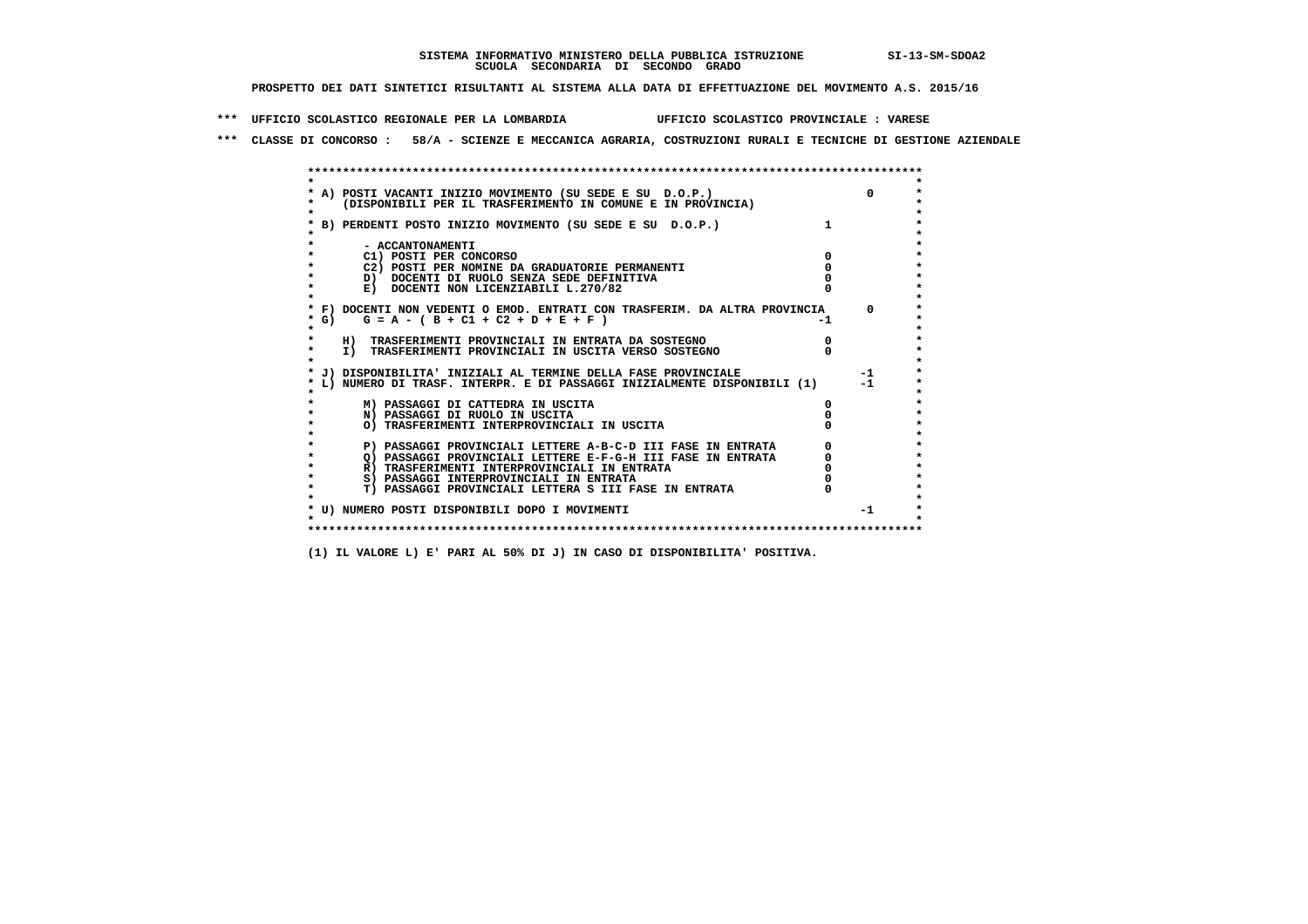**\*\*\* UFFICIO SCOLASTICO REGIONALE PER LA LOMBARDIA UFFICIO SCOLASTICO PROVINCIALE : VARESE**

 **\*\*\* CLASSE DI CONCORSO : 60/A - SCIENZE NATURALI, CHIMICA E GEOGRAFIA, FITOPATOLOGIA,ENTOMOLOGIA AGRARIA,MICROBIOLOGIA**

|                                                                                                                                       |              | 18       |
|---------------------------------------------------------------------------------------------------------------------------------------|--------------|----------|
| * A) POSTI VACANTI INIZIO MOVIMENTO (SU SEDE E SU D.O.P.)<br>* (DISPONIBILI PER IL TRASFERIMENTO IN COMUNE E IN PROVINCIA)            |              |          |
| $\bullet$                                                                                                                             |              |          |
| * B) PERDENTI POSTO INIZIO MOVIMENTO (SU SEDE E SU D.O.P.) 1                                                                          |              |          |
|                                                                                                                                       |              |          |
| - ACCANTONAMENTI                                                                                                                      | $\Omega$     |          |
| C1) POSTI PER CONCORSO<br>C2) POSTI PER NOMINE DA GRADUATORIE PERMANENTI<br>$\star$                                                   |              |          |
| $\star$<br>D) DOCENTI DI RUOLO SENZA SEDE DEFINITIVA                                                                                  |              |          |
| $\bullet$<br>E) DOCENTI NON LICENZIABILI L.270/82                                                                                     |              |          |
| $\mathbf{r}$                                                                                                                          |              |          |
| * F) DOCENTI NON VEDENTI O EMOD. ENTRATI CON TRASFERIM. DA ALTRA PROVINCIA                                                            |              | $\Omega$ |
| $G = A - (B + C1 + C2 + D + E + F)$<br>$*$ G)                                                                                         | $12^{\circ}$ |          |
| $\star$<br>H) TRASFERIMENTI PROVINCIALI IN ENTRATA DA SOSTEGNO                                                                        |              |          |
| $\star$<br>I) TRASFERIMENTI PROVINCIALI IN USCITA VERSO SOSTEGNO                                                                      |              |          |
|                                                                                                                                       |              |          |
| * J) DISPONIBILITA' INIZIALI AL TERMINE DELLA FASE PROVINCIALE                                                                        |              | 11       |
| * L) NUMERO DI TRASF. INTERPR. E DI PASSAGGI INIZIALMENTE DISPONIBILI (1)                                                             |              | 5.       |
| $\star$<br>M) PASSAGGI DI CATTEDRA IN USCITA                                                                                          |              |          |
| $\star$<br>N) PASSAGGI DI RUOLO IN USCITA                                                                                             |              |          |
| O) TRASFERIMENTI INTERPROVINCIALI IN USCITA                                                                                           |              |          |
|                                                                                                                                       |              |          |
| P) PASSAGGI PROVINCIALI LETTERE A-B-C-D III FASE IN ENTRATA<br>$\star$<br>O) PASSAGGI PROVINCIALI LETTERE E-F-G-H III FASE IN ENTRATA |              |          |
| $\star$<br>R) TRASFERIMENTI INTERPROVINCIALI IN ENTRATA                                                                               |              |          |
| S) PASSAGGI INTERPROVINCIALI IN ENTRATA                                                                                               |              |          |
| T) PASSAGGI PROVINCIALI LETTERA S III FASE IN ENTRATA<br>$\star$                                                                      |              |          |
|                                                                                                                                       |              |          |
| * U) NUMERO POSTI DISPONIBILI DOPO I MOVIMENTI                                                                                        |              | 8        |
|                                                                                                                                       |              |          |

 **I PASSAGGI PROVINCIALI VENGONO EFFETTUATI NEL LIMITE DEL 50% DEL VALORE L)+ M)+ N)+ O) (POSTI 2). IL RESTANTE NUMERO DI POSTI E' DESTINATO ALLA MOBILITA' INTERPROVINCIALE.**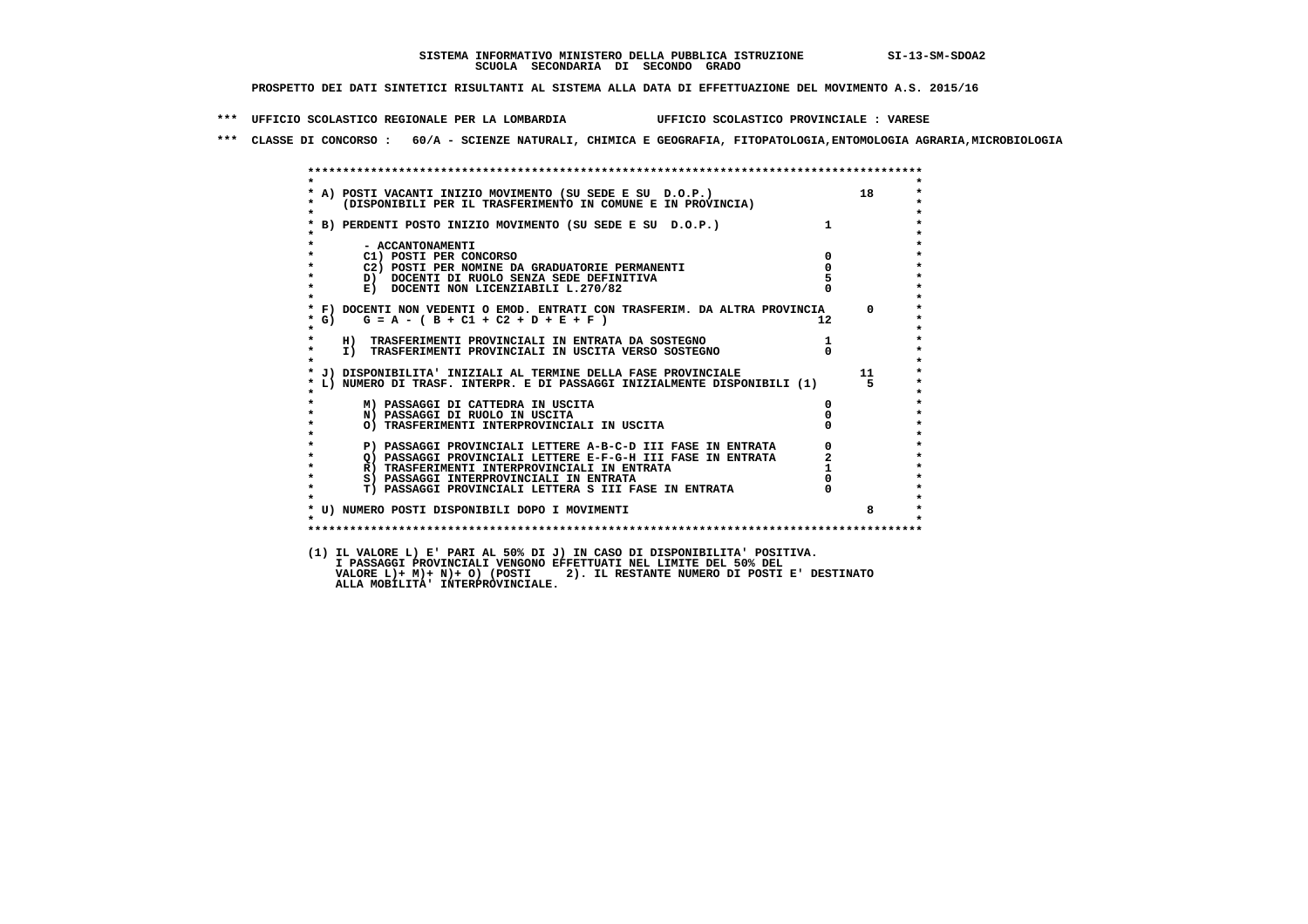**\*\*\* UFFICIO SCOLASTICO REGIONALE PER LA LOMBARDIA UFFICIO SCOLASTICO PROVINCIALE : VARESE**

 **\*\*\* CLASSE DI CONCORSO : 61/A - STORIA DELL'ARTE**

 **\*\*\*\*\*\*\*\*\*\*\*\*\*\*\*\*\*\*\*\*\*\*\*\*\*\*\*\*\*\*\*\*\*\*\*\*\*\*\*\*\*\*\*\*\*\*\*\*\*\*\*\*\*\*\*\*\*\*\*\*\*\*\*\*\*\*\*\*\*\*\*\*\*\*\*\*\*\*\*\*\*\*\*\*\*\*\*\* \* \*** $\bullet$  **\* A) POSTI VACANTI INIZIO MOVIMENTO (SU SEDE E SU D.O.P.) 1 \*** $\star$  **\* (DISPONIBILI PER IL TRASFERIMENTO IN COMUNE E IN PROVINCIA) \* \* \* \* B) PERDENTI POSTO INIZIO MOVIMENTO (SU SEDE E SU D.O.P.) 2 \* \* \* \* - ACCANTONAMENTI \* \* C1) POSTI PER CONCORSO 0 \* \* C2) POSTI PER NOMINE DA GRADUATORIE PERMANENTI 0 \*D)** DOCENTI DI RUOLO SENZA SEDE DEFINITIVA  $\overline{a}$  0  $\overline{b}$  0  $\overline{c}$  0  $\overline{c}$  0  $\overline{c}$  0  $\overline{a}$  0  $\overline{c}$ **E) DOCENTI NON LICENZIABILI L.270/82 \* \* \* F) DOCENTI NON VEDENTI O EMOD. ENTRATI CON TRASFERIM. DA ALTRA PROVINCIA 0 \***  $\star$  **G)** G = A - ( B + C1 + C2 + D + E + F)  **\* \* \* H) TRASFERIMENTI PROVINCIALI IN ENTRATA DA SOSTEGNO 0 \* \* I) TRASFERIMENTI PROVINCIALI IN USCITA VERSO SOSTEGNO 0 \* \* \* \* J) DISPONIBILITA' INIZIALI AL TERMINE DELLA FASE PROVINCIALE -1 \* \* L) NUMERO DI TRASF. INTERPR. E DI PASSAGGI INIZIALMENTE DISPONIBILI (1) -1 \* \* \* \* M) PASSAGGI DI CATTEDRA IN USCITA 0 \* \* N) PASSAGGI DI RUOLO IN USCITA 0 \* \* O) TRASFERIMENTI INTERPROVINCIALI IN USCITA 0 \* \* \* P) PASSAGGI PROVINCIALI LETTERE A-B-C-D III FASE IN ENTRATA** 0 <sup>0</sup> **DASSAGGI PROVINCIALI LETTERE E-F-G-H** III FASE IN ENTRATA 0 <sup>0</sup>  **\* Q) PASSAGGI PROVINCIALI LETTERE E-F-G-H III FASE IN ENTRATA 0 \*R)** TRASFERIMENTI INTERPROVINCIALI IN ENTRATA  $\begin{bmatrix} 0 & 0 \\ 0 & 0 \\ 0 & 0 \end{bmatrix}$  PASSAGGI INTERPROVINCIALI IN ENTRATA  $\begin{bmatrix} 0 & 0 \\ 0 & 0 \\ 0 & 0 \end{bmatrix}$  **\* S) PASSAGGI INTERPROVINCIALI IN ENTRATA 0 \*** $\ddot{\phantom{1}}$  **\* T) PASSAGGI PROVINCIALI LETTERA S III FASE IN ENTRATA 0 \*** $\star$  **\* \* \* U) NUMERO POSTI DISPONIBILI DOPO I MOVIMENTI -1 \* \* \* \*\*\*\*\*\*\*\*\*\*\*\*\*\*\*\*\*\*\*\*\*\*\*\*\*\*\*\*\*\*\*\*\*\*\*\*\*\*\*\*\*\*\*\*\*\*\*\*\*\*\*\*\*\*\*\*\*\*\*\*\*\*\*\*\*\*\*\*\*\*\*\*\*\*\*\*\*\*\*\*\*\*\*\*\*\*\*\***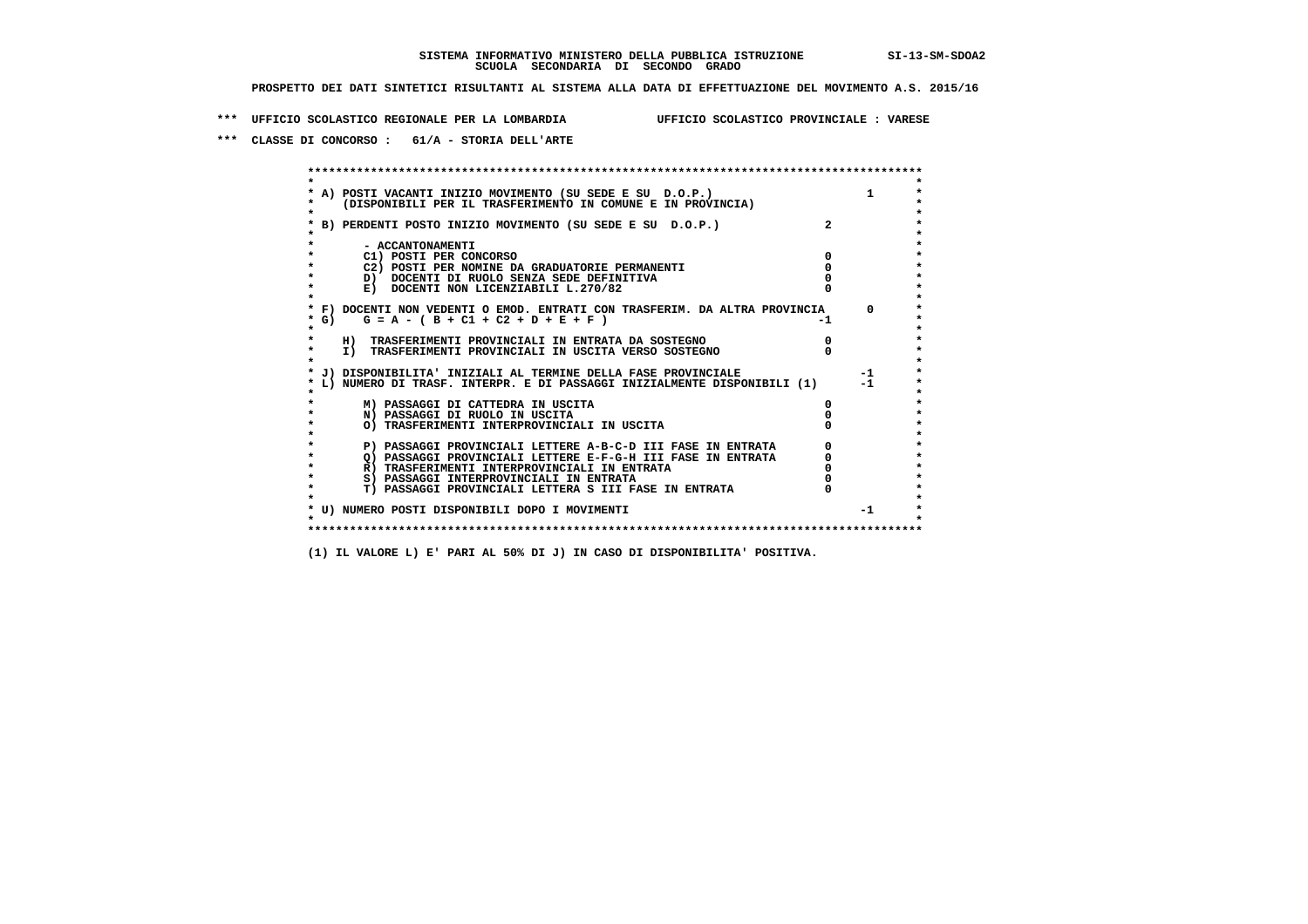**\*\*\* UFFICIO SCOLASTICO REGIONALE PER LA LOMBARDIA UFFICIO SCOLASTICO PROVINCIALE : VARESE**

 **\*\*\* CLASSE DI CONCORSO : 63/A - TECNICA DELLA RIPRESA CINEMATOGRAFICA E TELEVISIVA**

 **\*\*\*\*\*\*\*\*\*\*\*\*\*\*\*\*\*\*\*\*\*\*\*\*\*\*\*\*\*\*\*\*\*\*\*\*\*\*\*\*\*\*\*\*\*\*\*\*\*\*\*\*\*\*\*\*\*\*\*\*\*\*\*\*\*\*\*\*\*\*\*\*\*\*\*\*\*\*\*\*\*\*\*\*\*\*\*\* \* \*** $\bullet$  **\* A) POSTI VACANTI INIZIO MOVIMENTO (SU SEDE E SU D.O.P.) 1 \*** $\star$  **\* (DISPONIBILI PER IL TRASFERIMENTO IN COMUNE E IN PROVINCIA) \*** $\bullet$  **\* \* \* B) PERDENTI POSTO INIZIO MOVIMENTO (SU SEDE E SU D.O.P.) 0 \* \* \* \* - ACCANTONAMENTI \* \* C1) POSTI PER CONCORSO 0 \* \* C2) POSTI PER NOMINE DA GRADUATORIE PERMANENTI 0 \*b**  $\overline{D}$  **docenti di RUOLO SENZA SEDE DEFINITIVA**  $\overline{D}$  **0**  $\overline{D}$  **0**  $\overline{D}$  **0**  $\overline{D}$  **0**  $\overline{D}$  **0**  $\overline{D}$  **0**  $\overline{D}$  **0**  $\overline{D}$  **0**  $\overline{D}$  **0**  $\overline{D}$  **0**  $\overline{D}$  **0**  $\overline{D}$  **0**  $\overline{D}$  **0 E) DOCENTI NON LICENZIABILI L.270/82 \* \* \* F) DOCENTI NON VEDENTI O EMOD. ENTRATI CON TRASFERIM. DA ALTRA PROVINCIA 0 \***  $\star$  **G)** G = A - ( B + C1 + C2 + D + E + F )  **\* \* \* H) TRASFERIMENTI PROVINCIALI IN ENTRATA DA SOSTEGNO 0 \* \* I) TRASFERIMENTI PROVINCIALI IN USCITA VERSO SOSTEGNO 0 \* \* \* \* J) DISPONIBILITA' INIZIALI AL TERMINE DELLA FASE PROVINCIALE 1 \* \* L) NUMERO DI TRASF. INTERPR. E DI PASSAGGI INIZIALMENTE DISPONIBILI (1) 0 \* \* \* \* M) PASSAGGI DI CATTEDRA IN USCITA 0 \* \* N) PASSAGGI DI RUOLO IN USCITA 0 \* \* O) TRASFERIMENTI INTERPROVINCIALI IN USCITA 0 \* \* \* P) PASSAGGI PROVINCIALI LETTERE A-B-C-D III FASE IN ENTRATA** 0 <sup>0</sup> **DASSAGGI PROVINCIALI LETTERE E-F-G-H** III FASE IN ENTRATA 0 <sup>0</sup>  $\star$  **\* Q) PASSAGGI PROVINCIALI LETTERE E-F-G-H III FASE IN ENTRATA 0 \*R)** TRASFERIMENTI INTERPROVINCIALI IN ENTRATA  $\begin{bmatrix} 0 & 0 \\ 0 & 0 \\ 0 & 0 \end{bmatrix}$  PASSAGGI INTERPROVINCIALI IN ENTRATA  $\begin{bmatrix} 0 & 0 \\ 0 & 0 \\ 0 & 0 \end{bmatrix}$ **8) PASSAGGI INTERPROVINCIALI IN ENTRATA 6 \*\*\*** 0 \*\*\*<br> **T) PASSAGGI PROVINCIALI LETTERA S III FASE IN ENTRATA** 0 \*\*\*  $\ddot{\phantom{1}}$  **\* T) PASSAGGI PROVINCIALI LETTERA S III FASE IN ENTRATA 0 \*** $\star$  **\* \* \* U) NUMERO POSTI DISPONIBILI DOPO I MOVIMENTI 1 \* \* \* \*\*\*\*\*\*\*\*\*\*\*\*\*\*\*\*\*\*\*\*\*\*\*\*\*\*\*\*\*\*\*\*\*\*\*\*\*\*\*\*\*\*\*\*\*\*\*\*\*\*\*\*\*\*\*\*\*\*\*\*\*\*\*\*\*\*\*\*\*\*\*\*\*\*\*\*\*\*\*\*\*\*\*\*\*\*\*\***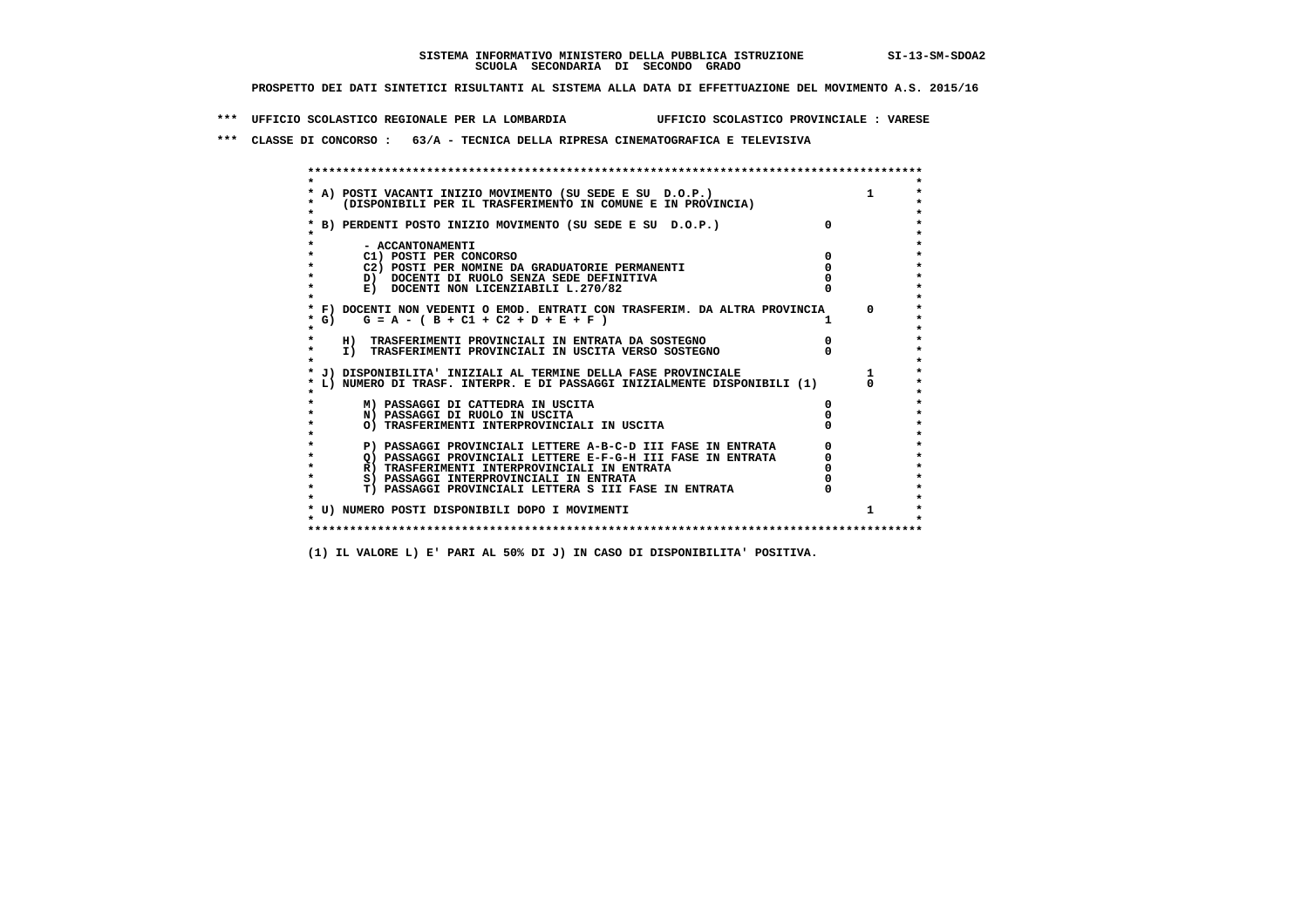**\*\*\* UFFICIO SCOLASTICO REGIONALE PER LA LOMBARDIA UFFICIO SCOLASTICO PROVINCIALE : VARESE**

 **\*\*\* CLASSE DI CONCORSO : 65/A - TECNICA FOTOGRAFICA**

 **\*\*\*\*\*\*\*\*\*\*\*\*\*\*\*\*\*\*\*\*\*\*\*\*\*\*\*\*\*\*\*\*\*\*\*\*\*\*\*\*\*\*\*\*\*\*\*\*\*\*\*\*\*\*\*\*\*\*\*\*\*\*\*\*\*\*\*\*\*\*\*\*\*\*\*\*\*\*\*\*\*\*\*\*\*\*\*\* \* \*** $\bullet$  **\* A) POSTI VACANTI INIZIO MOVIMENTO (SU SEDE E SU D.O.P.) 0 \*** $\star$  **\* (DISPONIBILI PER IL TRASFERIMENTO IN COMUNE E IN PROVINCIA) \*** $\bullet$  **\* \* \* B) PERDENTI POSTO INIZIO MOVIMENTO (SU SEDE E SU D.O.P.) 0 \* \* \* \* - ACCANTONAMENTI \* \* C1) POSTI PER CONCORSO 0 \* \* C2) POSTI PER NOMINE DA GRADUATORIE PERMANENTI 0 \*D)** DOCENTI DI RUOLO SENZA SEDE DEFINITIVA  $\overline{a}$  0  $\overline{b}$  0  $\overline{c}$  0  $\overline{c}$  0  $\overline{c}$  0  $\overline{a}$  0  $\overline{b}$ **E) DOCENTI NON LICENZIABILI L.270/82 \* \* \* F) DOCENTI NON VEDENTI O EMOD. ENTRATI CON TRASFERIM. DA ALTRA PROVINCIA 0 \* \* G) G = A - ( B + C1 + C2 + D + E + F ) 0 \* \* \* \* H) TRASFERIMENTI PROVINCIALI IN ENTRATA DA SOSTEGNO 0 \* \* I) TRASFERIMENTI PROVINCIALI IN USCITA VERSO SOSTEGNO 0 \* \* \* \* J) DISPONIBILITA' INIZIALI AL TERMINE DELLA FASE PROVINCIALE 0 \* \* L) NUMERO DI TRASF. INTERPR. E DI PASSAGGI INIZIALMENTE DISPONIBILI (1) 0 \* \* \* \* M) PASSAGGI DI CATTEDRA IN USCITA 0 \* \* N) PASSAGGI DI RUOLO IN USCITA 0 \* \* O) TRASFERIMENTI INTERPROVINCIALI IN USCITA 0 \* \* \* P) PASSAGGI PROVINCIALI LETTERE A-B-C-D III FASE IN ENTRATA** 0 <sup>0</sup> **DASSAGGI PROVINCIALI LETTERE E-F-G-H** III FASE IN ENTRATA 0 <sup>0</sup>  $\star$  **\* Q) PASSAGGI PROVINCIALI LETTERE E-F-G-H III FASE IN ENTRATA 0 \*R)** TRASFERIMENTI INTERPROVINCIALI IN ENTRATA  $\begin{bmatrix} 0 & 0 \\ 0 & 0 \\ 0 & 0 \end{bmatrix}$  PASSAGGI INTERPROVINCIALI IN ENTRATA  $\begin{bmatrix} 0 & 0 \\ 0 & 0 \\ 0 & 0 \end{bmatrix}$  **\* S) PASSAGGI INTERPROVINCIALI IN ENTRATA 0 \*** $\ddot{\phantom{1}}$  **\* T) PASSAGGI PROVINCIALI LETTERA S III FASE IN ENTRATA 0 \*** $\star$  **\* \* \* U) NUMERO POSTI DISPONIBILI DOPO I MOVIMENTI 0 \* \* \* \*\*\*\*\*\*\*\*\*\*\*\*\*\*\*\*\*\*\*\*\*\*\*\*\*\*\*\*\*\*\*\*\*\*\*\*\*\*\*\*\*\*\*\*\*\*\*\*\*\*\*\*\*\*\*\*\*\*\*\*\*\*\*\*\*\*\*\*\*\*\*\*\*\*\*\*\*\*\*\*\*\*\*\*\*\*\*\***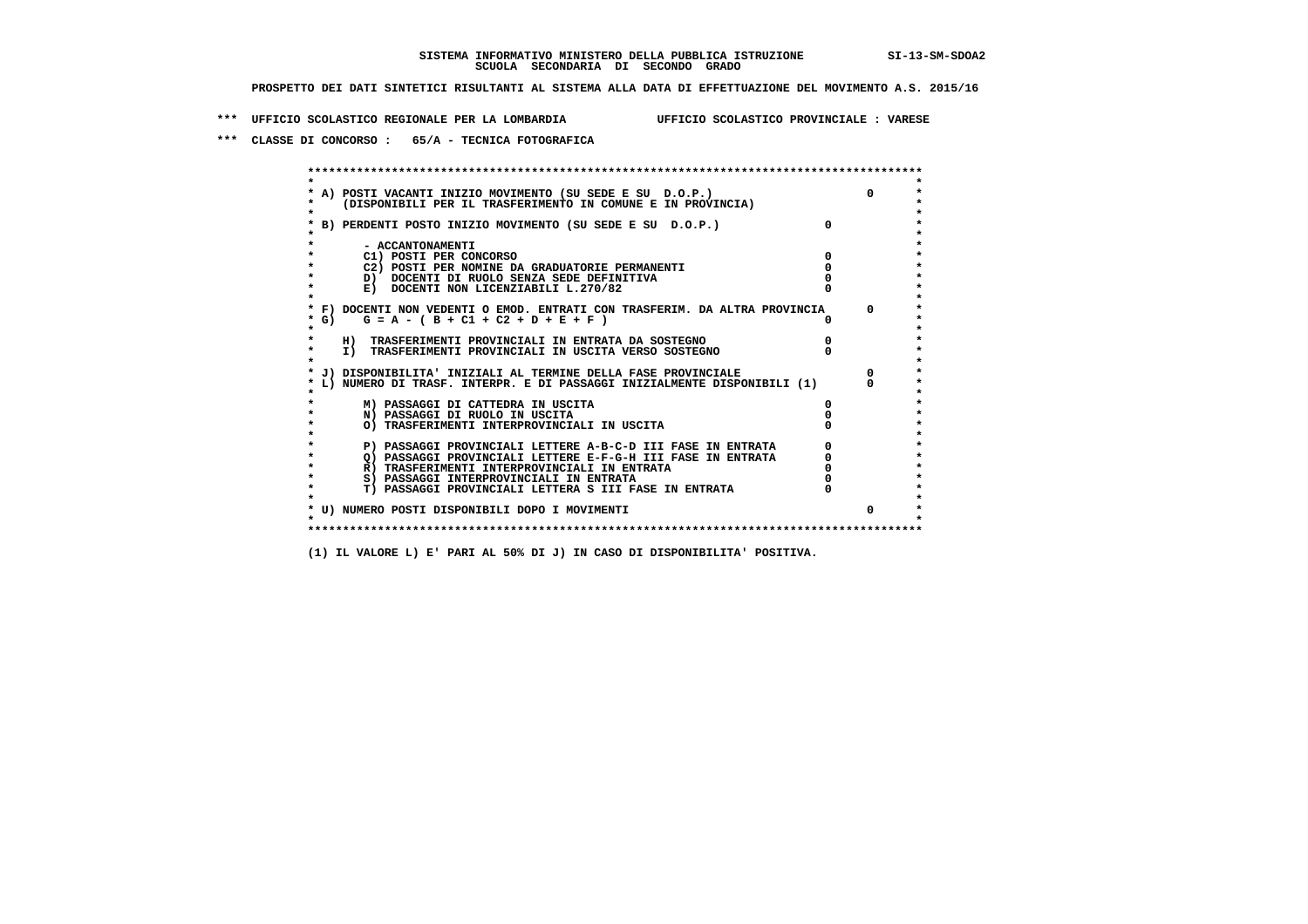**\*\*\* UFFICIO SCOLASTICO REGIONALE PER LA LOMBARDIA UFFICIO SCOLASTICO PROVINCIALE : VARESE**

 **\*\*\* CLASSE DI CONCORSO : 70/A - TECNOLOGIE TESSILI**

 **\*\*\*\*\*\*\*\*\*\*\*\*\*\*\*\*\*\*\*\*\*\*\*\*\*\*\*\*\*\*\*\*\*\*\*\*\*\*\*\*\*\*\*\*\*\*\*\*\*\*\*\*\*\*\*\*\*\*\*\*\*\*\*\*\*\*\*\*\*\*\*\*\*\*\*\*\*\*\*\*\*\*\*\*\*\*\*\* \* \*** $\bullet$  **\* A) POSTI VACANTI INIZIO MOVIMENTO (SU SEDE E SU D.O.P.) 1 \*** $\star$  **\* (DISPONIBILI PER IL TRASFERIMENTO IN COMUNE E IN PROVINCIA) \* \* \* \* B) PERDENTI POSTO INIZIO MOVIMENTO (SU SEDE E SU D.O.P.) 3 \* \* \* \* - ACCANTONAMENTI \* \* C1) POSTI PER CONCORSO 0 \* \* C2) POSTI PER NOMINE DA GRADUATORIE PERMANENTI 0 \*D)** DOCENTI DI RUOLO SENZA SEDE DEFINITIVA  $\overline{a}$  0  $\overline{b}$  0  $\overline{c}$  0  $\overline{c}$  0  $\overline{c}$  0  $\overline{a}$  0  $\overline{c}$ **E) DOCENTI NON LICENZIABILI L.270/82 \* \* \* F) DOCENTI NON VEDENTI O EMOD. ENTRATI CON TRASFERIM. DA ALTRA PROVINCIA 0 \*** $\star$  G) G = A - ( B + C1 + C2 + D + E + F )  **\* \* \* H) TRASFERIMENTI PROVINCIALI IN ENTRATA DA SOSTEGNO 0 \*The CONSTRUCTION CONSTRUCTED IN CONTRACT CONSTRUES I TRASFERIMENTI PROVINCIALI IN USCITA VERSO SOSTEGNO \* \* \* J) DISPONIBILITA' INIZIALI AL TERMINE DELLA FASE PROVINCIALE -2 \* \* L) NUMERO DI TRASF. INTERPR. E DI PASSAGGI INIZIALMENTE DISPONIBILI (1) -2 \* \* \* \* M) PASSAGGI DI CATTEDRA IN USCITA 0 \* \* N) PASSAGGI DI RUOLO IN USCITA 0 \* \* O) TRASFERIMENTI INTERPROVINCIALI IN USCITA 0 \* \* \* P) PASSAGGI PROVINCIALI LETTERE A-B-C-D III FASE IN ENTRATA** 0 <sup>0</sup> **DASSAGGI PROVINCIALI LETTERE E-F-G-H** III FASE IN ENTRATA 0 <sup>0</sup> **2) PASSAGGI PROVINCIALI LETTERE E-F-G-H III FASE IN ENTRATA 6 0 R**) TRASFERIMENTI INTERPROVINCIALI IN ENTRATA 6 **0 R)** TRASFERIMENTI INTERPROVINCIALI IN ENTRATA  $\begin{bmatrix} 0 & 0 \\ 0 & 0 \\ 0 & 0 \end{bmatrix}$  PASSAGGI INTERPROVINCIALI IN ENTRATA  $\begin{bmatrix} 0 & 0 \\ 0 & 0 \\ 0 & 0 \end{bmatrix}$  **\* S) PASSAGGI INTERPROVINCIALI IN ENTRATA 0 \*** $\ddot{\phantom{1}}$  **\* T) PASSAGGI PROVINCIALI LETTERA S III FASE IN ENTRATA 0 \* \* \* \* U) NUMERO POSTI DISPONIBILI DOPO I MOVIMENTI -2 \* \* \* \*\*\*\*\*\*\*\*\*\*\*\*\*\*\*\*\*\*\*\*\*\*\*\*\*\*\*\*\*\*\*\*\*\*\*\*\*\*\*\*\*\*\*\*\*\*\*\*\*\*\*\*\*\*\*\*\*\*\*\*\*\*\*\*\*\*\*\*\*\*\*\*\*\*\*\*\*\*\*\*\*\*\*\*\*\*\*\***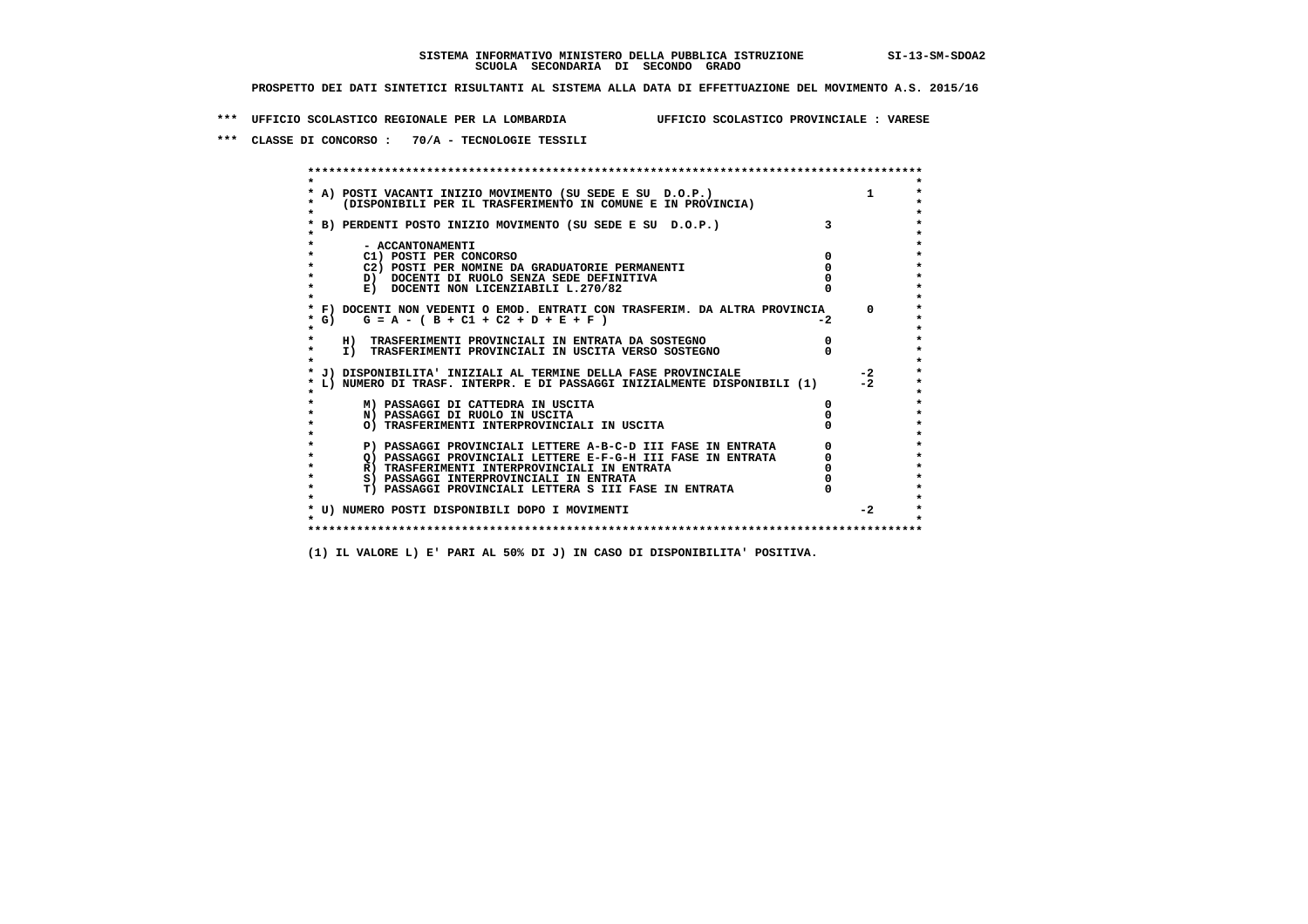**\*\*\* UFFICIO SCOLASTICO REGIONALE PER LA LOMBARDIA UFFICIO SCOLASTICO PROVINCIALE : VARESE**

 **\*\*\* CLASSE DI CONCORSO : 71/A - TECNOLOGIA E DISEGNO**

 **\*\*\*\*\*\*\*\*\*\*\*\*\*\*\*\*\*\*\*\*\*\*\*\*\*\*\*\*\*\*\*\*\*\*\*\*\*\*\*\*\*\*\*\*\*\*\*\*\*\*\*\*\*\*\*\*\*\*\*\*\*\*\*\*\*\*\*\*\*\*\*\*\*\*\*\*\*\*\*\*\*\*\*\*\*\*\*\* \* \*** $\ddot{\phantom{1}}$  **\* A) POSTI VACANTI INIZIO MOVIMENTO (SU SEDE E SU D.O.P.) 2 \*** $\star$  **\* (DISPONIBILI PER IL TRASFERIMENTO IN COMUNE E IN PROVINCIA) \*** $\bullet$  **\* \* \* B) PERDENTI POSTO INIZIO MOVIMENTO (SU SEDE E SU D.O.P.) 0 \* \* \* \* - ACCANTONAMENTI \* \* C1) POSTI PER CONCORSO 0 \* \* C2) POSTI PER NOMINE DA GRADUATORIE PERMANENTI 0 \*D)** DOCENTI DI RUOLO SENZA SEDE DEFINITIVA  $\overline{a}$  0  $\overline{b}$  0  $\overline{c}$  0  $\overline{c}$  0  $\overline{c}$  0  $\overline{a}$  0  $\overline{c}$ **E) DOCENTI NON LICENZIABILI L.270/82 \* \* \* F) DOCENTI NON VEDENTI O EMOD. ENTRATI CON TRASFERIM. DA ALTRA PROVINCIA 0 \* \* G) G = A - ( B + C1 + C2 + D + E + F ) 2 \* \* \* \* H) TRASFERIMENTI PROVINCIALI IN ENTRATA DA SOSTEGNO 0 \* \* I) TRASFERIMENTI PROVINCIALI IN USCITA VERSO SOSTEGNO 0 \* \* \* \* J) DISPONIBILITA' INIZIALI AL TERMINE DELLA FASE PROVINCIALE 2 \* \* L) NUMERO DI TRASF. INTERPR. E DI PASSAGGI INIZIALMENTE DISPONIBILI (1) 1 \* \* \* \* M) PASSAGGI DI CATTEDRA IN USCITA 0 \* \* N) PASSAGGI DI RUOLO IN USCITA 0 \* \* O) TRASFERIMENTI INTERPROVINCIALI IN USCITA 0 \* \* \* P) PASSAGGI PROVINCIALI LETTERE A-B-C-D III FASE IN ENTRATA** 0 <sup>0</sup> **DASSAGGI PROVINCIALI LETTERE E-F-G-H** III FASE IN ENTRATA 0 <sup>0</sup> **2) PASSAGGI PROVINCIALI LETTERE E-F-G-H III FASE IN ENTRATA 6**  $\overline{Q}$  **PASSAGGI PROVINCIALI LETTERE E-F-G-H III FASE IN ENTRATA** 0  **\* R) TRASFERIMENTI INTERPROVINCIALI IN ENTRATA 1 \*8) PASSAGGI INTERPROVINCIALI IN ENTRATA 6 \*\*\*** 0 \*\*\*<br> **T) PASSAGGI PROVINCIALI LETTERA S III FASE IN ENTRATA** 0 \*\*\*  $\ddot{\phantom{1}}$  **\* T) PASSAGGI PROVINCIALI LETTERA S III FASE IN ENTRATA 0 \*** $\star$  **\* \* \* U) NUMERO POSTI DISPONIBILI DOPO I MOVIMENTI 1 \* \* \* \*\*\*\*\*\*\*\*\*\*\*\*\*\*\*\*\*\*\*\*\*\*\*\*\*\*\*\*\*\*\*\*\*\*\*\*\*\*\*\*\*\*\*\*\*\*\*\*\*\*\*\*\*\*\*\*\*\*\*\*\*\*\*\*\*\*\*\*\*\*\*\*\*\*\*\*\*\*\*\*\*\*\*\*\*\*\*\* (1) IL VALORE L) E' PARI AL 50% DI J) IN CASO DI DISPONIBILITA' POSITIVA. I PASSAGGI PROVINCIALI VENGONO EFFETTUATI NEL LIMITE DEL 50% DEL VALORE L)+ M)+ N)+ O) (POSTI 0). IL RESTANTE NUMERO DI POSTI E' DESTINATO ALLA MOBILITA' INTERPROVINCIALE.**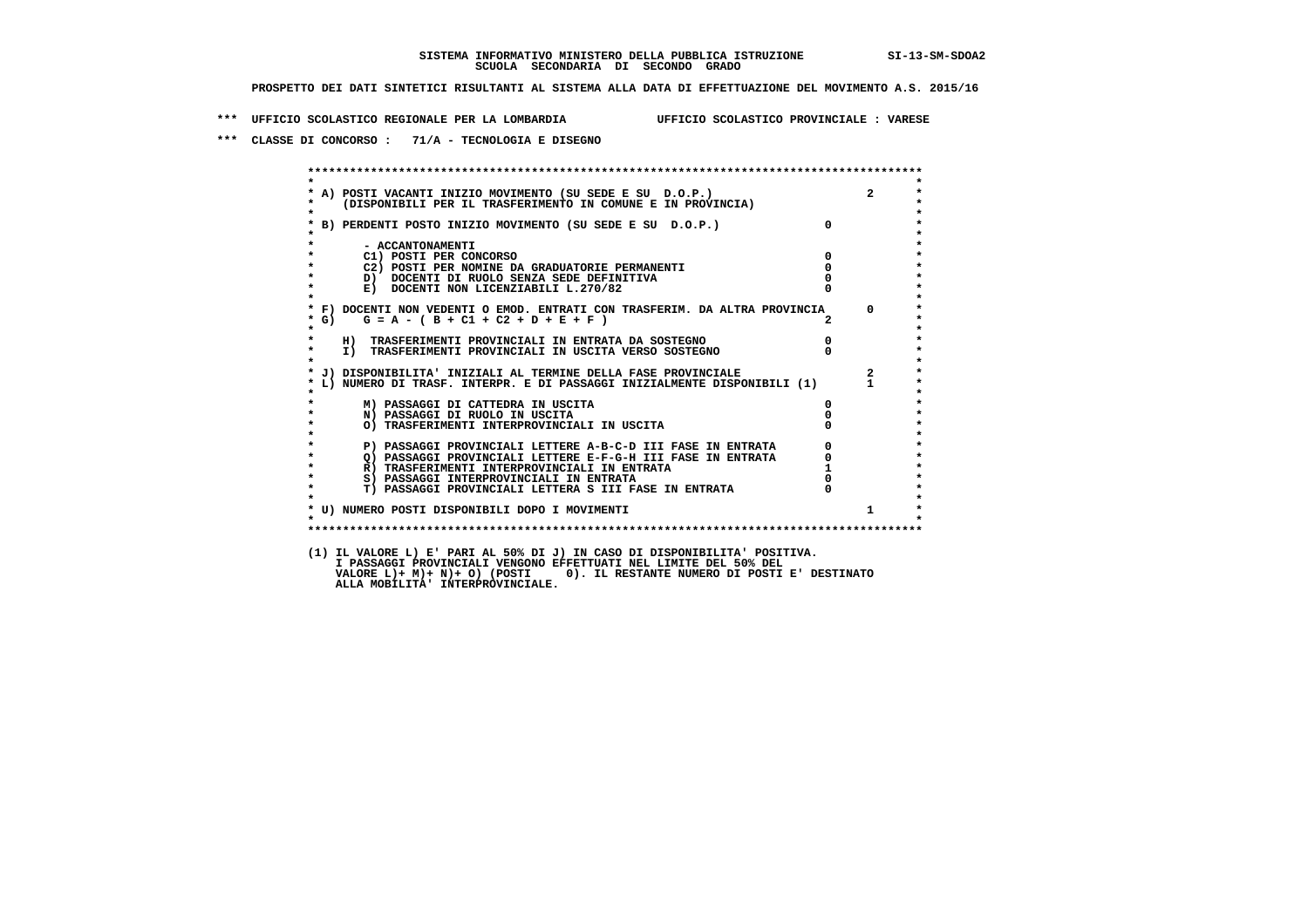**\*\*\* UFFICIO SCOLASTICO REGIONALE PER LA LOMBARDIA UFFICIO SCOLASTICO PROVINCIALE : VARESE**

 **\*\*\* CLASSE DI CONCORSO : 72/A - TOPOGRAFIA GENERALE**

 **\*\*\*\*\*\*\*\*\*\*\*\*\*\*\*\*\*\*\*\*\*\*\*\*\*\*\*\*\*\*\*\*\*\*\*\*\*\*\*\*\*\*\*\*\*\*\*\*\*\*\*\*\*\*\*\*\*\*\*\*\*\*\*\*\*\*\*\*\*\*\*\*\*\*\*\*\*\*\*\*\*\*\*\*\*\*\*\* \* \*** $\bullet$  **\* A) POSTI VACANTI INIZIO MOVIMENTO (SU SEDE E SU D.O.P.) 0 \*** $\star$  **\* (DISPONIBILI PER IL TRASFERIMENTO IN COMUNE E IN PROVINCIA) \*** $\bullet$  **\* \* \* B) PERDENTI POSTO INIZIO MOVIMENTO (SU SEDE E SU D.O.P.) 0 \* \* \* \* - ACCANTONAMENTI \* \* C1) POSTI PER CONCORSO 0 \* \* C2) POSTI PER NOMINE DA GRADUATORIE PERMANENTI 0 \*D)** DOCENTI DI RUOLO SENZA SEDE DEFINITIVA  $\overline{a}$  0  $\overline{b}$  0  $\overline{c}$  0  $\overline{c}$  0  $\overline{c}$  0  $\overline{a}$  0  $\overline{c}$ **E) DOCENTI NON LICENZIABILI L.270/82 \* \* \* F) DOCENTI NON VEDENTI O EMOD. ENTRATI CON TRASFERIM. DA ALTRA PROVINCIA 0 \* \* G) G = A - ( B + C1 + C2 + D + E + F ) 0 \* \* \* \* H) TRASFERIMENTI PROVINCIALI IN ENTRATA DA SOSTEGNO 0 \* \* I) TRASFERIMENTI PROVINCIALI IN USCITA VERSO SOSTEGNO 0 \* \* \* \* J) DISPONIBILITA' INIZIALI AL TERMINE DELLA FASE PROVINCIALE 0 \* \* L) NUMERO DI TRASF. INTERPR. E DI PASSAGGI INIZIALMENTE DISPONIBILI (1) 0 \* \* \* \* M) PASSAGGI DI CATTEDRA IN USCITA 0 \* \* N) PASSAGGI DI RUOLO IN USCITA 0 \* \* O) TRASFERIMENTI INTERPROVINCIALI IN USCITA 0 \* \* \* P) PASSAGGI PROVINCIALI LETTERE A-B-C-D III FASE IN ENTRATA** 0 <sup>0</sup> **DASSAGGI PROVINCIALI LETTERE E-F-G-H** III FASE IN ENTRATA 0 <sup>0</sup>  $\star$ **2) PASSAGGI PROVINCIALI LETTERE E-F-G-H III FASE IN ENTRATA 6 0 R**) TRASFERIMENTI INTERPROVINCIALI IN ENTRATA 6 **0 R)** TRASFERIMENTI INTERPROVINCIALI IN ENTRATA  $\begin{bmatrix} 0 & 0 \\ 0 & 0 \\ 0 & 0 \end{bmatrix}$  PASSAGGI INTERPROVINCIALI IN ENTRATA  $\begin{bmatrix} 0 & 0 \\ 0 & 0 \\ 0 & 0 \end{bmatrix}$  **\* S) PASSAGGI INTERPROVINCIALI IN ENTRATA 0 \*** $\ddot{\phantom{1}}$  **\* T) PASSAGGI PROVINCIALI LETTERA S III FASE IN ENTRATA 0 \*** $\star$  **\* \* \* U) NUMERO POSTI DISPONIBILI DOPO I MOVIMENTI 0 \* \* \* \*\*\*\*\*\*\*\*\*\*\*\*\*\*\*\*\*\*\*\*\*\*\*\*\*\*\*\*\*\*\*\*\*\*\*\*\*\*\*\*\*\*\*\*\*\*\*\*\*\*\*\*\*\*\*\*\*\*\*\*\*\*\*\*\*\*\*\*\*\*\*\*\*\*\*\*\*\*\*\*\*\*\*\*\*\*\*\***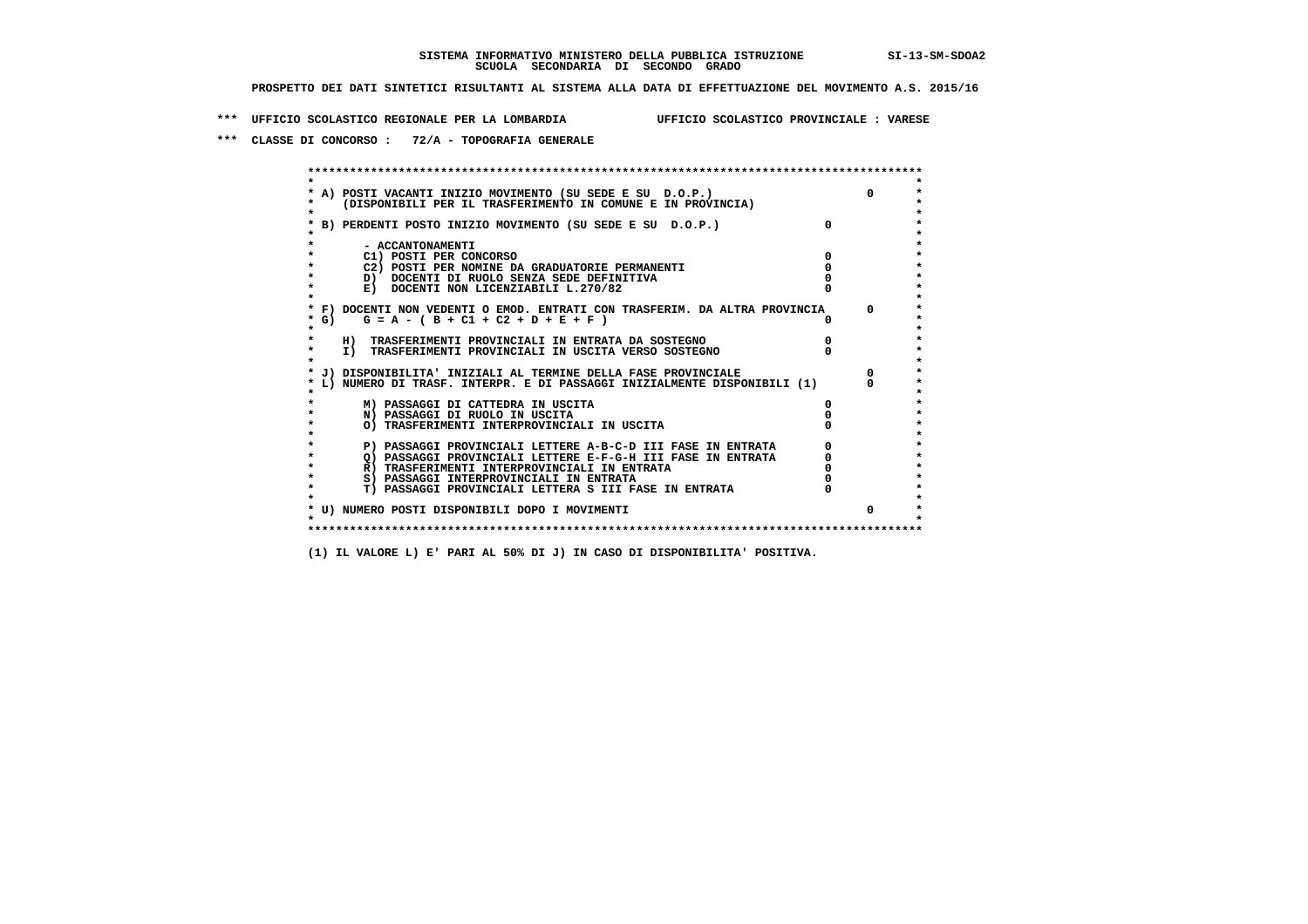**\*\*\* UFFICIO SCOLASTICO REGIONALE PER LA LOMBARDIA UFFICIO SCOLASTICO PROVINCIALE : VARESE**

 **\*\*\* CLASSE DI CONCORSO : 75/A - DATTILOGRAFIA E STENOGRAFIA**

| A) POSTI VACANTI INIZIO MOVIMENTO (SU SEDE E SU D.O.P.)                    |              |
|----------------------------------------------------------------------------|--------------|
| (DISPONIBILI PER IL TRASFERIMENTO IN COMUNE E IN PROVINCIA)                |              |
| B) PERDENTI POSTO INIZIO MOVIMENTO (SU SEDE E SU D.O.P.)                   |              |
| - ACCANTONAMENTI                                                           |              |
| C1) POSTI PER CONCORSO                                                     |              |
| C2) POSTI PER NOMINE DA GRADUATORIE PERMANENTI                             |              |
| D) DOCENTI DI RUOLO SENZA SEDE DEFINITIVA                                  |              |
| E) DOCENTI NON LICENZIABILI L.270/82                                       |              |
| * F) DOCENTI NON VEDENTI O EMOD. ENTRATI CON TRASFERIM. DA ALTRA PROVINCIA | <sup>n</sup> |
| * G) $G = A - (B + C1 + C2 + D + E + F)$                                   |              |
| H) TRASFERIMENTI PROVINCIALI IN ENTRATA DA SOSTEGNO                        |              |
| I) TRASFERIMENTI PROVINCIALI IN USCITA VERSO SOSTEGNO                      |              |
| J) DISPONIBILITA' INIZIALI AL TERMINE DELLA FASE PROVINCIALE               |              |
| L) NUMERO DI TRASF. INTERPR. E DI PASSAGGI INIZIALMENTE DISPONIBILI (1)    |              |
| M) PASSAGGI DI CATTEDRA IN USCITA                                          |              |
| N) PASSAGGI DI RUOLO IN USCITA                                             |              |
| O) TRASFERIMENTI INTERPROVINCIALI IN USCITA                                |              |
| P) PASSAGGI PROVINCIALI LETTERE A-B-C-D III FASE IN ENTRATA                |              |
| O) PASSAGGI PROVINCIALI LETTERE E-F-G-H III FASE IN ENTRATA                |              |
| R) TRASFERIMENTI INTERPROVINCIALI IN ENTRATA                               |              |
| S) PASSAGGI INTERPROVINCIALI IN ENTRATA                                    |              |
| T) PASSAGGI PROVINCIALI LETTERA S III FASE IN ENTRATA                      |              |
| * U) NUMERO POSTI DISPONIBILI DOPO I MOVIMENTI                             | $\Omega$     |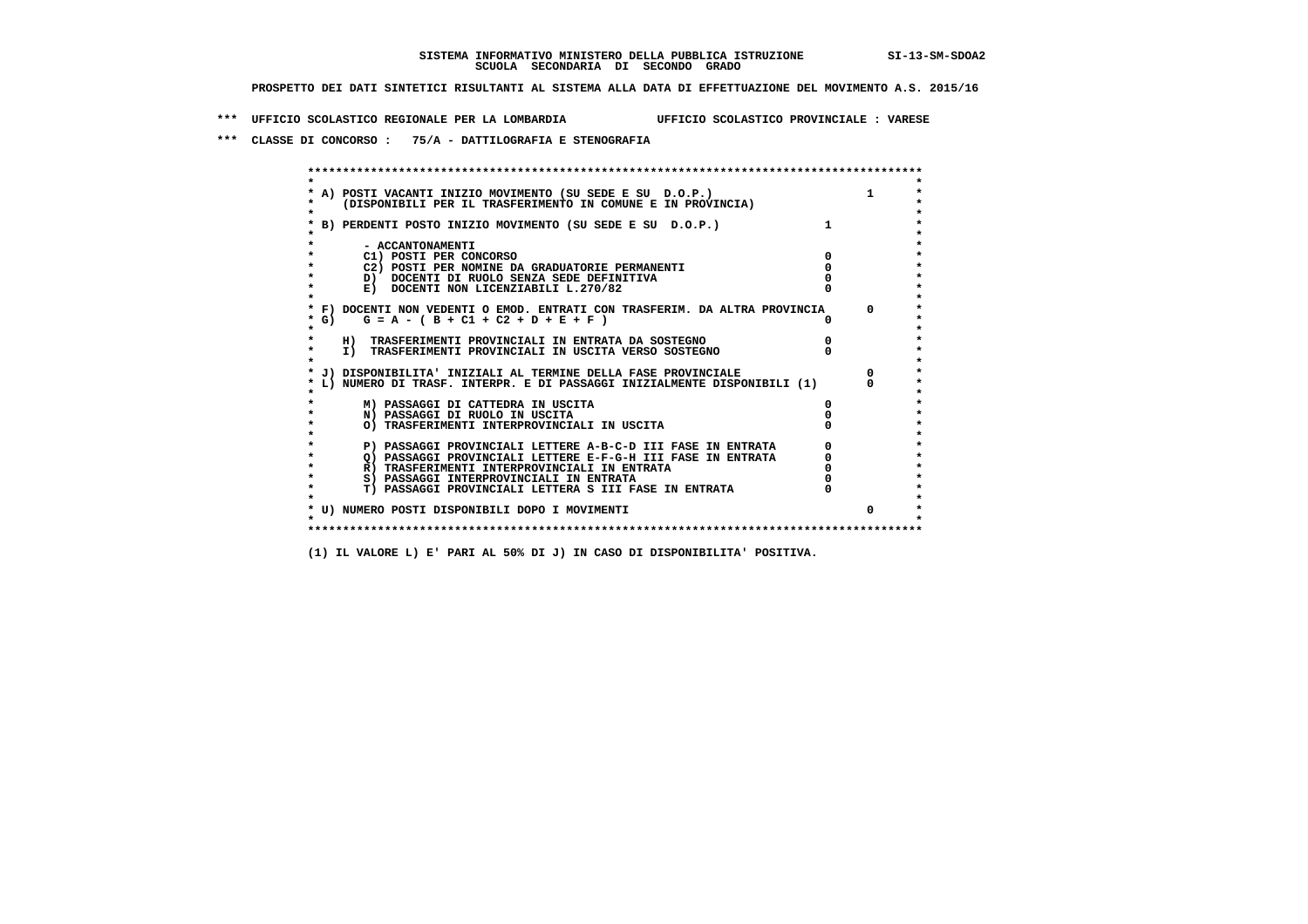**\*\*\* UFFICIO SCOLASTICO REGIONALE PER LA LOMBARDIA UFFICIO SCOLASTICO PROVINCIALE : VARESE**

 **\*\*\* CLASSE DI CONCORSO : 76/A - TRATTAMENTO TESTI, CALCOLO, CONTABILITA' ELETTRONICA ED APPLICAZIONI GESTIONALI**

|         | * A) POSTI VACANTI INIZIO MOVIMENTO (SU SEDE E SU D.O.P.)                                                                               |     |          |
|---------|-----------------------------------------------------------------------------------------------------------------------------------------|-----|----------|
|         | (DISPONIBILI PER IL TRASFERIMENTO IN COMUNE E IN PROVINCIA)                                                                             |     |          |
|         |                                                                                                                                         |     |          |
|         | B) PERDENTI POSTO INIZIO MOVIMENTO (SU SEDE E SU D.O.P.)                                                                                |     |          |
|         |                                                                                                                                         |     |          |
|         | - ACCANTONAMENTI                                                                                                                        |     |          |
|         | C1) POSTI PER CONCORSO                                                                                                                  |     |          |
|         | C2) POSTI PER NOMINE DA GRADUATORIE PERMANENTI                                                                                          |     |          |
|         | D) DOCENTI DI RUOLO SENZA SEDE DEFINITIVA                                                                                               |     |          |
|         | E) DOCENTI NON LICENZIABILI L.270/82                                                                                                    |     |          |
|         |                                                                                                                                         |     |          |
|         | * F) DOCENTI NON VEDENTI O EMOD. ENTRATI CON TRASFERIM. DA ALTRA PROVINCIA                                                              |     | $\Omega$ |
| * G) +  | $G = A - (B + C1 + C2 + D + E + F)$                                                                                                     | -5. |          |
| $\star$ |                                                                                                                                         |     |          |
|         | H) TRASFERIMENTI PROVINCIALI IN ENTRATA DA SOSTEGNO                                                                                     |     |          |
|         | I) TRASFERIMENTI PROVINCIALI IN USCITA VERSO SOSTEGNO                                                                                   |     |          |
|         |                                                                                                                                         |     | $-5$     |
|         | J) DISPONIBILITA' INIZIALI AL TERMINE DELLA FASE PROVINCIALE<br>L) NUMERO DI TRASF. INTERPR. E DI PASSAGGI INIZIALMENTE DISPONIBILI (1) |     | $-5$     |
|         |                                                                                                                                         |     |          |
|         | M) PASSAGGI DI CATTEDRA IN USCITA                                                                                                       |     |          |
|         | N) PASSAGGI DI RUOLO IN USCITA                                                                                                          |     |          |
|         | O) TRASFERIMENTI INTERPROVINCIALI IN USCITA                                                                                             |     |          |
|         |                                                                                                                                         |     |          |
|         | P) PASSAGGI PROVINCIALI LETTERE A-B-C-D III FASE IN ENTRATA                                                                             |     |          |
|         | Q) PASSAGGI PROVINCIALI LETTERE E-F-G-H III FASE IN ENTRATA                                                                             |     |          |
|         | R) TRASFERIMENTI INTERPROVINCIALI IN ENTRATA                                                                                            |     |          |
|         | S) PASSAGGI INTERPROVINCIALI IN ENTRATA                                                                                                 |     |          |
|         | T) PASSAGGI PROVINCIALI LETTERA S III FASE IN ENTRATA                                                                                   |     |          |
|         |                                                                                                                                         |     |          |
|         | * U) NUMERO POSTI DISPONIBILI DOPO I MOVIMENTI                                                                                          |     | $-5$     |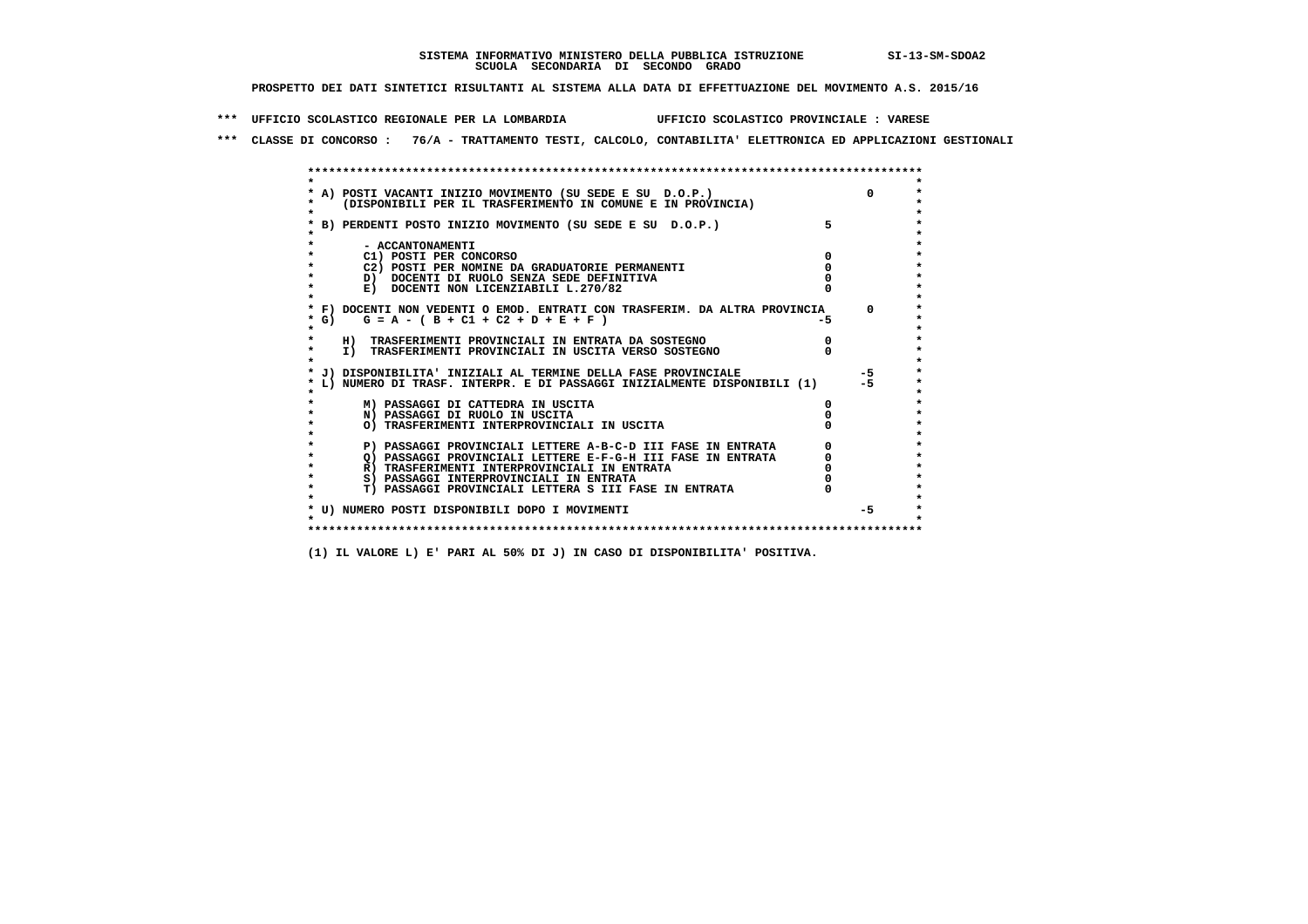**\*\*\* UFFICIO SCOLASTICO REGIONALE PER LA LOMBARDIA UFFICIO SCOLASTICO PROVINCIALE : VARESE**

 **\*\*\* CLASSE DI CONCORSO : 46/A - LINGUE E CIVILTA' STRANIERE (FRANCESE)**

|              | A) POSTI VACANTI INIZIO MOVIMENTO (SU SEDE E SU D.O.P.)<br>(DISPONIBILI PER IL TRASFERIMENTO IN COMUNE E IN PROVINCIA) |                                                 | 8                       |
|--------------|------------------------------------------------------------------------------------------------------------------------|-------------------------------------------------|-------------------------|
|              | B) PERDENTI POSTO INIZIO MOVIMENTO (SU SEDE E SU D.O.P.)                                                               |                                                 |                         |
|              | - ACCANTONAMENTI                                                                                                       |                                                 |                         |
|              | C1) POSTI PER CONCORSO                                                                                                 | $\mathbf{0}$                                    |                         |
|              | C2) POSTI PER NOMINE DA GRADUATORIE PERMANENTI                                                                         | $\overline{0}$                                  |                         |
|              | D) DOCENTI DI RUOLO SENZA SEDE DEFINITIVA                                                                              |                                                 |                         |
| $\star$      | E) DOCENTI NON LICENZIABILI L.270/82                                                                                   |                                                 |                         |
|              | * F) DOCENTI NON VEDENTI O EMOD. ENTRATI CON TRASFERIM. DA ALTRA PROVINCIA                                             |                                                 | $\Omega$                |
| $*$ G)       | $G = A - (B + C1 + C2 + D + E + F)$                                                                                    |                                                 |                         |
| $\star$      | $\begin{matrix}0\\0\\0\end{matrix}$<br>H) TRASFERIMENTI PROVINCIALI IN ENTRATA DA SOSTEGNO                             |                                                 |                         |
| $\star$      | I) TRASFERIMENTI PROVINCIALI IN USCITA VERSO SOSTEGNO                                                                  |                                                 |                         |
|              | J) DISPONIBILITA' INIZIALI AL TERMINE DELLA FASE PROVINCIALE                                                           |                                                 | $\overline{\mathbf{2}}$ |
|              | L) NUMERO DI TRASF. INTERPR. E DI PASSAGGI INIZIALMENTE DISPONIBILI (1) 1                                              |                                                 |                         |
|              | M) PASSAGGI DI CATTEDRA IN USCITA                                                                                      | $\mathbf{0}$                                    |                         |
|              | N) PASSAGGI DI RUOLO IN USCITA                                                                                         |                                                 |                         |
|              | O) TRASFERIMENTI INTERPROVINCIALI IN USCITA                                                                            |                                                 |                         |
|              | P) PASSAGGI PROVINCIALI LETTERE A-B-C-D III FASE IN ENTRATA                                                            | $\begin{array}{c} 0 \\ 1 \\ 0 \\ 0 \end{array}$ |                         |
| $\bullet$    | Q) PASSAGGI PROVINCIALI LETTERE E-F-G-H III FASE IN ENTRATA                                                            |                                                 |                         |
| $\bullet$    | R) TRASFERIMENTI INTERPROVINCIALI IN ENTRATA                                                                           |                                                 |                         |
| $\star$      | S) PASSAGGI INTERPROVINCIALI IN ENTRATA                                                                                |                                                 |                         |
| $\star$      | T) PASSAGGI PROVINCIALI LETTERA S III FASE IN ENTRATA                                                                  |                                                 |                         |
|              | * U) NUMERO POSTI DISPONIBILI DOPO I MOVIMENTI                                                                         |                                                 | $\mathbf{2}$            |
| $\mathbf{r}$ |                                                                                                                        |                                                 |                         |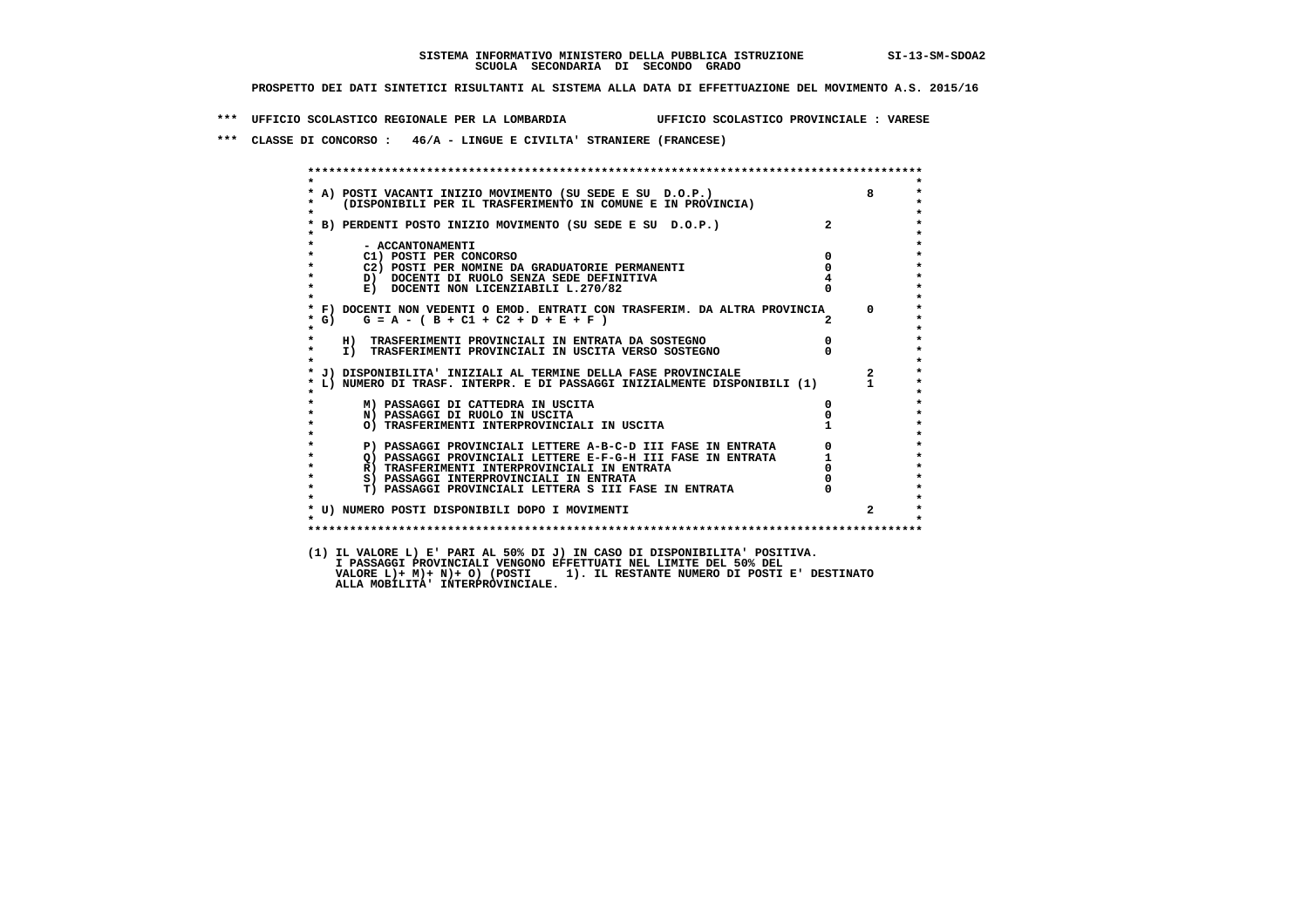**\*\*\* UFFICIO SCOLASTICO REGIONALE PER LA LOMBARDIA UFFICIO SCOLASTICO PROVINCIALE : VARESE**

 **\*\*\* CLASSE DI CONCORSO : 46/A - LINGUE E CIVILTA' STRANIERE (INGLESE)**

|                                                |                                                                                                                                                                                                                                      |                         | 31 |
|------------------------------------------------|--------------------------------------------------------------------------------------------------------------------------------------------------------------------------------------------------------------------------------------|-------------------------|----|
|                                                | A) POSTI VACANTI INIZIO MOVIMENTO (SU SEDE E SU D.O.P.)<br>(DISPONIBILI PER IL TRASFERIMENTO IN COMUNE E IN PROVINCIA)                                                                                                               |                         |    |
|                                                | *<br>* B) PERDENTI POSTO INIZIO MOVIMENTO (SU SEDE E SU D.O.P.)<br>*                                                                                                                                                                 |                         |    |
|                                                |                                                                                                                                                                                                                                      |                         |    |
|                                                |                                                                                                                                                                                                                                      |                         |    |
| - ACCANTONAMENTI                               |                                                                                                                                                                                                                                      |                         |    |
| C1) POSTI PER CONCORSO                         |                                                                                                                                                                                                                                      | $\overline{\mathbf{0}}$ |    |
| C2) POSTI PER NOMINE DA GRADUATORIE PERMANENTI |                                                                                                                                                                                                                                      | $\Omega$                |    |
| D) DOCENTI DI RUOLO SENZA SEDE DEFINITIVA      |                                                                                                                                                                                                                                      | 12                      |    |
| E) DOCENTI NON LICENZIABILI L.270/82           |                                                                                                                                                                                                                                      | $\Omega$                |    |
|                                                | * F) DOCENTI NON VEDENTI O EMOD. ENTRATI CON TRASFERIM. DA ALTRA PROVINCIA 0                                                                                                                                                         |                         |    |
| $G = A - (B + C1 + C2 + D + E + F)$<br>$*$ G)  |                                                                                                                                                                                                                                      | 15                      |    |
|                                                |                                                                                                                                                                                                                                      |                         |    |
|                                                | H) TRASFERIMENTI PROVINCIALI IN ENTRATA DA SOSTEGNO (11) TRASFERIMENTI PROVINCIALI IN USCITA VERSO SOSTEGNO (11) 0                                                                                                                   |                         |    |
|                                                |                                                                                                                                                                                                                                      |                         |    |
|                                                |                                                                                                                                                                                                                                      |                         |    |
|                                                | J) DISPONIBILITA' INIZIALI AL TERMINE DELLA FASE PROVINCIALE                                                                                                                                                                         |                         | 14 |
|                                                | L) NUMERO DI TRASF. INTERPR. E DI PASSAGGI INIZIALMENTE DISPONIBILI (1)                                                                                                                                                              |                         | 7  |
|                                                |                                                                                                                                                                                                                                      |                         |    |
| M) PASSAGGI DI CATTEDRA IN USCITA              |                                                                                                                                                                                                                                      |                         |    |
| N) PASSAGGI DI RUOLO IN USCITA                 |                                                                                                                                                                                                                                      |                         |    |
| O) TRASFERIMENTI INTERPROVINCIALI IN USCITA    |                                                                                                                                                                                                                                      |                         |    |
|                                                |                                                                                                                                                                                                                                      |                         |    |
|                                                | P) PASSAGGI PROVINCIALI LETTERE A-B-C-D III FASE IN ENTRATA (O)<br>() PASSAGGI PROVINCIALI LETTERE E-F-G-H III FASE IN ENTRATA (O)<br>R) TRASFERIMENTI INTERPROVINCIALI IN ENTRATA (2)<br>S) PASSAGGI INTERPROVINCIALI IN ENTRATA (0 |                         |    |
|                                                |                                                                                                                                                                                                                                      |                         |    |
|                                                |                                                                                                                                                                                                                                      |                         |    |
|                                                | T) PASSAGGI PROVINCIALI LETTERA S III FASE IN ENTRATA                                                                                                                                                                                | $\overline{0}$          |    |
|                                                |                                                                                                                                                                                                                                      |                         |    |
|                                                |                                                                                                                                                                                                                                      |                         | 13 |
| * U) NUMERO POSTI DISPONIBILI DOPO I MOVIMENTI |                                                                                                                                                                                                                                      |                         |    |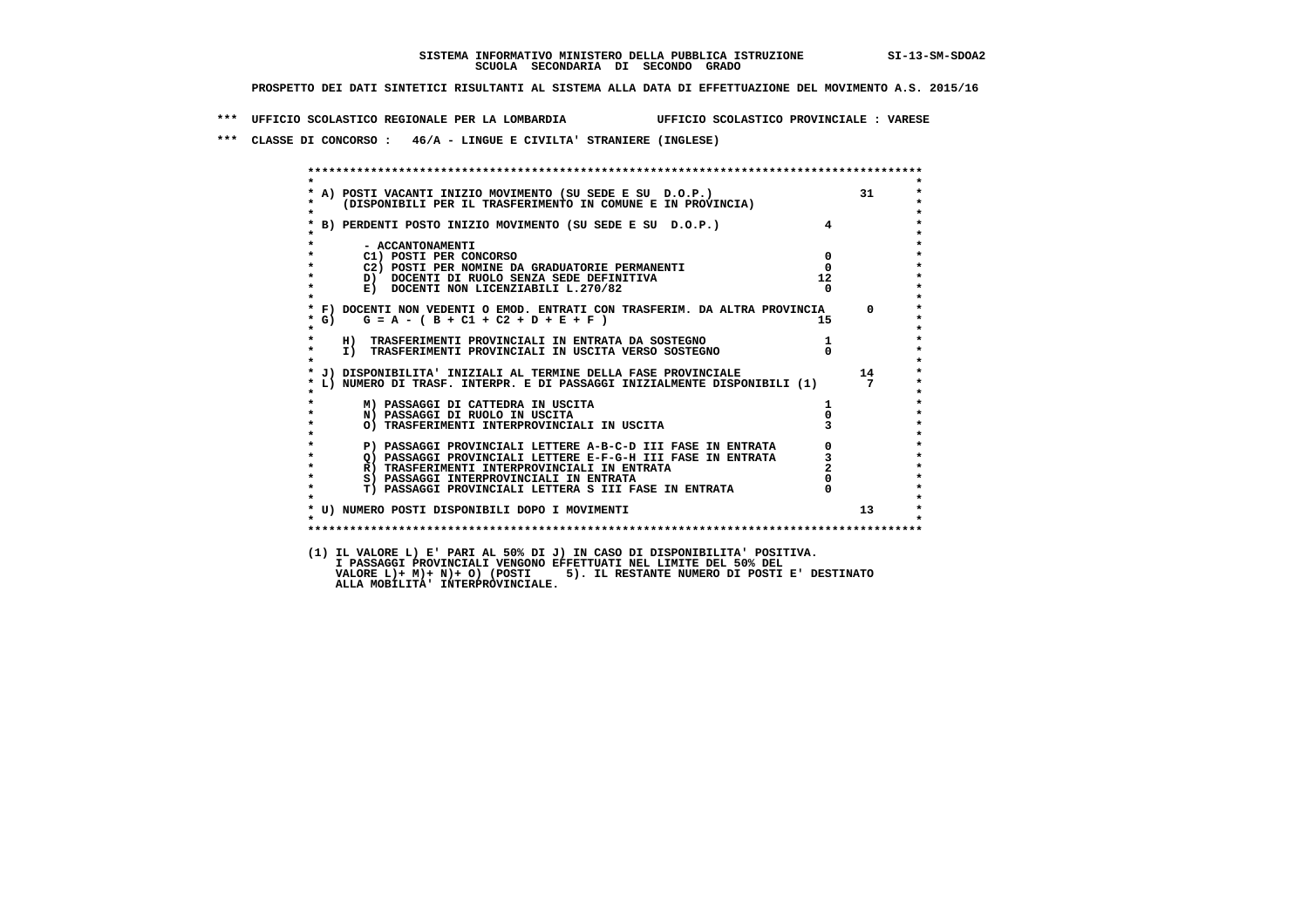**\*\*\* UFFICIO SCOLASTICO REGIONALE PER LA LOMBARDIA UFFICIO SCOLASTICO PROVINCIALE : VARESE**

 **\*\*\* CLASSE DI CONCORSO : 46/A - LINGUE E CIVILTA' STRANIERE (SPAGNOLO)**

| $\star$                                                                                                                                                                                                      |                                             |       |
|--------------------------------------------------------------------------------------------------------------------------------------------------------------------------------------------------------------|---------------------------------------------|-------|
| A) POSTI VACANTI INIZIO MOVIMENTO (SU SEDE E SU D.O.P.)<br>(DISPONIBILI PER IL TRASFERIMENTO IN COMUNE E IN PROVINCIA)                                                                                       |                                             | 6     |
| * B) PERDENTI POSTO INIZIO MOVIMENTO (SU SEDE E SU D.O.P.)                                                                                                                                                   |                                             |       |
|                                                                                                                                                                                                              |                                             |       |
| - ACCANTONAMENTI                                                                                                                                                                                             |                                             |       |
| C1) POSTI PER CONCORSO                                                                                                                                                                                       | $\Omega$                                    |       |
| C2) POSTI PER NOMINE DA GRADUATORIE PERMANENTI                                                                                                                                                               | $\overline{0}$                              |       |
| D) DOCENTI DI RUOLO SENZA SEDE DEFINITIVA                                                                                                                                                                    |                                             |       |
| $\bullet$<br>E) DOCENTI NON LICENZIABILI L.270/82                                                                                                                                                            |                                             |       |
| * F) DOCENTI NON VEDENTI O EMOD. ENTRATI CON TRASFERIM. DA ALTRA PROVINCIA 0                                                                                                                                 |                                             |       |
| $G = A - (B + C1 + C2 + D + E + F)$<br>$*$ G)                                                                                                                                                                |                                             |       |
| *<br>$\star$<br>H) TRASFERIMENTI PROVINCIALI IN ENTRATA DA SOSTEGNO                                                                                                                                          |                                             |       |
| $\star$<br>I) TRASFERIMENTI PROVINCIALI IN USCITA VERSO SOSTEGNO                                                                                                                                             | $\begin{matrix}0\\0\end{matrix}$            |       |
|                                                                                                                                                                                                              |                                             |       |
| J) DISPONIBILITA' INIZIALI AL TERMINE DELLA FASE PROVINCIALE                                                                                                                                                 |                                             | $5 -$ |
| L) NUMERO DI TRASF. INTERPR. E DI PASSAGGI INIZIALMENTE DISPONIBILI (1) 2                                                                                                                                    |                                             |       |
| M) PASSAGGI DI CATTEDRA IN USCITA                                                                                                                                                                            | $\Omega$                                    |       |
| $\star$<br>N) PASSAGGI DI RUOLO IN USCITA                                                                                                                                                                    |                                             |       |
| O) TRASFERIMENTI INTERPROVINCIALI IN USCITA                                                                                                                                                                  |                                             |       |
| P) PASSAGGI PROVINCIALI LETTERE A-B-C-D III FASE IN ENTRATA                                                                                                                                                  |                                             |       |
| $\star$                                                                                                                                                                                                      |                                             |       |
| 2) PASSAGGI PROVINCIALI LETTERE E-F-G-H III FASE IN ENTRATA<br>R) TRASFERIMENTI INTERPROVINCIALI IN ENTRATA<br>S) PASSAGGI INTERPROVINCIALI IN ENTRATA<br>S) PASSAGGI INTERPROVINCIALI IN ENTRATA<br>$\star$ | $\begin{bmatrix} 0 \\ 0 \\ 0 \end{bmatrix}$ |       |
| $\star$<br>S) PASSAGGI INTERPROVINCIALI IN ENTRATA                                                                                                                                                           |                                             |       |
| T) PASSAGGI PROVINCIALI LETTERA S III FASE IN ENTRATA<br>$\star$                                                                                                                                             |                                             |       |
| * U) NUMERO POSTI DISPONIBILI DOPO I MOVIMENTI                                                                                                                                                               |                                             | 6     |
| $\star$                                                                                                                                                                                                      |                                             |       |
|                                                                                                                                                                                                              |                                             |       |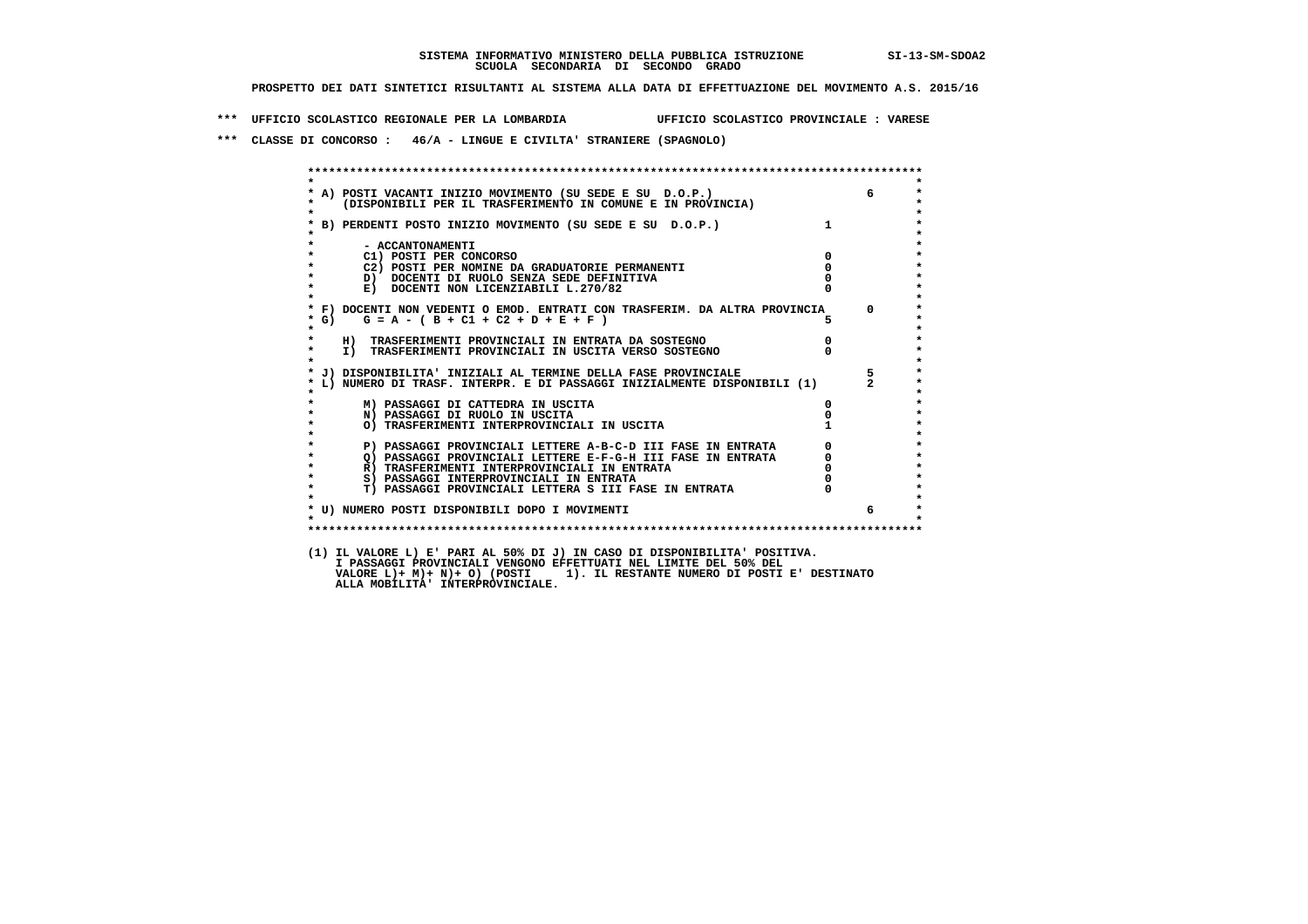**\*\*\* UFFICIO SCOLASTICO REGIONALE PER LA LOMBARDIA UFFICIO SCOLASTICO PROVINCIALE : VARESE**

 **\*\*\* CLASSE DI CONCORSO : 46/A - LINGUE E CIVILTA' STRANIERE (TEDESCO)**

| $\star$            |                                                                                                             |                |             |
|--------------------|-------------------------------------------------------------------------------------------------------------|----------------|-------------|
|                    | * A) POSTI VACANTI INIZIO MOVIMENTO (SU SEDE E SU D.O.P.)                                                   |                | $9^{\circ}$ |
| *<br>$\star$       | (DISPONIBILI PER IL TRASFERIMENTO IN COMUNE E IN PROVINCIA)                                                 |                |             |
|                    | * B) PERDENTI POSTO INIZIO MOVIMENTO (SU SEDE E SU D.O.P.)                                                  | $\Omega$       |             |
|                    |                                                                                                             |                |             |
| $\star$            | - ACCANTONAMENTI                                                                                            |                |             |
| $\star$            | C1) POSTI PER CONCORSO                                                                                      | $\Omega$       |             |
| $\star$            | C2) POSTI PER NOMINE DA GRADUATORIE PERMANENTI                                                              | $\mathbf{o}$   |             |
| $\star$            | D) DOCENTI DI RUOLO SENZA SEDE DEFINITIVA                                                                   |                |             |
| $\star$            | E) DOCENTI NON LICENZIABILI L.270/82                                                                        |                |             |
| $\star$            | * F) DOCENTI NON VEDENTI O EMOD. ENTRATI CON TRASFERIM. DA ALTRA PROVINCIA 0                                |                |             |
| * G)               | $G = A - (B + C1 + C2 + D + E + F)$                                                                         |                |             |
| $\star$            |                                                                                                             |                |             |
| $\star$            | H) TRASFERIMENTI PROVINCIALI IN ENTRATA DA SOSTEGNO                                                         | $\overline{0}$ |             |
| $\star$            | I) TRASFERIMENTI PROVINCIALI IN USCITA VERSO SOSTEGNO                                                       |                |             |
| $\star$            |                                                                                                             |                |             |
|                    | * J) DISPONIBILITA' INIZIALI AL TERMINE DELLA FASE PROVINCIALE                                              |                | 8           |
|                    | * L) NUMERO DI TRASF. INTERPR. E DI PASSAGGI INIZIALMENTE DISPONIBILI (1) 4                                 |                |             |
|                    | M) PASSAGGI DI CATTEDRA IN USCITA                                                                           | 0              |             |
| $\star$            | N) PASSAGGI DI RUOLO IN USCITA                                                                              |                |             |
| $\star$            | O) TRASFERIMENTI INTERPROVINCIALI IN USCITA                                                                 |                |             |
| $\star$            |                                                                                                             |                |             |
| $\star$<br>$\star$ | P) PASSAGGI PROVINCIALI LETTERE A-B-C-D III FASE IN ENTRATA                                                 |                |             |
| $\star$            | Q) PASSAGGI PROVINCIALI LETTERE E-F-G-H III FASE IN ENTRATA<br>R) TRASFERIMENTI INTERPROVINCIALI IN ENTRATA |                |             |
| $\star$            | S) PASSAGGI INTERPROVINCIALI IN ENTRATA                                                                     |                |             |
| $\star$            | T) PASSAGGI PROVINCIALI LETTERA S III FASE IN ENTRATA                                                       |                |             |
|                    |                                                                                                             |                |             |
|                    | * U) NUMERO POSTI DISPONIBILI DOPO I MOVIMENTI                                                              |                |             |
| $\star$            |                                                                                                             |                |             |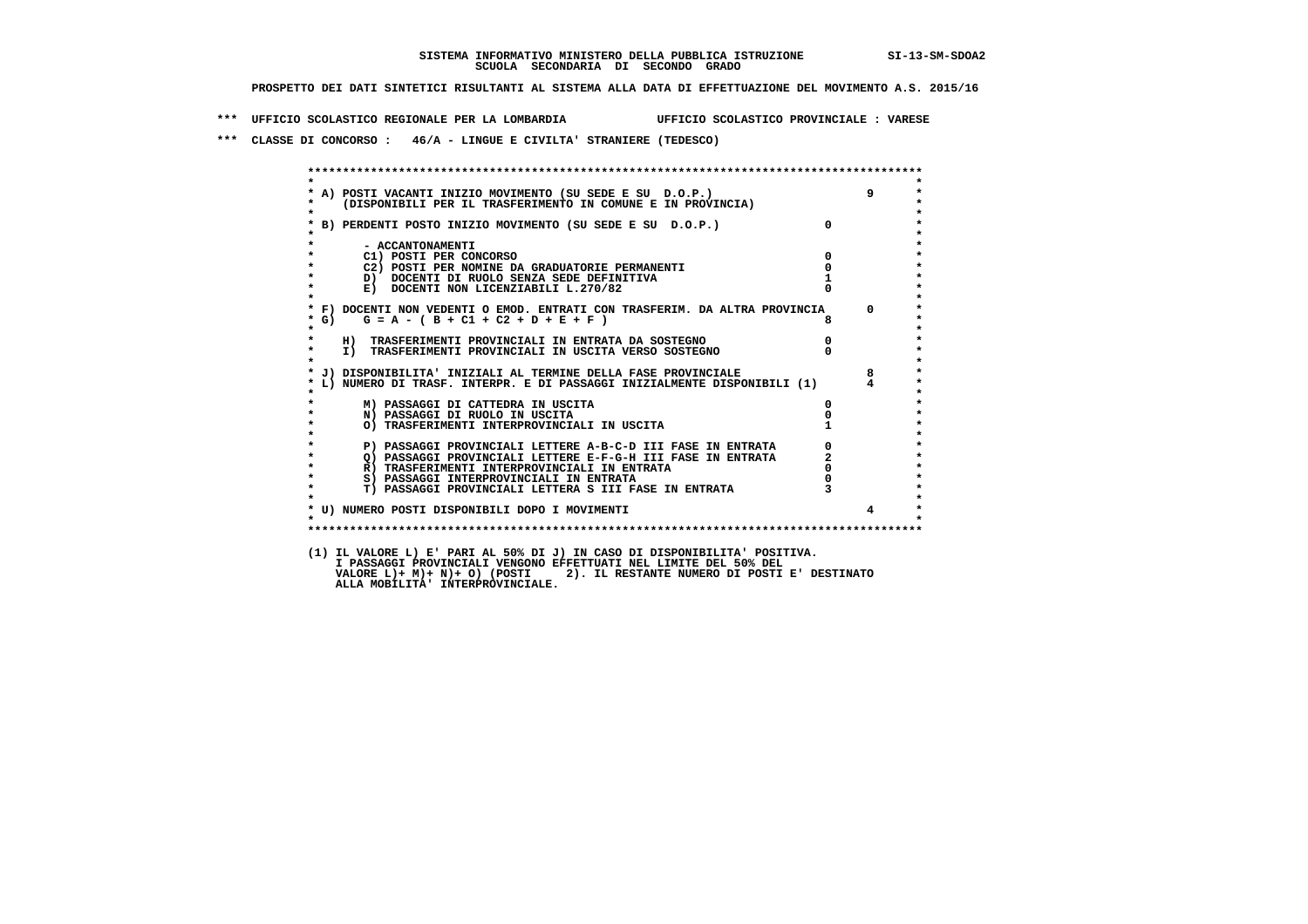**\*\*\* UFFICIO SCOLASTICO REGIONALE PER LA LOMBARDIA UFFICIO SCOLASTICO PROVINCIALE : VARESE**

 **\*\*\* POSTI DI SOSTEGNO**

 **\*\*\*\*\*\*\*\*\*\*\*\*\*\*\*\*\*\*\*\*\*\*\*\*\*\*\*\*\*\*\*\*\*\*\*\*\*\*\*\*\*\*\*\*\*\*\*\*\*\*\*\*\*\*\*\*\*\*\*\*\*\*\*\*\*\*\*\*\*\*\*\*\*\*\*\*\*\*\*\*\*\*\*\*\*\*\*\* \* \*** $\bullet$  **\* A) POSTI VACANTI INIZIO MOVIMENTO (SU SEDE E SU D.O.P.) 13 \*** $\star$  **\* (DISPONIBILI PER IL TRASFERIMENTO IN COMUNE E IN PROVINCIA) \* \* \* \* B) PERDENTI POSTO INIZIO MOVIMENTO (SU SEDE E SU D.O.P.) 0 \* \* \* \* - ACCANTONAMENTI \* \* C1) POSTI PER CONCORSO 0 \* \* C2) POSTI PER NOMINE DA GRADUATORIE PERMANENTI 0 \*D)** DOCENTI DI RUOLO SENZA SEDE DEFINITIVA  $\overline{R}$  0  $\overline{R}$  0  $\overline{R}$  0  $\overline{R}$  0  $\overline{R}$  0  $\overline{R}$  0  $\overline{R}$  0  $\overline{R}$  0  $\overline{R}$  0  $\overline{R}$  0  $\overline{R}$  0  $\overline{R}$  0  $\overline{R}$  0  $\overline{R}$  0  $\overline{R}$  0  $\overline{R}$  0  $\$ **E) DOCENTI NON LICENZIABILI L.270/82 \* \* \* F) DOCENTI NON VEDENTI O EMOD. ENTRATI CON TRASFERIM. DA ALTRA PROVINCIA 0 \***  $\star$  **G)** G = A - ( B + C1 + C2 + D + E + F )  **\* \* \* H) TRASFERIMENTI PROVINCIALI IN ENTRATA DA NORMALE 0 \*THE INTERFERIMENTI PROVINCIALI IN USCITA VERSO NORMALE \* \* \* J) DISPONIBILITA' INIZIALI AL TERMINE DELLA FASE PROVINCIALE 18 \* \* L) NUMERO DI TRASF. INTERPR. E DI PASSAGGI INIZIALMENTE DISPONIBILI (1) 9 \* \* \* \* M) PASSAGGI DI CATTEDRA IN USCITA 0 \* \* N) PASSAGGI DI RUOLO IN USCITA 0 \* \* O) TRASFERIMENTI INTERPROVINCIALI IN USCITA 7 \* \* \* P) PASSAGGI PROVINCIALI LETTERE A-B-C-D III FASE IN ENTRATA** 0 <sup>0</sup> **DASSAGGI PROVINCIALI LETTERE E-F-G-H** III FASE IN ENTRATA 1 **2) PASSAGGI PROVINCIALI LETTERE E-F-G-H III FASE IN ENTRATA 1 1 R**) TRASFERIMENTI INTERPROVINCIALI IN ENTRATA 1 0 **R)** TRASFERIMENTI INTERPROVINCIALI IN ENTRATA 0<br>
8) PASSAGGI INTERPROVINCIALI IN ENTRATA 1  **\* S) PASSAGGI INTERPROVINCIALI IN ENTRATA 1 \*** $\ddot{\phantom{1}}$  **\* T) PASSAGGI PROVINCIALI LETTERA S III FASE IN ENTRATA 0 \*** $\star$  **\* \*** $\star$  **\* U) NUMERO POSTI DISPONIBILI DOPO I MOVIMENTI 23 \* \* \* \*\*\*\*\*\*\*\*\*\*\*\*\*\*\*\*\*\*\*\*\*\*\*\*\*\*\*\*\*\*\*\*\*\*\*\*\*\*\*\*\*\*\*\*\*\*\*\*\*\*\*\*\*\*\*\*\*\*\*\*\*\*\*\*\*\*\*\*\*\*\*\*\*\*\*\*\*\*\*\*\*\*\*\*\*\*\*\* (1) IL VALORE L) E' PARI AL 50% DI J) IN CASO DI DISPONIBILITA' POSITIVA. I PASSAGGI PROVINCIALI VENGONO EFFETTUATI NEL LIMITE DEL 50% DEL**

 **VALORE L)+ M)+ N)+ O) (POSTI 8). IL RESTANTE NUMERO DI POSTI E' DESTINATO ALLA MOBILITA' INTERPROVINCIALE.**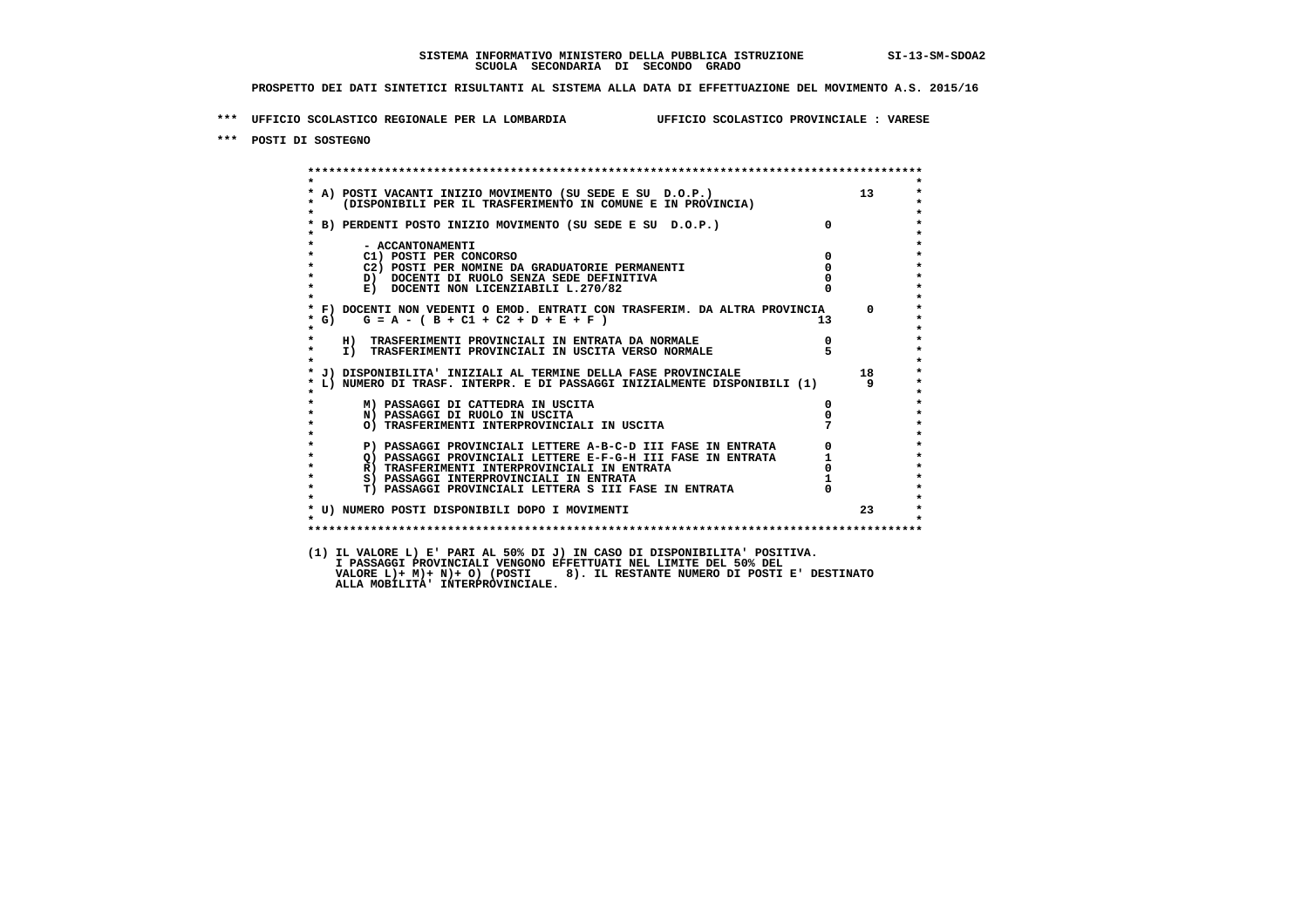**\*\*\* UFFICIO SCOLASTICO REGIONALE PER LA LOMBARDIA UFFICIO SCOLASTICO PROVINCIALE : VARESE**

 **\*\*\* CLASSE DI CONCORSO : 3/C - CONVERSAZIONE IN LINGUA STRANIERA (FRANCESE)**

|         | A) POSTI VACANTI INIZIO MOVIMENTO (SU SEDE E SU D.O.P.)                    |                | $\Omega$ |
|---------|----------------------------------------------------------------------------|----------------|----------|
|         | (DISPONIBILI PER IL TRASFERIMENTO IN COMUNE E IN PROVINCIA)                |                |          |
|         |                                                                            |                |          |
|         | B) PERDENTI POSTO INIZIO MOVIMENTO (SU SEDE E SU D.O.P.)                   | $\overline{2}$ |          |
|         |                                                                            |                |          |
|         | - ACCANTONAMENTI                                                           |                |          |
|         | C1) POSTI PER CONCORSO                                                     |                |          |
|         | C2) POSTI PER NOMINE DA GRADUATORIE PERMANENTI                             |                |          |
|         | D) DOCENTI DI RUOLO SENZA SEDE DEFINITIVA                                  |                |          |
|         | E) DOCENTI NON LICENZIABILI L.270/82                                       |                |          |
|         | * F) DOCENTI NON VEDENTI O EMOD. ENTRATI CON TRASFERIM. DA ALTRA PROVINCIA |                | $\Omega$ |
| * G) =  | $G = A - (B + C1 + C2 + D + E + F)$                                        | -3             |          |
| *       |                                                                            |                |          |
|         | H) TRASFERIMENTI PROVINCIALI IN ENTRATA DA SOSTEGNO                        |                |          |
| $\star$ | I) TRASFERIMENTI PROVINCIALI IN USCITA VERSO SOSTEGNO                      |                |          |
|         |                                                                            |                |          |
|         | J) DISPONIBILITA' INIZIALI AL TERMINE DELLA FASE PROVINCIALE               |                | $-3$     |
|         | L) NUMERO DI TRASF. INTERPR. E DI PASSAGGI INIZIALMENTE DISPONIBILI (1)    |                |          |
|         |                                                                            |                |          |
|         | M) PASSAGGI DI CATTEDRA IN USCITA                                          |                |          |
|         | N) PASSAGGI DI RUOLO IN USCITA                                             |                |          |
|         | O) TRASFERIMENTI INTERPROVINCIALI IN USCITA                                |                |          |
|         | P) PASSAGGI PROVINCIALI LETTERE A-B-C-D III FASE IN ENTRATA                |                |          |
|         | O) PASSAGGI PROVINCIALI LETTERE E-F-G-H III FASE IN ENTRATA                |                |          |
|         | R) TRASFERIMENTI INTERPROVINCIALI IN ENTRATA                               |                |          |
|         | S) PASSAGGI INTERPROVINCIALI IN ENTRATA                                    |                |          |
|         | T) PASSAGGI PROVINCIALI LETTERA S III FASE IN ENTRATA                      |                |          |
|         |                                                                            |                |          |
|         | * U) NUMERO POSTI DISPONIBILI DOPO I MOVIMENTI                             |                | $-3$     |
|         |                                                                            |                |          |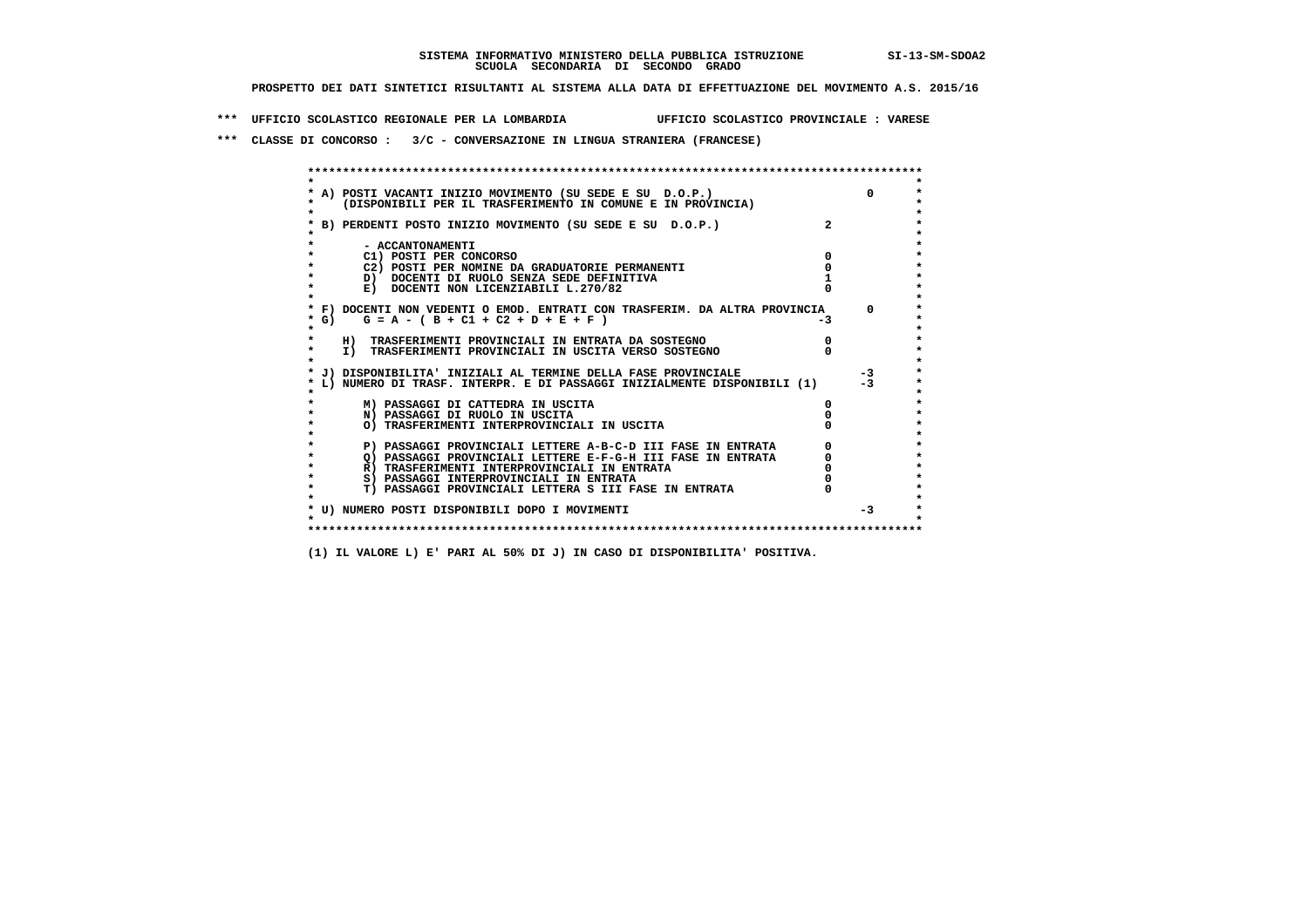**\*\*\* UFFICIO SCOLASTICO REGIONALE PER LA LOMBARDIA UFFICIO SCOLASTICO PROVINCIALE : VARESE**

 **\*\*\* CLASSE DI CONCORSO : 3/C - CONVERSAZIONE IN LINGUA STRANIERA (INGLESE)**

|         | * A) POSTI VACANTI INIZIO MOVIMENTO (SU SEDE E SU D.O.P.)                  |            |
|---------|----------------------------------------------------------------------------|------------|
|         | (DISPONIBILI PER IL TRASFERIMENTO IN COMUNE E IN PROVINCIA)                |            |
|         |                                                                            |            |
|         | B) PERDENTI POSTO INIZIO MOVIMENTO (SU SEDE E SU D.O.P.)                   |            |
|         |                                                                            |            |
|         | - ACCANTONAMENTI                                                           |            |
|         | C1) POSTI PER CONCORSO                                                     |            |
|         | C2) POSTI PER NOMINE DA GRADUATORIE PERMANENTI                             |            |
|         | D) DOCENTI DI RUOLO SENZA SEDE DEFINITIVA                                  |            |
|         | E) DOCENTI NON LICENZIABILI L.270/82                                       |            |
|         |                                                                            |            |
|         | * F) DOCENTI NON VEDENTI O EMOD. ENTRATI CON TRASFERIM. DA ALTRA PROVINCIA | $^{\circ}$ |
| * G) =  | $G = A - (B + C1 + C2 + D + E + F)$                                        |            |
| $\star$ |                                                                            |            |
|         | H) TRASFERIMENTI PROVINCIALI IN ENTRATA DA SOSTEGNO                        |            |
|         | I) TRASFERIMENTI PROVINCIALI IN USCITA VERSO SOSTEGNO                      |            |
|         |                                                                            |            |
|         | * J) DISPONIBILITA' INIZIALI AL TERMINE DELLA FASE PROVINCIALE             |            |
|         | L) NUMERO DI TRASF. INTERPR. E DI PASSAGGI INIZIALMENTE DISPONIBILI (1)    |            |
|         |                                                                            |            |
|         | M) PASSAGGI DI CATTEDRA IN USCITA                                          |            |
|         | N) PASSAGGI DI RUOLO IN USCITA                                             |            |
|         | O) TRASFERIMENTI INTERPROVINCIALI IN USCITA                                |            |
|         |                                                                            |            |
|         | P) PASSAGGI PROVINCIALI LETTERE A-B-C-D III FASE IN ENTRATA                |            |
|         | O) PASSAGGI PROVINCIALI LETTERE E-F-G-H III FASE IN ENTRATA                |            |
|         | R) TRASFERIMENTI INTERPROVINCIALI IN ENTRATA                               |            |
|         | S) PASSAGGI INTERPROVINCIALI IN ENTRATA                                    |            |
|         | T) PASSAGGI PROVINCIALI LETTERA S III FASE IN ENTRATA                      |            |
|         |                                                                            |            |
|         | * U) NUMERO POSTI DISPONIBILI DOPO I MOVIMENTI                             | $\Omega$   |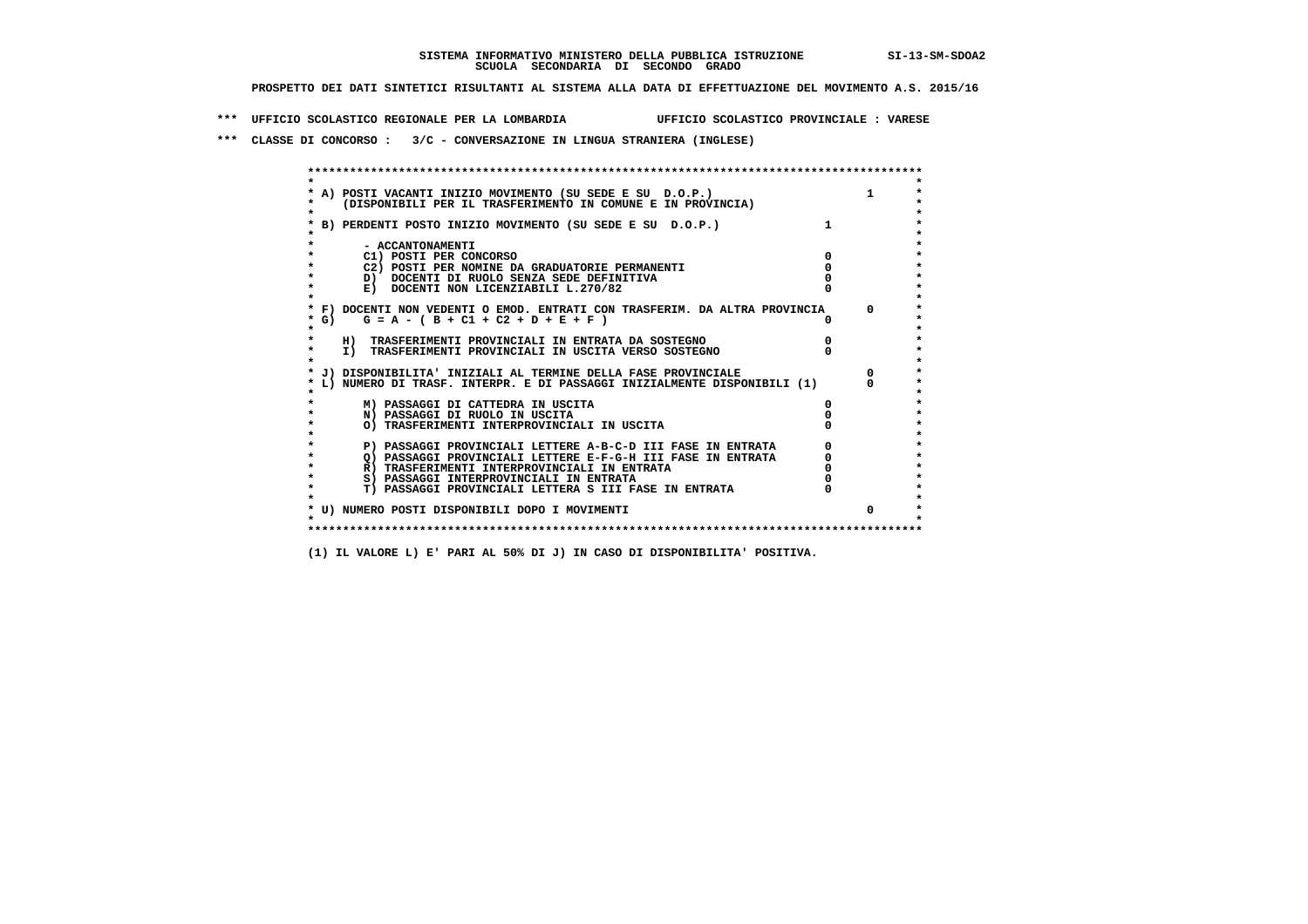**\*\*\* UFFICIO SCOLASTICO REGIONALE PER LA LOMBARDIA UFFICIO SCOLASTICO PROVINCIALE : VARESE**

 **\*\*\* CLASSE DI CONCORSO : 3/C - CONVERSAZIONE IN LINGUA STRANIERA (SPAGNOLO)**

|         | A) POSTI VACANTI INIZIO MOVIMENTO (SU SEDE E SU D.O.P.)                    |              |
|---------|----------------------------------------------------------------------------|--------------|
|         | (DISPONIBILI PER IL TRASFERIMENTO IN COMUNE E IN PROVINCIA)                |              |
|         |                                                                            |              |
|         | B) PERDENTI POSTO INIZIO MOVIMENTO (SU SEDE E SU D.O.P.)                   |              |
|         |                                                                            |              |
|         | - ACCANTONAMENTI                                                           |              |
|         | C1) POSTI PER CONCORSO                                                     |              |
|         | C2) POSTI PER NOMINE DA GRADUATORIE PERMANENTI                             |              |
|         | D) DOCENTI DI RUOLO SENZA SEDE DEFINITIVA                                  |              |
|         | E) DOCENTI NON LICENZIABILI L.270/82                                       |              |
|         | * F) DOCENTI NON VEDENTI O EMOD. ENTRATI CON TRASFERIM. DA ALTRA PROVINCIA | $^{\circ}$   |
| * G)    | $G = A - (B + C1 + C2 + D + E + F)$                                        |              |
|         |                                                                            |              |
|         | H) TRASFERIMENTI PROVINCIALI IN ENTRATA DA SOSTEGNO                        |              |
| $\star$ | I) TRASFERIMENTI PROVINCIALI IN USCITA VERSO SOSTEGNO                      |              |
|         |                                                                            |              |
|         | J) DISPONIBILITA' INIZIALI AL TERMINE DELLA FASE PROVINCIALE               |              |
|         | L) NUMERO DI TRASF. INTERPR. E DI PASSAGGI INIZIALMENTE DISPONIBILI (1)    |              |
|         |                                                                            |              |
|         | M) PASSAGGI DI CATTEDRA IN USCITA                                          |              |
|         | N) PASSAGGI DI RUOLO IN USCITA                                             |              |
|         | O) TRASFERIMENTI INTERPROVINCIALI IN USCITA                                |              |
|         | P) PASSAGGI PROVINCIALI LETTERE A-B-C-D III FASE IN ENTRATA                |              |
|         | O) PASSAGGI PROVINCIALI LETTERE E-F-G-H III FASE IN ENTRATA                |              |
|         | R) TRASFERIMENTI INTERPROVINCIALI IN ENTRATA                               |              |
|         | S) PASSAGGI INTERPROVINCIALI IN ENTRATA                                    |              |
| $\star$ | T) PASSAGGI PROVINCIALI LETTERA S III FASE IN ENTRATA                      |              |
|         |                                                                            |              |
|         | * U) NUMERO POSTI DISPONIBILI DOPO I MOVIMENTI                             | <sup>n</sup> |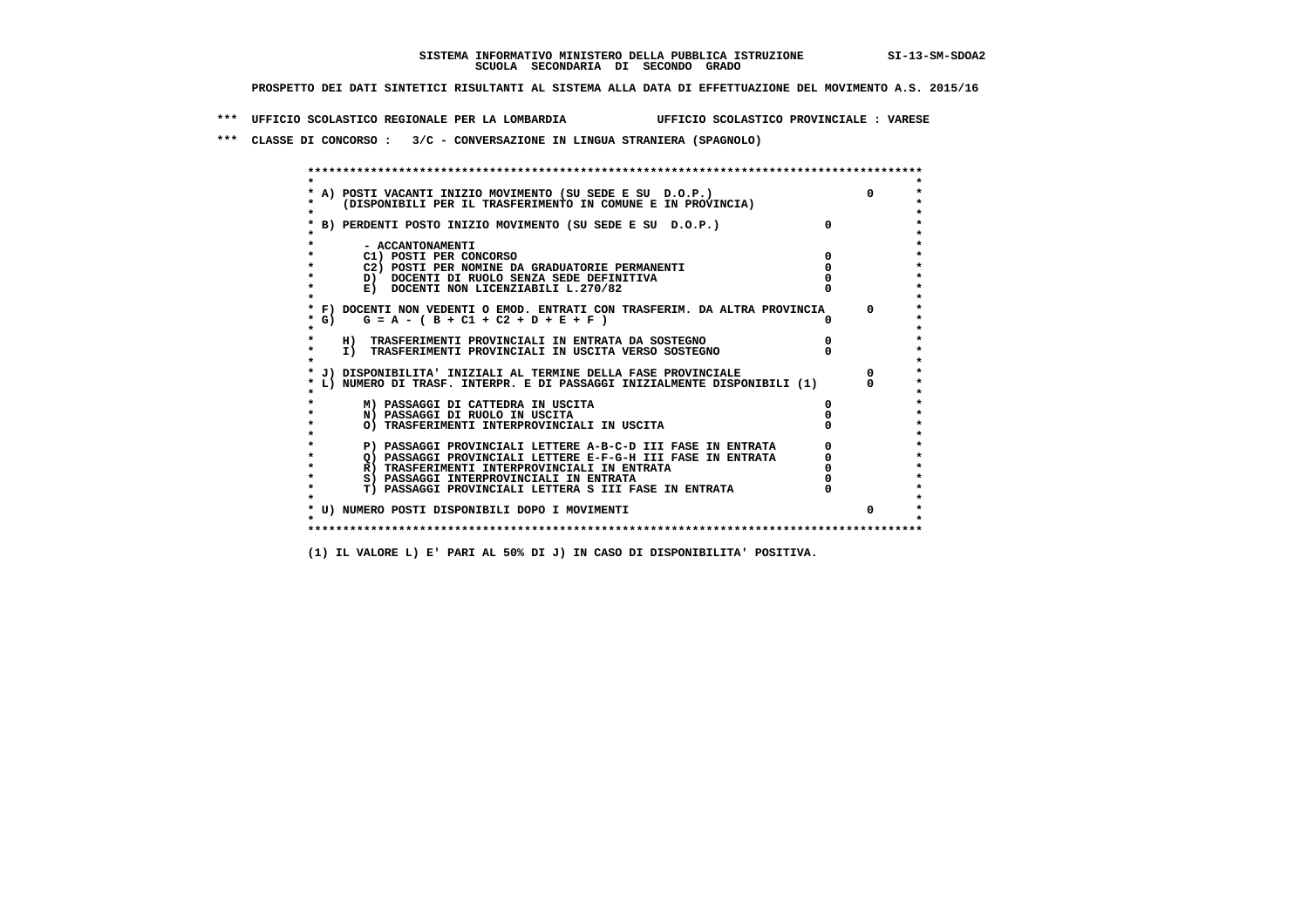**\*\*\* UFFICIO SCOLASTICO REGIONALE PER LA LOMBARDIA UFFICIO SCOLASTICO PROVINCIALE : VARESE**

 **\*\*\* CLASSE DI CONCORSO : 3/C - CONVERSAZIONE IN LINGUA STRANIERA (TEDESCO)**

|         | * A) POSTI VACANTI INIZIO MOVIMENTO (SU SEDE E SU D.O.P.)                         |    |          |
|---------|-----------------------------------------------------------------------------------|----|----------|
|         | (DISPONIBILI PER IL TRASFERIMENTO IN COMUNE E IN PROVINCIA)                       |    |          |
|         |                                                                                   |    |          |
|         | B) PERDENTI POSTO INIZIO MOVIMENTO (SU SEDE E SU D.O.P.)                          |    |          |
|         |                                                                                   |    |          |
|         | - ACCANTONAMENTI                                                                  |    |          |
|         | C1) POSTI PER CONCORSO                                                            |    |          |
|         | C2) POSTI PER NOMINE DA GRADUATORIE PERMANENTI                                    |    |          |
|         | D) DOCENTI DI RUOLO SENZA SEDE DEFINITIVA<br>E) DOCENTI NON LICENZIABILI L.270/82 |    |          |
|         |                                                                                   |    |          |
|         | * F) DOCENTI NON VEDENTI O EMOD. ENTRATI CON TRASFERIM. DA ALTRA PROVINCIA        |    | $\Omega$ |
| * G) +  | $G = A - (B + C1 + C2 + D + E + F)$                                               | -1 |          |
| $\star$ |                                                                                   |    |          |
|         | H) TRASFERIMENTI PROVINCIALI IN ENTRATA DA SOSTEGNO                               |    |          |
| $\star$ | I) TRASFERIMENTI PROVINCIALI IN USCITA VERSO SOSTEGNO                             |    |          |
|         |                                                                                   |    |          |
|         | * J) DISPONIBILITA' INIZIALI AL TERMINE DELLA FASE PROVINCIALE                    |    | $-1$     |
|         | L) NUMERO DI TRASF. INTERPR. E DI PASSAGGI INIZIALMENTE DISPONIBILI (1)           |    | $-1$     |
|         |                                                                                   |    |          |
|         | M) PASSAGGI DI CATTEDRA IN USCITA                                                 |    |          |
|         | N) PASSAGGI DI RUOLO IN USCITA                                                    |    |          |
|         | O) TRASFERIMENTI INTERPROVINCIALI IN USCITA                                       |    |          |
|         |                                                                                   |    |          |
|         | P) PASSAGGI PROVINCIALI LETTERE A-B-C-D III FASE IN ENTRATA                       |    |          |
|         | O) PASSAGGI PROVINCIALI LETTERE E-F-G-H III FASE IN ENTRATA                       |    |          |
|         | R) TRASFERIMENTI INTERPROVINCIALI IN ENTRATA                                      |    |          |
| $\star$ | S) PASSAGGI INTERPROVINCIALI IN ENTRATA                                           |    |          |
| $\star$ | T) PASSAGGI PROVINCIALI LETTERA S III FASE IN ENTRATA                             |    |          |
|         |                                                                                   |    | $-1$     |
|         | * U) NUMERO POSTI DISPONIBILI DOPO I MOVIMENTI                                    |    |          |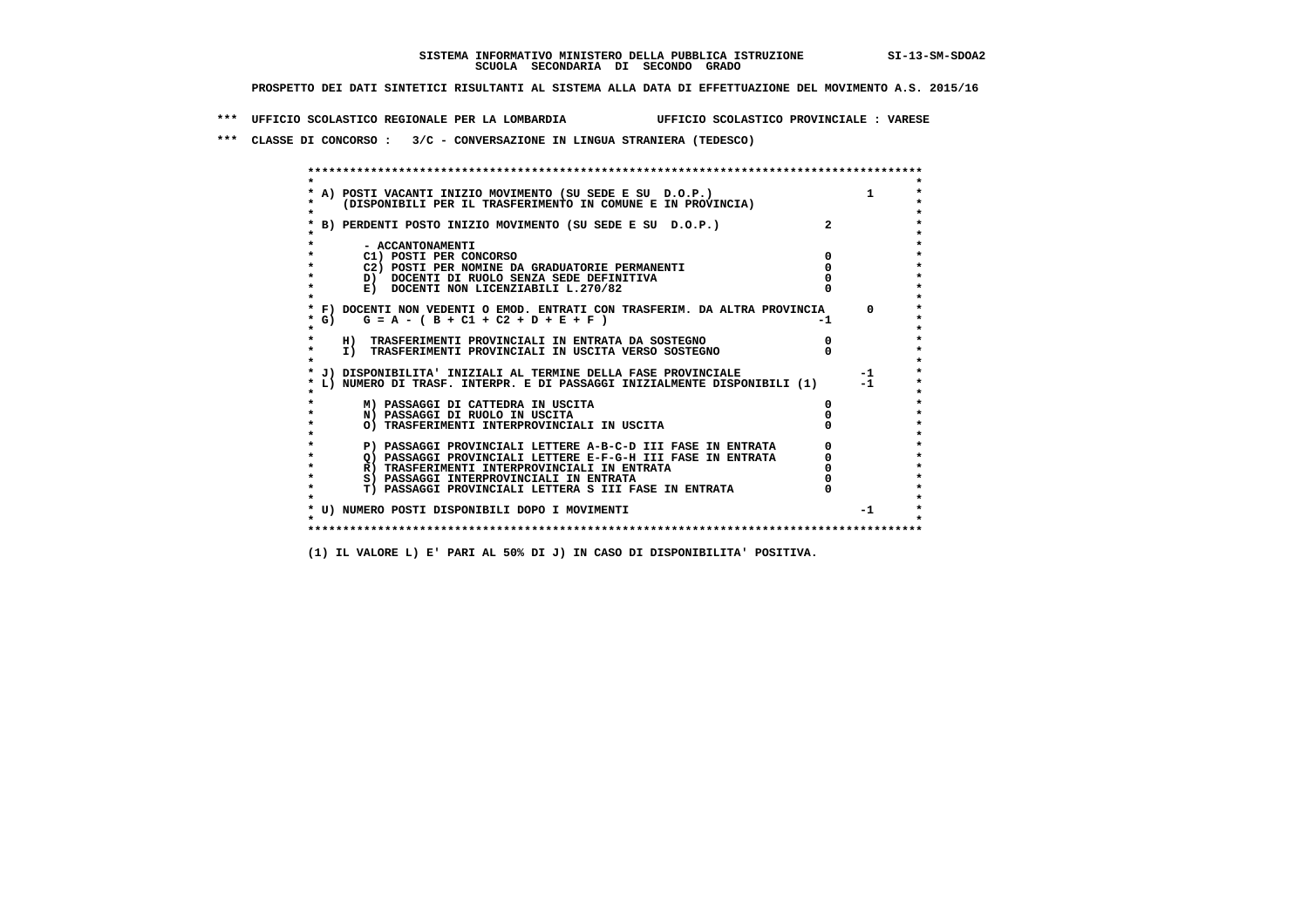**\*\*\* UFFICIO SCOLASTICO REGIONALE PER LA LOMBARDIA UFFICIO SCOLASTICO PROVINCIALE : VARESE**

 **\*\*\* CLASSE DI CONCORSO : 5/C - ESERCITAZIONI AGRARIE**

 **\*\*\*\*\*\*\*\*\*\*\*\*\*\*\*\*\*\*\*\*\*\*\*\*\*\*\*\*\*\*\*\*\*\*\*\*\*\*\*\*\*\*\*\*\*\*\*\*\*\*\*\*\*\*\*\*\*\*\*\*\*\*\*\*\*\*\*\*\*\*\*\*\*\*\*\*\*\*\*\*\*\*\*\*\*\*\*\* \* \*** $\bullet$  **\* A) POSTI VACANTI INIZIO MOVIMENTO (SU SEDE E SU D.O.P.) 1 \*** $\star$  **\* (DISPONIBILI PER IL TRASFERIMENTO IN COMUNE E IN PROVINCIA) \*** $\bullet$  **\* \* \* B) PERDENTI POSTO INIZIO MOVIMENTO (SU SEDE E SU D.O.P.) 0 \* \* \* \* - ACCANTONAMENTI \* \* C1) POSTI PER CONCORSO 0 \* \* C2) POSTI PER NOMINE DA GRADUATORIE PERMANENTI 0 \*D)** DOCENTI DI RUOLO SENZA SEDE DEFINITIVA  $\overline{a}$  0  $\overline{b}$  0  $\overline{c}$  0  $\overline{c}$  0  $\overline{c}$  0  $\overline{a}$  0  $\overline{c}$ **E) DOCENTI NON LICENZIABILI L.270/82 \* \* \* F) DOCENTI NON VEDENTI O EMOD. ENTRATI CON TRASFERIM. DA ALTRA PROVINCIA 0 \***  $\star$  **G)** G = A - ( B + C1 + C2 + D + E + F )  **\* \* \* H) TRASFERIMENTI PROVINCIALI IN ENTRATA DA SOSTEGNO 0 \* \* I) TRASFERIMENTI PROVINCIALI IN USCITA VERSO SOSTEGNO 0 \* \* \* \* J) DISPONIBILITA' INIZIALI AL TERMINE DELLA FASE PROVINCIALE 1 \* \* L) NUMERO DI TRASF. INTERPR. E DI PASSAGGI INIZIALMENTE DISPONIBILI (1) 0 \* \* \* \* M) PASSAGGI DI CATTEDRA IN USCITA 0 \* \* N) PASSAGGI DI RUOLO IN USCITA 0 \* \* O) TRASFERIMENTI INTERPROVINCIALI IN USCITA 0 \* \* \* P) PASSAGGI PROVINCIALI LETTERE A-B-C-D III FASE IN ENTRATA** 0 <sup>0</sup> **DASSAGGI PROVINCIALI LETTERE E-F-G-H** III FASE IN ENTRATA 0 <sup>0</sup>  **\* Q) PASSAGGI PROVINCIALI LETTERE E-F-G-H III FASE IN ENTRATA 0 \*R)** TRASFERIMENTI INTERPROVINCIALI IN ENTRATA  $\begin{bmatrix} 0 & 0 \\ 0 & 0 \\ 0 & 0 \end{bmatrix}$  PASSAGGI INTERPROVINCIALI IN ENTRATA  $\begin{bmatrix} 0 & 0 \\ 0 & 0 \\ 0 & 0 \end{bmatrix}$ **8) PASSAGGI INTERPROVINCIALI IN ENTRATA 6 \*\*\*** 0 \*\*\*<br> **T) PASSAGGI PROVINCIALI LETTERA S III FASE IN ENTRATA** 0 \*\*\*  $\ddot{\phantom{1}}$  **\* T) PASSAGGI PROVINCIALI LETTERA S III FASE IN ENTRATA 0 \*** $\star$  **\* \* \* U) NUMERO POSTI DISPONIBILI DOPO I MOVIMENTI 1 \* \* \* \*\*\*\*\*\*\*\*\*\*\*\*\*\*\*\*\*\*\*\*\*\*\*\*\*\*\*\*\*\*\*\*\*\*\*\*\*\*\*\*\*\*\*\*\*\*\*\*\*\*\*\*\*\*\*\*\*\*\*\*\*\*\*\*\*\*\*\*\*\*\*\*\*\*\*\*\*\*\*\*\*\*\*\*\*\*\*\***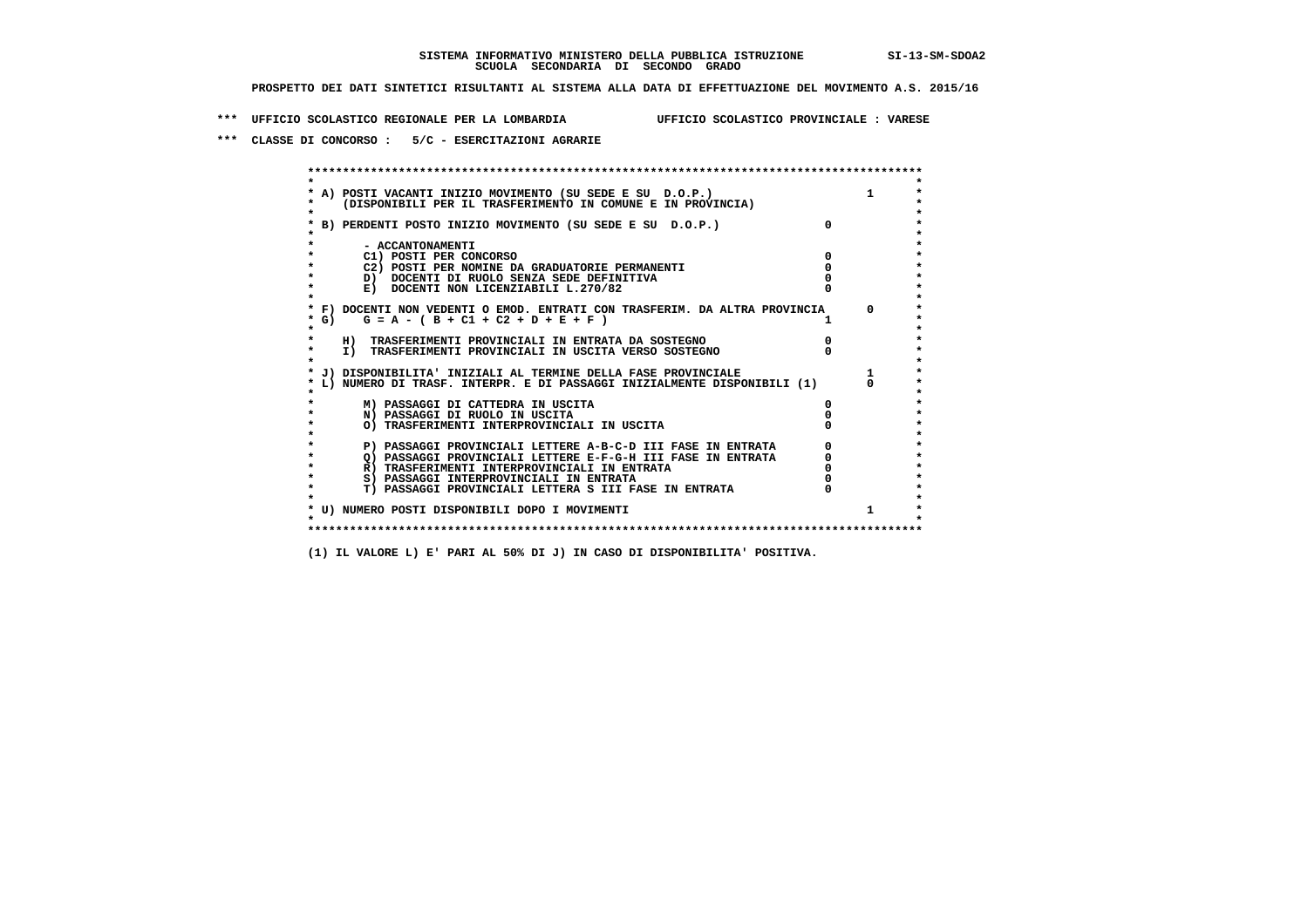**\*\*\* UFFICIO SCOLASTICO REGIONALE PER LA LOMBARDIA UFFICIO SCOLASTICO PROVINCIALE : VARESE**

 **\*\*\* CLASSE DI CONCORSO : 20/C - ESERCITAZIONI PRATICHE DI OTTICA**

| $\star$            |                                                                                                                         |                |                         |
|--------------------|-------------------------------------------------------------------------------------------------------------------------|----------------|-------------------------|
|                    | * A) POSTI VACANTI INIZIO MOVIMENTO (SU SEDE E SU D.O.P.)                                                               |                | $2^{\circ}$             |
| $\star$<br>$\star$ | (DISPONIBILI PER IL TRASFERIMENTO IN COMUNE E IN PROVINCIA)                                                             |                |                         |
|                    | * B) PERDENTI POSTO INIZIO MOVIMENTO (SU SEDE E SU D.O.P.)                                                              | $\Omega$       |                         |
|                    |                                                                                                                         |                |                         |
| $\star$            | - ACCANTONAMENTI                                                                                                        |                |                         |
| $\star$<br>$\star$ | C1) POSTI PER CONCORSO                                                                                                  | $\Omega$       |                         |
|                    | C2) POSTI PER NOMINE DA GRADUATORIE PERMANENTI                                                                          | $\mathbf{o}$   |                         |
|                    | D) DOCENTI DI RUOLO SENZA SEDE DEFINITIVA<br>E) DOCENTI NON LICENZIABILI L.270/82                                       |                |                         |
| $\star$<br>$\star$ |                                                                                                                         |                |                         |
|                    | * F) DOCENTI NON VEDENTI O EMOD. ENTRATI CON TRASFERIM. DA ALTRA PROVINCIA 0                                            |                |                         |
| * G)               | $G = A - (B + C1 + C2 + D + E + F)$                                                                                     |                |                         |
| $\star$            |                                                                                                                         |                |                         |
| $\star$            | H) TRASFERIMENTI PROVINCIALI IN ENTRATA DA SOSTEGNO                                                                     | $\overline{0}$ |                         |
| $\star$<br>$\star$ | I) TRASFERIMENTI PROVINCIALI IN USCITA VERSO SOSTEGNO                                                                   |                |                         |
|                    | * J) DISPONIBILITA' INIZIALI AL TERMINE DELLA FASE PROVINCIALE                                                          |                | $\overline{\mathbf{2}}$ |
|                    | * L) NUMERO DI TRASF. INTERPR. E DI PASSAGGI INIZIALMENTE DISPONIBILI (1) 1                                             |                |                         |
|                    |                                                                                                                         |                |                         |
|                    | M) PASSAGGI DI CATTEDRA IN USCITA                                                                                       | 0              |                         |
| $\star$            | N) PASSAGGI DI RUOLO IN USCITA                                                                                          |                |                         |
| $\star$            | O) TRASFERIMENTI INTERPROVINCIALI IN USCITA                                                                             |                |                         |
| $\star$<br>$\star$ |                                                                                                                         |                |                         |
| $\star$            | P) PASSAGGI PROVINCIALI LETTERE A-B-C-D III FASE IN ENTRATA Q) PASSAGGI PROVINCIALI LETTERE E-F-G-H III FASE IN ENTRATA |                |                         |
| $\star$            | R) TRASFERIMENTI INTERPROVINCIALI IN ENTRATA                                                                            |                |                         |
| $\star$            | S) PASSAGGI INTERPROVINCIALI IN ENTRATA                                                                                 |                |                         |
| $\star$            | T) PASSAGGI PROVINCIALI LETTERA S III FASE IN ENTRATA                                                                   |                |                         |
|                    |                                                                                                                         |                |                         |
| $\star$            | * U) NUMERO POSTI DISPONIBILI DOPO I MOVIMENTI                                                                          |                |                         |
|                    |                                                                                                                         |                |                         |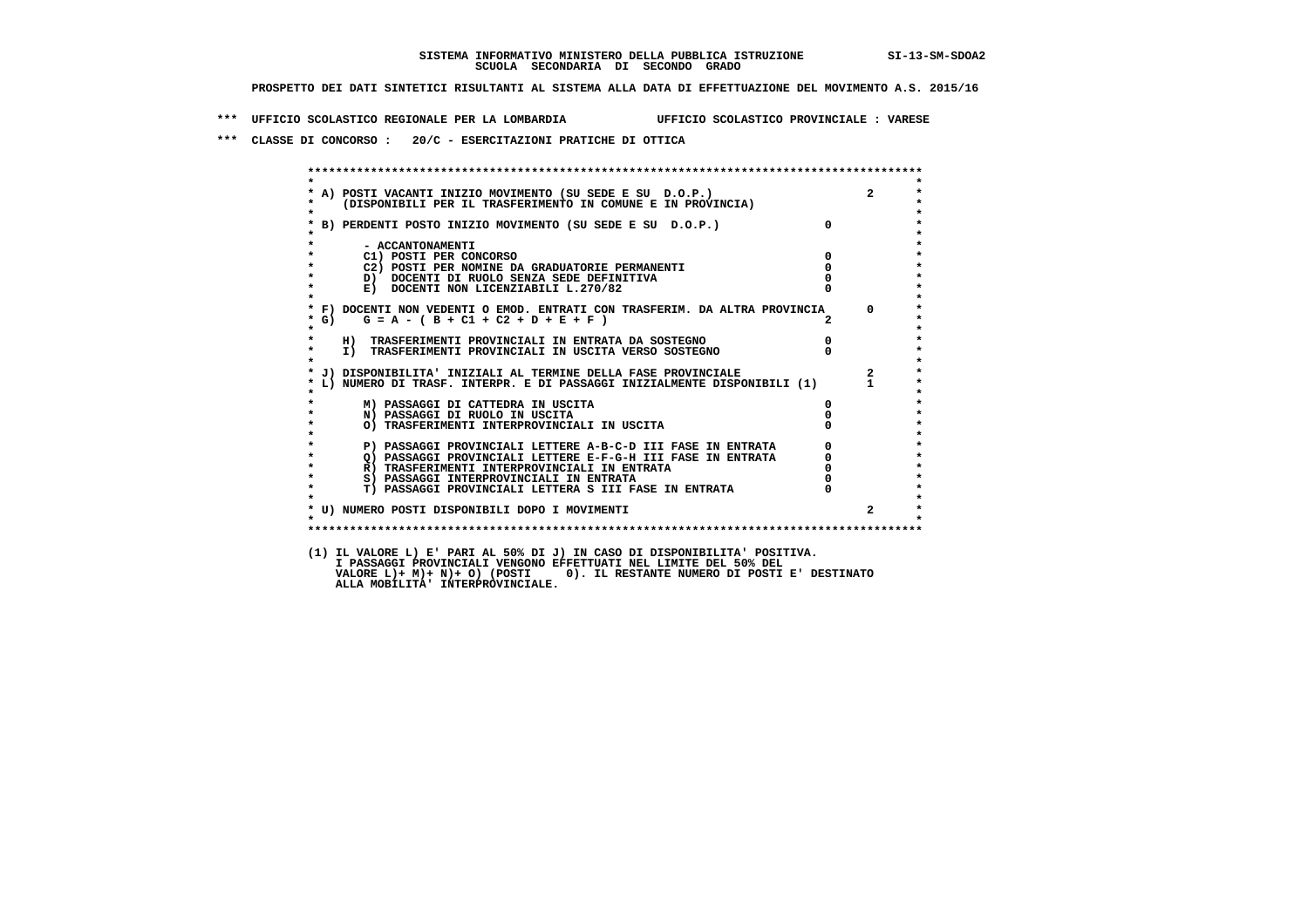**\*\*\* UFFICIO SCOLASTICO REGIONALE PER LA LOMBARDIA UFFICIO SCOLASTICO PROVINCIALE : VARESE**

 **\*\*\* CLASSE DI CONCORSO : 22/C - LABORATORI DI TECNOL. TESSILI E DELL'ABBIGLIAM. E REPARTI DI LAVORAZ. TESSILI E ABBIGL.**

|                    | A) POSTI VACANTI INIZIO MOVIMENTO (SU SEDE E SU D.O.P.)                                     |    |              |
|--------------------|---------------------------------------------------------------------------------------------|----|--------------|
|                    | (DISPONIBILI PER IL TRASFERIMENTO IN COMUNE E IN PROVINCIA)                                 |    |              |
|                    |                                                                                             |    |              |
|                    | B) PERDENTI POSTO INIZIO MOVIMENTO (SU SEDE E SU D.O.P.)                                    |    |              |
|                    |                                                                                             |    |              |
|                    | - ACCANTONAMENTI                                                                            |    |              |
|                    | C1) POSTI PER CONCORSO                                                                      |    |              |
|                    | C2) POSTI PER NOMINE DA GRADUATORIE PERMANENTI<br>D) DOCENTI DI RUOLO SENZA SEDE DEFINITIVA |    |              |
|                    | E) DOCENTI NON LICENZIABILI L.270/82                                                        |    |              |
|                    |                                                                                             |    |              |
|                    | * F) DOCENTI NON VEDENTI O EMOD. ENTRATI CON TRASFERIM. DA ALTRA PROVINCIA                  |    | $\Omega$     |
| * G) +             | $G = A - (B + C1 + C2 + D + E + F)$                                                         | -1 |              |
|                    |                                                                                             |    |              |
|                    | H) TRASFERIMENTI PROVINCIALI IN ENTRATA DA SOSTEGNO                                         |    |              |
| $\star$            | I) TRASFERIMENTI PROVINCIALI IN USCITA VERSO SOSTEGNO                                       |    |              |
|                    |                                                                                             |    |              |
|                    | J) DISPONIBILITA' INIZIALI AL TERMINE DELLA FASE PROVINCIALE                                |    | $-1$<br>$-1$ |
|                    | L) NUMERO DI TRASF. INTERPR. E DI PASSAGGI INIZIALMENTE DISPONIBILI (1)                     |    |              |
|                    | M) PASSAGGI DI CATTEDRA IN USCITA                                                           |    |              |
|                    | N) PASSAGGI DI RUOLO IN USCITA                                                              |    |              |
|                    | O) TRASFERIMENTI INTERPROVINCIALI IN USCITA                                                 |    |              |
|                    |                                                                                             |    |              |
|                    | P) PASSAGGI PROVINCIALI LETTERE A-B-C-D III FASE IN ENTRATA                                 |    |              |
|                    | O) PASSAGGI PROVINCIALI LETTERE E-F-G-H III FASE IN ENTRATA                                 |    |              |
|                    | R) TRASFERIMENTI INTERPROVINCIALI IN ENTRATA                                                |    |              |
| $\star$<br>$\star$ | S) PASSAGGI INTERPROVINCIALI IN ENTRATA                                                     |    |              |
|                    | T) PASSAGGI PROVINCIALI LETTERA S III FASE IN ENTRATA                                       |    |              |
|                    | * U) NUMERO POSTI DISPONIBILI DOPO I MOVIMENTI                                              |    | $-1$         |
|                    |                                                                                             |    |              |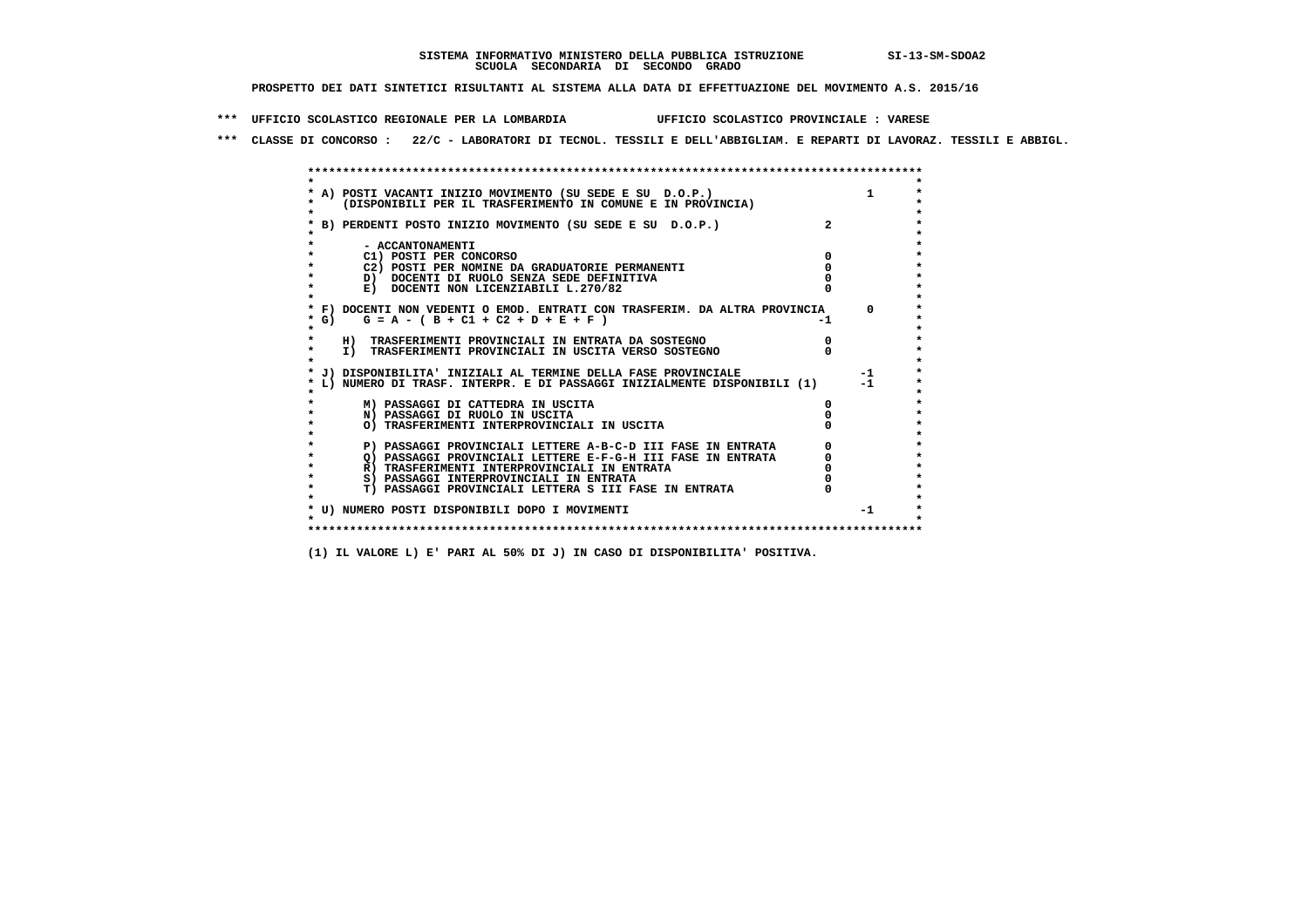**\*\*\* UFFICIO SCOLASTICO REGIONALE PER LA LOMBARDIA UFFICIO SCOLASTICO PROVINCIALE : VARESE**

 **\*\*\* CLASSE DI CONCORSO : 23/C - LABORATORIO DI AEROTECNICA, COSTRUZIONI E TECNOLOGIE AERONAUTICHE**

|                    |                                                                                                                                           |              | $\overline{2}$ |
|--------------------|-------------------------------------------------------------------------------------------------------------------------------------------|--------------|----------------|
|                    | * A) POSTI VACANTI INIZIO MOVIMENTO (SU SEDE E SU D.O.P.)<br>*   (DISPONIBILI PER IL TRASFERIMENTO IN COMUNE E IN PROVINCIA)              |              |                |
|                    |                                                                                                                                           |              |                |
|                    | * B) PERDENTI POSTO INIZIO MOVIMENTO (SU SEDE E SU D.O.P.)                                                                                | $\mathsf{n}$ |                |
|                    |                                                                                                                                           |              |                |
|                    | - ACCANTONAMENTI                                                                                                                          |              |                |
|                    | C1) POSTI PER CONCORSO                                                                                                                    | 0            |                |
|                    | C2) POSTI PER NOMINE DA GRADUATORIE PERMANENTI                                                                                            |              |                |
| $\star$<br>$\star$ | D) DOCENTI DI RUOLO SENZA SEDE DEFINITIVA                                                                                                 |              |                |
|                    | E) DOCENTI NON LICENZIABILI L.270/82                                                                                                      |              |                |
|                    | * F) DOCENTI NON VEDENTI O EMOD. ENTRATI CON TRASFERIM. DA ALTRA PROVINCIA                                                                |              | $\Omega$       |
| $*$ G)             | $G = A - (B + C1 + C2 + D + E + F)$                                                                                                       |              |                |
| $\star$            |                                                                                                                                           |              |                |
|                    | H) TRASFERIMENTI PROVINCIALI IN ENTRATA DA SOSTEGNO                                                                                       | $^{\circ}$   |                |
| $\star$            | I) TRASFERIMENTI PROVINCIALI IN USCITA VERSO SOSTEGNO                                                                                     |              |                |
|                    |                                                                                                                                           |              |                |
|                    | * J) DISPONIBILITA' INIZIALI AL TERMINE DELLA FASE PROVINCIALE<br>L) NUMERO DI TRASF. INTERPR. E DI PASSAGGI INIZIALMENTE DISPONIBILI (1) |              | $\overline{a}$ |
|                    |                                                                                                                                           |              |                |
|                    | M) PASSAGGI DI CATTEDRA IN USCITA                                                                                                         | 0            |                |
| $\star$            | N) PASSAGGI DI RUOLO IN USCITA                                                                                                            |              |                |
|                    | O) TRASFERIMENTI INTERPROVINCIALI IN USCITA                                                                                               |              |                |
|                    |                                                                                                                                           |              |                |
|                    | P) PASSAGGI PROVINCIALI LETTERE A-B-C-D III FASE IN ENTRATA                                                                               |              |                |
| $\star$<br>$\star$ | O) PASSAGGI PROVINCIALI LETTERE E-F-G-H III FASE IN ENTRATA                                                                               |              |                |
| $\star$            | R) TRASFERIMENTI INTERPROVINCIALI IN ENTRATA                                                                                              |              |                |
| $\star$            | S) PASSAGGI INTERPROVINCIALI IN ENTRATA<br><b>T) PASSAGGI PROVINCIALI LETTERA S III FASE IN ENTRATA</b>                                   |              |                |
|                    |                                                                                                                                           |              |                |
|                    | * U) NUMERO POSTI DISPONIBILI DOPO I MOVIMENTI                                                                                            |              | $\overline{a}$ |
| $\star$            |                                                                                                                                           |              |                |
|                    |                                                                                                                                           |              |                |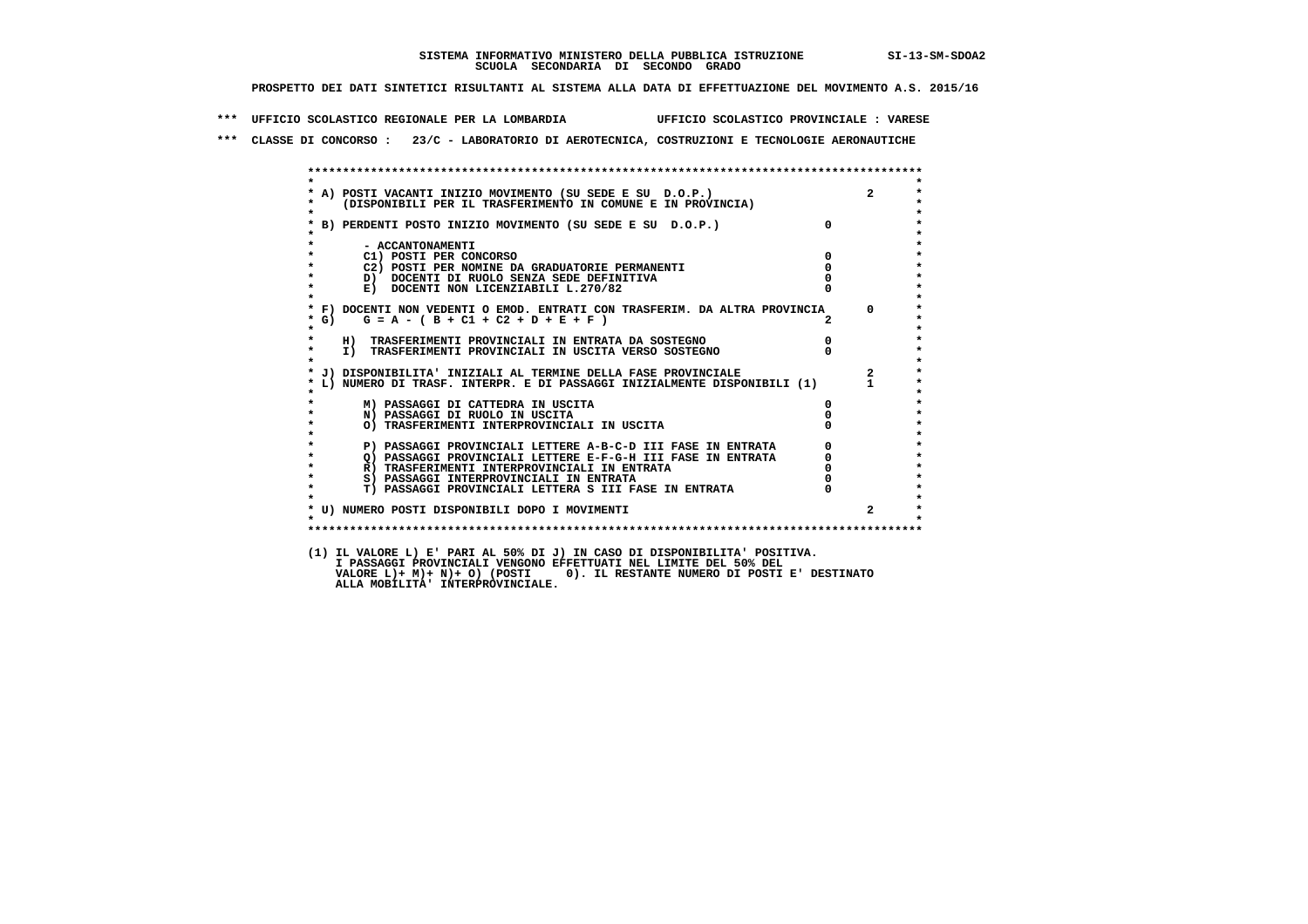**\*\*\* UFFICIO SCOLASTICO REGIONALE PER LA LOMBARDIA UFFICIO SCOLASTICO PROVINCIALE : VARESE**

 **\*\*\* CLASSE DI CONCORSO : 24/C - LABORATORIO DI CHIMICA E CHIMICA INDUSTRIALE**

 **\*\*\*\*\*\*\*\*\*\*\*\*\*\*\*\*\*\*\*\*\*\*\*\*\*\*\*\*\*\*\*\*\*\*\*\*\*\*\*\*\*\*\*\*\*\*\*\*\*\*\*\*\*\*\*\*\*\*\*\*\*\*\*\*\*\*\*\*\*\*\*\*\*\*\*\*\*\*\*\*\*\*\*\*\*\*\*\* \* \*** $\bullet$  **\* A) POSTI VACANTI INIZIO MOVIMENTO (SU SEDE E SU D.O.P.) 3 \*** $\star$  **\* (DISPONIBILI PER IL TRASFERIMENTO IN COMUNE E IN PROVINCIA) \* \* \* \* B) PERDENTI POSTO INIZIO MOVIMENTO (SU SEDE E SU D.O.P.) 8 \* \* \* \* - ACCANTONAMENTI \* \* C1) POSTI PER CONCORSO 0 \* \* C2) POSTI PER NOMINE DA GRADUATORIE PERMANENTI 0 \*D)** DOCENTI DI RUOLO SENZA SEDE DEFINITIVA  $\overline{a}$  0  $\overline{b}$  0  $\overline{c}$  0  $\overline{c}$  0  $\overline{c}$  0  $\overline{a}$  0  $\overline{c}$ **E) DOCENTI NON LICENZIABILI L.270/82 \* \* \* F) DOCENTI NON VEDENTI O EMOD. ENTRATI CON TRASFERIM. DA ALTRA PROVINCIA 0 \*** $*$  G) G = A - ( B + C1 + C2 + D + E + F )  **\* \* \* H) TRASFERIMENTI PROVINCIALI IN ENTRATA DA SOSTEGNO 0 \*The CONSTRUCTION CONSTRUCTED IN CONSTRUCTION CONSTRUES IN TRASFERIMENTI PROVINCIALI IN USCITA VERSO SOSTEGNO \* \* \* J) DISPONIBILITA' INIZIALI AL TERMINE DELLA FASE PROVINCIALE -5 \* \* L) NUMERO DI TRASF. INTERPR. E DI PASSAGGI INIZIALMENTE DISPONIBILI (1) -5 \* \* \* \* M) PASSAGGI DI CATTEDRA IN USCITA 0 \* \* N) PASSAGGI DI RUOLO IN USCITA 0 \* \* O) TRASFERIMENTI INTERPROVINCIALI IN USCITA 0 \* \* \* P) PASSAGGI PROVINCIALI LETTERE A-B-C-D III FASE IN ENTRATA** 0 <sup>0</sup> **DASSAGGI PROVINCIALI LETTERE E-F-G-H** III FASE IN ENTRATA 0 <sup>0</sup> **2) PASSAGGI PROVINCIALI LETTERE E-F-G-H III FASE IN ENTRATA 6**<br> **R**) TRASFERIMENTI INTERPROVINCIALI IN ENTRATA 6 **R)** TRASFERIMENTI INTERPROVINCIALI IN ENTRATA  $\begin{bmatrix} 0 & 0 \\ 0 & 0 \\ 0 & 0 \end{bmatrix}$  PASSAGGI INTERPROVINCIALI IN ENTRATA  $\begin{bmatrix} 0 & 0 \\ 0 & 0 \\ 0 & 0 \end{bmatrix}$  **\* S) PASSAGGI INTERPROVINCIALI IN ENTRATA 0 \*** $\ddot{\phantom{1}}$  **\* T) PASSAGGI PROVINCIALI LETTERA S III FASE IN ENTRATA 0 \* \* \* \* U) NUMERO POSTI DISPONIBILI DOPO I MOVIMENTI -5 \* \* \* \*\*\*\*\*\*\*\*\*\*\*\*\*\*\*\*\*\*\*\*\*\*\*\*\*\*\*\*\*\*\*\*\*\*\*\*\*\*\*\*\*\*\*\*\*\*\*\*\*\*\*\*\*\*\*\*\*\*\*\*\*\*\*\*\*\*\*\*\*\*\*\*\*\*\*\*\*\*\*\*\*\*\*\*\*\*\*\***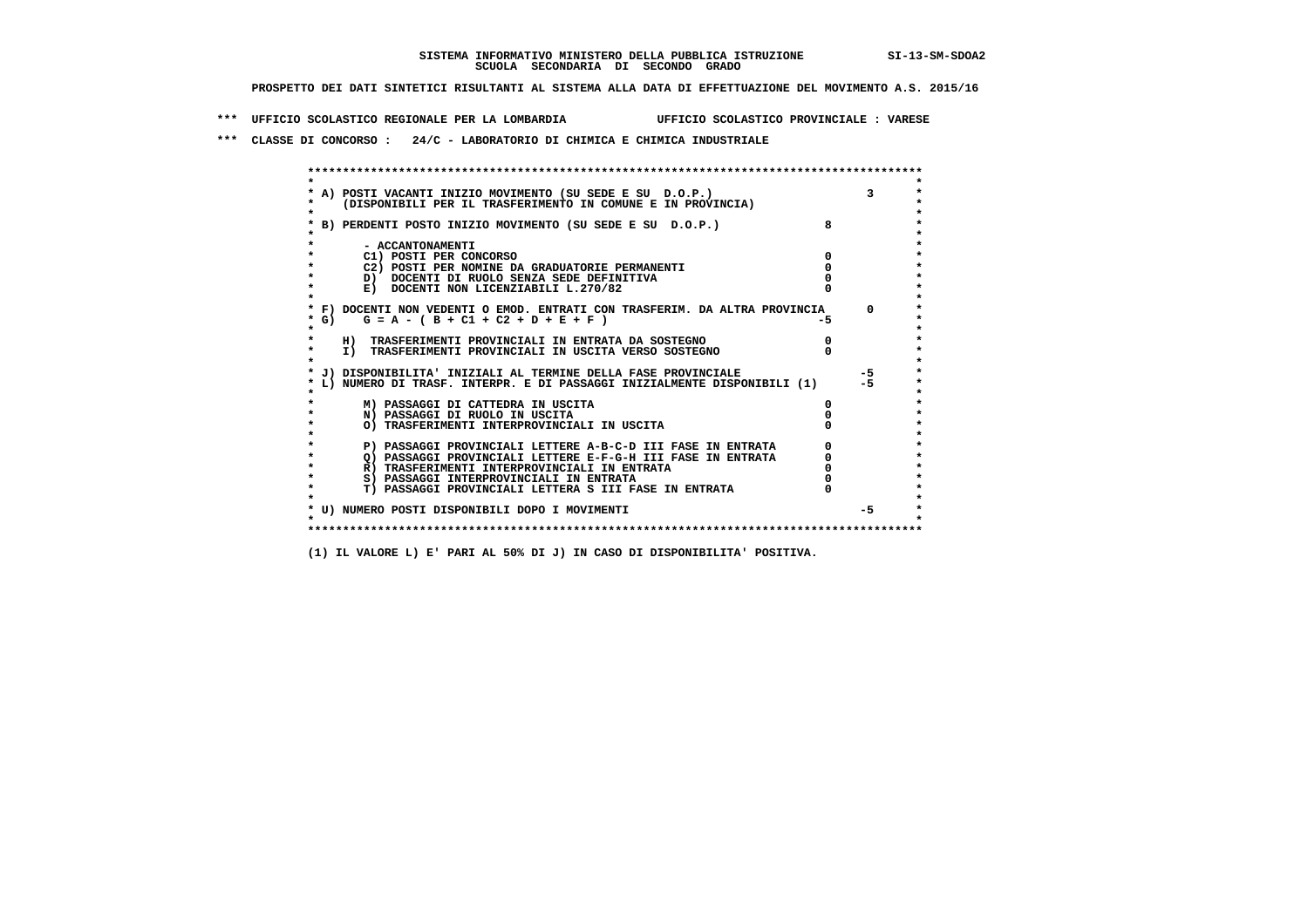**\*\*\* UFFICIO SCOLASTICO REGIONALE PER LA LOMBARDIA UFFICIO SCOLASTICO PROVINCIALE : VARESE**

 **\*\*\* CLASSE DI CONCORSO : 26/C - LABORATORIO DI ELETTRONICA**

 **\*\*\*\*\*\*\*\*\*\*\*\*\*\*\*\*\*\*\*\*\*\*\*\*\*\*\*\*\*\*\*\*\*\*\*\*\*\*\*\*\*\*\*\*\*\*\*\*\*\*\*\*\*\*\*\*\*\*\*\*\*\*\*\*\*\*\*\*\*\*\*\*\*\*\*\*\*\*\*\*\*\*\*\*\*\*\*\* \* \*** $\bullet$  **\* A) POSTI VACANTI INIZIO MOVIMENTO (SU SEDE E SU D.O.P.) 5 \*** $\star$  **\* (DISPONIBILI PER IL TRASFERIMENTO IN COMUNE E IN PROVINCIA) \* \* \* \* B) PERDENTI POSTO INIZIO MOVIMENTO (SU SEDE E SU D.O.P.) 5 \* \* \* \* - ACCANTONAMENTI \* \* C1) POSTI PER CONCORSO 0 \* \* C2) POSTI PER NOMINE DA GRADUATORIE PERMANENTI 0 \*D)** DOCENTI DI RUOLO SENZA SEDE DEFINITIVA 1<br> **E)** DOCENTI NON LICENZIABILI L. 270/82 0 **E) DOCENTI NON LICENZIABILI L.270/82 \* \* \* F) DOCENTI NON VEDENTI O EMOD. ENTRATI CON TRASFERIM. DA ALTRA PROVINCIA 0 \***  $\star$  **G)** G = A - ( B + C1 + C2 + D + E + F)  **\* \* \* H) TRASFERIMENTI PROVINCIALI IN ENTRATA DA SOSTEGNO 0 \* \* I) TRASFERIMENTI PROVINCIALI IN USCITA VERSO SOSTEGNO 0 \* \* \* \* J) DISPONIBILITA' INIZIALI AL TERMINE DELLA FASE PROVINCIALE -1 \* \* L) NUMERO DI TRASF. INTERPR. E DI PASSAGGI INIZIALMENTE DISPONIBILI (1) -1 \* \* \* \* M) PASSAGGI DI CATTEDRA IN USCITA 0 \* \* N) PASSAGGI DI RUOLO IN USCITA 0 \* \* O) TRASFERIMENTI INTERPROVINCIALI IN USCITA 0 \* \* \* P) PASSAGGI PROVINCIALI LETTERE A-B-C-D III FASE IN ENTRATA** 0 <sup>0</sup> **DASSAGGI PROVINCIALI LETTERE E-F-G-H** III FASE IN ENTRATA 0 <sup>0</sup> **2) PASSAGGI PROVINCIALI LETTERE E-F-G-H III FASE IN ENTRATA 6 0 R**) TRASFERIMENTI INTERPROVINCIALI IN ENTRATA 6 **0 R)** TRASFERIMENTI INTERPROVINCIALI IN ENTRATA  $\begin{bmatrix} 0 & 0 \\ 0 & 0 \\ 0 & 0 \end{bmatrix}$  PASSAGGI INTERPROVINCIALI IN ENTRATA  $\begin{bmatrix} 0 & 0 \\ 0 & 0 \\ 0 & 0 \end{bmatrix}$  **\* S) PASSAGGI INTERPROVINCIALI IN ENTRATA 0 \*** $\ddot{\phantom{1}}$  **\* T) PASSAGGI PROVINCIALI LETTERA S III FASE IN ENTRATA 0 \*** $\star$  **\* \* \* U) NUMERO POSTI DISPONIBILI DOPO I MOVIMENTI -1 \* \* \* \*\*\*\*\*\*\*\*\*\*\*\*\*\*\*\*\*\*\*\*\*\*\*\*\*\*\*\*\*\*\*\*\*\*\*\*\*\*\*\*\*\*\*\*\*\*\*\*\*\*\*\*\*\*\*\*\*\*\*\*\*\*\*\*\*\*\*\*\*\*\*\*\*\*\*\*\*\*\*\*\*\*\*\*\*\*\*\***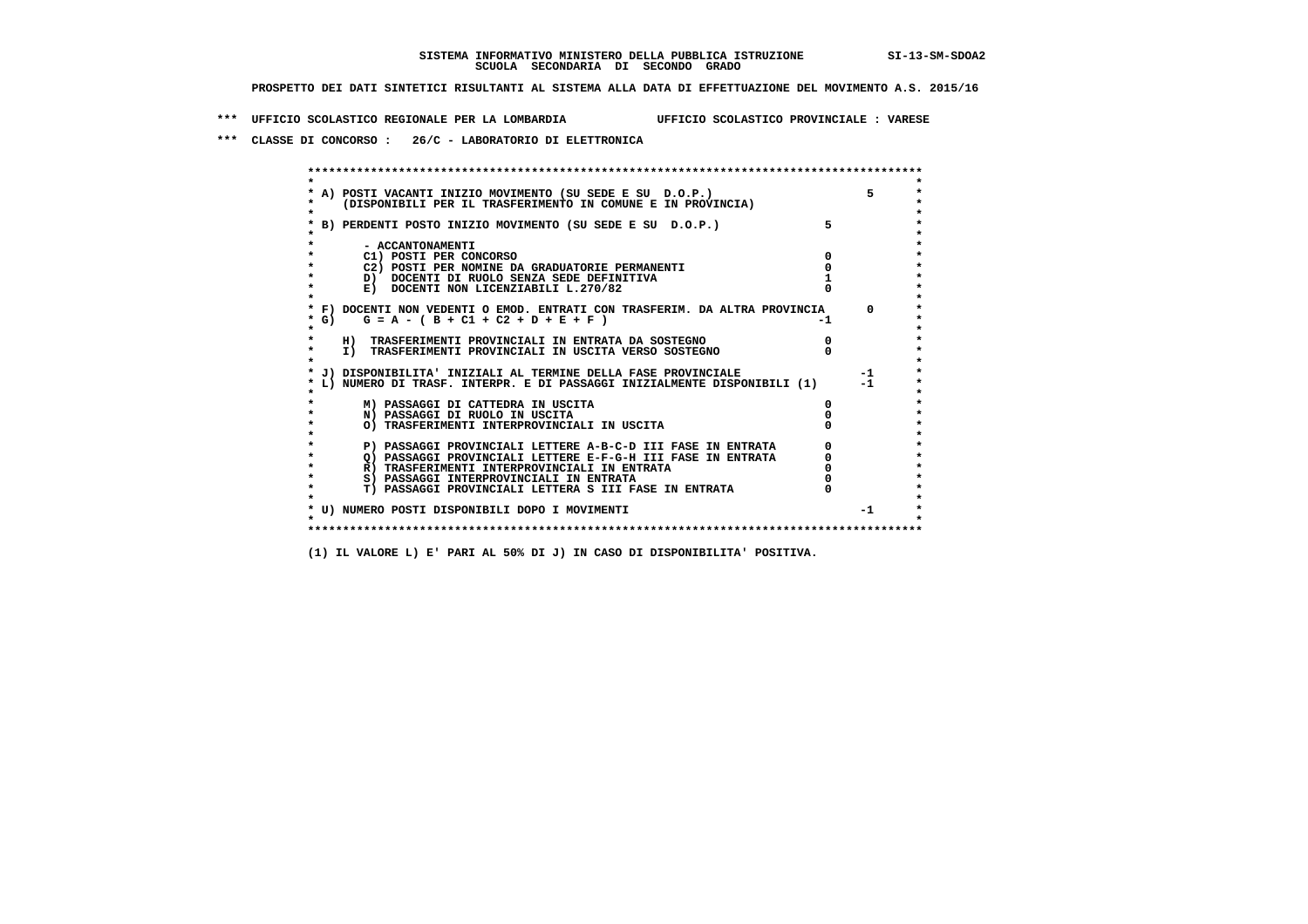**\*\*\* UFFICIO SCOLASTICO REGIONALE PER LA LOMBARDIA UFFICIO SCOLASTICO PROVINCIALE : VARESE**

 **\*\*\* CLASSE DI CONCORSO : 27/C - LABORATORIO DI ELETTROTECNICA**

| A) POSTI VACANTI INIZIO MOVIMENTO (SU SEDE E SU D.O.P.)                                                                    |    |          |
|----------------------------------------------------------------------------------------------------------------------------|----|----------|
| (DISPONIBILI PER IL TRASFERIMENTO IN COMUNE E IN PROVINCIA)                                                                |    |          |
|                                                                                                                            |    |          |
| B) PERDENTI POSTO INIZIO MOVIMENTO (SU SEDE E SU D.O.P.)                                                                   |    |          |
|                                                                                                                            |    |          |
| - ACCANTONAMENTI                                                                                                           |    |          |
| C1) POSTI PER CONCORSO<br>C2) POSTI PER NOMINE DA GRADUATORIE PERMANENTI                                                   |    |          |
| D) DOCENTI DI RUOLO SENZA SEDE DEFINITIVA                                                                                  |    |          |
| E) DOCENTI NON LICENZIABILI L.270/82                                                                                       |    |          |
|                                                                                                                            |    |          |
| * F) DOCENTI NON VEDENTI O EMOD. ENTRATI CON TRASFERIM. DA ALTRA PROVINCIA                                                 |    | $\Omega$ |
| G) $G = A - (B + C1 + C2 + D + E + F)$                                                                                     | -1 |          |
|                                                                                                                            |    |          |
| H) TRASFERIMENTI PROVINCIALI IN ENTRATA DA SOSTEGNO                                                                        |    |          |
| I) TRASFERIMENTI PROVINCIALI IN USCITA VERSO SOSTEGNO                                                                      |    |          |
| J) DISPONIBILITA' INIZIALI AL TERMINE DELLA FASE PROVINCIALE                                                               |    | $-1$     |
| L) NUMERO DI TRASF. INTERPR. E DI PASSAGGI INIZIALMENTE DISPONIBILI (1)                                                    |    | $-1$     |
|                                                                                                                            |    |          |
| M) PASSAGGI DI CATTEDRA IN USCITA                                                                                          |    |          |
| N) PASSAGGI DI RUOLO IN USCITA                                                                                             |    |          |
| O) TRASFERIMENTI INTERPROVINCIALI IN USCITA                                                                                |    |          |
|                                                                                                                            |    |          |
| P) PASSAGGI PROVINCIALI LETTERE A-B-C-D III FASE IN ENTRATA<br>O) PASSAGGI PROVINCIALI LETTERE E-F-G-H III FASE IN ENTRATA |    |          |
| R) TRASFERIMENTI INTERPROVINCIALI IN ENTRATA                                                                               |    |          |
| S) PASSAGGI INTERPROVINCIALI IN ENTRATA                                                                                    |    |          |
| T) PASSAGGI PROVINCIALI LETTERA S III FASE IN ENTRATA                                                                      |    |          |
|                                                                                                                            |    |          |
| * U) NUMERO POSTI DISPONIBILI DOPO I MOVIMENTI                                                                             |    | $-1$     |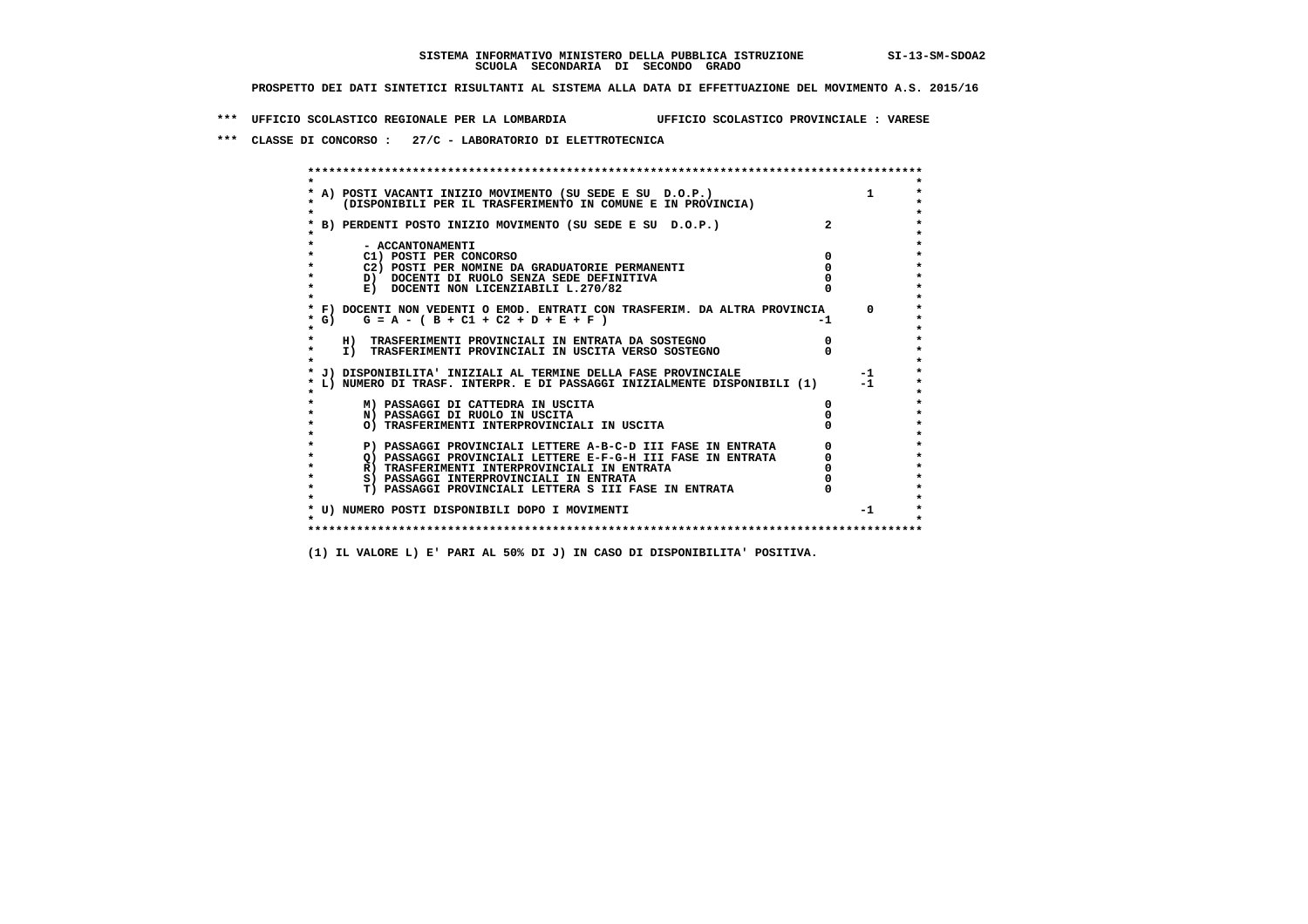**\*\*\* UFFICIO SCOLASTICO REGIONALE PER LA LOMBARDIA UFFICIO SCOLASTICO PROVINCIALE : VARESE**

 **\*\*\* CLASSE DI CONCORSO : 29/C - LABORATORIO DI FISICA E FISICA APPLICATA**

|         | * A) POSTI VACANTI INIZIO MOVIMENTO (SU SEDE E SU D.O.P.)                  |          |
|---------|----------------------------------------------------------------------------|----------|
|         | (DISPONIBILI PER IL TRASFERIMENTO IN COMUNE E IN PROVINCIA)                |          |
|         |                                                                            |          |
|         | B) PERDENTI POSTO INIZIO MOVIMENTO (SU SEDE E SU D.O.P.)                   |          |
|         |                                                                            |          |
|         | - ACCANTONAMENTI                                                           |          |
|         | C1) POSTI PER CONCORSO                                                     |          |
|         | C2) POSTI PER NOMINE DA GRADUATORIE PERMANENTI                             |          |
|         | D) DOCENTI DI RUOLO SENZA SEDE DEFINITIVA                                  |          |
|         | E) DOCENTI NON LICENZIABILI L.270/82                                       |          |
|         |                                                                            |          |
|         | * F) DOCENTI NON VEDENTI O EMOD. ENTRATI CON TRASFERIM. DA ALTRA PROVINCIA | $\Omega$ |
| $*$ G)  | $G = A - (B + C1 + C2 + D + E + F)$                                        |          |
| $\star$ |                                                                            |          |
|         | H) TRASFERIMENTI PROVINCIALI IN ENTRATA DA SOSTEGNO                        |          |
| $\star$ | I) TRASFERIMENTI PROVINCIALI IN USCITA VERSO SOSTEGNO                      |          |
|         |                                                                            |          |
|         | * J) DISPONIBILITA' INIZIALI AL TERMINE DELLA FASE PROVINCIALE             |          |
|         | L) NUMERO DI TRASF. INTERPR. E DI PASSAGGI INIZIALMENTE DISPONIBILI (1)    |          |
|         |                                                                            |          |
|         | M) PASSAGGI DI CATTEDRA IN USCITA                                          |          |
|         | N) PASSAGGI DI RUOLO IN USCITA                                             |          |
|         | O) TRASFERIMENTI INTERPROVINCIALI IN USCITA                                |          |
|         |                                                                            |          |
| $\star$ | P) PASSAGGI PROVINCIALI LETTERE A-B-C-D III FASE IN ENTRATA                |          |
|         | O) PASSAGGI PROVINCIALI LETTERE E-F-G-H III FASE IN ENTRATA                |          |
| $\star$ | R) TRASFERIMENTI INTERPROVINCIALI IN ENTRATA                               |          |
| $\star$ | S) PASSAGGI INTERPROVINCIALI IN ENTRATA                                    |          |
|         | T) PASSAGGI PROVINCIALI LETTERA S III FASE IN ENTRATA                      |          |
|         |                                                                            |          |
|         | * U) NUMERO POSTI DISPONIBILI DOPO I MOVIMENTI                             |          |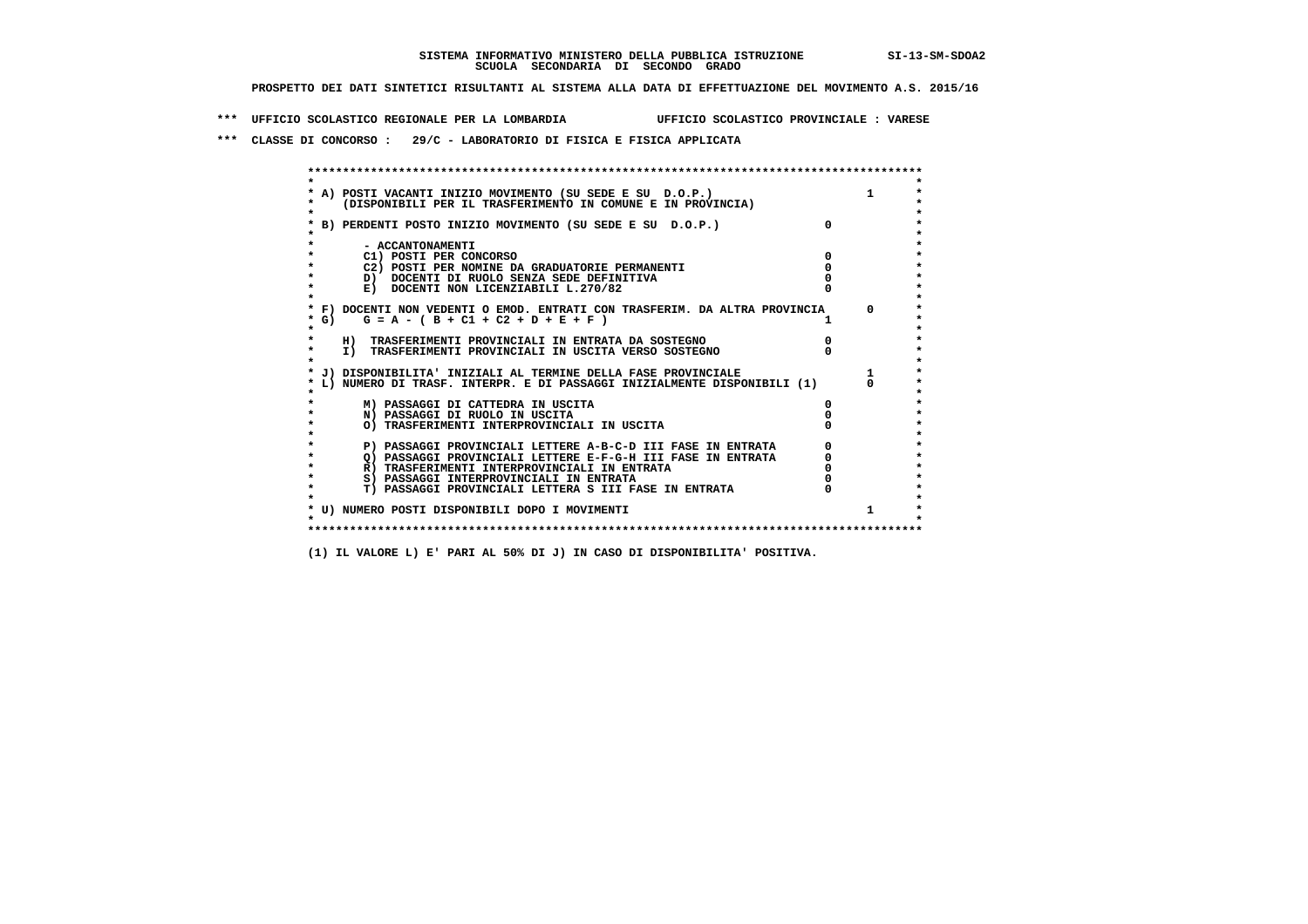**\*\*\* UFFICIO SCOLASTICO REGIONALE PER LA LOMBARDIA UFFICIO SCOLASTICO PROVINCIALE : VARESE**

 **\*\*\* CLASSE DI CONCORSO : 30/C - LABORATORIO DI INFORMATICA GESTIONALE**

|         | A) POSTI VACANTI INIZIO MOVIMENTO (SU SEDE E SU D.O.P.)                    | $\Omega$   |
|---------|----------------------------------------------------------------------------|------------|
|         | (DISPONIBILI PER IL TRASFERIMENTO IN COMUNE E IN PROVINCIA)                |            |
|         |                                                                            |            |
|         | B) PERDENTI POSTO INIZIO MOVIMENTO (SU SEDE E SU D.O.P.)                   |            |
|         |                                                                            |            |
|         | - ACCANTONAMENTI                                                           |            |
|         | C1) POSTI PER CONCORSO                                                     |            |
|         | C2) POSTI PER NOMINE DA GRADUATORIE PERMANENTI                             |            |
|         | D) DOCENTI DI RUOLO SENZA SEDE DEFINITIVA                                  |            |
|         | E) DOCENTI NON LICENZIABILI L.270/82                                       |            |
|         |                                                                            |            |
|         | * F) DOCENTI NON VEDENTI O EMOD. ENTRATI CON TRASFERIM. DA ALTRA PROVINCIA | $^{\circ}$ |
|         | * G) $G = A - (B + C1 + C2 + D + E + F)$                                   |            |
| $\star$ |                                                                            |            |
|         | H) TRASFERIMENTI PROVINCIALI IN ENTRATA DA SOSTEGNO                        |            |
|         | I) TRASFERIMENTI PROVINCIALI IN USCITA VERSO SOSTEGNO                      |            |
|         | * J) DISPONIBILITA' INIZIALI AL TERMINE DELLA FASE PROVINCIALE             | $-4$       |
|         | L) NUMERO DI TRASF. INTERPR. E DI PASSAGGI INIZIALMENTE DISPONIBILI (1)    | $-4$       |
|         |                                                                            |            |
|         | M) PASSAGGI DI CATTEDRA IN USCITA                                          |            |
|         | N) PASSAGGI DI RUOLO IN USCITA                                             |            |
|         | O) TRASFERIMENTI INTERPROVINCIALI IN USCITA                                |            |
|         |                                                                            |            |
|         | P) PASSAGGI PROVINCIALI LETTERE A-B-C-D III FASE IN ENTRATA                |            |
|         | O) PASSAGGI PROVINCIALI LETTERE E-F-G-H III FASE IN ENTRATA                |            |
|         | R) TRASFERIMENTI INTERPROVINCIALI IN ENTRATA                               |            |
|         | S) PASSAGGI INTERPROVINCIALI IN ENTRATA                                    |            |
|         | T) PASSAGGI PROVINCIALI LETTERA S III FASE IN ENTRATA                      |            |
|         |                                                                            | $-2$       |
|         | * U) NUMERO POSTI DISPONIBILI DOPO I MOVIMENTI                             |            |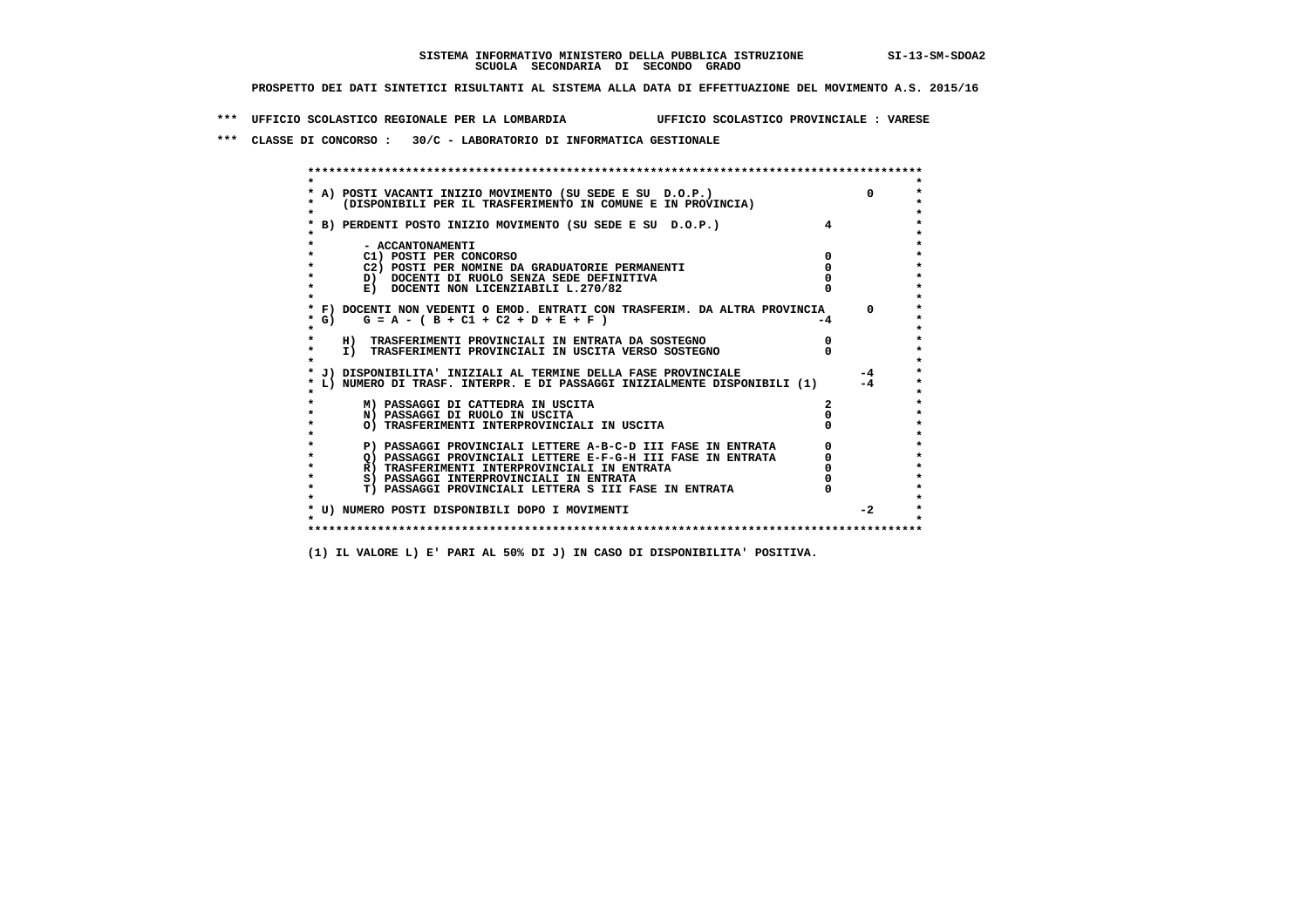**\*\*\* UFFICIO SCOLASTICO REGIONALE PER LA LOMBARDIA UFFICIO SCOLASTICO PROVINCIALE : VARESE**

 **\*\*\* CLASSE DI CONCORSO : 31/C - LABORATORIO DI INFORMATICA INDUSTRIALE**

| $\star$ |                                                                                                                                                                                           |                                  |             |
|---------|-------------------------------------------------------------------------------------------------------------------------------------------------------------------------------------------|----------------------------------|-------------|
|         |                                                                                                                                                                                           |                                  | $5^{\circ}$ |
|         | * A) POSTI VACANTI INIZIO MOVIMENTO (SU SEDE E SU D.O.P.)<br>* (DISPONIBILI PER IL TRASFERIMENTO IN COMUNE E IN PROVINCIA)                                                                |                                  |             |
| $\star$ | * B) PERDENTI POSTO INIZIO MOVIMENTO (SU SEDE E SU D.O.P.)                                                                                                                                | $\mathbf{0}$                     |             |
|         |                                                                                                                                                                                           |                                  |             |
| $\star$ | - ACCANTONAMENTI                                                                                                                                                                          |                                  |             |
| $\star$ | C1) POSTI PER CONCORSO                                                                                                                                                                    | $\mathbf 0$                      |             |
| $\star$ | C2) POSTI PER NOMINE DA GRADUATORIE PERMANENTI                                                                                                                                            | $\mathbf 0$                      |             |
| $\star$ | D) DOCENTI DI RUOLO SENZA SEDE DEFINITIVA                                                                                                                                                 |                                  |             |
| $\star$ | E) DOCENTI NON LICENZIABILI L.270/82                                                                                                                                                      |                                  |             |
| $\star$ |                                                                                                                                                                                           |                                  |             |
| * G)    | * F) DOCENTI NON VEDENTI O EMOD. ENTRATI CON TRASFERIM. DA ALTRA PROVINCIA 0<br>$G = A - (B + C1 + C2 + D + E + F)$                                                                       |                                  |             |
| $\star$ |                                                                                                                                                                                           |                                  |             |
| $\star$ | H) TRASFERIMENTI PROVINCIALI IN ENTRATA DA SOSTEGNO                                                                                                                                       |                                  |             |
| $\star$ | I) TRASFERIMENTI PROVINCIALI IN USCITA VERSO SOSTEGNO                                                                                                                                     | $\begin{matrix}0\\0\end{matrix}$ |             |
| $\star$ |                                                                                                                                                                                           |                                  |             |
|         | * J) DISPONIBILITA' INIZIALI AL TERMINE DELLA FASE PROVINCIALE                                                                                                                            |                                  | $5^{\circ}$ |
|         | L) NUMERO DI TRASF. INTERPR. E DI PASSAGGI INIZIALMENTE DISPONIBILI (1) 2                                                                                                                 |                                  |             |
|         | M) PASSAGGI DI CATTEDRA IN USCITA                                                                                                                                                         | 0                                |             |
| $\star$ | N) PASSAGGI DI RUOLO IN USCITA                                                                                                                                                            |                                  |             |
| $\star$ | O) TRASFERIMENTI INTERPROVINCIALI IN USCITA                                                                                                                                               |                                  |             |
| $\star$ |                                                                                                                                                                                           |                                  |             |
| $\star$ | P) PASSAGGI PROVINCIALI LETTERE A-B-C-D III FASE IN ENTRATA<br>Q) PASSAGGI PROVINCIALI LETTERE E-F-G-H III FASE IN ENTRATA<br>Q) PASSAGGI PROVINCIALI LETTERE E-F-G-H III FASE IN ENTRATA |                                  |             |
| $\star$ |                                                                                                                                                                                           |                                  |             |
| $\star$ | R) TRASFERIMENTI INTERPROVINCIALI IN ENTRATA                                                                                                                                              |                                  |             |
| $\star$ | S) PASSAGGI INTERPROVINCIALI IN ENTRATA                                                                                                                                                   |                                  |             |
| $\star$ | T) PASSAGGI PROVINCIALI LETTERA S III FASE IN ENTRATA                                                                                                                                     |                                  |             |
|         | * U) NUMERO POSTI DISPONIBILI DOPO I MOVIMENTI                                                                                                                                            |                                  |             |
| $\cdot$ |                                                                                                                                                                                           |                                  |             |
|         |                                                                                                                                                                                           |                                  |             |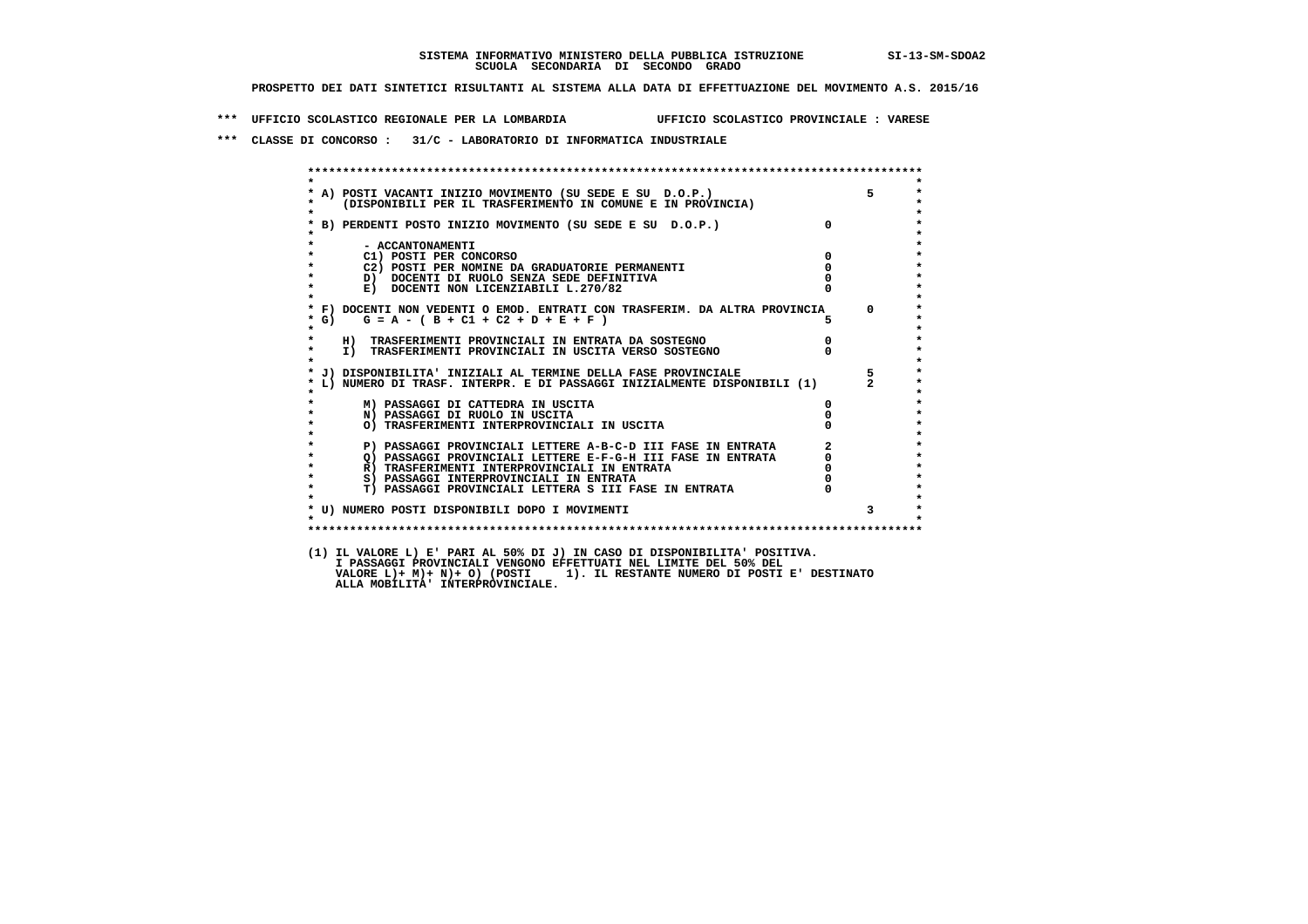**\*\*\* UFFICIO SCOLASTICO REGIONALE PER LA LOMBARDIA UFFICIO SCOLASTICO PROVINCIALE : VARESE**

 **\*\*\* CLASSE DI CONCORSO : 32/C - LABORATORIO MECCANICO-TECNOLOGICO**

|                   | * A) POSTI VACANTI INIZIO MOVIMENTO (SU SEDE E SU D.O.P.)<br>* (DISPONIBILI PER IL TRASFERIMENTO IN COMUNE E IN PROVINCIA)<br>* B) PERDENTI POSTO INIZIO MOVIMENTO (SU SEDE E SU D.O.P.) 2                                      |                                                 | $5^{\circ}$             |
|-------------------|---------------------------------------------------------------------------------------------------------------------------------------------------------------------------------------------------------------------------------|-------------------------------------------------|-------------------------|
|                   |                                                                                                                                                                                                                                 |                                                 |                         |
|                   |                                                                                                                                                                                                                                 |                                                 |                         |
|                   | - ACCANTONAMENTI                                                                                                                                                                                                                |                                                 |                         |
|                   | $\overline{\mathbf{0}}$<br>C1) POSTI PER CONCORSO                                                                                                                                                                               |                                                 |                         |
|                   | C2) POSTI PER NOMINE DA GRADUATORIE PERMANENTI                                                                                                                                                                                  | $\overline{0}$                                  |                         |
|                   | D) DOCENTI DI RUOLO SENZA SEDE DEFINITIVA                                                                                                                                                                                       |                                                 |                         |
| $\star$           | E) DOCENTI NON LICENZIABILI L.270/82                                                                                                                                                                                            |                                                 |                         |
|                   | * F) DOCENTI NON VEDENTI O EMOD. ENTRATI CON TRASFERIM. DA ALTRA PROVINCIA 0                                                                                                                                                    |                                                 |                         |
| $*$ G)<br>$\star$ | $G = A - (B + C1 + C2 + D + E + F)$                                                                                                                                                                                             |                                                 |                         |
|                   | H) TRASFERIMENTI PROVINCIALI IN ENTRATA DA SOSTEGNO                                                                                                                                                                             | $\begin{matrix}0\\0\end{matrix}$                |                         |
| $\star$           | I) TRASFERIMENTI PROVINCIALI IN USCITA VERSO SOSTEGNO                                                                                                                                                                           |                                                 |                         |
|                   | * J) DISPONIBILITA' INIZIALI AL TERMINE DELLA FASE PROVINCIALE                                                                                                                                                                  |                                                 | $\overline{\mathbf{3}}$ |
|                   | L) NUMERO DI TRASF. INTERPR. E DI PASSAGGI INIZIALMENTE DISPONIBILI (1) 1                                                                                                                                                       |                                                 |                         |
|                   | M) PASSAGGI DI CATTEDRA IN USCITA                                                                                                                                                                                               |                                                 |                         |
| $\star$           | N) PASSAGGI DI RUOLO IN USCITA                                                                                                                                                                                                  |                                                 |                         |
|                   | O) TRASFERIMENTI INTERPROVINCIALI IN USCITA                                                                                                                                                                                     |                                                 |                         |
|                   | <b>P) PASSAGGI PROVINCIALI LETTERE A-B-C-D III FASE IN ENTRATA<br/>Q) PASSAGGI PROVINCIALI LETTERE E-F-G-H III FASE IN ENTRATA<br/>R) TRASFERIMENTI INTERPROVINCIALI IN ENTRATA<br/>S) PASSAGGI INTERPROVINCIALI IN ENTRATA</b> | $\begin{array}{c} 0 \\ 0 \\ 0 \\ 0 \end{array}$ |                         |
| $\bullet$         |                                                                                                                                                                                                                                 |                                                 |                         |
| $\star$           |                                                                                                                                                                                                                                 |                                                 |                         |
| $\mathbf{r}$      | S) PASSAGGI INTERPROVINCIALI IN ENTRATA                                                                                                                                                                                         |                                                 |                         |
| $\star$           | T) PASSAGGI PROVINCIALI LETTERA S III FASE IN ENTRATA                                                                                                                                                                           |                                                 |                         |
|                   | * U) NUMERO POSTI DISPONIBILI DOPO I MOVIMENTI                                                                                                                                                                                  |                                                 |                         |
| $\bullet$         |                                                                                                                                                                                                                                 |                                                 |                         |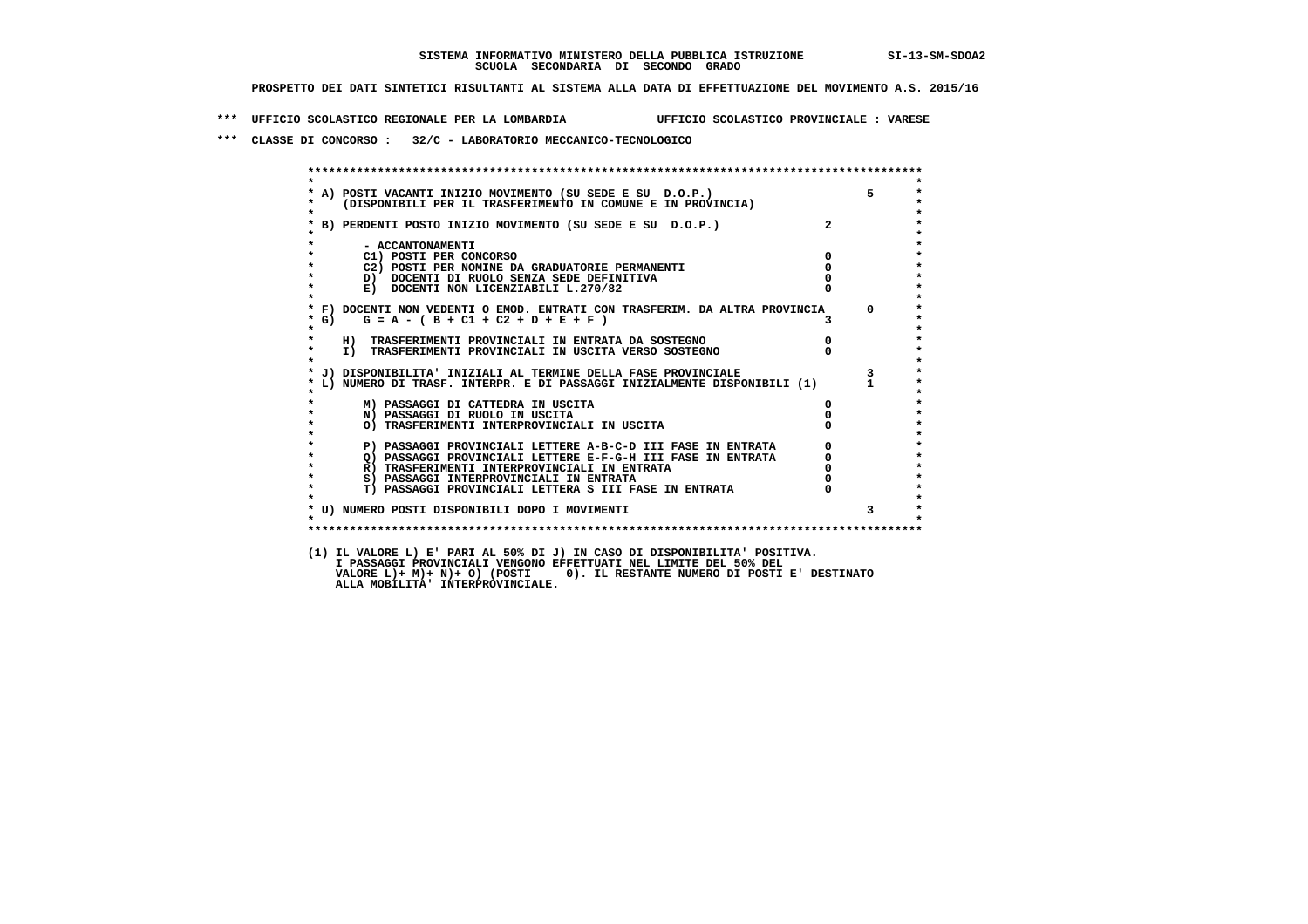**\*\*\* UFFICIO SCOLASTICO REGIONALE PER LA LOMBARDIA UFFICIO SCOLASTICO PROVINCIALE : VARESE**

 **\*\*\* CLASSE DI CONCORSO : 35/C - LABORATORIO DI TECNICA MICROBIOLOGICA**

| A) POSTI VACANTI INIZIO MOVIMENTO (SU SEDE E SU D.O.P.)                    |    | $\Omega$ |
|----------------------------------------------------------------------------|----|----------|
| (DISPONIBILI PER IL TRASFERIMENTO IN COMUNE E IN PROVINCIA)                |    |          |
| B) PERDENTI POSTO INIZIO MOVIMENTO (SU SEDE E SU D.O.P.)                   |    |          |
|                                                                            |    |          |
| - ACCANTONAMENTI                                                           |    |          |
| C1) POSTI PER CONCORSO                                                     |    |          |
| C2) POSTI PER NOMINE DA GRADUATORIE PERMANENTI                             |    |          |
| D) DOCENTI DI RUOLO SENZA SEDE DEFINITIVA                                  |    |          |
| E) DOCENTI NON LICENZIABILI L.270/82                                       |    |          |
|                                                                            |    |          |
| * F) DOCENTI NON VEDENTI O EMOD. ENTRATI CON TRASFERIM. DA ALTRA PROVINCIA |    | $\Omega$ |
| G) $G = A - (B + C1 + C2 + D + E + F)$                                     | -1 |          |
|                                                                            |    |          |
| H) TRASFERIMENTI PROVINCIALI IN ENTRATA DA SOSTEGNO                        |    |          |
| I) TRASFERIMENTI PROVINCIALI IN USCITA VERSO SOSTEGNO                      |    |          |
|                                                                            |    |          |
| J) DISPONIBILITA' INIZIALI AL TERMINE DELLA FASE PROVINCIALE               |    | $-1$     |
| L) NUMERO DI TRASF. INTERPR. E DI PASSAGGI INIZIALMENTE DISPONIBILI (1)    |    | $-1$     |
|                                                                            |    |          |
| M) PASSAGGI DI CATTEDRA IN USCITA                                          |    |          |
| N) PASSAGGI DI RUOLO IN USCITA                                             |    |          |
| O) TRASFERIMENTI INTERPROVINCIALI IN USCITA                                |    |          |
|                                                                            |    |          |
| P) PASSAGGI PROVINCIALI LETTERE A-B-C-D III FASE IN ENTRATA                |    |          |
| O) PASSAGGI PROVINCIALI LETTERE E-F-G-H III FASE IN ENTRATA                |    |          |
| R) TRASFERIMENTI INTERPROVINCIALI IN ENTRATA                               |    |          |
| S) PASSAGGI INTERPROVINCIALI IN ENTRATA                                    |    |          |
| T) PASSAGGI PROVINCIALI LETTERA S III FASE IN ENTRATA                      |    |          |
|                                                                            |    |          |
| * U) NUMERO POSTI DISPONIBILI DOPO I MOVIMENTI                             |    | $-1$     |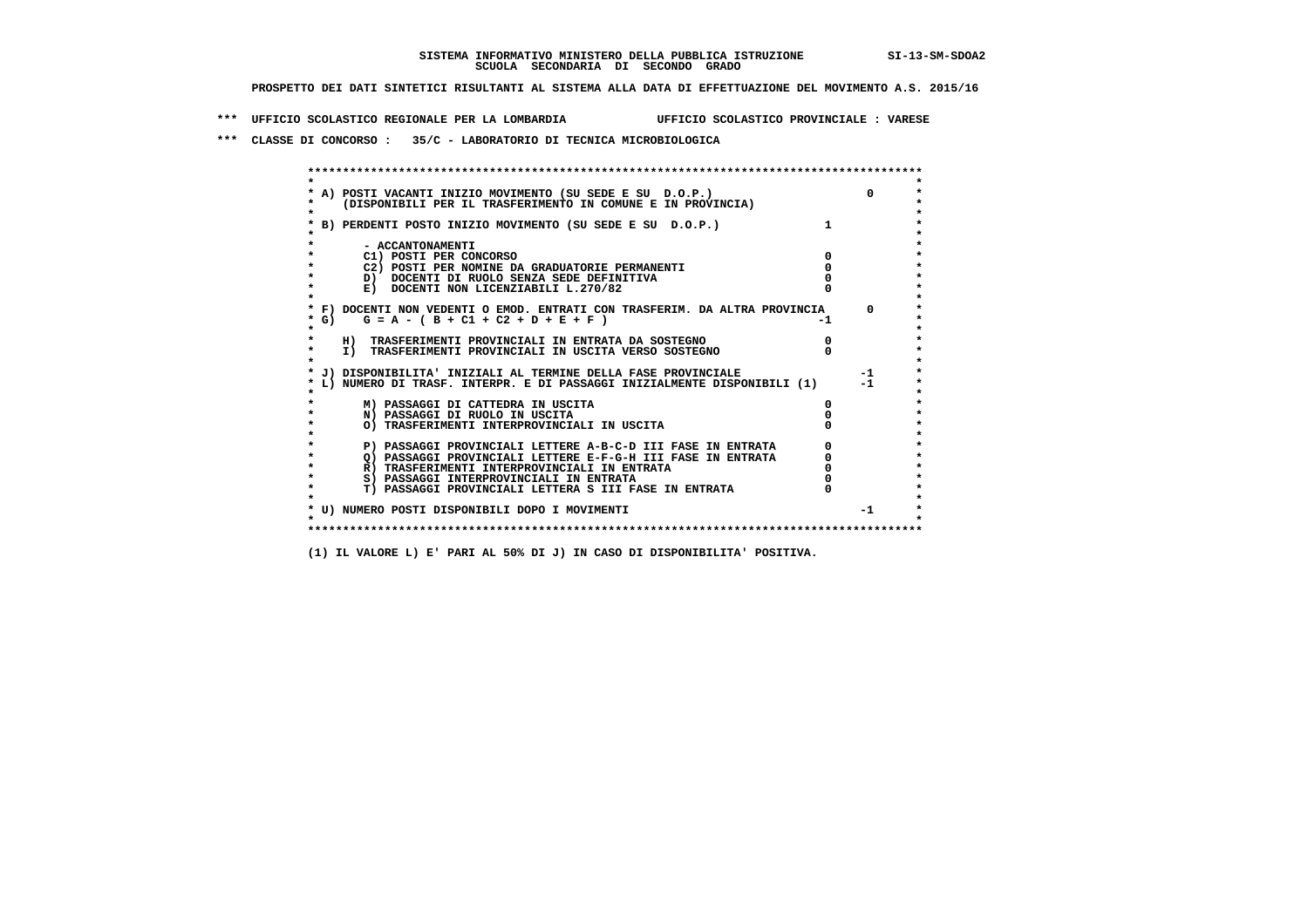**\*\*\* UFFICIO SCOLASTICO REGIONALE PER LA LOMBARDIA UFFICIO SCOLASTICO PROVINCIALE : VARESE**

 **\*\*\* CLASSE DI CONCORSO : 43/C - LABORATORIO TECNOLOGICO PER L'EDILIZIA ED ESERCITAZIONI DI TOPOGRAFIA**

| $\star$            |                                                                                                                            |                                  |                |
|--------------------|----------------------------------------------------------------------------------------------------------------------------|----------------------------------|----------------|
|                    |                                                                                                                            |                                  |                |
| $\star$            | * A) POSTI VACANTI INIZIO MOVIMENTO (SU SEDE E SU D.O.P.)<br>* (DISPONIBILI PER IL TRASFERIMENTO IN COMUNE E IN PROVINCIA) |                                  |                |
|                    | * B) PERDENTI POSTO INIZIO MOVIMENTO (SU SEDE E SU D.O.P.)                                                                 | $\Omega$                         |                |
|                    |                                                                                                                            |                                  |                |
|                    | - ACCANTONAMENTI                                                                                                           |                                  |                |
| $\star$            | $\overline{\mathbf{0}}$<br>C1) POSTI PER CONCORSO                                                                          |                                  |                |
| $\star$            | C2) POSTI PER NOMINE DA GRADUATORIE PERMANENTI                                                                             | $\Omega$                         |                |
| $\star$            | D) DOCENTI DI RUOLO SENZA SEDE DEFINITIVA                                                                                  |                                  |                |
| $\star$<br>$\star$ | E) DOCENTI NON LICENZIABILI L.270/82                                                                                       |                                  |                |
|                    | * F) DOCENTI NON VEDENTI O EMOD. ENTRATI CON TRASFERIM. DA ALTRA PROVINCIA 0                                               |                                  |                |
| $*$ G)             | $G = A - (B + C1 + C2 + D + E + F)$                                                                                        | 9                                |                |
| $\star$            |                                                                                                                            |                                  |                |
| $\star$            | H) TRASFERIMENTI PROVINCIALI IN ENTRATA DA SOSTEGNO                                                                        | $\begin{matrix}0\\0\end{matrix}$ |                |
| $\star$            | I) TRASFERIMENTI PROVINCIALI IN USCITA VERSO SOSTEGNO                                                                      |                                  |                |
|                    |                                                                                                                            |                                  |                |
|                    | * J) DISPONIBILITA' INIZIALI AL TERMINE DELLA FASE PROVINCIALE                                                             |                                  | $\overline{9}$ |
|                    | * L) NUMERO DI TRASF. INTERPR. E DI PASSAGGI INIZIALMENTE DISPONIBILI (1) 4                                                |                                  |                |
|                    | M) PASSAGGI DI CATTEDRA IN USCITA                                                                                          | 0                                |                |
| $\star$            | N) PASSAGGI DI RUOLO IN USCITA                                                                                             |                                  |                |
| $\star$            | O) TRASFERIMENTI INTERPROVINCIALI IN USCITA                                                                                |                                  |                |
| $\star$            |                                                                                                                            |                                  |                |
| $\star$            | P) PASSAGGI PROVINCIALI LETTERE A-B-C-D III FASE IN ENTRATA                                                                | $\overline{0}$                   |                |
| $\star$<br>$\star$ | Q) PASSAGGI PROVINCIALI LETTERE E-F-G-H III FASE IN ENTRATA                                                                |                                  |                |
| $\star$            | R) TRASFERIMENTI INTERPROVINCIALI IN ENTRATA<br>S) PASSAGGI INTERPROVINCIALI IN ENTRATA                                    |                                  |                |
| $\star$            | <b>T) PASSAGGI PROVINCIALI LETTERA S III FASE IN ENTRATA</b>                                                               |                                  |                |
|                    |                                                                                                                            |                                  |                |
|                    | * U) NUMERO POSTI DISPONIBILI DOPO I MOVIMENTI                                                                             |                                  | 9              |
|                    |                                                                                                                            |                                  |                |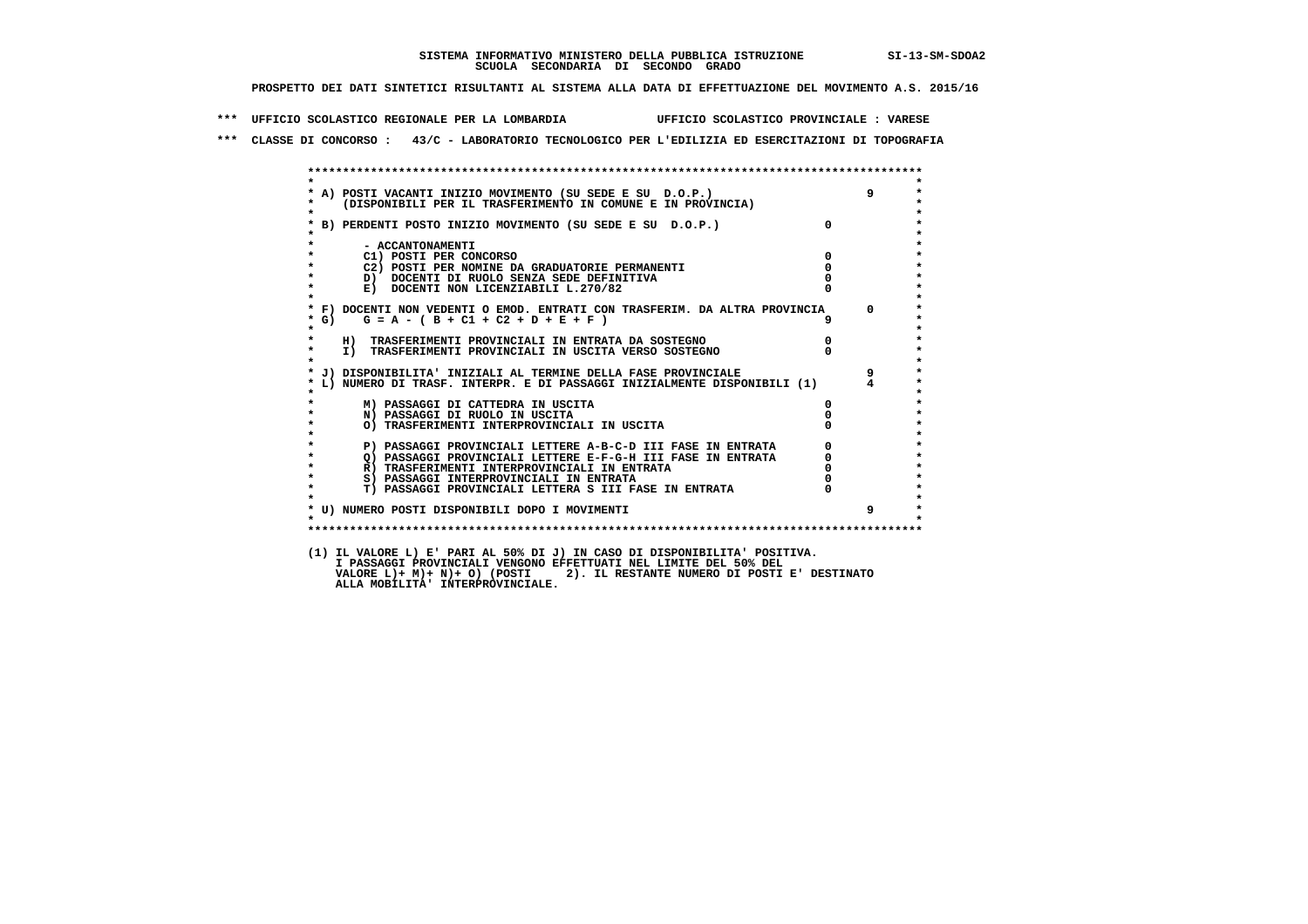**\*\*\* UFFICIO SCOLASTICO REGIONALE PER LA LOMBARDIA UFFICIO SCOLASTICO PROVINCIALE : VARESE**

 **\*\*\* CLASSE DI CONCORSO : 45/C - METODOLOGIE OPERATIVE NEI SERVIZI SOCIALI**

|         | * A) POSTI VACANTI INIZIO MOVIMENTO (SU SEDE E SU D.O.P.)                  |          |
|---------|----------------------------------------------------------------------------|----------|
|         | (DISPONIBILI PER IL TRASFERIMENTO IN COMUNE E IN PROVINCIA)                |          |
|         |                                                                            |          |
|         | B) PERDENTI POSTO INIZIO MOVIMENTO (SU SEDE E SU D.O.P.)                   |          |
|         |                                                                            |          |
|         | - ACCANTONAMENTI                                                           |          |
|         | C1) POSTI PER CONCORSO                                                     |          |
|         | C2) POSTI PER NOMINE DA GRADUATORIE PERMANENTI                             |          |
|         | D) DOCENTI DI RUOLO SENZA SEDE DEFINITIVA                                  |          |
|         | E) DOCENTI NON LICENZIABILI L.270/82                                       |          |
|         |                                                                            |          |
|         | * F) DOCENTI NON VEDENTI O EMOD. ENTRATI CON TRASFERIM. DA ALTRA PROVINCIA | $\Omega$ |
| $*$ G)  | $G = A - (B + C1 + C2 + D + E + F)$                                        |          |
| $\star$ |                                                                            |          |
|         | H) TRASFERIMENTI PROVINCIALI IN ENTRATA DA SOSTEGNO                        |          |
| $\star$ | I) TRASFERIMENTI PROVINCIALI IN USCITA VERSO SOSTEGNO                      |          |
|         |                                                                            |          |
|         | * J) DISPONIBILITA' INIZIALI AL TERMINE DELLA FASE PROVINCIALE             |          |
|         | L) NUMERO DI TRASF. INTERPR. E DI PASSAGGI INIZIALMENTE DISPONIBILI (1)    |          |
|         | M) PASSAGGI DI CATTEDRA IN USCITA                                          |          |
|         | N) PASSAGGI DI RUOLO IN USCITA                                             |          |
|         | O) TRASFERIMENTI INTERPROVINCIALI IN USCITA                                |          |
|         |                                                                            |          |
|         | P) PASSAGGI PROVINCIALI LETTERE A-B-C-D III FASE IN ENTRATA                |          |
| $\star$ | O) PASSAGGI PROVINCIALI LETTERE E-F-G-H III FASE IN ENTRATA                |          |
|         | R) TRASFERIMENTI INTERPROVINCIALI IN ENTRATA                               |          |
| $\star$ | S) PASSAGGI INTERPROVINCIALI IN ENTRATA                                    |          |
| $\star$ | T) PASSAGGI PROVINCIALI LETTERA S III FASE IN ENTRATA                      |          |
|         |                                                                            |          |
|         | * U) NUMERO POSTI DISPONIBILI DOPO I MOVIMENTI                             | 0        |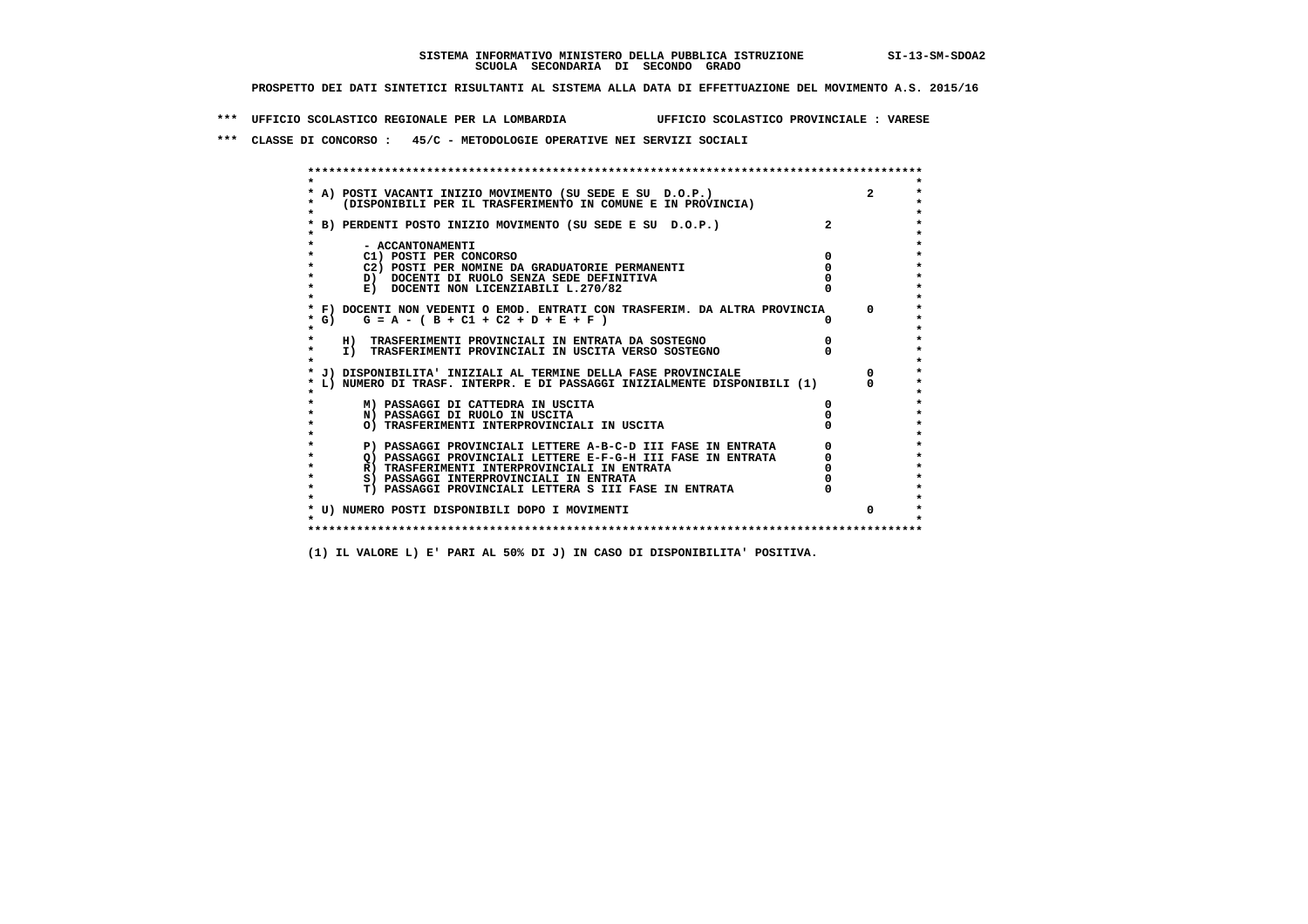**\*\*\* UFFICIO SCOLASTICO REGIONALE PER LA LOMBARDIA UFFICIO SCOLASTICO PROVINCIALE : VARESE**

 **\*\*\* CLASSE DI CONCORSO : 48/C - REPARTI DI LAVORAZIONE PER LA RIPRESA CINEMATOGRAFICA E TELEVISIVA**

|                    |                                                                                                                                                         |                                             | $\overline{\mathbf{3}}$ |
|--------------------|---------------------------------------------------------------------------------------------------------------------------------------------------------|---------------------------------------------|-------------------------|
|                    | * A) POSTI VACANTI INIZIO MOVIMENTO (SU SEDE E SU D.O.P.)<br>* (DISPONIBILI PER IL TRASFERIMENTO IN COMUNE E IN PROVINCIA)                              |                                             |                         |
| $\star$            |                                                                                                                                                         |                                             |                         |
|                    | * B) PERDENTI POSTO INIZIO MOVIMENTO (SU SEDE E SU D.O.P.)                                                                                              | $\overline{0}$                              |                         |
|                    |                                                                                                                                                         |                                             |                         |
|                    | - ACCANTONAMENTI                                                                                                                                        |                                             |                         |
| $\star$            | C1) POSTI PER CONCORSO                                                                                                                                  | $\Omega$                                    |                         |
|                    | C2) POSTI PER NOMINE DA GRADUATORIE PERMANENTI                                                                                                          | $\mathbf{0}$                                |                         |
| $\star$<br>$\star$ | D) DOCENTI DI RUOLO SENZA SEDE DEFINITIVA                                                                                                               |                                             |                         |
|                    | E) DOCENTI NON LICENZIABILI L.270/82                                                                                                                    |                                             |                         |
|                    | * F) DOCENTI NON VEDENTI O EMOD. ENTRATI CON TRASFERIM. DA ALTRA PROVINCIA 0                                                                            |                                             |                         |
| $*$ G)             | $G = A - (B + C1 + C2 + D + E + F)$                                                                                                                     | 3.                                          |                         |
| $\star$            |                                                                                                                                                         |                                             |                         |
|                    | H) TRASFERIMENTI PROVINCIALI IN ENTRATA DA SOSTEGNO                                                                                                     |                                             |                         |
| $\star$            | I) TRASFERIMENTI PROVINCIALI IN USCITA VERSO SOSTEGNO                                                                                                   | $\begin{smallmatrix}0\0\0\end{smallmatrix}$ |                         |
| $\mathbf{r}$       |                                                                                                                                                         |                                             |                         |
|                    | * L) NUMERO DI TRASF. INTERPR. E DI PASSAGGI INIZIALMENTE DISPONIBILI (1) 1<br>* MUMERO DI TRASF. INTERPR. E DI PASSAGGI INIZIALMENTE DISPONIBILI (1) 1 |                                             |                         |
|                    |                                                                                                                                                         |                                             |                         |
|                    |                                                                                                                                                         |                                             |                         |
|                    | M) PASSAGGI DI CATTEDRA IN USCITA                                                                                                                       | 0                                           |                         |
| $\star$            | N) PASSAGGI DI RUOLO IN USCITA                                                                                                                          |                                             |                         |
|                    | O) TRASFERIMENTI INTERPROVINCIALI IN USCITA                                                                                                             |                                             |                         |
|                    |                                                                                                                                                         |                                             |                         |
|                    | P) PASSAGGI PROVINCIALI LETTERE A-B-C-D III FASE IN ENTRATA                                                                                             | $\Omega$                                    |                         |
| $\star$            | O) PASSAGGI PROVINCIALI LETTERE E-F-G-H III FASE IN ENTRATA                                                                                             |                                             |                         |
| $\star$            | R) TRASFERIMENTI INTERPROVINCIALI IN ENTRATA                                                                                                            |                                             |                         |
| $\star$            | S) PASSAGGI INTERPROVINCIALI IN ENTRATA                                                                                                                 |                                             |                         |
| $\star$            | T) PASSAGGI PROVINCIALI LETTERA S III FASE IN ENTRATA                                                                                                   |                                             |                         |
|                    |                                                                                                                                                         |                                             |                         |
|                    | * U) NUMERO POSTI DISPONIBILI DOPO I MOVIMENTI                                                                                                          |                                             | $\mathbf{3}$            |
| $\cdot$            |                                                                                                                                                         |                                             |                         |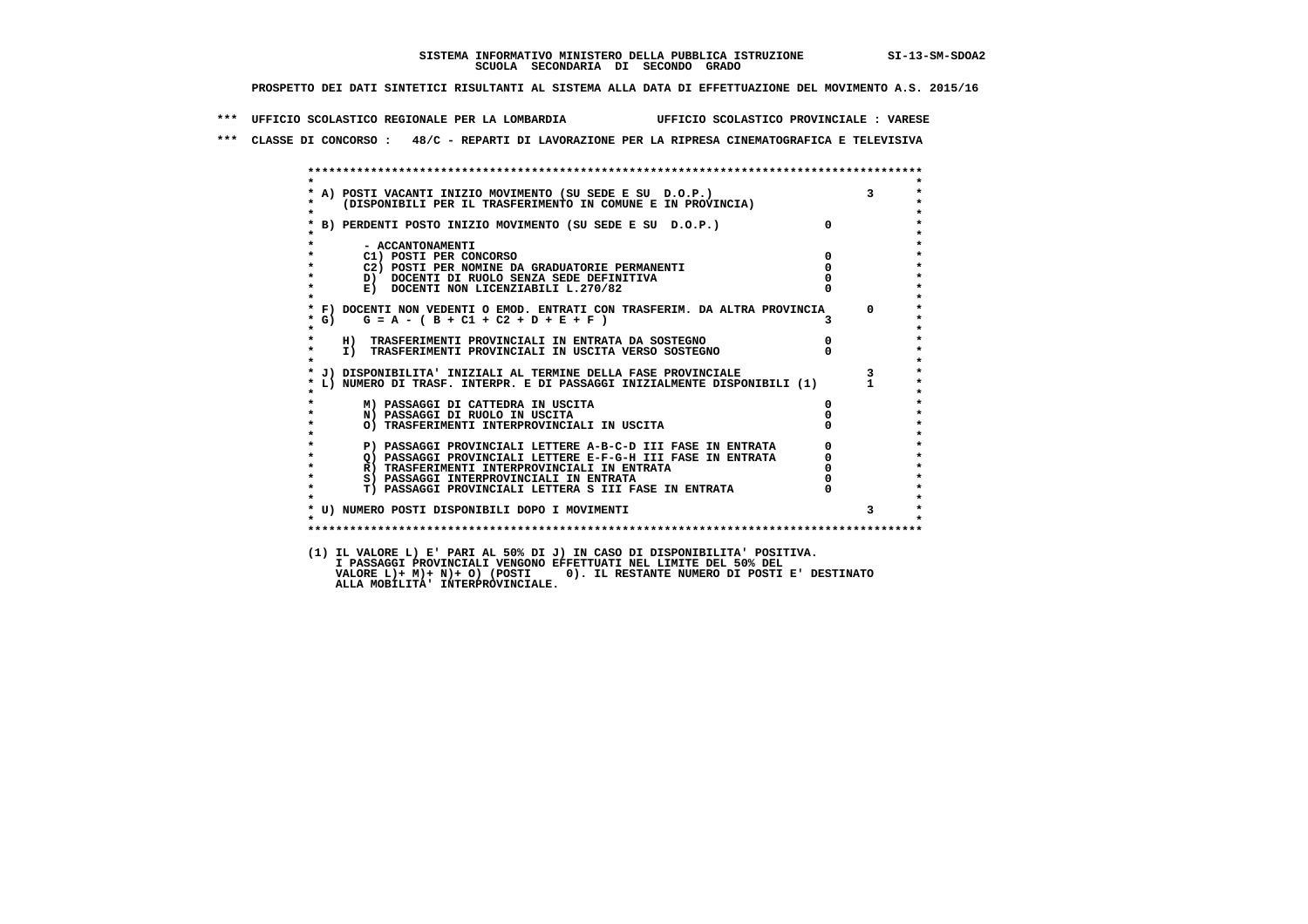**\*\*\* UFFICIO SCOLASTICO REGIONALE PER LA LOMBARDIA UFFICIO SCOLASTICO PROVINCIALE : VARESE**

 **\*\*\* CLASSE DI CONCORSO : 49/C - REPARTI DI LAVORAZIONE PER LE ARTI FOTOGRAFICHE**

| * A) POSTI VACANTI INIZIO MOVIMENTO (SU SEDE E SU D.O.P.) 3<br>* (DISPONIBILI PER IL TRASFERIMENTO IN COMUNE E IN PROVINCIA)                            |               |
|---------------------------------------------------------------------------------------------------------------------------------------------------------|---------------|
|                                                                                                                                                         | $\Omega$      |
| * B) PERDENTI POSTO INIZIO MOVIMENTO (SU SEDE E SU D.O.P.)                                                                                              |               |
| - ACCANTONAMENTI                                                                                                                                        |               |
| C1) POSTI PER CONCORSO                                                                                                                                  | $\Omega$      |
| C2) POSTI PER NOMINE DA GRADUATORIE PERMANENTI                                                                                                          | $\mathbf{0}$  |
| D) DOCENTI DI RUOLO SENZA SEDE DEFINITIVA                                                                                                               |               |
| E) DOCENTI NON LICENZIABILI L.270/82                                                                                                                    |               |
|                                                                                                                                                         |               |
| * F) DOCENTI NON VEDENTI O EMOD. ENTRATI CON TRASFERIM. DA ALTRA PROVINCIA                                                                              | $\Omega$      |
| $G = A - (B + C1 + C2 + D + E + F)$<br>* G)                                                                                                             |               |
| H) TRASFERIMENTI PROVINCIALI IN ENTRATA DA SOSTEGNO                                                                                                     | $\frac{0}{0}$ |
| I) TRASFERIMENTI PROVINCIALI IN USCITA VERSO SOSTEGNO                                                                                                   |               |
|                                                                                                                                                         |               |
| * L) NUMERO DI TRASF. INTERPR. E DI PASSAGGI INIZIALMENTE DISPONIBILI (1) 1<br>* MUMERO DI TRASF. INTERPR. E DI PASSAGGI INIZIALMENTE DISPONIBILI (1) 1 |               |
|                                                                                                                                                         |               |
| M) PASSAGGI DI CATTEDRA IN USCITA                                                                                                                       | $^{\circ}$    |
| N) PASSAGGI DI RUOLO IN USCITA                                                                                                                          |               |
| O) TRASFERIMENTI INTERPROVINCIALI IN USCITA                                                                                                             |               |
|                                                                                                                                                         |               |
| P) PASSAGGI PROVINCIALI LETTERE A-B-C-D III FASE IN ENTRATA                                                                                             |               |
| Q) PASSAGGI PROVINCIALI LETTERE E-F-G-H III FASE IN ENTRATA                                                                                             |               |
| R) TRASFERIMENTI INTERPROVINCIALI IN ENTRATA                                                                                                            |               |
| S) PASSAGGI INTERPROVINCIALI IN ENTRATA                                                                                                                 |               |
| T) PASSAGGI PROVINCIALI LETTERA S III FASE IN ENTRATA                                                                                                   |               |
| * U) NUMERO POSTI DISPONIBILI DOPO I MOVIMENTI                                                                                                          | 3             |
|                                                                                                                                                         |               |
|                                                                                                                                                         |               |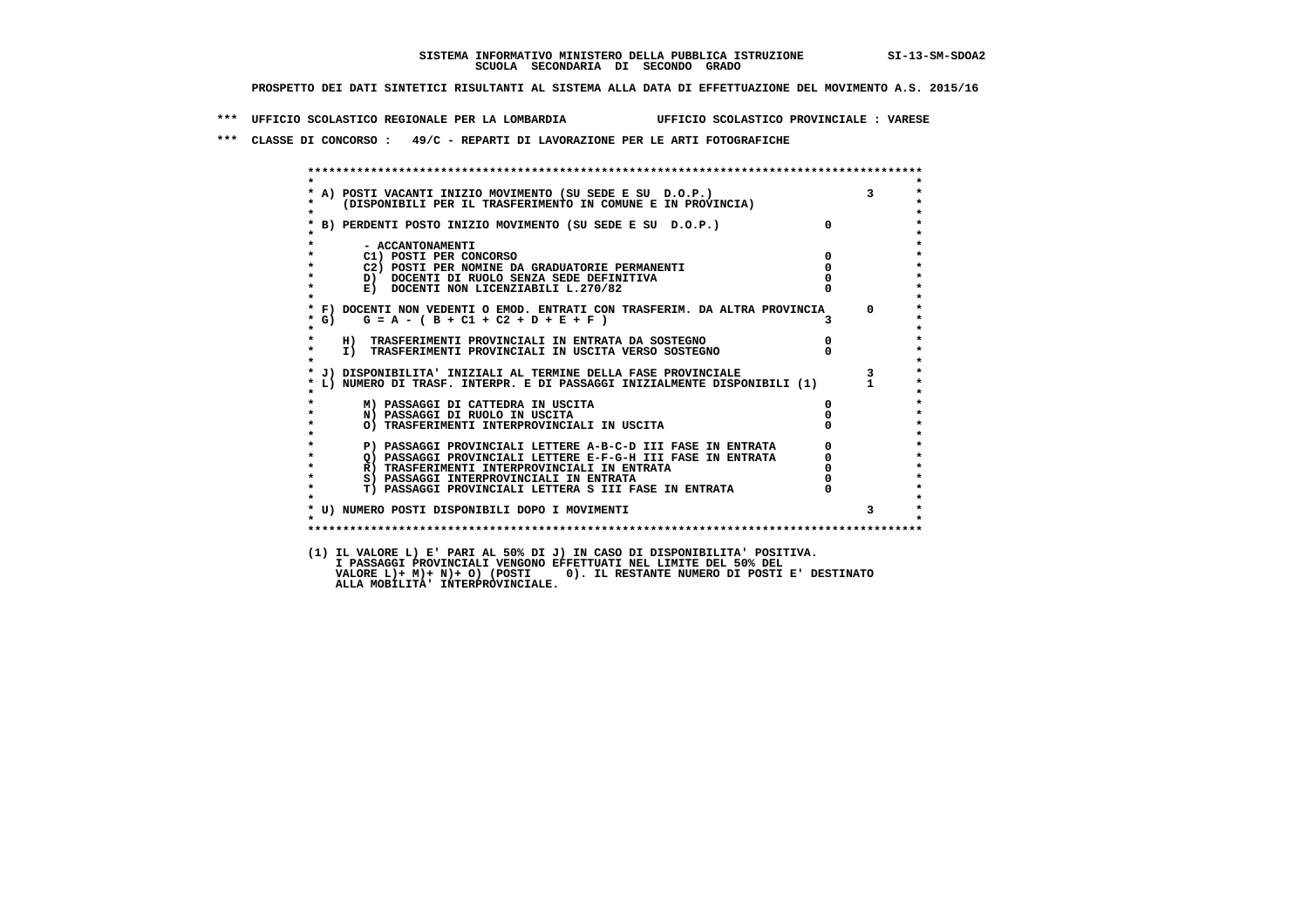**\*\*\* UFFICIO SCOLASTICO REGIONALE PER LA LOMBARDIA UFFICIO SCOLASTICO PROVINCIALE : VARESE**

 **\*\*\* CLASSE DI CONCORSO : 50/C - TECNICA DEI SERVIZI ED ESERCITAZIONI PRATICHE DI CUCINA**

 **\*\*\*\*\*\*\*\*\*\*\*\*\*\*\*\*\*\*\*\*\*\*\*\*\*\*\*\*\*\*\*\*\*\*\*\*\*\*\*\*\*\*\*\*\*\*\*\*\*\*\*\*\*\*\*\*\*\*\*\*\*\*\*\*\*\*\*\*\*\*\*\*\*\*\*\*\*\*\*\*\*\*\*\*\*\*\*\* \* \*** $\bullet$  **\* A) POSTI VACANTI INIZIO MOVIMENTO (SU SEDE E SU D.O.P.) 11 \*** $\star$  **\* (DISPONIBILI PER IL TRASFERIMENTO IN COMUNE E IN PROVINCIA) \* \* \* \* B) PERDENTI POSTO INIZIO MOVIMENTO (SU SEDE E SU D.O.P.) 0 \* \* \* \* - ACCANTONAMENTI \* \* C1) POSTI PER CONCORSO 0 \* \* C2) POSTI PER NOMINE DA GRADUATORIE PERMANENTI 0 \*D)** DOCENTI DI RUOLO SENZA SEDE DEFINITIVA  $\overline{a}$  0  $\overline{b}$  0  $\overline{c}$  0  $\overline{c}$  0  $\overline{c}$  0  $\overline{a}$  0  $\overline{c}$ **E) DOCENTI NON LICENZIABILI L.270/82 \* \* \* F) DOCENTI NON VEDENTI O EMOD. ENTRATI CON TRASFERIM. DA ALTRA PROVINCIA 0 \***  $\star$  **G)** G = A - ( B + C1 + C2 + D + E + F )  **\* \* \* H) TRASFERIMENTI PROVINCIALI IN ENTRATA DA SOSTEGNO 0 \* \* I) TRASFERIMENTI PROVINCIALI IN USCITA VERSO SOSTEGNO 0 \* \* \* \* J) DISPONIBILITA' INIZIALI AL TERMINE DELLA FASE PROVINCIALE 11 \* \* L) NUMERO DI TRASF. INTERPR. E DI PASSAGGI INIZIALMENTE DISPONIBILI (1) 5 \* \* \* \* M) PASSAGGI DI CATTEDRA IN USCITA 0 \* \* N) PASSAGGI DI RUOLO IN USCITA 0 \*O) TRASFERIMENTI INTERPROVINCIALI IN USCITA \* \* P) PASSAGGI PROVINCIALI LETTERE A-B-C-D III FASE IN ENTRATA** 0 <sup>0</sup> **DASSAGGI PROVINCIALI LETTERE E-F-G-H** III FASE IN ENTRATA 0 <sup>0</sup> **2) PASSAGGI PROVINCIALI LETTERE E-F-G-H III FASE IN ENTRATA 6 0 R**) TRASFERIMENTI INTERPROVINCIALI IN ENTRATA 6 **0 R**) TRASFERIMENTI INTERPROVINCIALI IN ENTRATA  $\begin{bmatrix} 0 & 0 \\ 0 & 0 \\ 0 & 0 \end{bmatrix}$ **8) PASSAGGI INTERPROVINCIALI IN ENTRATA 6 \*\*\*** 0 \*\*\*<br> **T) PASSAGGI PROVINCIALI LETTERA S III FASE IN ENTRATA** 0 \*\*\*  $\ddot{\phantom{1}}$  **\* T) PASSAGGI PROVINCIALI LETTERA S III FASE IN ENTRATA 0 \*** $\star$  **\* \*** $\star$  **\* U) NUMERO POSTI DISPONIBILI DOPO I MOVIMENTI 12 \* \* \* \*\*\*\*\*\*\*\*\*\*\*\*\*\*\*\*\*\*\*\*\*\*\*\*\*\*\*\*\*\*\*\*\*\*\*\*\*\*\*\*\*\*\*\*\*\*\*\*\*\*\*\*\*\*\*\*\*\*\*\*\*\*\*\*\*\*\*\*\*\*\*\*\*\*\*\*\*\*\*\*\*\*\*\*\*\*\*\* (1) IL VALORE L) E' PARI AL 50% DI J) IN CASO DI DISPONIBILITA' POSITIVA.**I PASSAGGI PROVINCIALI VENGONO EFFEIIOAII NEL LIMIIE DEL 30% DEL<br>VALORE L)+ M)+ N)+ O) (POSTI 3). IL RESTANTE NUMERO DI POSTI E' DESTINATO<br>ALLA MOBILITA' INTERPROVINCIALE.  **I PASSAGGI PROVINCIALI VENGONO EFFETTUATI NEL LIMITE DEL 50% DEL**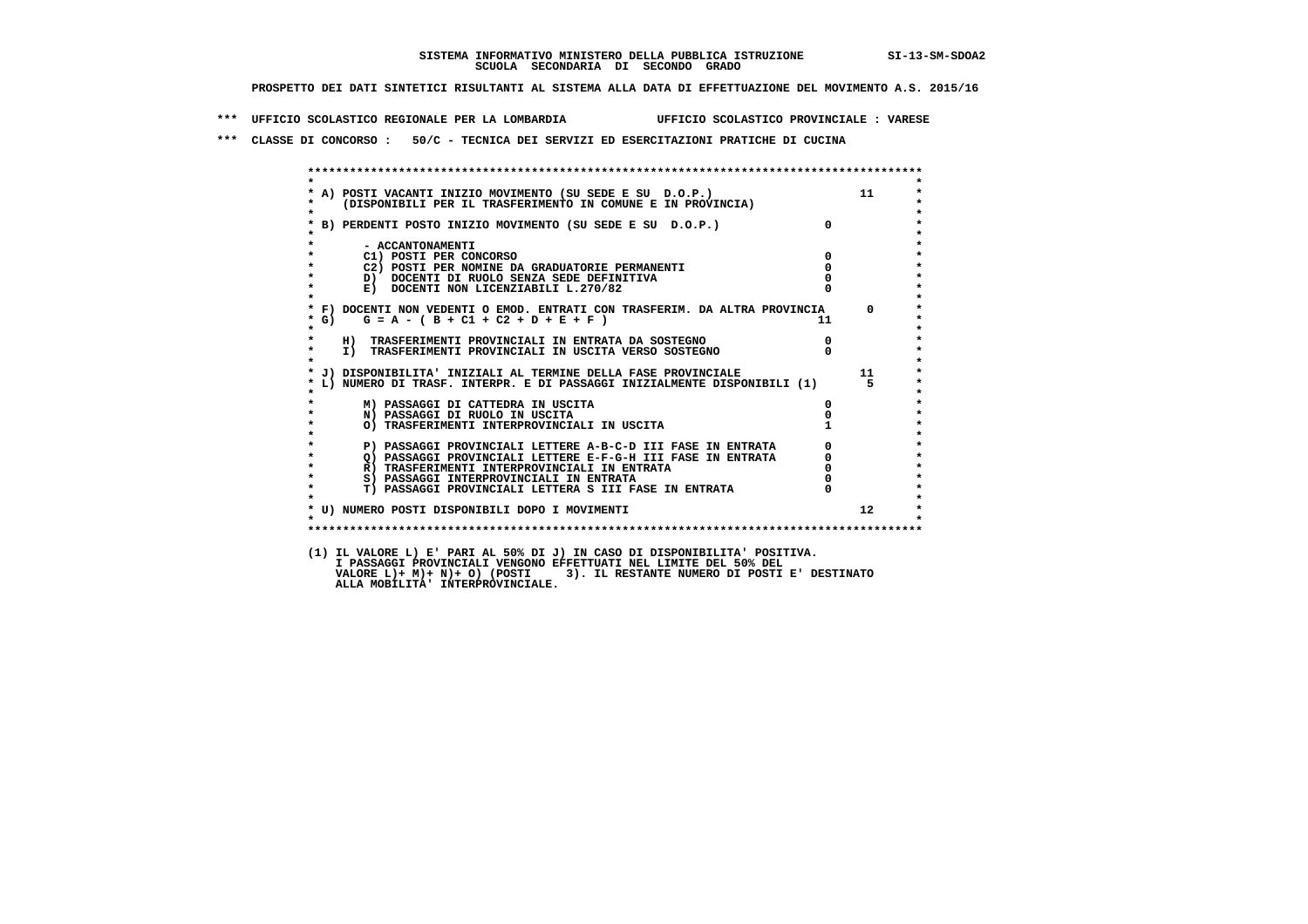**\*\*\* UFFICIO SCOLASTICO REGIONALE PER LA LOMBARDIA UFFICIO SCOLASTICO PROVINCIALE : VARESE**

 **\*\*\* CLASSE DI CONCORSO : 51/C - TECNICA DEI SERVIZI ED ESERCITAZIONI PRATICHE DI SALA E DI BAR**

| $\star$                 |                                                                                                                            |                |                |
|-------------------------|----------------------------------------------------------------------------------------------------------------------------|----------------|----------------|
|                         |                                                                                                                            |                | $\mathbf{3}$   |
|                         | * A) POSTI VACANTI INIZIO MOVIMENTO (SU SEDE E SU D.O.P.)<br>* (DISPONIBILI PER IL TRASFERIMENTO IN COMUNE E IN PROVINCIA) |                |                |
| $\star$                 |                                                                                                                            |                |                |
|                         | * B) PERDENTI POSTO INIZIO MOVIMENTO (SU SEDE E SU D.O.P.)                                                                 | $\overline{0}$ |                |
|                         |                                                                                                                            |                |                |
|                         | - ACCANTONAMENTI                                                                                                           | $\Omega$       |                |
| $\star$                 | C1) POSTI PER CONCORSO<br>C2) POSTI PER NOMINE DA GRADUATORIE PERMANENTI                                                   | $\mathbf{0}$   |                |
|                         | D) DOCENTI DI RUOLO SENZA SEDE DEFINITIVA                                                                                  |                |                |
| $\star$                 | E) DOCENTI NON LICENZIABILI L.270/82                                                                                       |                |                |
|                         |                                                                                                                            |                |                |
|                         | * F) DOCENTI NON VEDENTI O EMOD. ENTRATI CON TRASFERIM. DA ALTRA PROVINCIA 0                                               |                |                |
| $*$ G)                  | $G = A - (B + C1 + C2 + D + E + F)$                                                                                        |                |                |
| $\star$                 |                                                                                                                            |                |                |
| $\star$                 | H) TRASFERIMENTI PROVINCIALI IN ENTRATA DA SOSTEGNO                                                                        | $\overline{0}$ |                |
| $\star$<br>$\mathbf{r}$ | I) TRASFERIMENTI PROVINCIALI IN USCITA VERSO SOSTEGNO                                                                      |                |                |
|                         |                                                                                                                            |                | $\mathbf{3}$   |
|                         |                                                                                                                            |                |                |
|                         | * L) NUMERO DI TRASF. INTERPR. E DI PASSAGGI INIZIALMENTE DISPONIBILI (1)<br>*<br>*                                        |                |                |
|                         | M) PASSAGGI DI CATTEDRA IN USCITA                                                                                          | $^{\circ}$     |                |
| $\star$                 | N) PASSAGGI DI RUOLO IN USCITA                                                                                             |                |                |
|                         | O) TRASFERIMENTI INTERPROVINCIALI IN USCITA                                                                                |                |                |
|                         |                                                                                                                            |                |                |
|                         | P) PASSAGGI PROVINCIALI LETTERE A-B-C-D III FASE IN ENTRATA                                                                | 0              |                |
| $\star$<br>$\star$      | O) PASSAGGI PROVINCIALI LETTERE E-F-G-H III FASE IN ENTRATA                                                                |                |                |
| $\star$                 | R) TRASFERIMENTI INTERPROVINCIALI IN ENTRATA<br>S) PASSAGGI INTERPROVINCIALI IN ENTRATA                                    |                |                |
| $\star$                 | T) PASSAGGI PROVINCIALI LETTERA S III FASE IN ENTRATA                                                                      |                |                |
|                         |                                                                                                                            |                |                |
|                         | * U) NUMERO POSTI DISPONIBILI DOPO I MOVIMENTI                                                                             |                | 3 <sup>1</sup> |
| $\cdot$                 |                                                                                                                            |                |                |
|                         |                                                                                                                            |                |                |